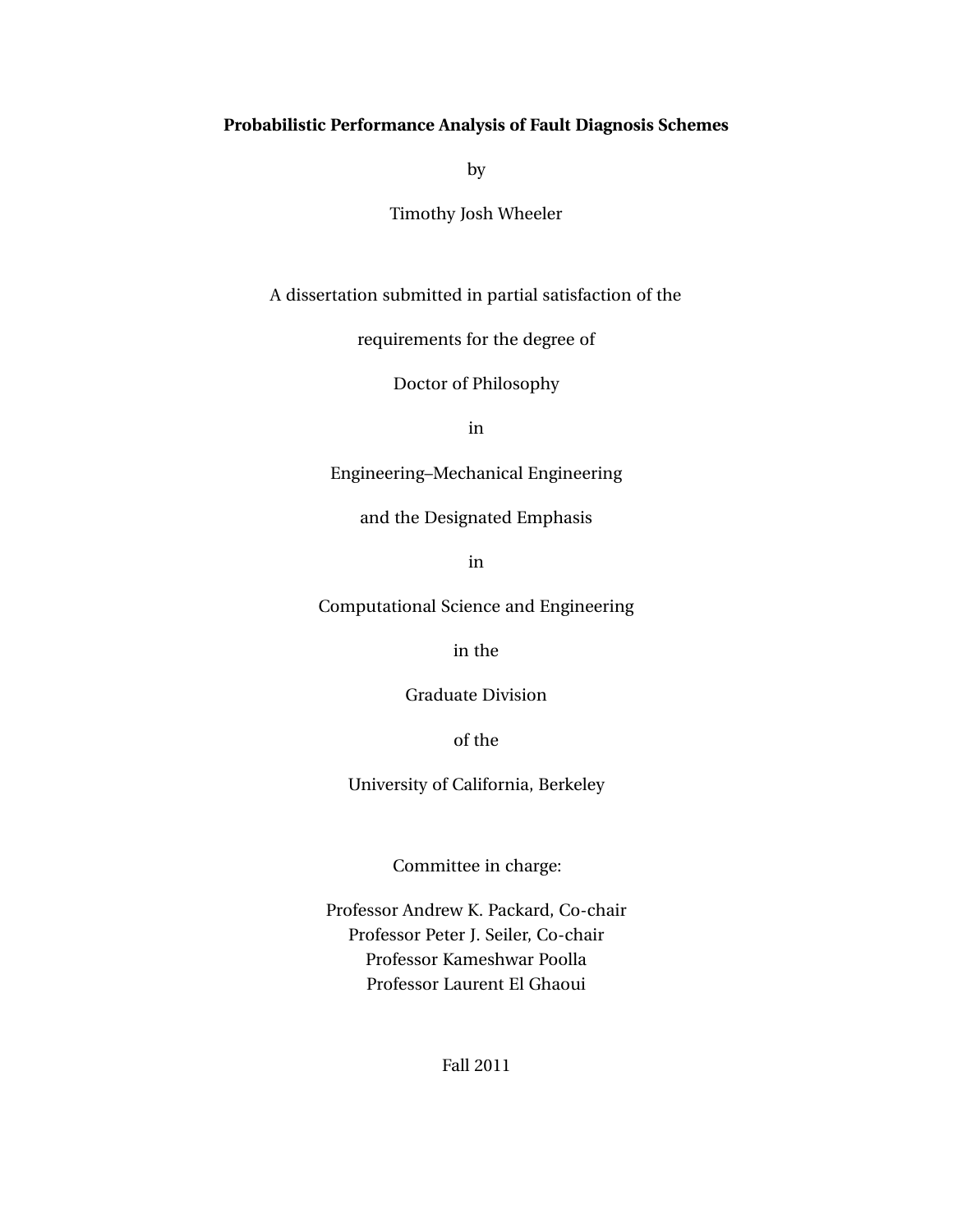**Probabilistic Performance Analysis of Fault Diagnosis Schemes**

Copyright © 2011 by Timothy Josh Wheeler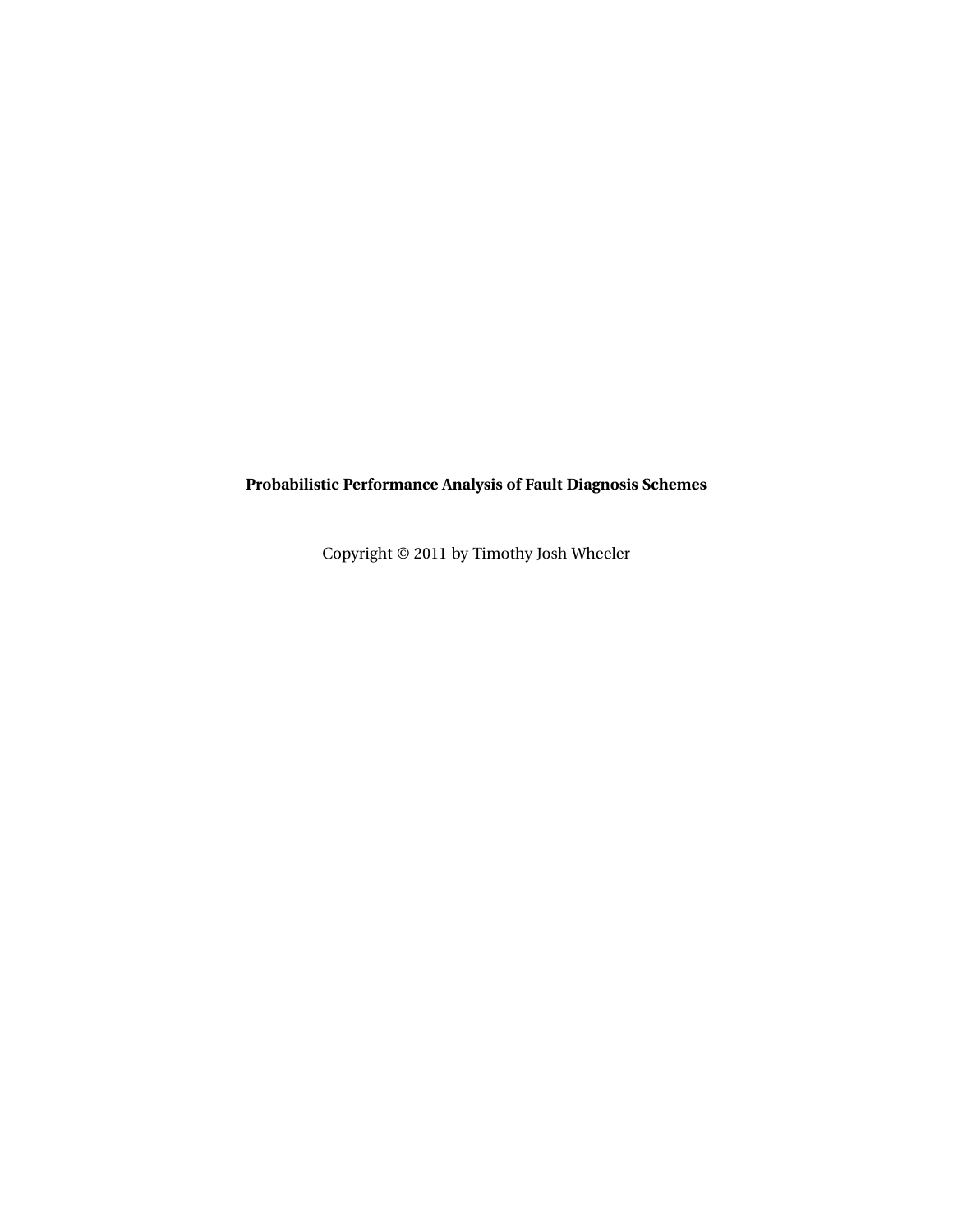#### **Abstract**

Probabilistic Performance Analysis of Fault Diagnosis Schemes

by

Timothy Josh Wheeler

Doctor of Philosophy in Engineering–Mechanical Engineering

University of California, Berkeley

Professor Andrew K. Packard, Co-chair Professor Peter J. Seiler, Co-chair

The dissertation explores the problem of rigorously quantifying the performance of a fault diagnosis scheme in terms of probabilistic performance metrics. Typically, when the performance of a fault diagnosis scheme is of utmost importance, physical redundancy is used to create a highly reliable system that is easy to analyze. However, in this dissertation, we provide a general framework that applies to more complex analytically redundant or modelbased fault diagnosis schemes. For each fault diagnosis problem in this framework, our performance metrics can be computed accurately in polynomial-time.

First, we cast the fault diagnosis problem as a sequence of hypothesis tests. At each time, the performance of a fault diagnosis scheme is quantified by the probability that the scheme has chosen the correct hypothesis. The resulting performance metrics are joint probabilities. Using Bayes rule, we decompose these performance metrics into two parts: marginal probabilities that quantify the reliability of the system and conditional probabilities that quantify the performance of the fault diagnosis scheme. These conditional probabilities are used to draw connections between the fault diagnosis and the fields of medical diagnostic testing, signal detection, and general statistical decision theory.

Second, we examine the problem of computing the performance metrics efficiently and accurately. To solve this problem, we examine each portion of the fault diagnosis problem and specify a set of sufficient assumptions that guarantee efficient computation. In particular, we provide a detailed characterization of the class of finite-state Markov chains that lead to tractable fault parameter models. To demonstrate that these assumptions enable efficient computation, we provide pseudocode algorithms and prove that their running time is indeed polynomial.

Third, we consider fault diagnosis problems involving uncertain systems. The inclusion of uncertainty enlarges the class of systems that may be analyzed with our framework. It also addresses the issue of model mismatch between the actual system and the system used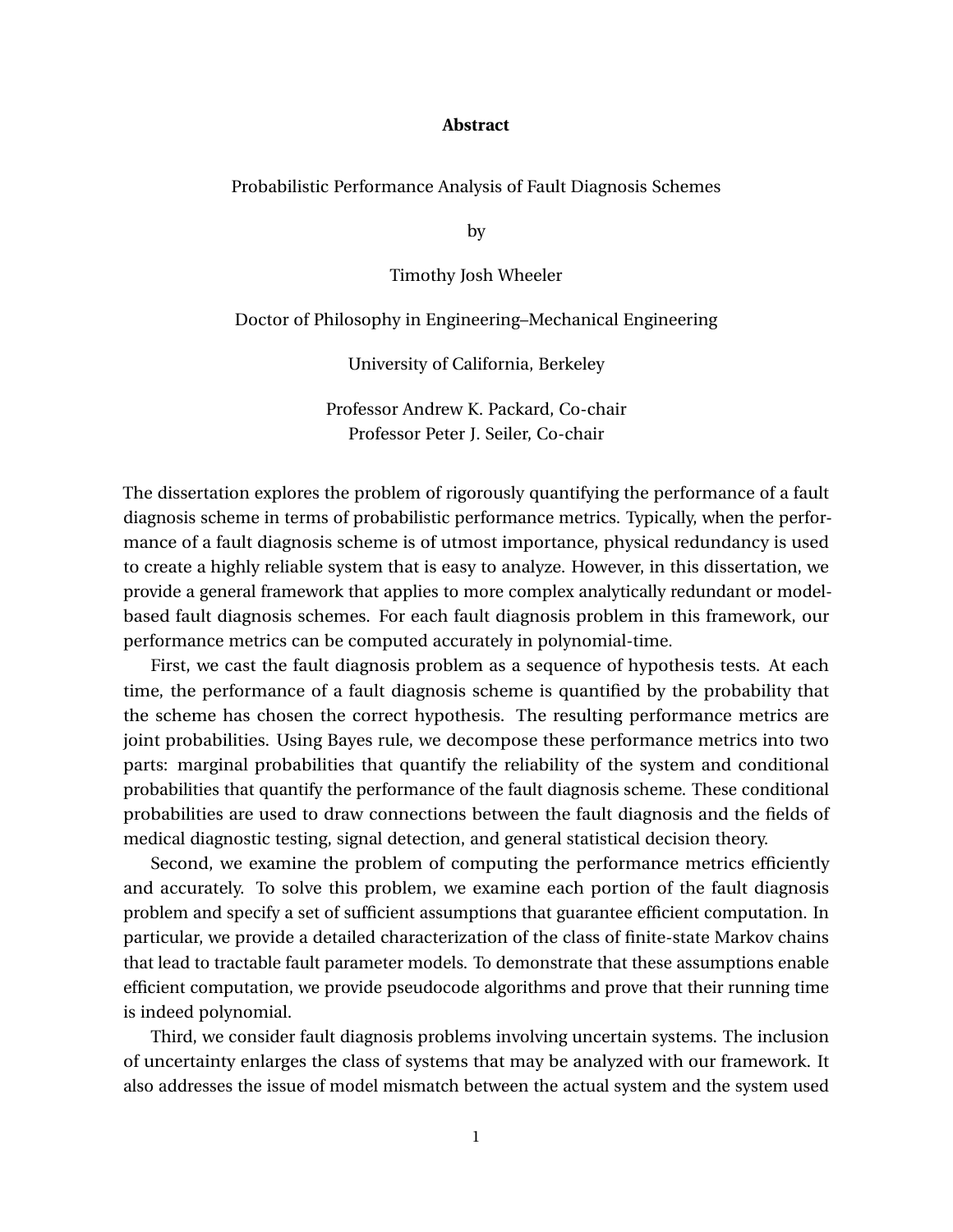to design the fault diagnosis scheme. For various types of uncertainty, we present convex optimization problems that yield the worst-case performance over the uncertainty set.

Finally, we discuss applications of the performance metrics and compute the performance for two fault diagnosis problems. The first problem is based on a simplified air-data sensor model, and the second problem is based on a linearized vertical take-off and landing aircraft model.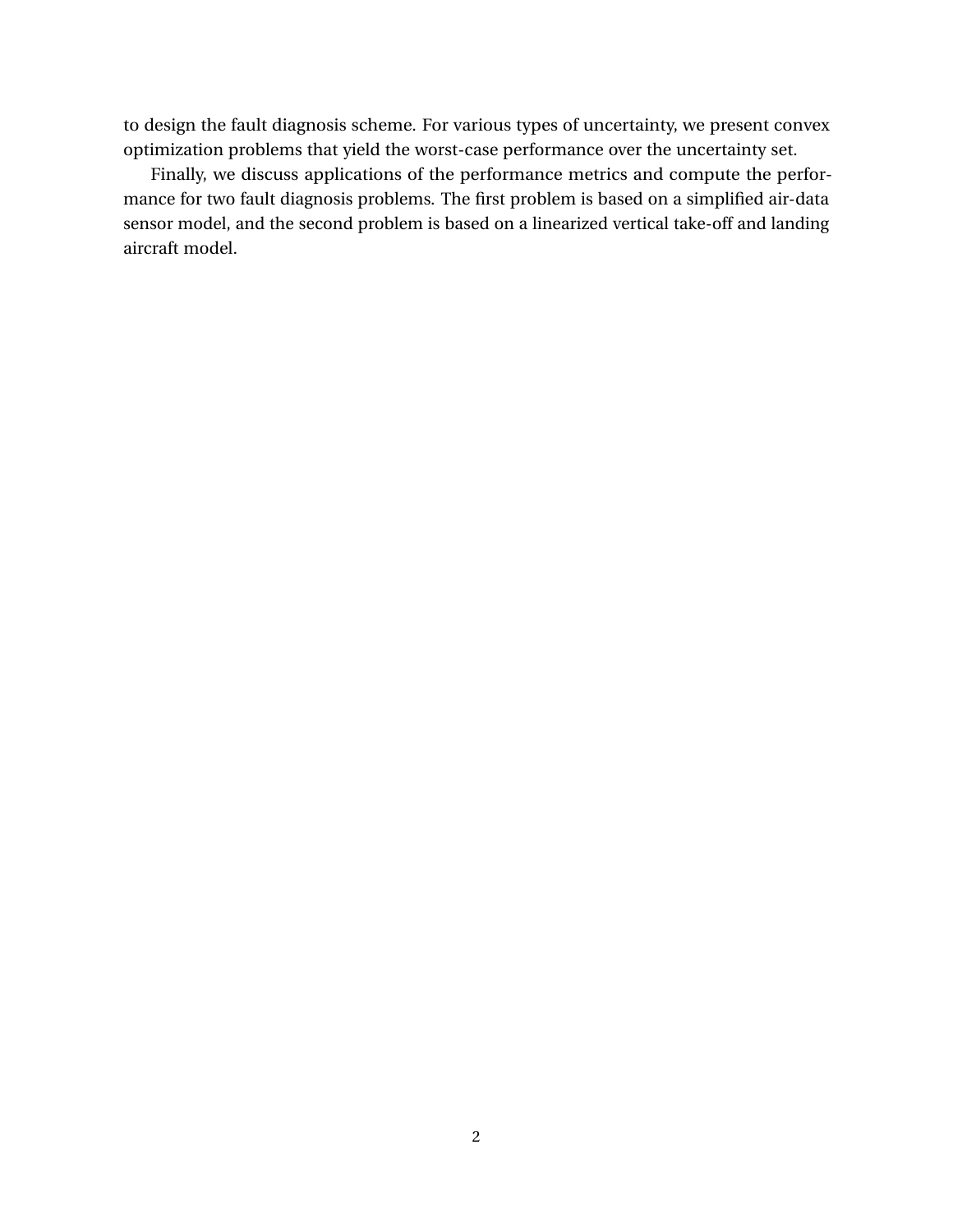*Soli Deo gloria.*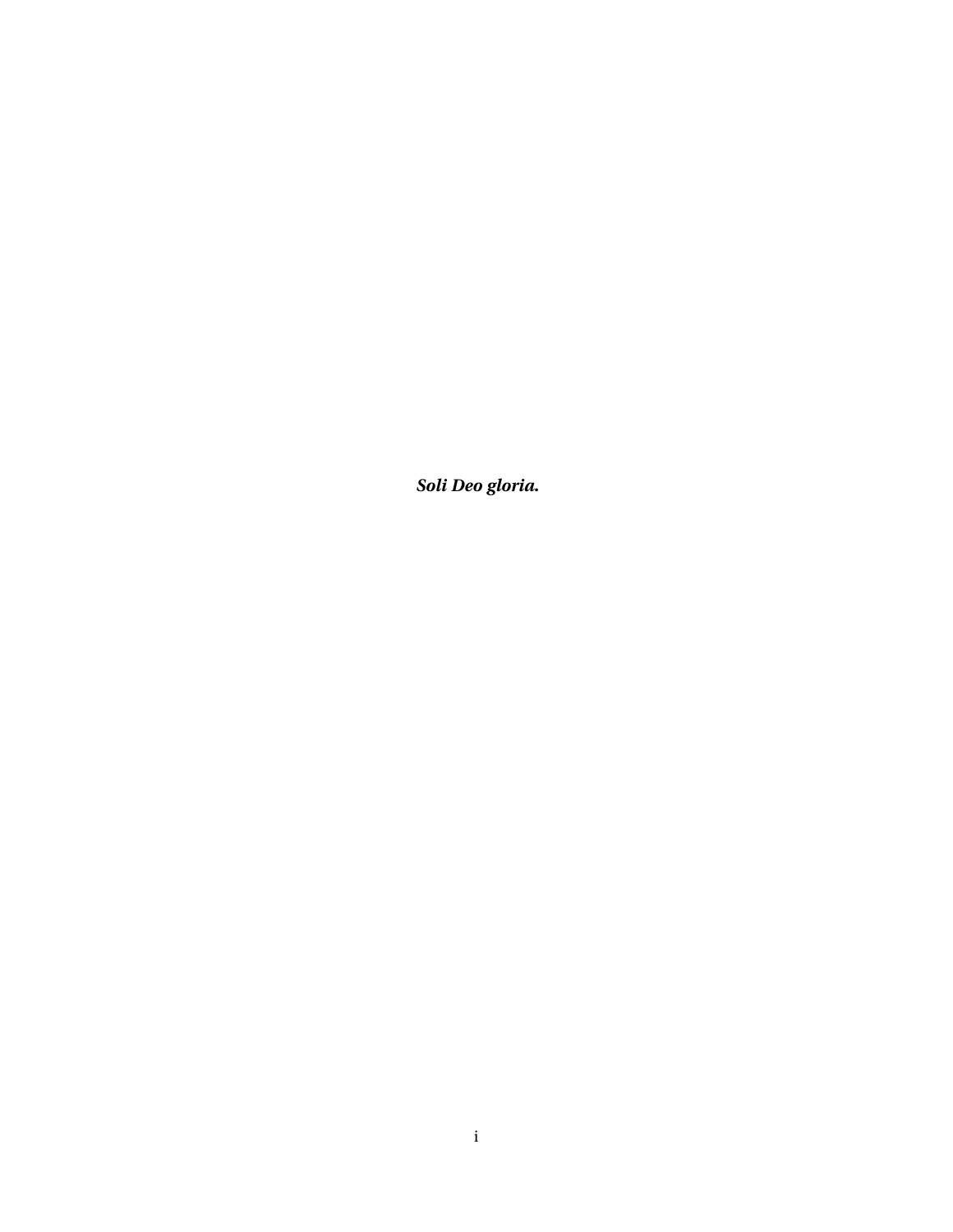# **Contents**

|   |     | <b>List of Figures</b>    | vi             |
|---|-----|---------------------------|----------------|
|   |     | <b>List of Tables</b>     | vii            |
|   |     | <b>List of Algorithms</b> | viii           |
| 1 |     | Introduction              | 1              |
|   | 1.1 |                           | 2              |
|   | 1.2 |                           | 3              |
| 2 |     | <b>Background</b>         | 5              |
|   | 2.1 |                           | 5              |
|   | 2.2 |                           | 5              |
|   |     | 2.2.1                     | 5              |
|   |     | 2.2.2                     | 6              |
|   |     | 2.2.3                     | $\overline{7}$ |
|   |     | 2.2.4                     | 8              |
|   |     | 2.2.5                     | 8              |
|   |     | 2.2.6                     | 9              |
|   | 2.3 |                           | 11             |
|   | 2.4 |                           | 13             |
|   |     | 2.4.1                     | 13             |
|   |     | 2.4.2                     | 14             |
|   | 2.5 |                           | 18             |
|   |     | 2.5.1                     | 18             |
|   |     | 2.5.2                     | 19             |
|   | 2.6 |                           | 21             |
|   |     | 2.6.1                     | 21             |
|   |     | 2.6.2                     | 22             |
|   |     | 2.6.3                     | 23             |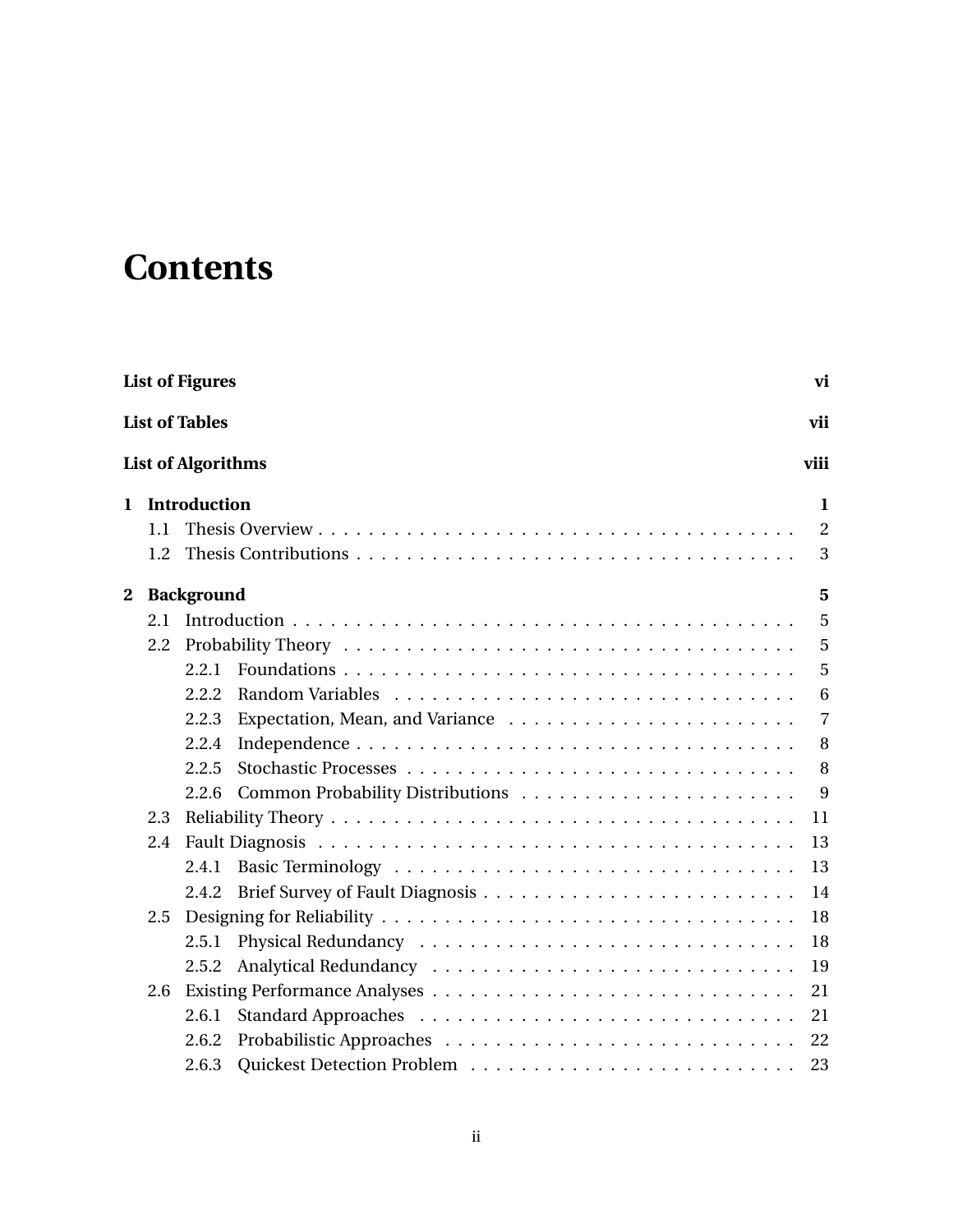| 3 |     | <b>Probabilistic Performance Analysis</b>                      | 24 |  |  |
|---|-----|----------------------------------------------------------------|----|--|--|
|   | 3.1 |                                                                | 24 |  |  |
|   | 3.2 | 24                                                             |    |  |  |
|   | 3.3 |                                                                | 26 |  |  |
|   |     | 3.3.1                                                          | 26 |  |  |
|   |     | 3.3.2                                                          | 26 |  |  |
|   |     | 3.3.3                                                          | 29 |  |  |
|   | 3.4 | Characterizing the Range of Achievable Performance             | 30 |  |  |
|   |     | 3.4.1                                                          | 30 |  |  |
|   |     | 3.4.2                                                          | 33 |  |  |
|   | 3.5 |                                                                | 35 |  |  |
|   |     | 3.5.1                                                          | 35 |  |  |
|   |     | 3.5.2                                                          | 38 |  |  |
|   | 3.6 |                                                                | 40 |  |  |
|   |     | 3.6.1                                                          | 40 |  |  |
|   |     | 3.6.2                                                          | 42 |  |  |
|   |     | 3.6.3                                                          | 43 |  |  |
| 4 |     | <b>Computational Framework</b>                                 | 44 |  |  |
|   | 4.1 |                                                                | 44 |  |  |
|   | 4.2 |                                                                | 45 |  |  |
|   |     | Limiting Complexity with Structured Markov Chains<br>4.2.1     | 47 |  |  |
|   |     | Special Case: Fault Model Based on Component Failures<br>4.2.2 | 55 |  |  |
|   | 4.3 |                                                                | 56 |  |  |
|   |     | Assumptions Regarding the System Dynamics<br>4.3.1             | 57 |  |  |
|   |     | Computing the Conditional Mean and Variance<br>4.3.2           | 59 |  |  |
|   |     | Special Case: Models with Only Additive Faults<br>4.3.3        | 60 |  |  |
|   | 4.4 |                                                                | 61 |  |  |
|   |     | 4.4.1                                                          | 61 |  |  |
|   |     |                                                                | 62 |  |  |
|   | 4.5 |                                                                | 68 |  |  |
|   |     | 4.5.1                                                          | 68 |  |  |
|   |     | LTV Special Case Based on Component Failures<br>4.5.2          | 70 |  |  |
|   |     | LTI Special Case Based on Component Failures<br>4.5.3          | 74 |  |  |
|   | 4.6 |                                                                | 76 |  |  |
| 5 |     | <b>Worst-Case Performance Analysis</b>                         | 77 |  |  |
|   | 5.1 |                                                                | 77 |  |  |
|   |     | 5.1.1                                                          | 77 |  |  |
|   |     | 5.1.2                                                          | 78 |  |  |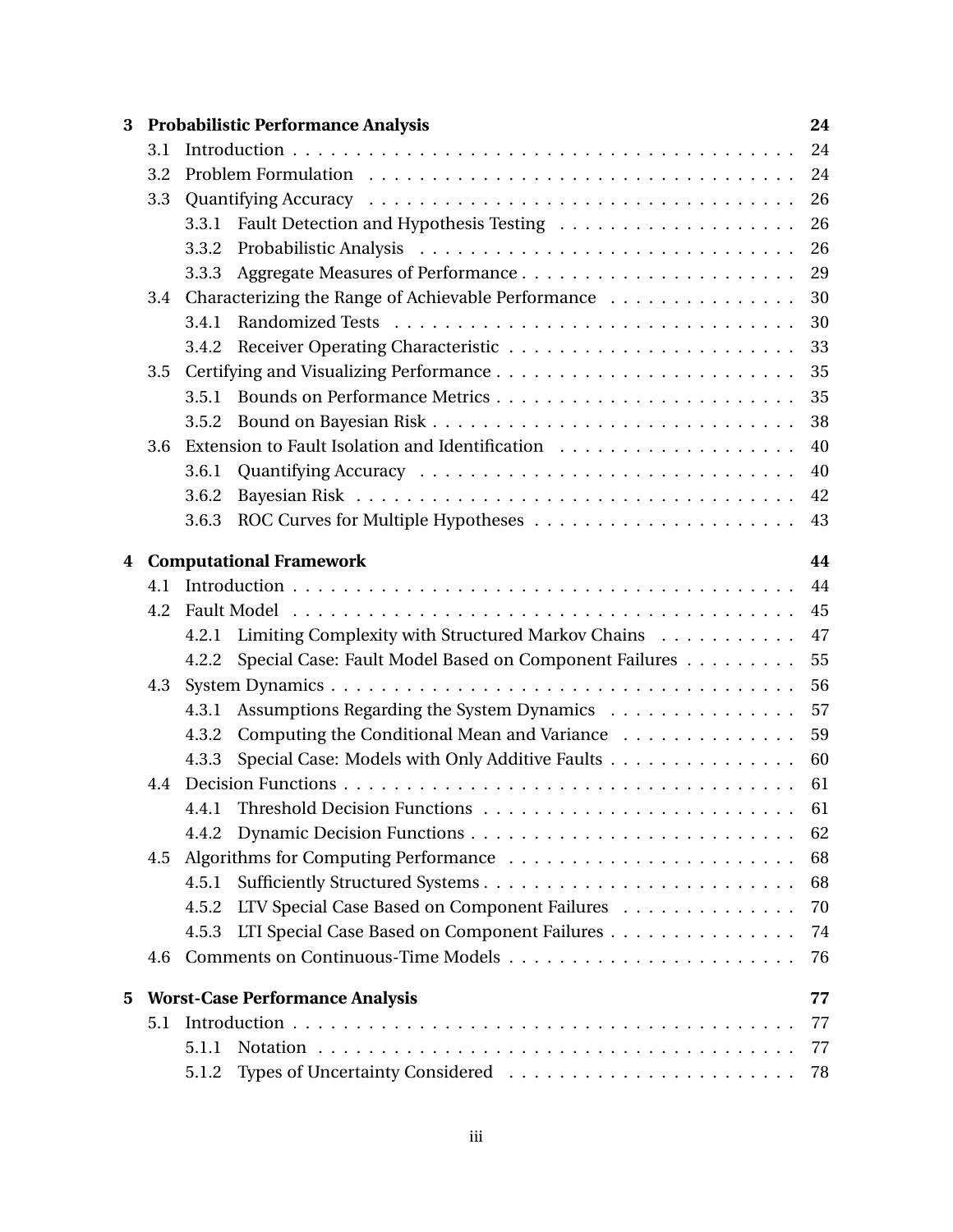|   | 5.2                      |                                                                      | 81  |  |
|---|--------------------------|----------------------------------------------------------------------|-----|--|
|   |                          | 5.2.1                                                                | 82  |  |
|   |                          | Simplified Worst-case Optimization Problems<br>5.2.2                 | 84  |  |
|   | 5.3                      |                                                                      | 86  |  |
|   | 5.4                      |                                                                      |     |  |
|   |                          | 5.4.1                                                                | 91  |  |
|   |                          | 5.4.2 Using the Interpolation Results to Find Worst-case Performance | 95  |  |
| 6 |                          | <b>Applications</b>                                                  | 100 |  |
|   | 6.1                      |                                                                      |     |  |
|   | 6.2                      |                                                                      |     |  |
|   | 6.3                      |                                                                      |     |  |
|   |                          | 6.3.1                                                                |     |  |
|   |                          | 6.3.2                                                                |     |  |
|   |                          | 6.3.3                                                                |     |  |
|   | 6.4                      |                                                                      |     |  |
|   |                          | 6.4.1                                                                |     |  |
|   |                          | 6.4.2                                                                |     |  |
|   |                          | 6.4.3                                                                |     |  |
| 7 |                          | <b>Conclusions &amp; Future Work</b>                                 | 116 |  |
|   | <b>References</b><br>119 |                                                                      |     |  |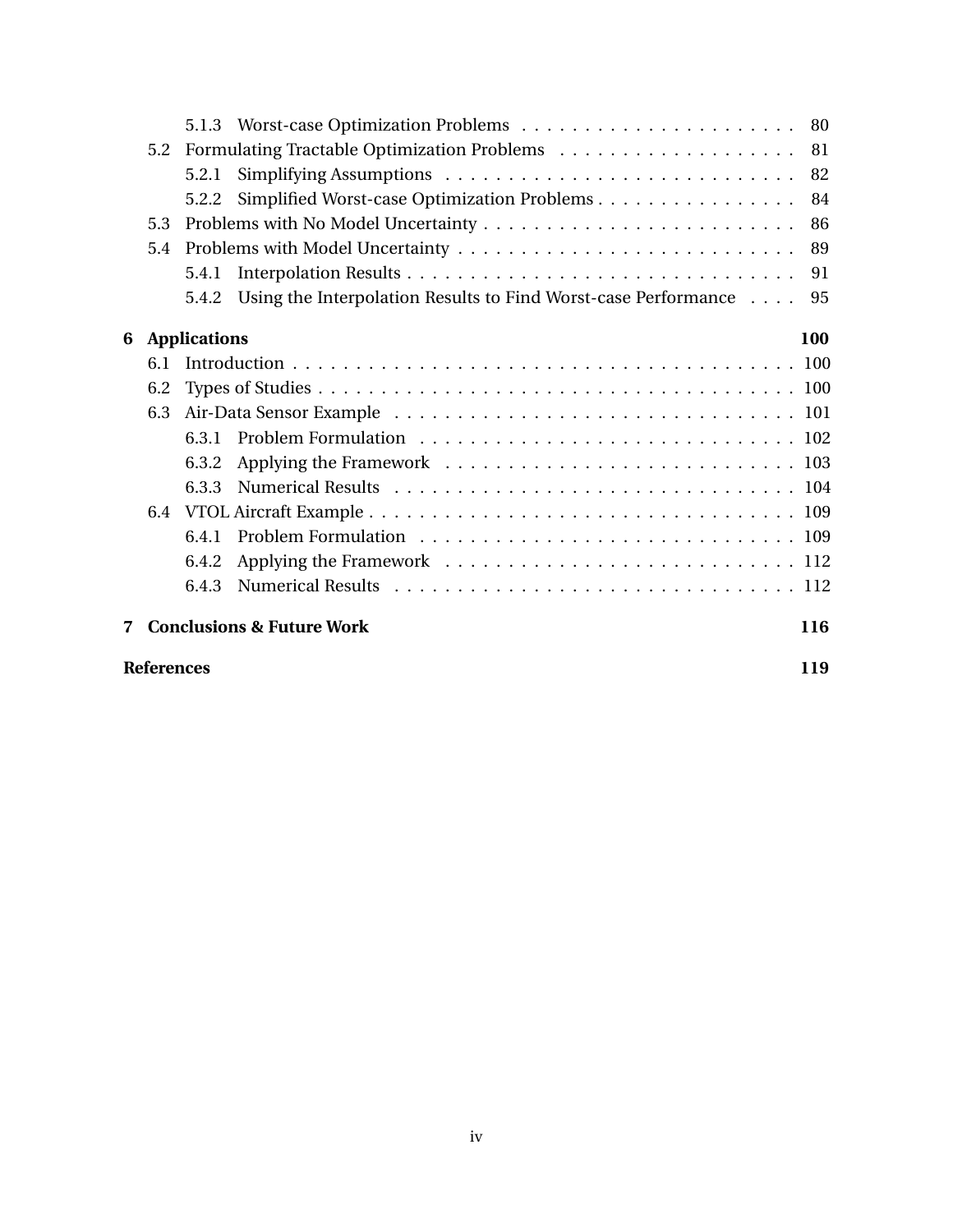# <span id="page-8-0"></span>**List of Figures**

| 2.1 |                                                                                                  | 12 |
|-----|--------------------------------------------------------------------------------------------------|----|
| 2.2 |                                                                                                  | 15 |
| 2.3 |                                                                                                  | 18 |
| 2.4 |                                                                                                  | 19 |
| 2.5 |                                                                                                  | 21 |
| 2.6 | Typical plot of the residual due to a particular fault                                           | 22 |
| 3.1 |                                                                                                  | 25 |
| 3.2 | Performance achievable by randomizing a collection of deterministic tests                        | 32 |
| 3.3 | Visual summary of facts about the range of achievable performance $\dots \dots$                  | 33 |
| 3.4 | Set of performance points achieved by a parameterized family of tests                            | 36 |
| 3.5 |                                                                                                  | 37 |
| 3.6 | Bound on the performance metrics $P_F$ and $P_D$ over time                                       | 38 |
| 3.7 | Bound on the performance metrics $P_F$ and $P_D$ visualized in ROC space                         | 39 |
| 3.8 |                                                                                                  | 39 |
| 4.1 | Simple example of a directed graph $\dots \dots \dots \dots \dots \dots \dots \dots \dots \dots$ | 48 |
| 4.2 |                                                                                                  | 63 |
| 4.3 | Comparison of an up-down counter and a threshold decision function $\dots$                       | 65 |
| 4.4 | State-transition diagram for a system that reconfigures                                          | 66 |
| 5.1 | Uncertain fault diagnosis problem with no model uncertainty                                      | 86 |
| 5.2 | Uncertain fault diagnosis problem with model uncertainty                                         | 90 |
| 5.3 |                                                                                                  | 92 |
| 6.1 | Air-data sensor system with a fault diagnosis scheme 102                                         |    |
| 6.2 | Air-data sensor equations for subsonic flight in the troposphere 104                             |    |
| 6.3 | Performance metrics for the air-data sensor system 106                                           |    |
| 6.4 | Performance metrics for the air-data sensor system in ROC space 107                              |    |
| 6.5 | Worst-case probability of false alarm for the air-data sensor system with an                     |    |
|     |                                                                                                  |    |
|     |                                                                                                  |    |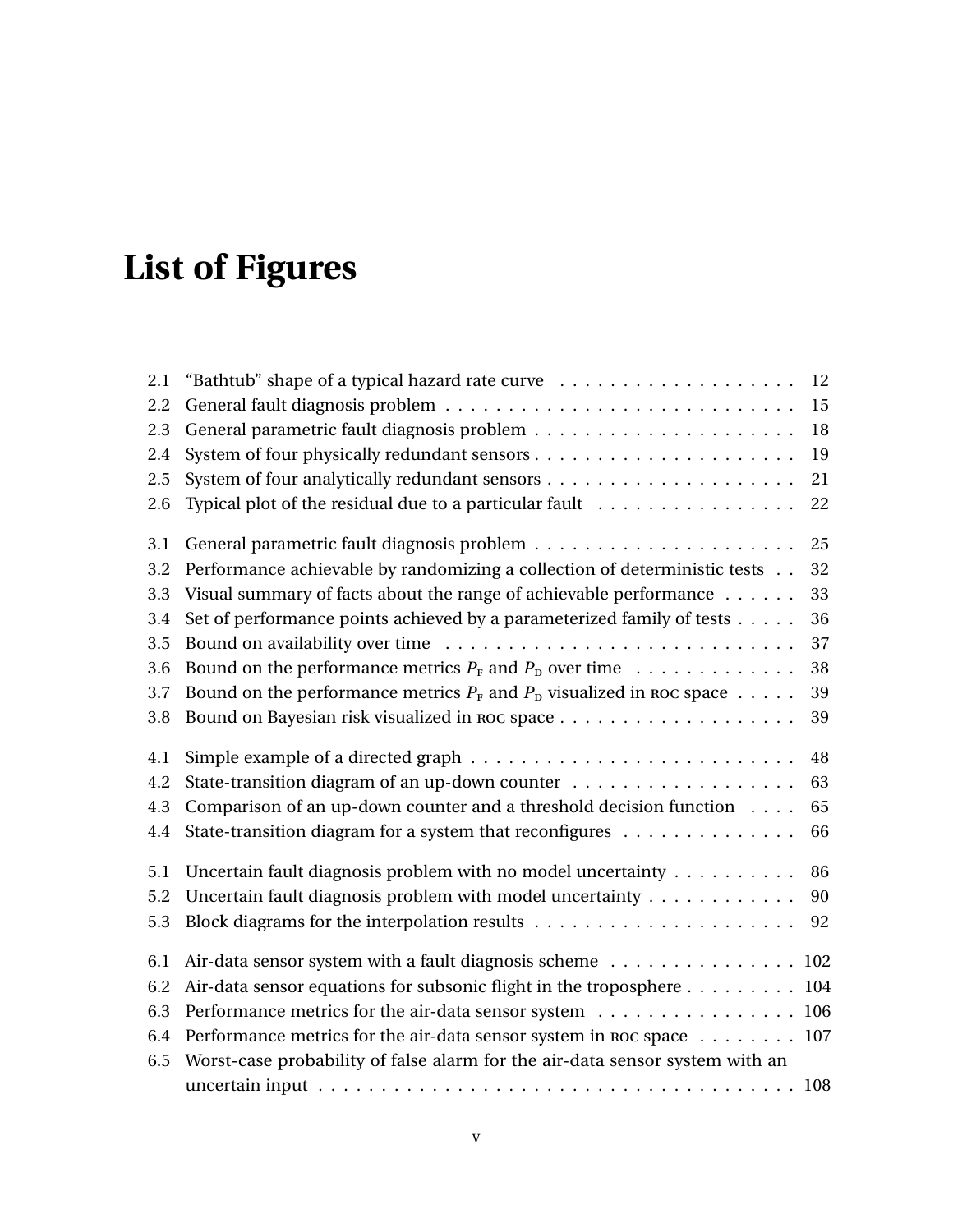| 6.6 Worst-case probability of detection for the air-data sensor system with an         |  |  |  |  |
|----------------------------------------------------------------------------------------|--|--|--|--|
|                                                                                        |  |  |  |  |
| 6.7 Linearized vrol aircraft model with additive model uncertainty 109                 |  |  |  |  |
| 6.8 Performance metrics for the vrol aircraft example 113                              |  |  |  |  |
| 6.9 Worst-case probability of false alarm for the vrole aircraft example with additive |  |  |  |  |
|                                                                                        |  |  |  |  |
| 6.10 Worst-case probability of detection for the vrol aircraft example with additive   |  |  |  |  |
|                                                                                        |  |  |  |  |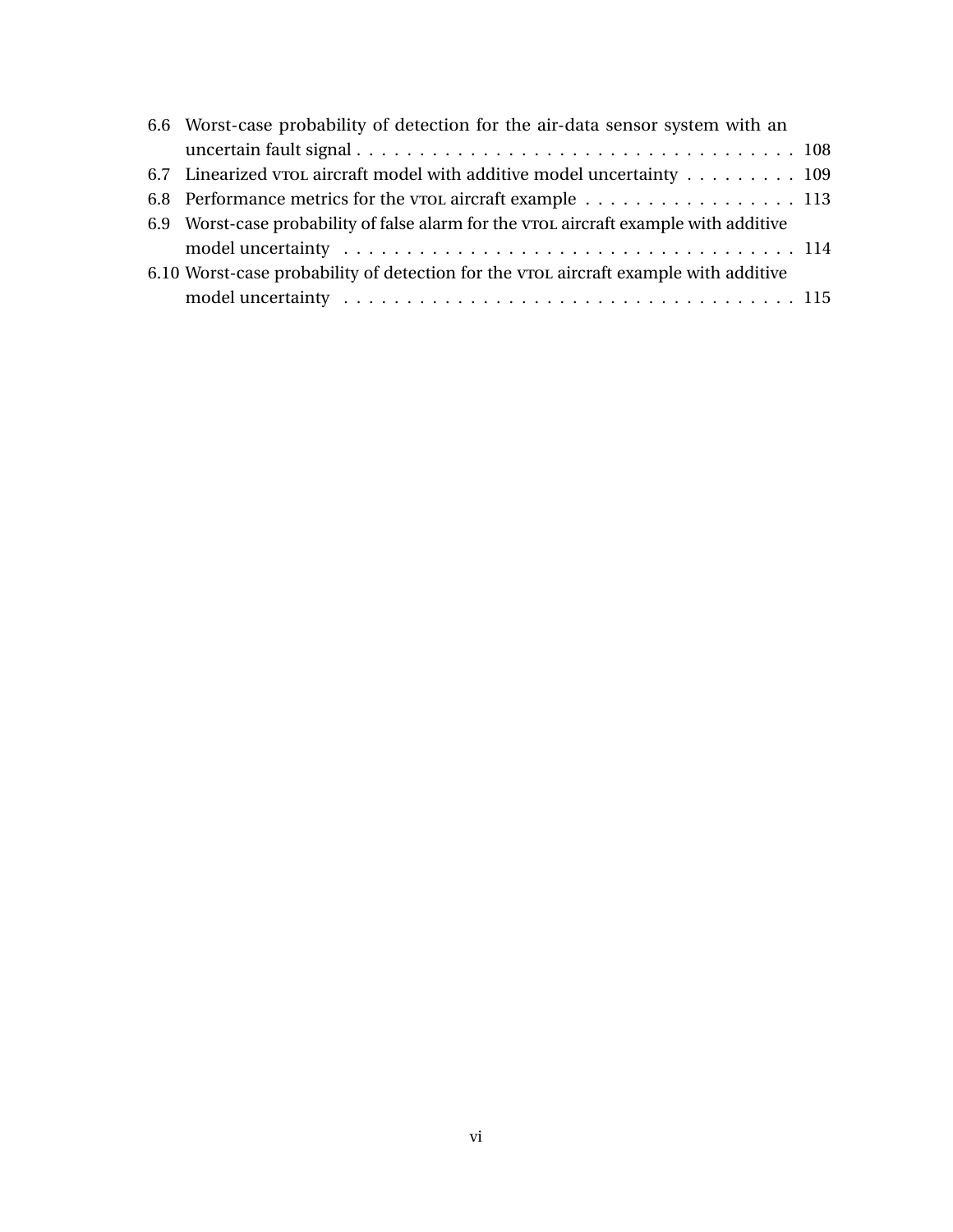# <span id="page-10-0"></span>**List of Tables**

| 4.1 Time-complexity of the performance analysis algorithms 76                |  |
|------------------------------------------------------------------------------|--|
| 5.1 Interpolation results for linear operators with and without feedback  95 |  |
| 6.1 Steady-state performance of the air-data sensor system 106               |  |
| 6.2 Steady-state performance of the vrol aircraft example 113                |  |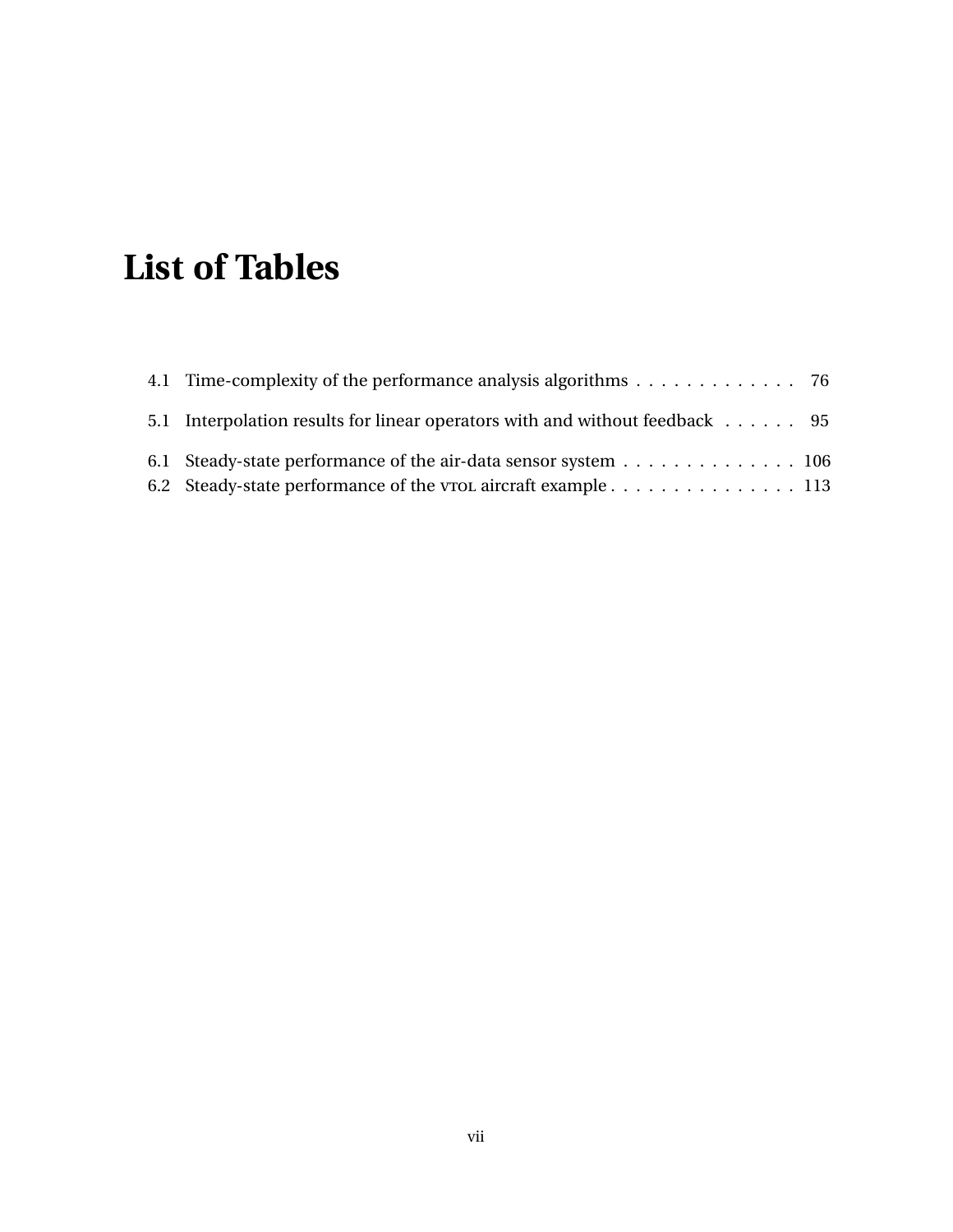# <span id="page-11-0"></span>**List of Algorithms**

| 4.1 General procedure for computing the performance metrics. 69                   |  |
|-----------------------------------------------------------------------------------|--|
| 4.2 Procedure for computing the mean and variance of the residual for the LTV     |  |
|                                                                                   |  |
| 4.3 Procedure for computing the performance metrics for the LTV special case with |  |
|                                                                                   |  |
| 4.4 Procedure for computing the mean and variance of the residual for the LTI     |  |
|                                                                                   |  |
|                                                                                   |  |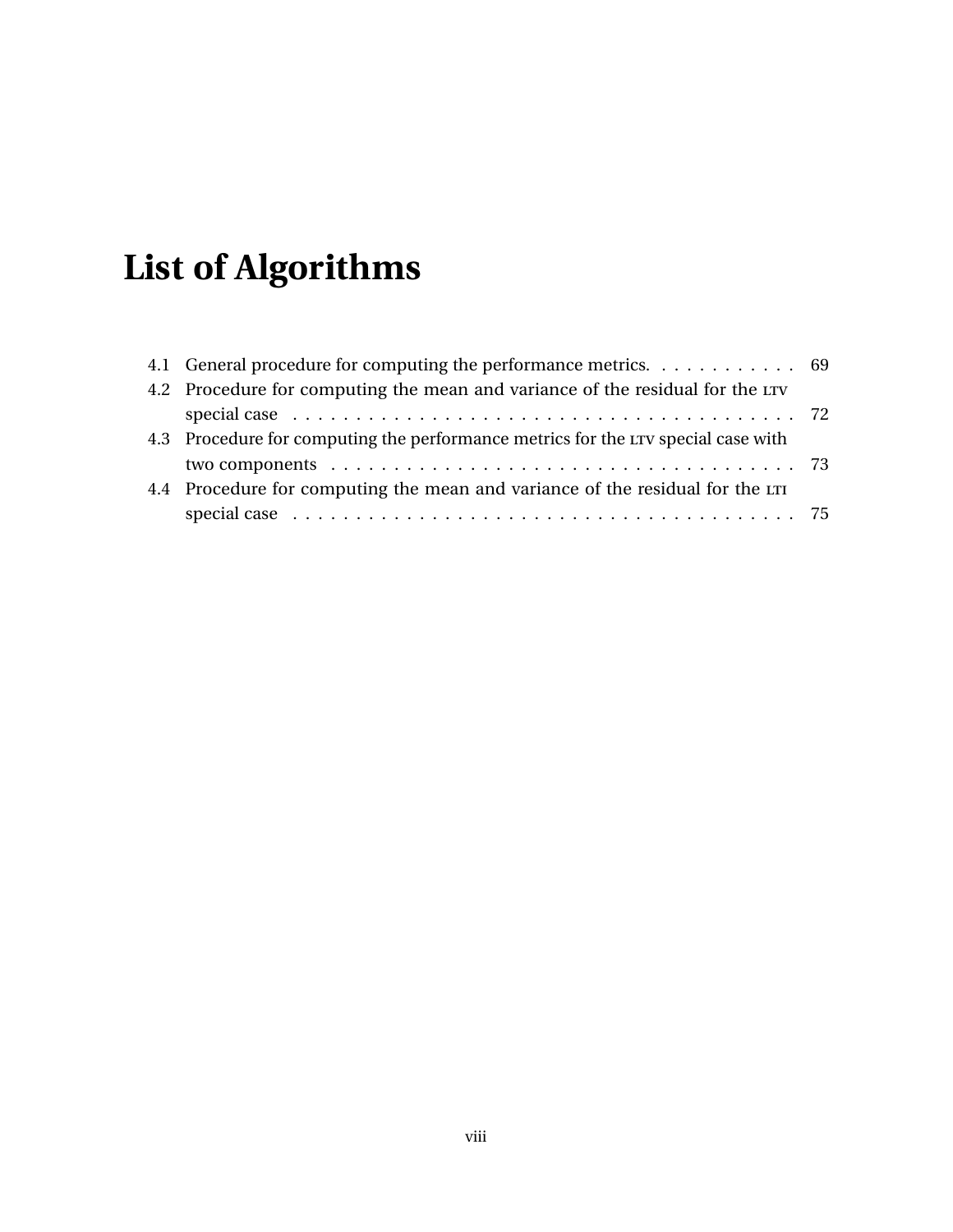# **Acknowledgements**

When I started writing this dissertation, I felt a chill of loneliness as I stared at the blank page. However, now that I am finished, I clearly see that there were many people in my life contributing to my success, well-being, and happiness. It is not possible to name and thank them all here, so I will attempt to acknowledge some of the more prominent figures.

First, I would like to thank my advisors, Professors Andy Packard and Pete Seiler. It is truly a joy to work with such exceptional minds, and I appreciate all the time and effort they invested in my career. I would also like to thank all the past and present residents of the Berkeley Center for Control & Identification for providing a fun and stimulating work environment. In particular, I would like to thank Eilyan Bitar, who always took the time to be a supportive friend, even when his own work was weighing on him.

On a more personal note, I would like to thank all my friends and family for their love and support over the years. My brothers and sisters at New Church Berkeley have been consistently generous with their prayers and words of encouragement. Although a great physical distance separates me from nearly every member of my family, they have all worked together to keep my spirits lifted and my heart warmed. However, no one has contributed more to my graduate studies or this dissertation than my wife, Ellie. She has faithfully supported me in every way possible, and I hope that I can return even a small portion of her kindness as we share the rest of our lives together.

This work was supported financially by funding from NASA (Grant No. NNX07AC40A, *Reconfigurable Robust Gain-Scheduled Control for Air-Breathing Hypersonic Vehicles*) and by the Department of Mechanical Engineering at the University of California, Berkeley.

> *Timothy J. Wheeler Berkeley, California Fall 2011*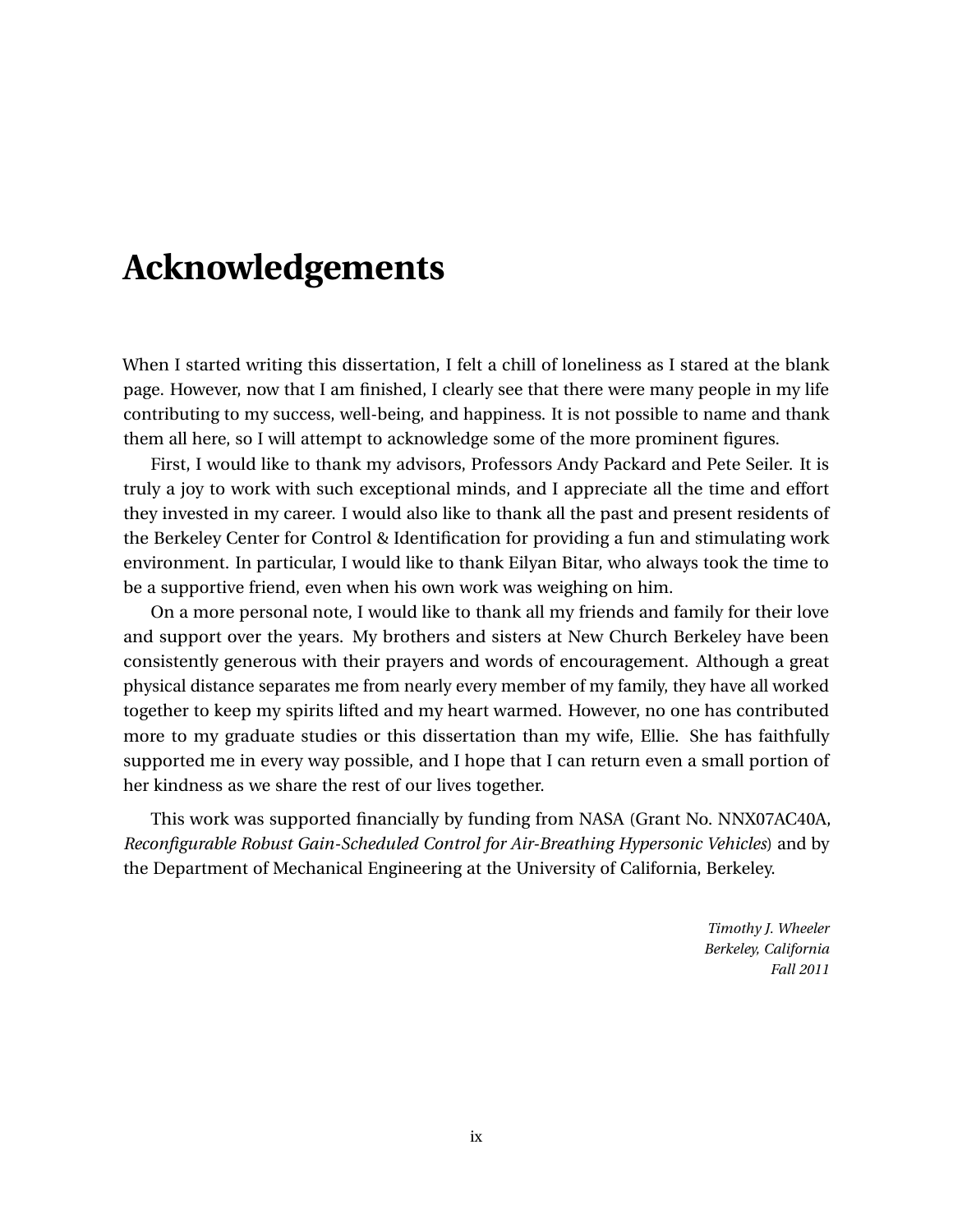# <span id="page-13-0"></span>**Chapter 1 Introduction**

In safety-critical applications, a system must not only be highly reliable, but that reliability must be certifiable in some way. For example, the Federal Aviation Administration (faa) requires designers of civil aircraft to demonstrate that their products will have no more than 10<sup>-9</sup> catastrophic failures per flight-hour [\[18\]](#page-132-0). Such demonstrations are based on two factors: the reliability of the system hardware in a given operating environment and the ability of the system to detect when that hardware has failed. In the aviation industry, both of these issues are addressed by the use of parallel redundant components [\[18,](#page-132-0)[103,](#page-138-0)[104\]](#page-138-1). This type of redundancy, known as physical redundancy, ensures the availability of the system, even in the presence of component failures. In a physically redundant configuration, a failed component is detected by directly comparing the behavior of each redundant component. Hence, these schemes tend to detect faults accurately, and their performance is relatively simple to certify using fault trees [\[41,](#page-134-0) [77\]](#page-136-0).

However, in some applications, such as unmanned aerial vehicles (uavs), the designer cannot afford the extra size, weight, and power needed to support multiple redundant components. In such situations, the analytical redundancies between dissimilar components can be exploited to detect faults. More specifically, mathematical models of the system are used to establish analytical relationships that hold only when the constituent components of the system are functioning properly. Then, when a component fails, one or more of these relationships is violated and the failure can be detected and diagnosed. This approach, known as model-based fault diagnosis [\[24,](#page-132-1) [48\]](#page-134-1), certainly reduces the number of individual components needed; however, there are two main drawbacks to consider. First, merely identifying a fault cannot prevent system-wide failure if the failed component is indispensable (i.e. no other components can perform the same critical function). Second, the performance of fault detection schemes based on analytical redundancy can be difficult to quantify if the analytical relationships are dynamic or nonlinear. While the first difficulty is unavoidable, this dissertation addresses the second difficulty.

Although there is a vast body of literature on model-based fault diagnosis (see [\[9,](#page-131-1) [24,](#page-132-1) [48\]](#page-134-1) and references therein), little attention is given to the rigorous performance analysis of model-based fault diagnosis schemes. In this dissertation, we present a set of probabilis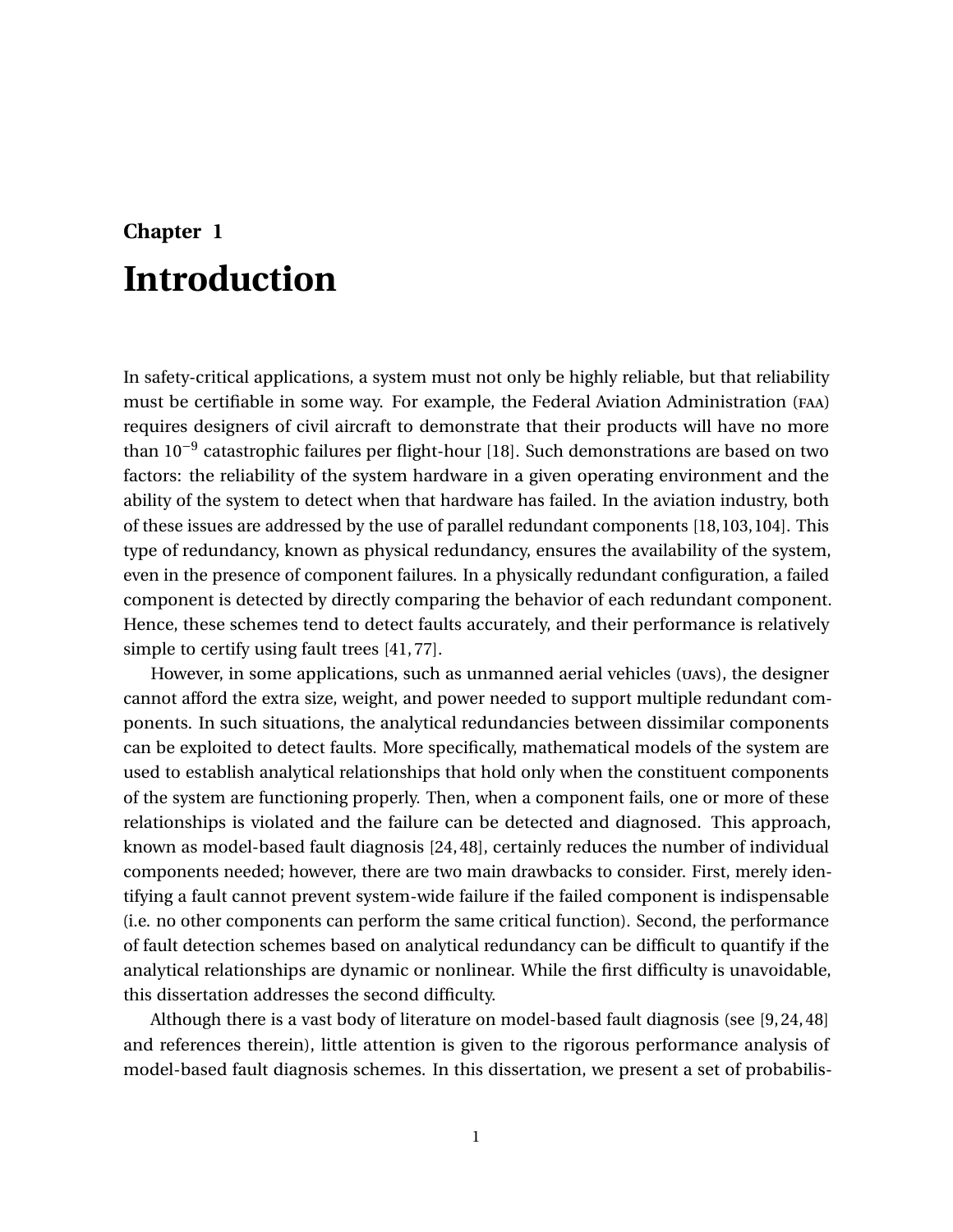tic metrics that rigorously quantify the performance of a reasonably general class of fault diagnosis schemes that includes many model-based schemes. Of course, such metrics are only useful if they are efficiently computable. Monte Carlo methods [\[79\]](#page-136-1) provide a general-purpose solution to this problem, but it can be difficult to quantify the error present in the results. Moreover, component failures are inherently rare by design, so a thorough Monte Carlo analysis would entail the subtleties and complications of rare-event simulation [\[1\]](#page-131-2). In this dissertation, we take a more practical approach—we establish a class of linear systems and fault diagnosis schemes for which the performance metrics can be efficiently computed without resorting to approximations. We also consider the effects of adding uncertainty to various aspects of the fault diagnosis problem. Again, emphasizing the need for computational tractability, we describe a set of uncertainty models for which the worst-case performance can be efficiently and accurately computed without the need for approximation.

## <span id="page-14-0"></span>**1.1 Thesis Overview**

The terminology and notation used throughout this dissertation are established in **Chapter [2](#page-17-0)**. For the sake of brevity, only the most basic concepts of probability and reliability theory are introduced. In addition to the core definitions, we present two probabilistic models for component failure times. In this chapter, we also give a brief survey of the field of fault diagnosis. After defining the key terminology used in fault diagnosis, we present a survey of some of the most popular techniques used to design fault diagnosis schemes, and we discuss some of the strategies used to design more reliable systems. Finally, we present a survey of the existing performance analysis techniques that can be found in the literature.

**Chapter [3](#page-36-0)** examines the quantitative performance analysis of a class of fault diagnosis problems, in which faults affect the system via a stochastic parameter. First, we cast the problem of fault detection as a sequence of hypothesis tests regarding the value of the fault parameter at each time. Building on the vast hypothesis testing literature, we establish a set of joint probabilities that fully quantify the time-varying performance of a given fault diagnosis scheme. Bayes' rule is then used to decompose these performance metrics into two parts: conditional probabilities that characterize the performance of the fault diagnosis scheme and marginal probabilities that characterize the reliability of the underlying system. The receiver operating characteristic, a popular tool in hypothesis testing, medical diagnostic testing, and signal detection theory, is used to develop a set of informative visualizations. Finally, the performance analysis framework is extended to the more general problems of fault isolation and fault identification.

In **Chapter [4](#page-56-0)**, we examine the computational issues involved in evaluating the performance metrics. By examining each component of the fault diagnosis problem separately, we arrive at a set of sufficient conditions and assumptions, which guarantee that the per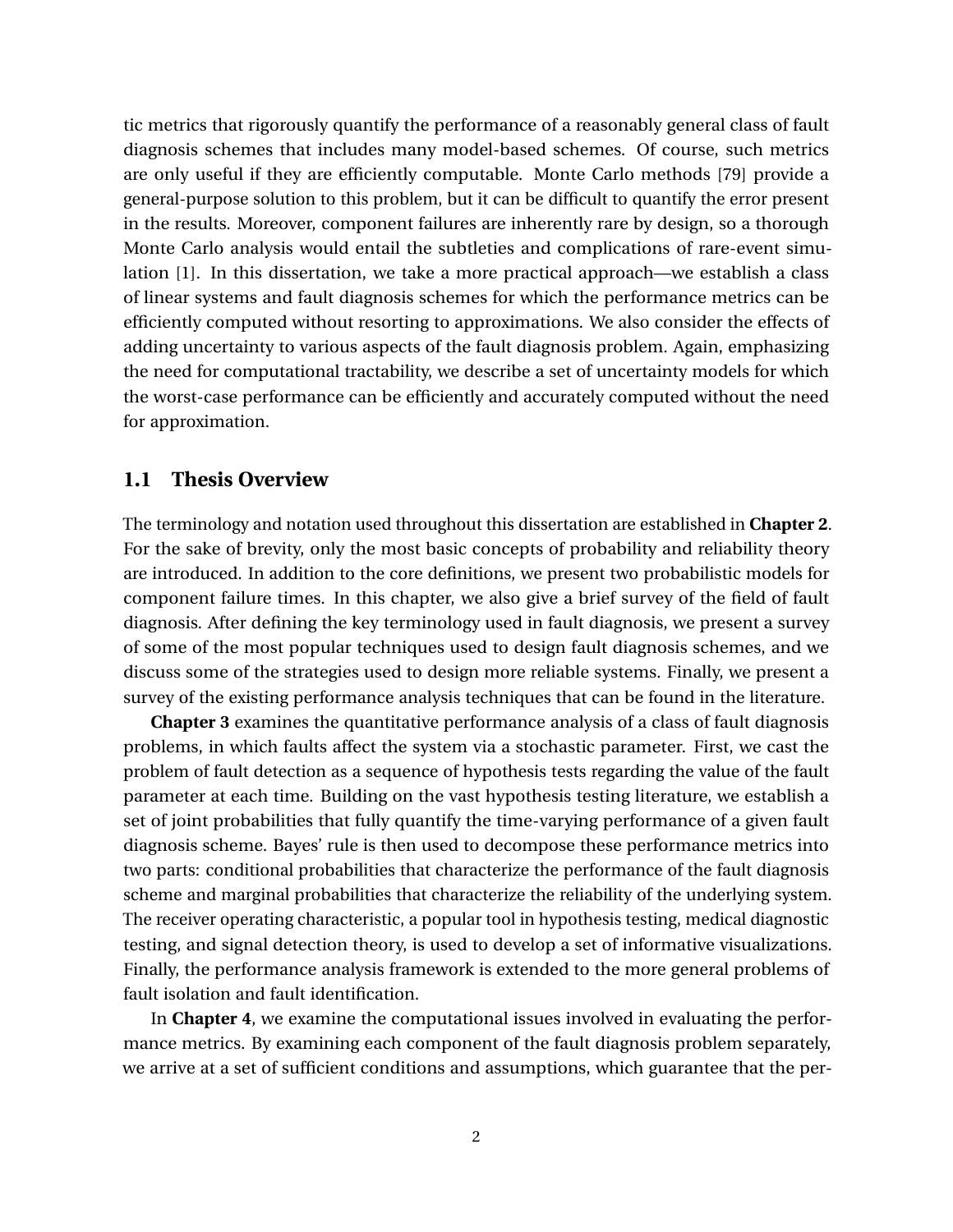formance metrics can be computed in polynomial time. In particular, we state and prove a number of theoretical results regarding Markov chains with finite state spaces. In this chapter, we also explore a simplified class of systems, based on independent faults with additive effects, for which the performance metrics can be computed even more efficiently. Finally, we present pseudocode algorithms for computing the performance metrics and we prove that their running time is indeed polynomial, given that the aforementioned conditions are met.

**Chapter [5](#page-89-0)** extends the results of Chapters [3](#page-36-0) and [4](#page-56-0) by considering fault diagnosis problems with some uncertain aspect. In particular, we examine systems with uncertain inputs, unknown disturbances, uncertain fault signals, and unmodeled or uncertain system dynamics. For each type of uncertainty, we consider the problem of computing the worst-case values of the performance metrics over the given uncertainty set. Hence, these performance analyses take the form of optimization problems. We show that, under some reasonable assumptions, these optimization problems can be written as convex programs, which are readily solved using off-the-shelf numerical optimization packages.

**Chapter [6](#page-112-0)** describes some practical applications of the performance metrics and demonstrates these applications on numerical examples. More specifically, we discuss how the performance metrics can be used in engineering applications such as trade studies, selecting a fault diagnosis scheme, and safety certification. We demonstrate some of these applications using two examples. The first is an air-data sensor system, which measures an aircraft's airspeed and altitude. The second example is a linearized model of the longitudinal dynamics of a fixed-wing vertical take-off and landing (vrol) aircraft.

Finally, **Chapter [7](#page-128-0)** summarizes the conclusions drawn from this research work and discusses some avenues for future research.

## <span id="page-15-0"></span>**1.2 Thesis Contributions**

- **1. Performance of fault detection schemes:** In Chapter [3,](#page-36-0) we present a rigorous probabilistic framework that can be used to assess the performance of any fault diagnosis scheme applied to a system with a parametric fault model. Unlike existing performance analyses, the performance metrics produced by this framework capture the time-varying nature of the fault-diagnosis problem. Moreover, this framework can be applied to the problems of fault detection, fault isolation, and fault identification.
- **2. Time-complexity analysis:** By closely examining the time-complexity of each step in computing the performance metrics, we arrive at a broad class of fault diagnosis problems for which our performance analysis is computationally tractable.
	- *Efficient Algorithms:* We present algorithms for efficiently and accurately computing the performance metrics without resorting to Monte Carlo methods or approxima-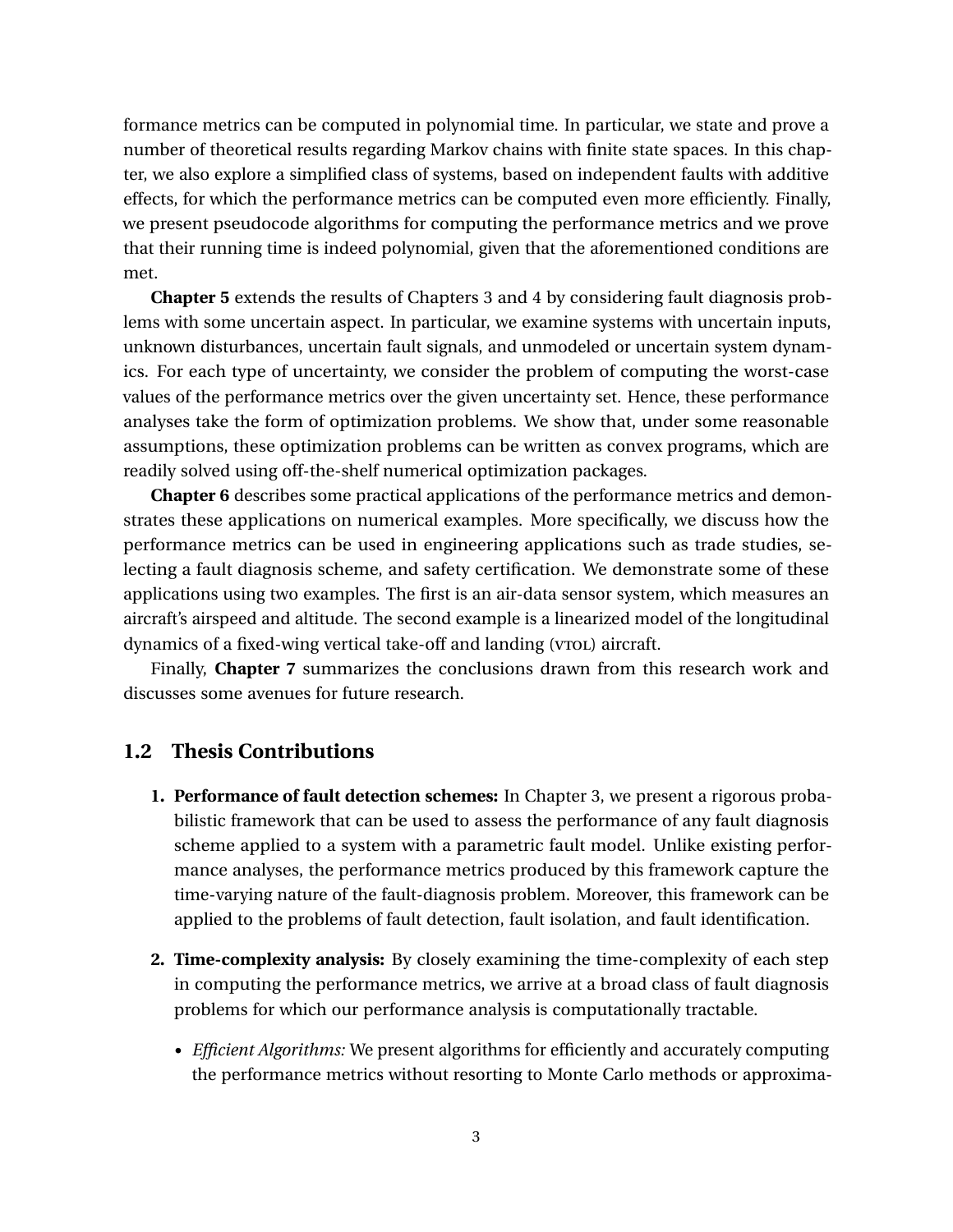tion.

- *Complexity of Markov Chains:* We establish sufficient conditions on the structure of a finite-state Markov chain, which guarantee that the number of paths with nonzero probability grows polynomially. For time-homogeneous Markov chains, the conditions are necessary, as well as sufficient. In each case, the conditions are easily and efficiently verified using a graph-theoretic test.
- **3. Worst-case performance of fault detection schemes with uncertain elements:** We extend our performance analysis by considering systems with uncertain input signals and model uncertainty. The worst-case values of the performance metrics are defined as the optimum points of two optimization problems. We show that, under reasonable assumptions, these optimization problems may be written as convex programs that are easily solved using off-the-shelf numerical optimization routines.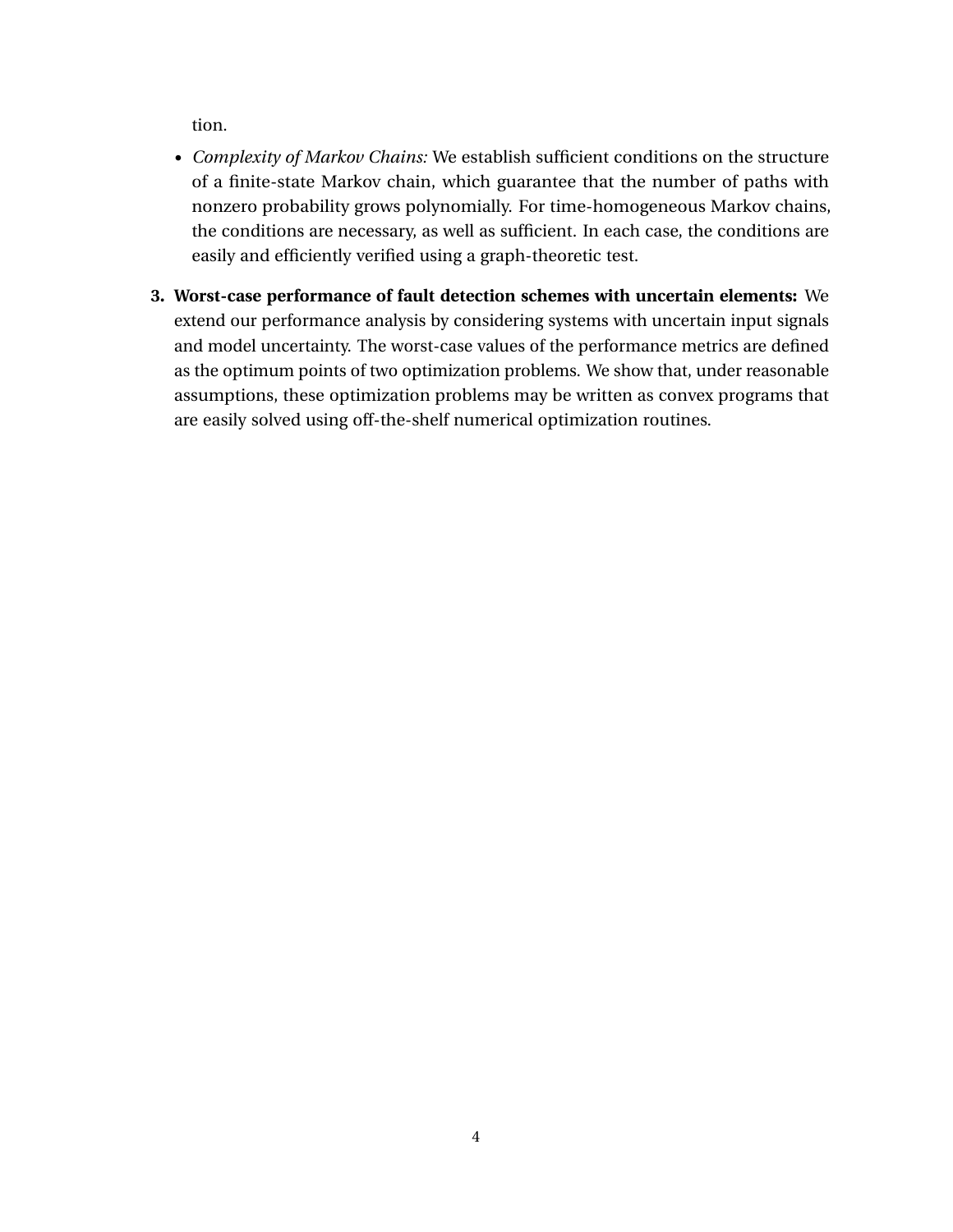# <span id="page-17-0"></span>**Chapter 2 Background**

# <span id="page-17-1"></span>**2.1 Introduction**

The purpose of this chapter is to establish the context and background for our discussion of probabilistic fault diagnosis problems. First, we provide a brief summary of the key definitions of probability theory. Then, we review some standard terminology and definitions from reliability theory. Finally, we provide a brief survey of fault diagnosis. This survey includes a list of commonly-used terminology, an outline of the key techniques used to design fault diagnosis schemes, and some comments on existing performance analyses for fault diagnosis problems.

## <span id="page-17-2"></span>**2.2 Probability Theory**

In this section, we review the basic definitions of probability theory and establish some notation. A complete survey of probability theory is beyond the scope of this dissertation, and the informal definitions stated here are only meant to clarify the subsequent usage of probability notation. See Rosenthal [\[81\]](#page-136-2) or Williams [\[99\]](#page-138-2) for a rigorous measure-theoretic introduction to probability theory, and see Papoulis and Pillai [\[72\]](#page-136-3) or Jazwinski [\[50\]](#page-134-2) for an introduction to stochastic processes.

## <span id="page-17-3"></span>**2.2.1 Foundations**

Suppose that  $\Omega$  is a nonempty set called the *sample space*. Each point  $\omega \in \Omega$  is an *outcome*. Assume that  $\mathcal F$  is a  $\sigma$ -algebra of subsets of  $\Omega$ . Each set  $E \in \mathcal F$  is called a *event*. Let **P** be a measure on the measurable space  $(Ω, ℑ)$ , such that **. Then, <b>P** is called a *probability measure* and the triple  $(\Omega, \mathcal{F}, P)$  is called a *probability space*.

Given a space *S*, let  $\mathcal{T}$  be a topology defined on *S*. Then, a *Borel set* is any subset of *S* that can be formed by taking a countable union, a countable intersection, or the complement of open sets in T . The collection of Borel sets in *S*, denoted B(*S*), forms a *σ*-algebra known as the *Borel σ*-*algebra*. We use the simpler notation  $\mathcal{B}$  when the space *S* is clear from context.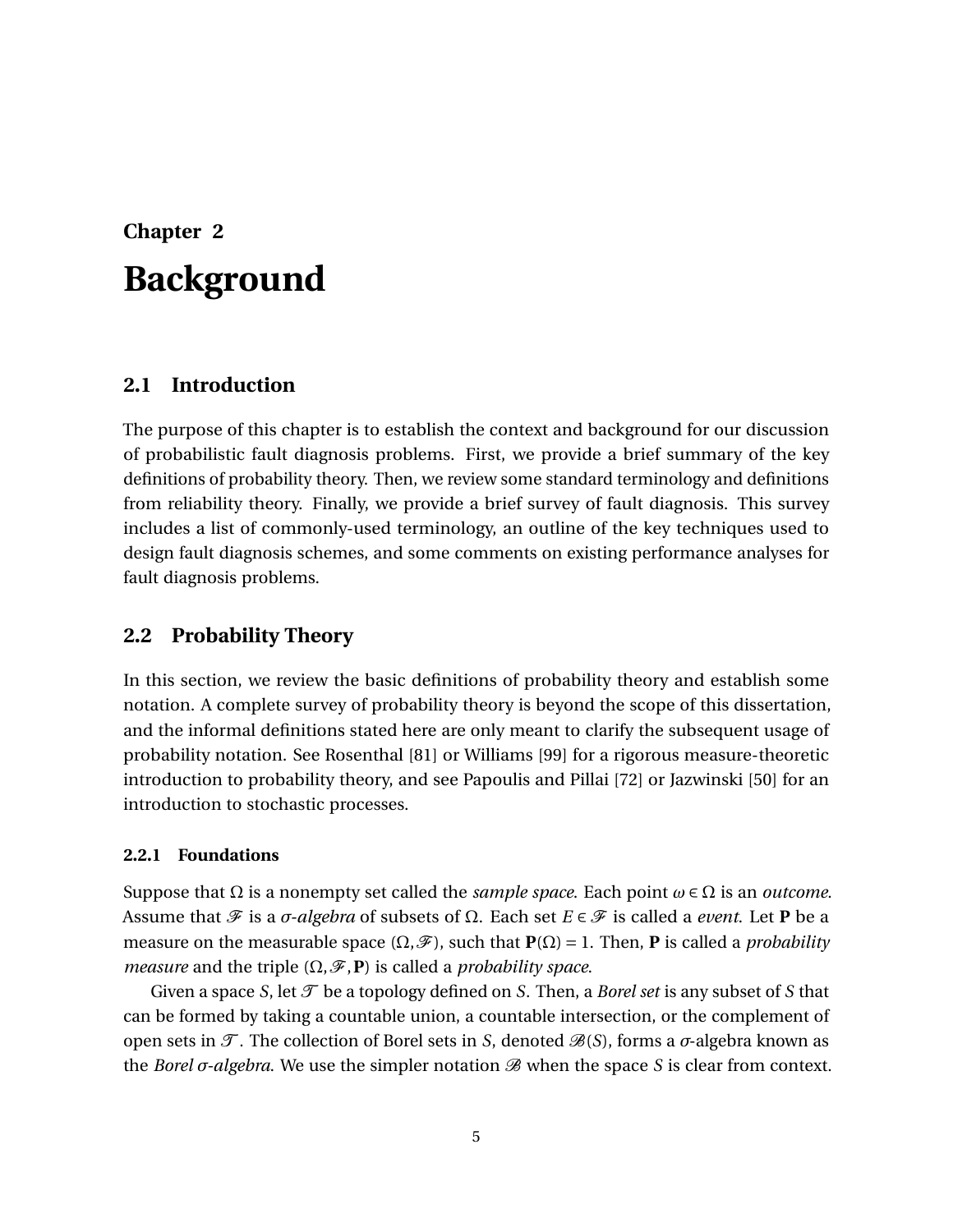Given an event *B* ∈  $\mathcal F$  with **P**(*B*) > 0, the *conditional probability* of any event *A* ∈  $\mathcal F$ , given *B*, is defined as **P**(*A* ∩*B*)

$$
\mathbf{P}(A \mid B) = \frac{\mathbf{P}(A \cap B)}{\mathbf{P}(B)}.
$$

Essentially, the function  $P(\bullet | B)$  is a probability measure on the space  $(B, \mathscr{G})$ , where

$$
\mathcal{G} := \{A \cap B : A \in \mathcal{F}\} \subset \mathcal{F}.
$$

Note that the conditional probability  $P(A | B)$  is undefined if  $P(B) = 0$ .

#### <span id="page-18-0"></span>**2.2.2 Random Variables**

Given a probability space  $(\Omega, \mathcal{F}, P)$  and a measurable space  $(S, \mathcal{E})$ , a *random variable* is a measurable function  $x: \Omega \to S$ . That is, for all  $E \in \mathscr{E}$ , the preimage  $x^{-1}(E)$  is in  $\mathscr{F}$ . In this dissertation, we mainly use random variables taking values in the measurable space  $(\mathbb{R}^n, \mathcal{B}(\mathbb{R}^n))$ . Given a random variable *x* and a measurable set *B*  $\in \mathcal{B}(\mathbb{R}^n)$ , the event

$$
x^{-1}(B) = \{ \omega \in \Omega : x(\omega) \in B \}
$$

is often written using the informal notation {*x* ∈ *B*}. The *cumulative distribution function* (CDF) of *x* is defined for all  $c \in \mathbb{R}^n$  as the probability

$$
P_x(c) := \mathbf{P}(\{x_1 \le c_1\} \cap \{x_2 \le c_2\} \cap \dots \cap \{x_n \le c_n\}).
$$

Informally speaking<sup>[1](#page-18-1)</sup>, the *probability density function* (PDF) of *x* is a function  $p_x \colon \mathbb{R}^n \to \mathbb{R}_+$ , such that

$$
\mathbf{P}(x \in B) = \int_{x^{-1}(B)} d\mathbf{P} = \int_B p_x(s) \, ds,
$$

for any  $B \in \mathscr{B}(\mathbb{R}^n)$ . If the partial derivatives exists, then  $p_x$  can be defined for all  $c \in \mathbb{R}^n$  as

$$
p_x(c) := \frac{\partial^n P_x}{\partial x_1 \cdots \partial x_n}\bigg|_{x=c}.
$$

If x takes countably many values in  $\mathbb{R}^n$ , then the *probability mass function* (PMF), defined as

$$
p_x(c) = \mathbf{P}(x = c),
$$

for all  $c \in x(\Omega)$ , takes the place of the PDF.

If two random variables are defined on the sample space, then they are said to be *jointly*

<span id="page-18-1"></span><sup>&</sup>lt;sup>1</sup>Technically, the probability density function of  $x$ , if it exists, is defined as the Radon–Nikodym derivative of the measure **P**∘  $x^{-1}$  with respect to Lebesgue measure on  $\mathbb{R}^n$ . Precise conditions for the existence of the Radon–Nikodym derivative can found in [\[82\]](#page-137-0).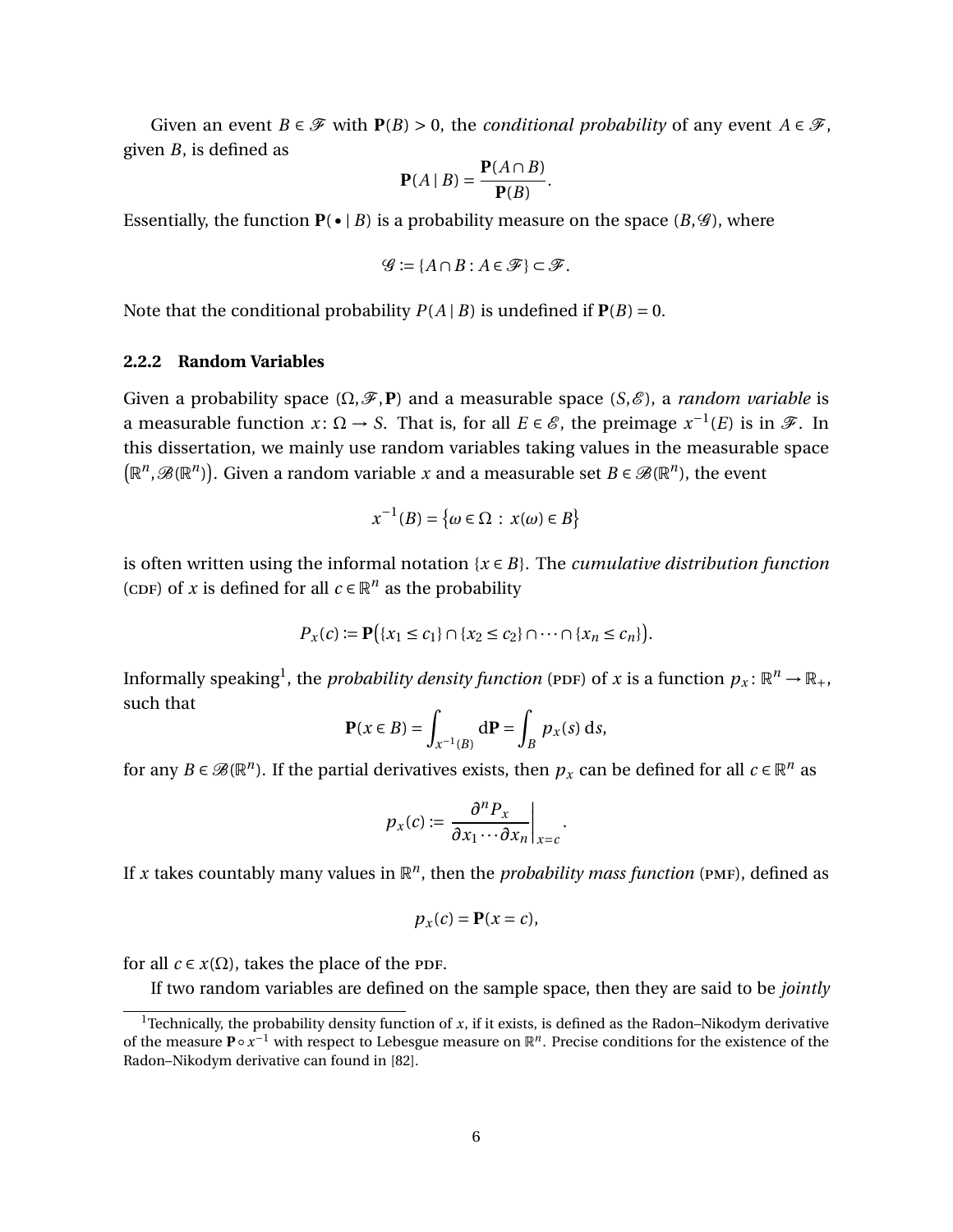*distributed*. Let  $x: \Omega \to \mathbb{R}^m$  and  $y: \Omega \to \mathbb{R}^n$ . The joint corp of *x* and *y* is defined as

$$
P_{x,y}(c,d) := \mathbf{P}(\{x_1 \le c_1\} \cdots \cap \{x_m \le c_m\} \cap \{y_1 \le d_1\} \cdots \cap \{y_n \le d_n\}),
$$

for any  $c \in \mathbb{R}^m$  and  $d \in \mathbb{R}^n$ , and the joint ppf is a function  $p_{x,y} \colon \mathbb{R}^m \times \mathbb{R}^n \to \mathbb{R}_+$ , such that

$$
\mathbf{P}(x \in A, y \in B) = \int_{x^{-1}(A) \cap y^{-1}(B)} d\mathbf{P} = \int_{A} \int_{B} p_{x,y}(s,t) \, ds \, dt,
$$

for any  $A \in \mathcal{B}(\mathbb{R}^m)$  and  $B \in \mathcal{B}(\mathbb{R}^n)$ . If *x* and *y* are jointly distributed, then the *marginal density* of *y* is defined as

$$
p_{y}(d) = \int_{\mathbb{R}^m} p_{x,y}(t, d) dt,
$$

for all  $d \in \mathbb{R}^n$ . The marginal density  $p_x$  is similarly defined. The conditional distribution of  $x$ given *y* is defined as

$$
p_{x|y}(s \mid t) := \frac{p_{x,y}(s,t)}{p_y(t)},
$$

for all  $s \in \mathbb{R}^m$  and all  $t \in \mathbb{R}^n$ , such that  $p_y(t) > 0$ .

#### <span id="page-19-0"></span>**2.2.3 Expectation, Mean, and Variance**

Given a function  $f: \mathbb{R}^n \to \mathbb{R}^m$  and a random variable  $x: \Omega \to \mathbb{R}^n$ , the *expected value* of the random variable  $f(x)$  is defined as

$$
\mathbf{E}(f(x)) \coloneqq \int_{\Omega} f(x(\omega)) \, d\mathbf{P}(\omega),
$$

when the integral exists. If the <code>p</code>DF  $p_x$  exists, then  $\mathbf{E}\big(f(x)\big)$  may be written as

$$
\mathbf{E}\big(f(x)\big)=\int_{\mathbb{R}^n}f(s)p_x(s)\,\mathrm{d}s.
$$

This integral naturally becomes a sum if  $p_x$  is a pmf. The *mean* of x is defined as  $E(x)$  and the *variance* of *x* is defined as

$$
var(x) := \mathbf{E}\Big(\big(x - \mathbf{E}(x)\big)\big(x - \mathbf{E}(x)\big)^T\Big).
$$

Given jointly distributed random variables  $x: \Omega \to \mathbb{R}^m$  and  $y: \Omega \to \mathbb{R}^n$  and a function  $f: \mathbb{R}^m \to \mathbb{R}^p$ , the *conditional expectation* of  $f(x)$  given *y* can be stated in terms of the conditional density (if it exists) as follows:

$$
\mathbf{E}\big(f(x)\mid y\big)=\int_{\mathbb{R}^m}f(s)p_{x|y}(s\mid y)\,\mathrm{d}s.
$$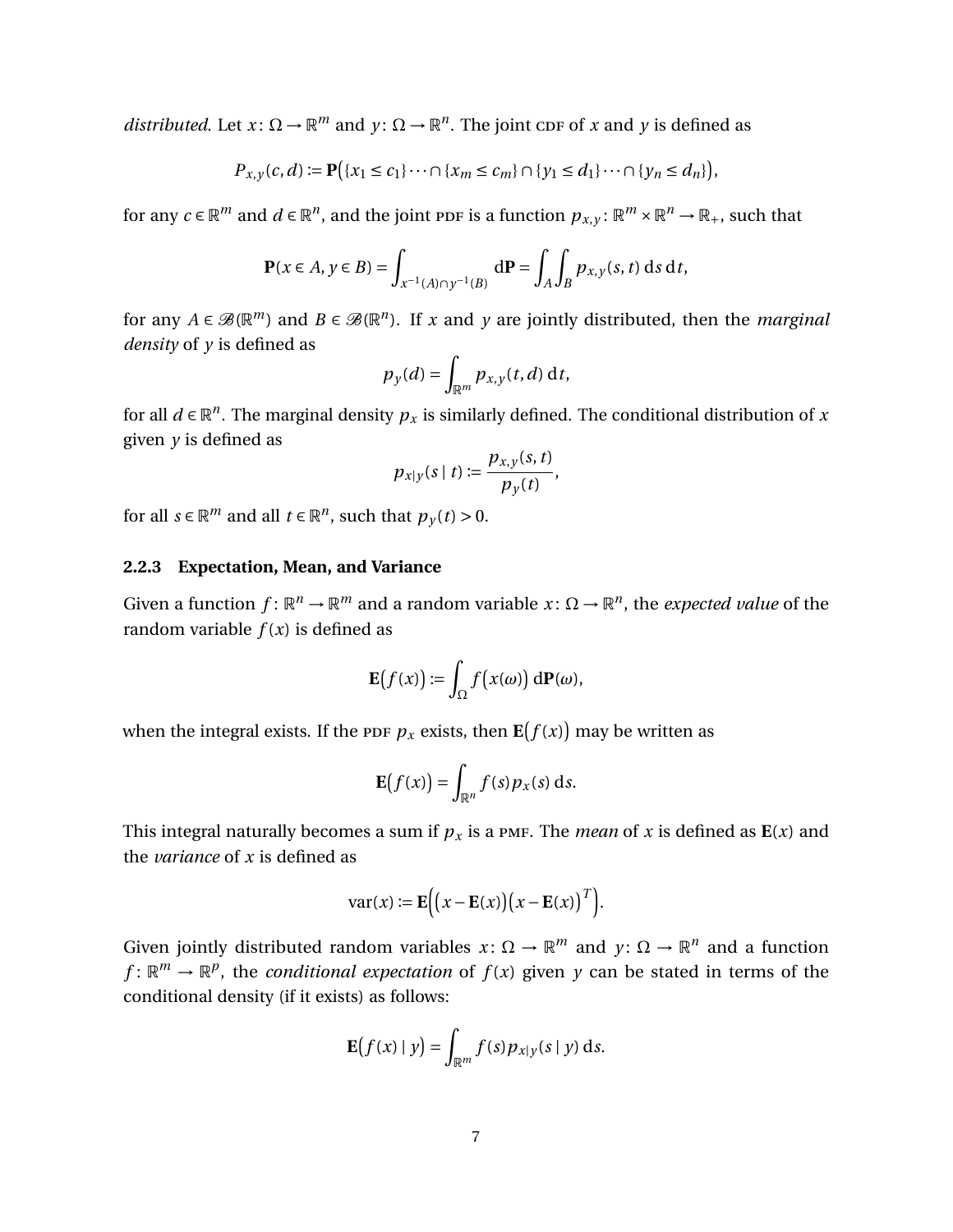Note that  $\mathbf{E}(f(x) | y)$  is a random variable taking values in  $\mathbb{R}^p$ . See [\[99\]](#page-138-2) for a more rigorous definition of conditional expectation.

#### <span id="page-20-0"></span>**2.2.4 Independence**

Let  $(\Omega, \mathcal{F}, P)$  be a probability space. There are three notions of probabilistic independence:

- Two events,  $E_1 \in \mathcal{F}$  and  $E_2 \in \mathcal{F}$ , are *independent* if  $P(E_1 \cap E_2) = P(E_1)P(E_2)$ .
- Two  $\sigma$ -algebras  $\mathscr{G}_1 \subset \mathscr{F}$  and  $\mathscr{G}_2 \subset \mathscr{F}$  are *independent* if, for all  $G_1 \in \mathscr{G}_1$  and  $G_2 \in \mathscr{G}_2$ , **P**( $G_1$  ∩  $G_2$ ) = **P**( $G_1$ )**P**( $G_2$ ) (i.e., the events  $G_1$  and  $G_2$  are independent).
- Two jointly distributed random variables  $x: \Omega \to \mathbb{R}^m$  and  $y: \Omega \to \mathbb{R}^n$  are *independent* if, for all  $B_1 \in \mathcal{B}(\mathbb{R}^m)$  and  $B_2 \in \mathcal{B}(\mathbb{R}^n)$ , the events  $x^{-1}(B_1)$  and  $y^{-1}(B_2)$  are independent. This independence is denoted as  $x \perp y$ . Note that  $x \perp y$  implies that, for all  $a \in \mathbb{R}^m$  and  $b \in \mathbb{R}^n$ ,

$$
p_{x,y}(a,b) = p_x(a)p_y(b),
$$

if these densities exist.

#### <span id="page-20-1"></span>**2.2.5 Stochastic Processes**

Given an index set *T*, a *stochastic process* is a function  $x: T \times \Omega \to \mathbb{R}^n$ , such that  $x_t$  is a random variable, for all  $t \in T$ . Alternatively, we could view x as a random variable which takes values in the set of functions mapping *T* to  $\mathbb{R}^n$ . We often use the notation  $\{x_t\}_{t\in\mathcal{I}}$ or simply  $\{x_t\}$  to distinguish the stochastic process x from a single random variable. If the index set is  $T = [0, \infty)$ , then  $\{x_t\}$  is called a *continuous-time stochastic process*, and if  $T = \mathbb{Z}_+ = \{0,1,\ldots\}$ , then  $\{x_t\}$  is called a *discrete-time stochastic process*. Given a discrete-time stochastic process  $\{x_t\}$ , define the notation  $x_{i:j} := \{x_i, x_{i+1}, \ldots, x_j\}$ , for all  $i, j \in \mathbb{Z}_+$ .

A stochastic process {*xt*} is called a *Markov process* if

$$
p_x(x_{t_n} | x_{t_1},...,x_{t_{n-1}}) = p_x(x_{t_n} | x_{t_{n-1}}),
$$

for any set of indices  $\{t_1, t_2, \ldots, t_n\} \subset T$ , such that  $t_1 < t_2 < \cdots < t_n$ . A *white stochastic process*  ${x_t}$  is defined as a Markov process, such that

$$
p_x(x_{t_2} \mid x_{t_1}) = p_x(x_{t_2}),
$$

for all  $t_1, t_2 \in T$ . A discrete-time Markov process  $\{z_k\}$  taking values in some countable set *M* ⊂ R *<sup>m</sup>* is called a *Markov chain*.

Given a stochastic process  $\{x_t: \Omega \to \mathbb{R}^n\}_{t \in T}$ , the *mean function* of *x* is defined as

$$
m_x(t) := \mathbf{E}(x_t),
$$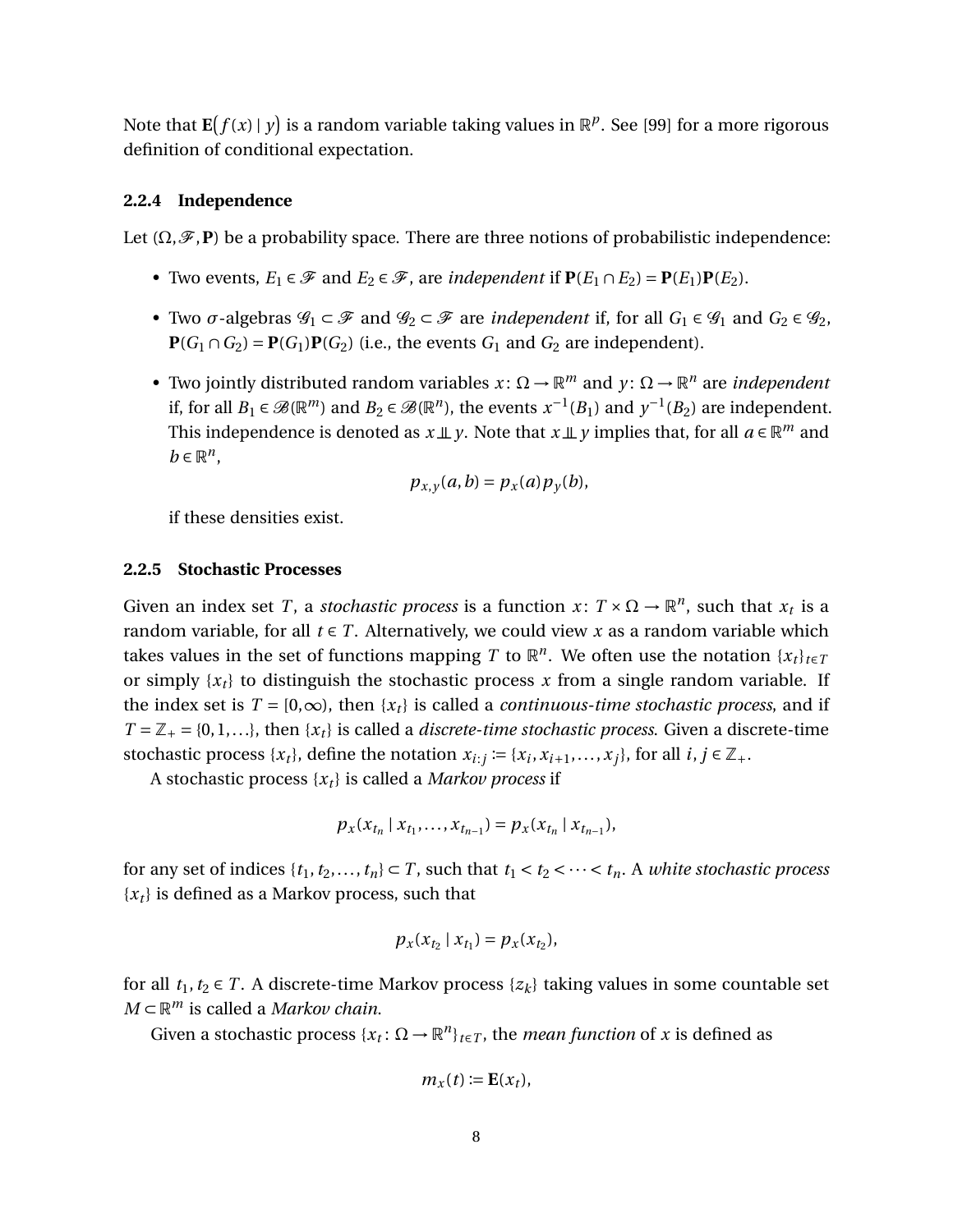for all  $t \in T$ , the *autocorrelation function* of *x* is defined as

$$
R_x(s,t) := \mathbf{E}(x_s x_t^T),
$$

for all  $s, t \in T$ , and the *autocovariance function* of *x* is defined as

$$
C_x(s,t) := \mathbf{E}\Big[\big(x_s - m_x(s)\big)\big(x_t - m_x(t)\big)^T\Big]
$$

,

for all *s*, *t*  $\in$  *T*. The random process { $x_t$ } is said to be *strictly stationary* if

$$
p(x_{t_1}, x_{t_2}, \ldots, x_{t_m}) = p(x_{t_1 + \tau}, x_{t_2 + \tau}, \ldots, x_{t_m + \tau})
$$

for all finite sets of indices  $t_1, t_2, \ldots, t_m \in T$ , where  $m \in \mathbb{N}$ , and all  $\tau \geq 0$ . The random process  $\{x_t\}$  is said to be *wide-sense stationary* (wss) if for some constant  $\bar{m} \in \mathbb{R}^n$ ,

$$
m_x(t)=\bar{m},
$$

for all  $t \in T$ , and for any  $\tau \in T$ ,

$$
R_x(s+\tau,s)=R_x(t+\tau,t),
$$

for all *s*, *t*  $\in$  *T*. If {*x*<sub>*t*</sub>} is wss, then *R*<sub>*x*</sub> only depends on the difference between its arguments and we may write  $R_x(s + \tau, s) = R_x(\tau)$ , for all  $s, \tau \in T$ . Given a wss process  $\{x_t\}$ , the *power spectral density* of *x* is defined as

$$
S_x(\xi) := \mathbf{F}(R_x)(\xi) = \int e^{-2\pi i \xi \tau} R_x(\tau) \, \mathrm{d}\tau,
$$

where **F** is the Fourier transform operator.

#### <span id="page-21-0"></span>**2.2.6 Common Probability Distributions**

1. A *Gaussian random variable*  $x$ : Ω → ℝ<sup>*n*</sup> with mean  $μ ∈ ℝ<sup>n</sup>$  and variance Σ ∈ ℝ<sup>*n*×*n*</sup>, such that  $\Sigma > 0$ , is defined by the PDF

$$
p_{x}(s) \coloneqq \frac{1}{\sqrt{(2\pi)^{n}|\Sigma|}} \exp\left(-\frac{1}{2}(s-\mu)^{T}\Sigma^{-1}(s-\mu)\right).
$$

This distribution is denoted  $x \sim \mathcal{N}(\mu, \Sigma)$ . If we define  $z \coloneqq \Sigma^{-1/2} (x - \mu)$ , then  $z \sim \mathcal{N}(0, I)$ , which is known as the *standard Gaussian distribution*. If *z* is scalar, then the CDF of *z* can be written as

$$
P_z(c) = \frac{1}{2} \left( 1 + \text{erf}\left(\frac{c}{\sqrt{2}}\right) \right),
$$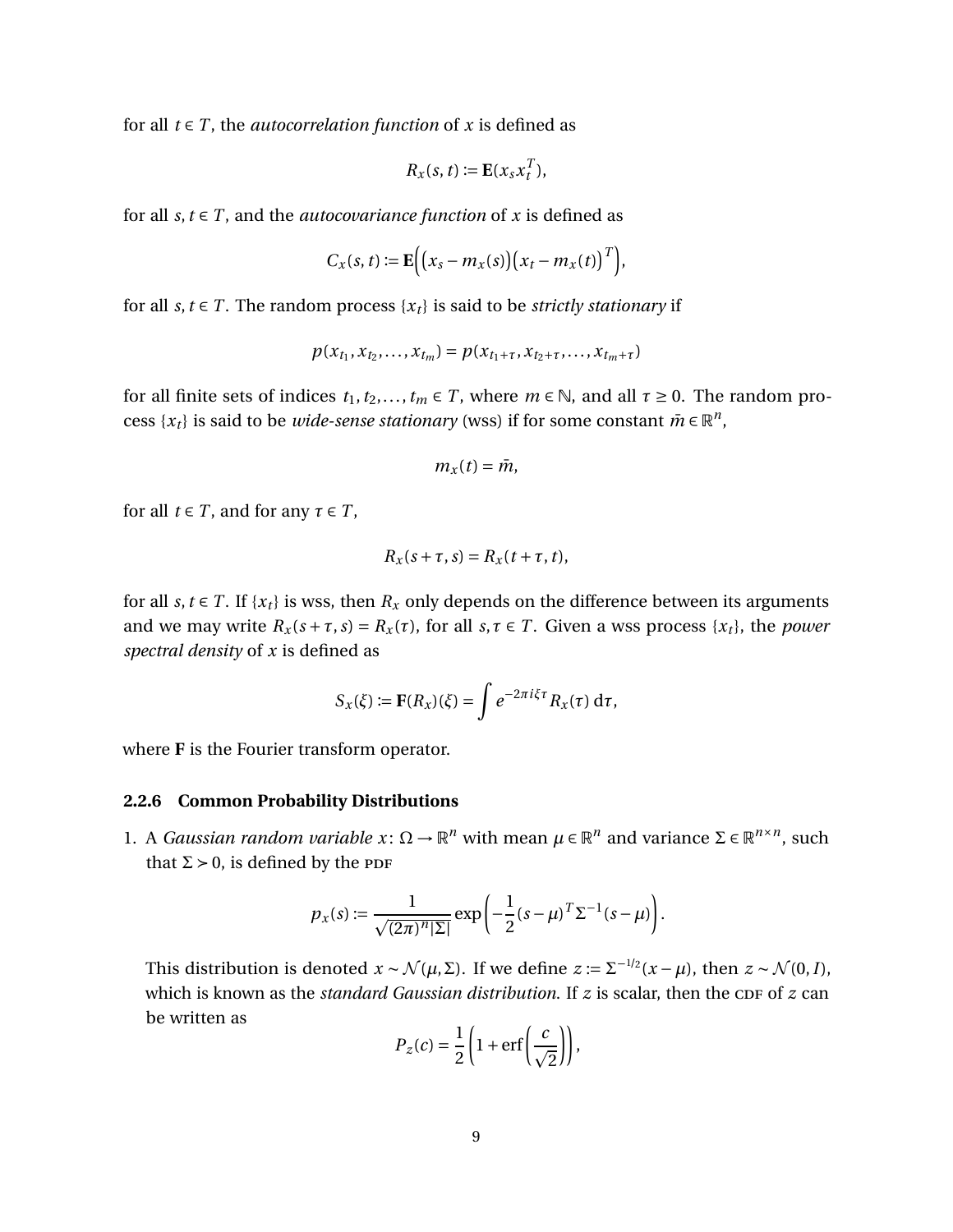for all  $c \in \mathbb{R}$ , where

$$
\mathrm{erf}(c) := \frac{2}{\sqrt{\pi}} \int_0^c e^{-t^2} \, \mathrm{d}t,
$$

is known as the *error function*. Similarly, in the scalar case, the CDF of *x* can be written as

$$
P_X(c) = \frac{1}{2} \left( 1 + \text{erf}\left(\frac{c - \mu}{\sqrt{2\Sigma}}\right) \right).
$$

Although there is no closed-form solution for computing the CDF of a Gaussian, there are many strategies for computing accurate numerical approximations [\[17,](#page-132-2) [38\]](#page-133-0).

The following fact is perhaps the most useful property of the Gaussian distribution.

**Fact 2.1.** Suppose that  $x \sim \mathcal{N}(\mu, \Sigma)$  takes values in  $\mathbb{R}^n$ . Then, for all  $A \in \mathbb{R}^{m \times n}$  and  $b \in \mathbb{R}^m$ , *the random variable y* =  $Ax + b$  *is also Gaussian with mean*  $A\mu + b$  *and variance*  $A\Sigma A^{T}$ *.* 

2. A *Gaussian stochastic process* is a stochastic process  $\{x_t\}_{t\in T}$ , such that  $x_t$  is a Gaussian random variable, for all  $t \in T$ . If  $\{x_t\}$  is also a white process, then

$$
C_x(t,s) = Q(t)\delta(t-s),
$$

where  $Q_t \geq 0$  for all  $t \in T$ . Hence, the power spectral density of a white Gaussian process is a constant function.

3. An *exponentially-distributed random variable τ*: Ω → R<sup>+</sup> with parameter *λ* > 0 has the **PDF** 

$$
p_{\tau}(t) \coloneqq \lambda e^{-\lambda t}
$$

and the CDF

$$
P_{\tau}(t) \coloneqq 1 - e^{-\lambda t},
$$

for all *t* ≥ 0. This distribution is denoted  $\tau \sim \text{Exp}(\lambda)$ .

4. A *geometrically-distributed random variable*  $\kappa : \Omega \to \mathbb{Z}_+$  with parameter  $q > 0$  has the PMF

$$
p_K(k) = (1-q)^{k-1}q,
$$

and the CDF

$$
P_K(k) = 1 - (1 - q)^k,
$$

for all  $k \in \mathbb{Z}_+$ . This distribution is denoted  $\kappa \sim \text{Geo}(q)$ .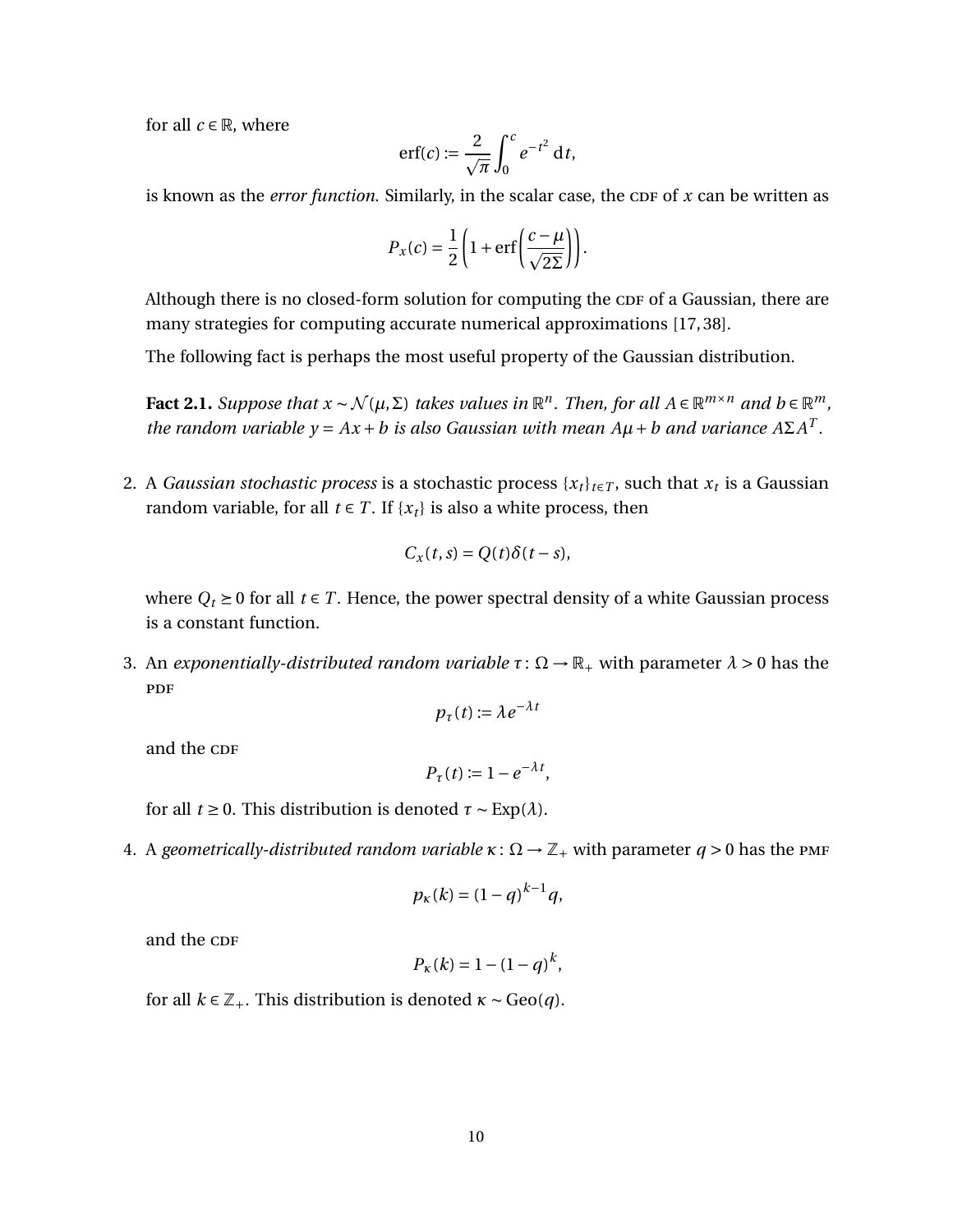#### <span id="page-23-0"></span>**2.3 Reliability Theory**

In this section, we present a select set of definitions and results from the vast field of reliability theory. The purpose is to establish two useful probabilistic models for the failure time of a system or component. For a thorough treatment of reliability theory, see Rausand and Høyland [\[77\]](#page-136-0) or Singpurwalla [\[85\]](#page-137-1).

Let  $(\Omega, \mathcal{F}, P)$  be a probability space, and let  $\tau : \Omega \to \mathbb{R}_+ := [0, \infty)$  be a random variable that represents the time at which some system or component fails. As in the previous section, let  $P_{\tau}$  and  $p_{\tau}$  denote the cumulative distribution function (cDF) and probability density function (PDF) of  $\tau$ , respectively.

**Definition 2.2.** The *mean time to failure* (MTTF) of  $\tau$  is defined as  $\mathbf{E}(\tau)$ .

**Definition 2.3.** The *failure rate* is defined as the expected number of failures in some interval of time, given that no failure has occurred yet. For  $\Delta > 0$ , the failure rate of  $\tau$  at time  $t \ge 0$  is

$$
\rho_{\Delta}(t) := \frac{\mathbf{P}(t < \tau \leq t + \Delta \mid \tau > t)}{\Delta} = \frac{P_{\tau}(t + \Delta) - P_{\tau}(t)}{\Delta \left(1 - P_{\tau}(t)\right)}.
$$

**Definition 2.4.** The *hazard rate* of  $\tau$  at time  $t \ge 0$  is defined as

$$
h(t) := \lim_{\Delta \to 0} \rho_{\Delta}(t) = \frac{p_{\tau}(t)}{1 - P_{\tau}(t)}.
$$

Suppose that, for a given sample time  $T_s > 0$ , the failure time is modeled as a discretevalued random variable  $\kappa: \Omega \to \mathbb{Z}_+ := \{0,1,\ldots\}$ . That is, for all  $k \in \mathbb{Z}_+$ , the event  $\{\kappa = k\}$ indicates a failure at time  $kT_s.$  In this case, the interval ∆ must be a multiple of the sample time  $T_s$ , so the hazard rate converges to

$$
h(k) = \rho_{T_s}(k) = \frac{P_{\kappa}(k+1) - P_{\kappa}(k)}{T_s(1 - P_{\kappa}(k))}.
$$

However, there are cases where the discrete failure time *κ* does not have an underlying sample time. In such cases, the hazard rate is defined as

$$
h(k) = \rho_1(k) = \frac{P_{\kappa}(k+1) - P_{\kappa}(k)}{1 - P_{\kappa}(k)}
$$

.

For many physical systems, the graph of the hazard rate takes the shape of a "bathtub curve", shown in Figure [2.1](#page-24-0) [\[77,](#page-136-0)[85\]](#page-137-1). Initially, the system goes through a break-in phase where failures are more likely. If the system survives the break-in phase, the hazard rate remains roughly constant until the systems begins to wear out and failures become more likely again. In modeling physical systems, it is common to assume that the break-in phase has already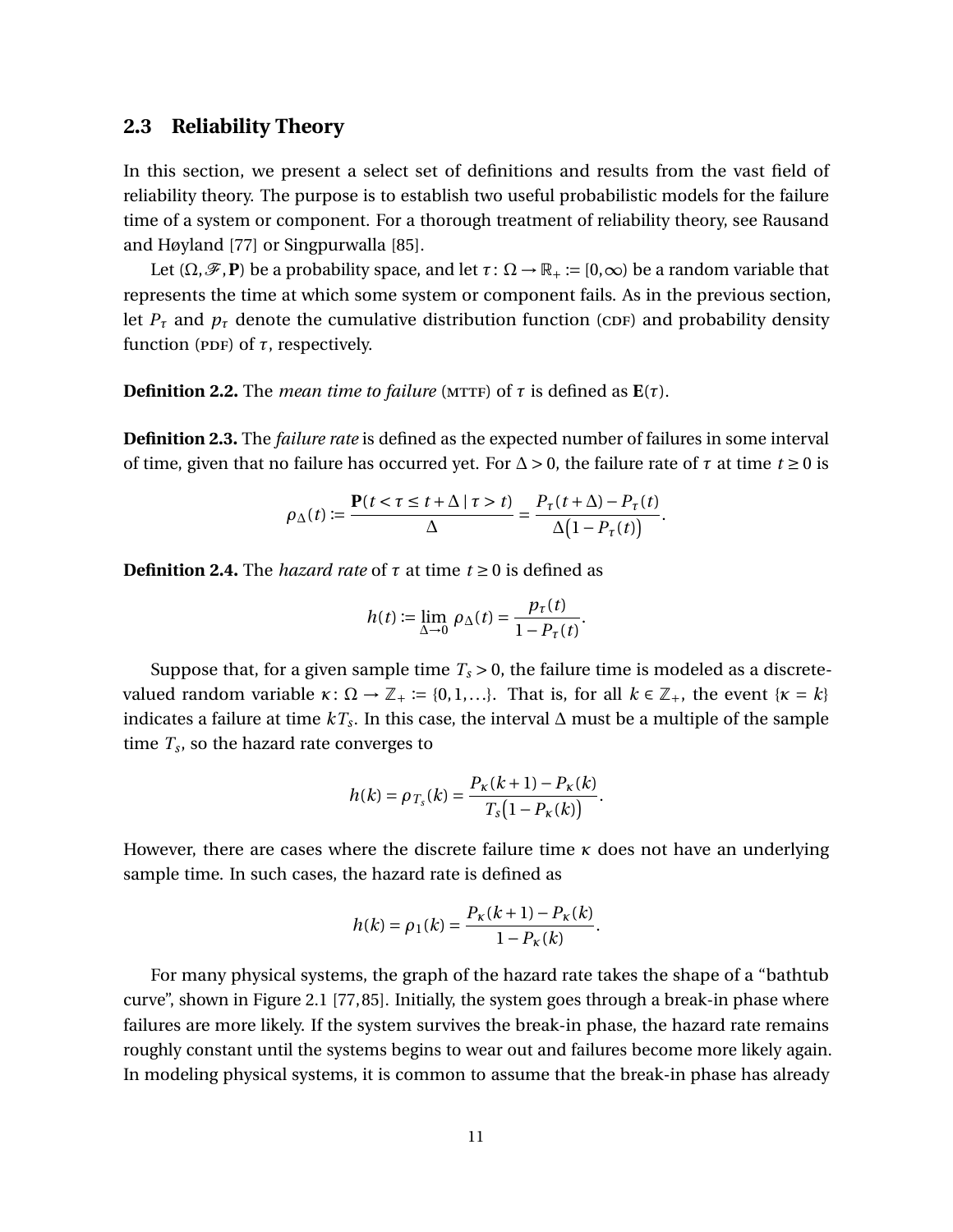<span id="page-24-0"></span>

**Figure 2.1.** "Bathtub" shape of the hazard rate curve for a typical system. Failures are more likely as the component is broken in ( $t < t_1$ ) and as the component wears out ( $t > t_2$ ). In the intermediate period ( $t_1 \le t \le t_2$ ), the hazard rate is roughly constant.

taken place, but the wear-out phase has not yet begun. Hence, the class of random variables with a constant hazard function play an important role in reliability theory.

**Definition 2.5.** A random variable with constant hazard rate is said to be *memoryless*.

Next, we consider two useful probability distributions, one defined on  $\mathbb{R}_+$  and one defined on  $\mathbb{Z}_+$ , that yield memoryless failure times. Verifying these facts is simply a matter of applying the definition of the hazard rate to their respective cores and pors.

**Fact 2.6.** *If*  $\tau \sim \text{Exp}(\lambda)$ *, then*  $\tau$  *is memoryless with*  $h(t) = \lambda$ *, for all t.* 

**Fact 2.7.** *If*  $\kappa \sim \text{Geo}(q)$ , then  $\kappa$  *is memoryless with*  $h(k) = \frac{q}{T}$  $\frac{q}{T_s}$ , for all  $k \in \mathbb{Z}_+$ , where  $T_s > 0$  is *either the underlying sample time of the model or the constant*  $T_s = 1$ *.* 

Suppose that  $\tau \sim \text{Exp}(\lambda)$  models the failure time of some component. For a given sample time  $T_s > 0$ , it is often useful to define a discrete-valued random variable  $κ : Ω \rightarrow \mathbb{Z}_+$ , such that the cDF  $P_k$  approximates the cDF  $P_{\tau}$ . The following fact shows that the geometric distribution provides an ideal discretization of the exponential distribution.

**Fact 2.8.** *Fix*  $T_s > 0$ *, let*  $\tau \sim \text{Exp}(\lambda)$ *, and let*  $\kappa \sim \text{Geo}(q)$ *, such that*  $q = 1 - e^{-\lambda T_s}$ *. Then,* 

$$
P_K(k) = P_\tau(kT_s),
$$

*for all k. Moreover, the hazard rate of κ at time step k is*

$$
h(k) = \lambda - \frac{\lambda^2 T_s}{2} + O(T_s^2),
$$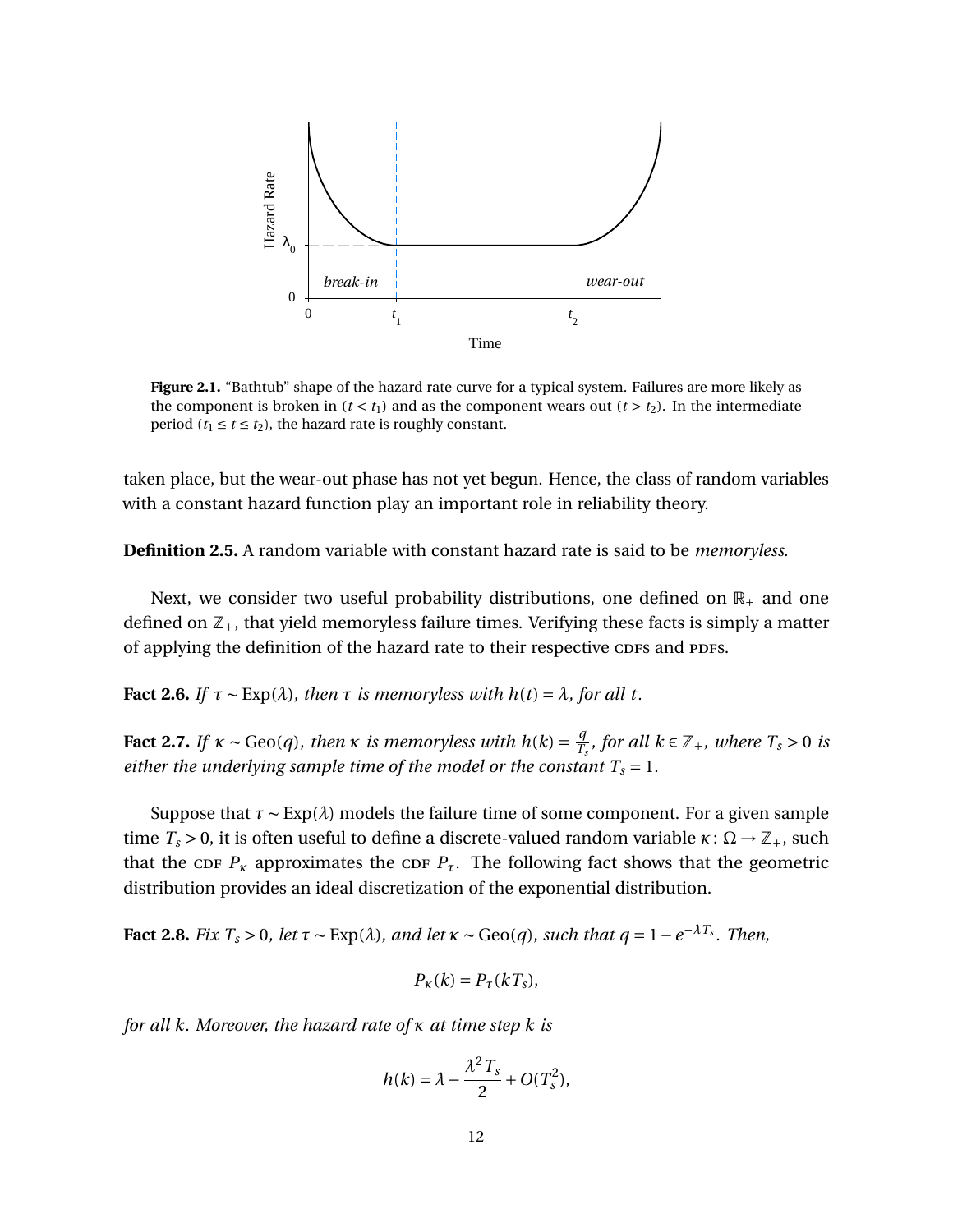*so the hazard rate of κ converges to the hazard rate of*  $\tau$  *as*  $T_s \rightarrow 0$ *.* 

*Proof.* For  $k \geq 0$ , the CDF of *κ* is

$$
P_K(k) = 1 - (e^{-\lambda \Delta})^k = 1 - e^{-\lambda k \Delta} = P_\tau(k \Delta).
$$

Since the second-order Taylor approximation of the exponential function is

$$
e^{-x} = 1 - x + \frac{x^2}{2} + O(x^3),
$$

the hazard rate of *κ* is approximated by

$$
h(k) = \frac{q}{T_s} = \frac{1 - e^{-\lambda T_s}}{T_s} = \lambda - \frac{\lambda^2 T_s}{2} + O(T_s^2)
$$

Hence,  $h(k) \rightarrow \lambda$  as  $T_s \rightarrow 0$ .

#### <span id="page-25-0"></span>**2.4 Fault Diagnosis**

This section provides a brief survey of the fault diagnosis literature. To begin, we establish a lexicon of common fault diagnosis terminology. Then, we briefly review some of the existing techniques used to design fault diagnosis schemes. Although this dissertation is focused on performance analysis, rather than design, this survey provides some context for our analysis. Similarly, we survey some of the ways in which redundancy can be used, in conjunction with fault diagnosis schemes, to produce more reliable systems. Finally, we discuss the existing approaches to analyzing the performance of fault diagnosis schemes.

#### <span id="page-25-1"></span>**2.4.1 Basic Terminology**

Because fault diagnosis research spans many engineering disciplines, there is some disagreement about even the most basic terminology. In the late 1980s, the International Federation of Automatic Control (ifac) formed the Technical Committee on Fault Detection, Supervision, and Safety of Technical Processes (safeprocess). One key contribution of the ifac safeprocess committee was to establish a set of commonly accepted definitions. The following list, taken directly from [\[49\]](#page-134-3), is comprised of these definitions:

- *fault* an unpermitted deviation of at least one characteristic property or parameter of the system from the acceptable/usual/standard condition.
- *failure* a permanent interruption of a system's ability to perform a required function under specified operating conditions.

 $\Box$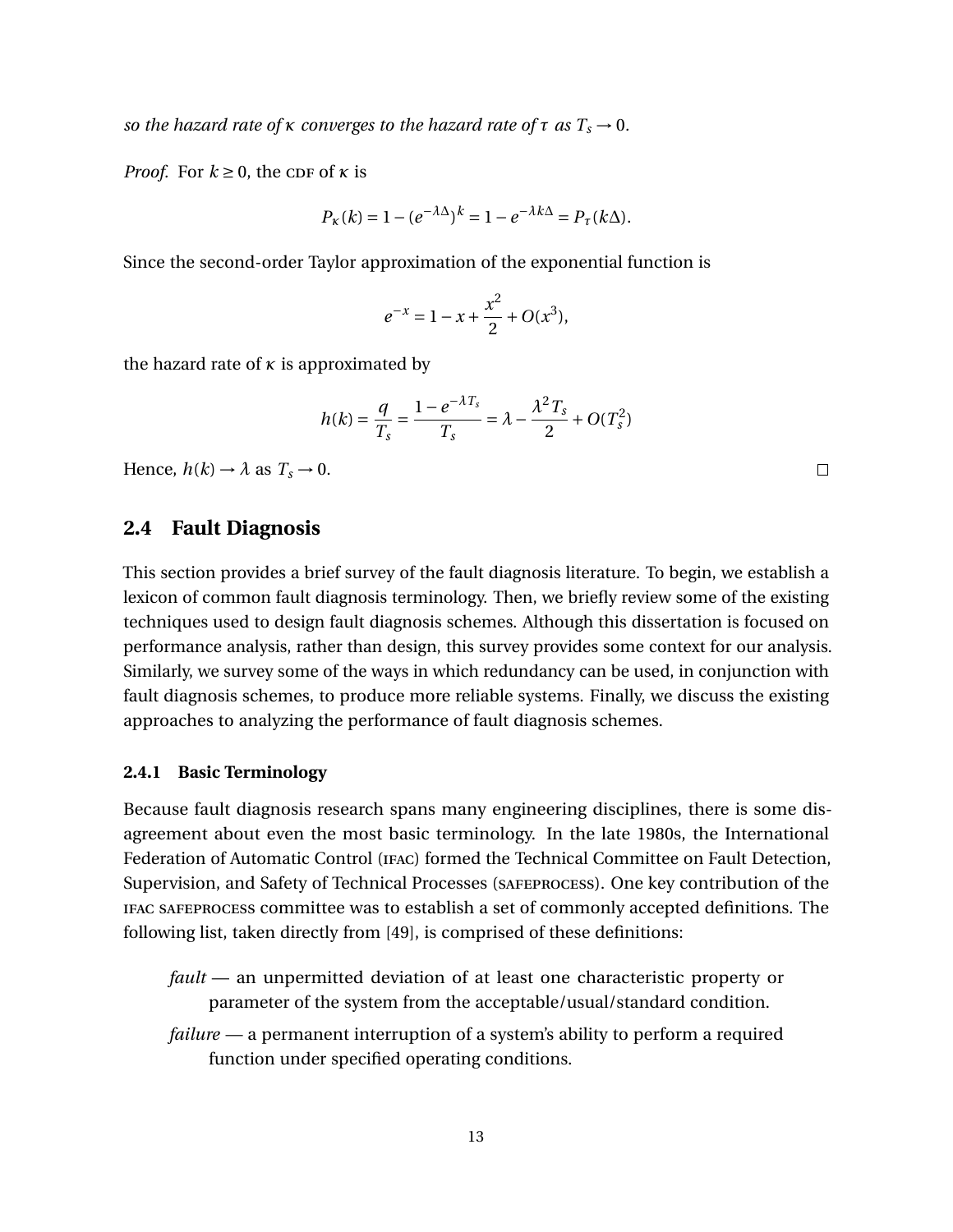- *malfunction* an intermittent irregularity in the fulfilment of a system's desired function.
- *disturbance* an unknown (and uncontrolled) input acting on a system.
- *residual* a fault indicator, based on a deviation between measurements and model-equation-based computations.
- *fault detection* determination of the faults present in a system and the time of detection.
- *fault isolation* determination of the kind, location and time of detection of a fault. Follows fault detection.
- *fault identification* determination of the size and time-variant behaviour of a fault. Follows fault isolation.
- *fault diagnosis* determination of the kind, size, location and time of detection of a fault. Follows fault detection. Includes fault identification.
- *reliability* ability of a system to perform a required function under stated conditions, within a given scope, during a given period of time.
- *safety* ability of a system not to cause danger to persons or equipment or the environment.
- *availability* probability that a system or equipment will operate satisfactorily and effectively at any point of time.

#### <span id="page-26-0"></span>**2.4.2 Brief Survey of Fault Diagnosis**

In this section, we present a brief survey of the vast field of fault diagnosis. For a thorough treatment, see Chen and Patton [\[9\]](#page-131-1), Ding [\[24\]](#page-132-1), or Isermann [\[48\]](#page-134-1). Consider the general fault diagnosis problem in Figure [2.2.](#page-27-0) The system *G* is affected by known inputs *u*, stochastic noises *v*, unknown deterministic disturbances *w*, and an exogenous signal *f* representing a fault. The fault diagnosis scheme is comprised of two parts: a *residual generator F* and a *decision function δ*. The residual generator *F* uses the known input *u* and the measured output *y* to produce a *residual r*, which carries information about the occurrence of faults. The decision function  $\delta$  evaluates the residual and determines what type of fault, if any, has occurred. The output of the residual generator,  $d$ , is called the *decision* issued by the FDI scheme. Typically,  $d$  takes values in some finite set of decisions  $\mathcal{D}$ . This separation of a fault diagnosis scheme into two stages was first proposed in [\[13\]](#page-132-3).

There are a number of approaches to constructing meaningful residual signals. In a *structured residual set*, the residual *r* is a vector such that each component *r<sup>i</sup>* is sensitive to a subset of faults. If each residual component  $r_i$  is sensitive to a single component  $f_i$  of the fault vector, then *r* is said to be a *dedicated residual set*. Another approach is to make each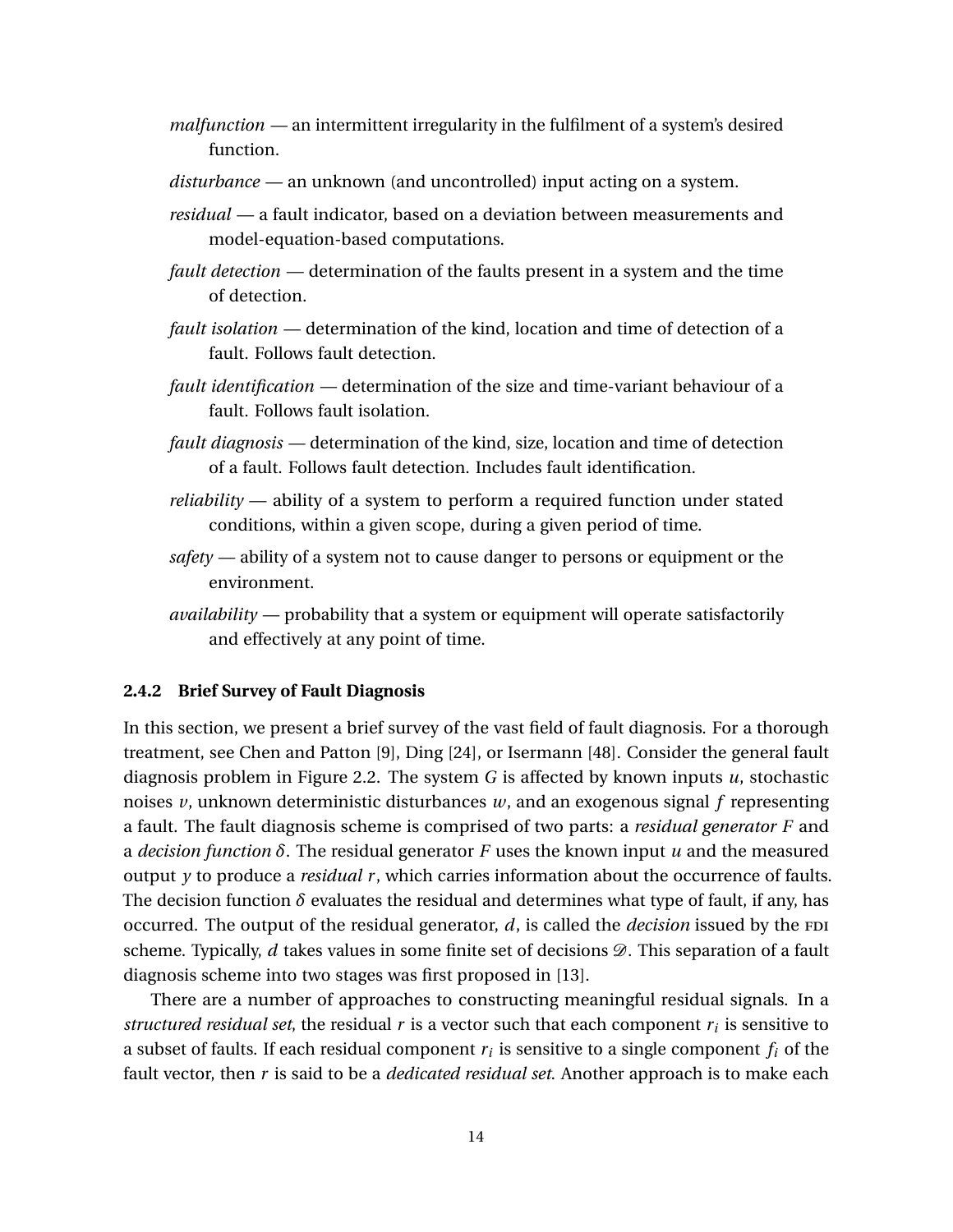<span id="page-27-0"></span>

**Figure 2.2.** General fault diagnosis problem. The plant *G* is subject to a known deterministic input *u*, a random input  $\nu$ , a deterministic disturbance  $\nu$ , and a fault input  $f$ . The residual generator  $F$  uses the plant input *u* and output *y* to produce a residual *r*, and the decision function  $\delta$  uses the residual *r* to produce a decision  $d$  about the current value of  $f$ . Together,  $F$  and  $\delta$  form a fault detection scheme denoted by  $V = (F, \delta)$ . *Figure adapted from* [\[9,](#page-131-1) p. 21].

component *r<sup>i</sup>* sensitive to all faults except *f<sup>i</sup>* , in which case *r* is called a *generalized residual set*. For all structured residual sets, the occurrence of fault *f<sup>i</sup>* is determined by comparing the components of the residual vector.

Taking a more geometric approach, the residual generator *F* may be constructed in such a way that when fault  $f_i$  occurs (and no other faults occur) the residual  $r$  lies in some subspace  $C_i.$  Using this approach, faults are detected by determining which subspace  $C_i$  is closest to the residual vector  $r$ , in some geometric sense. Such residual vectors are called *directional residual vectors* in the literature.

There are many techniques for constructing residual generators. Here, we present a brief survey of some of the most popular methods. Because this dissertation focuses on the performance analysis of FDI schemes, rather than design, this survey is neither exhaustive nor self-contained. The presentation, especially the section on parity equation-based methods, closely follows the survey given in [\[9,](#page-131-1) Chap. 2].

#### *Observer-Based Methods*

Let the dynamics of *G* be described by a finite-dimensional ordinary differential equation with state  $x$ . In observer-based methods, the residual generator  $F$  is an observer that produces an estimate *z* of some linear function of the output, *Ly*, where *L* is chosen by the designer of the fault diagnosis scheme. The residual is defined as

$$
r := Q(z - Ly),
$$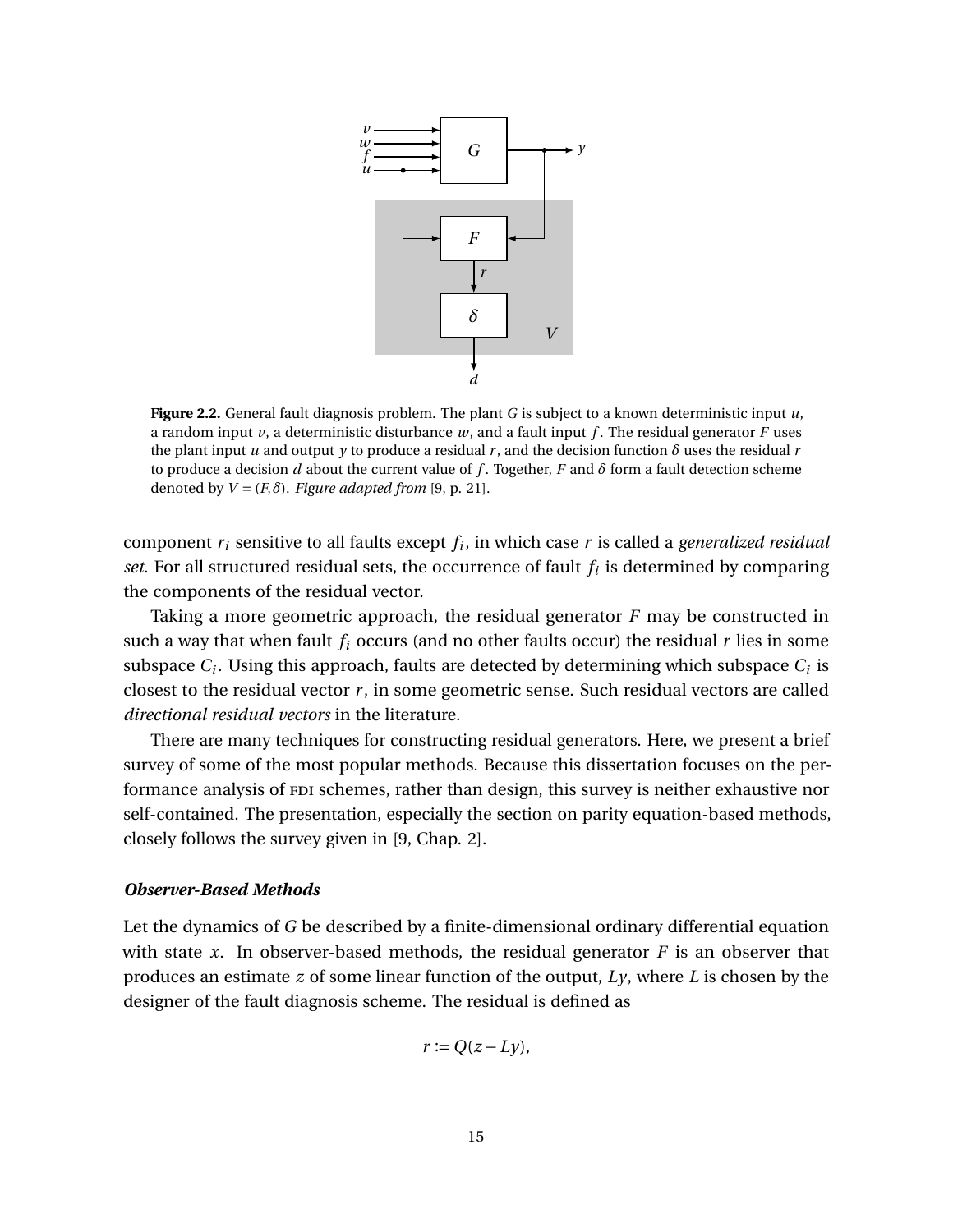where the matrix *Q* is chosen to appropriately weight the estimation errors. The idea behind observer-based methods is to construct the observer *F* and the weighting matrix *Q* such that the residual is sensitive to faults. Early presentations of the observer-based method (e.g., [\[3\]](#page-131-3)) assumed that there were no disturbances or noises affecting the system. For such systems, *F* consists of a Luenberger observer [\[64\]](#page-135-0) with weighted estimation error. For systems affected by noises, a Kalman filter [\[50](#page-134-2)[–53\]](#page-134-4) may be used to obtain an estimate of *Ly* that minimizes the mean-squared estimation error [\[67\]](#page-135-1). For systems affected by a disturbance, an unknown input observer is used to decouple the residual from the effect of the disturbance [\[10,](#page-131-4) [58\]](#page-135-2). Typically, unknown input observers are not full-order and the remaining degrees of freedom may be used to address some other design objective. For example, in systems affected by disturbances and noise, the remaining degrees of freedom may be selected such that mean-squared estimation error is as small as possible [\[8,](#page-131-5) [9\]](#page-131-1).

#### *Parity Equation-Based Methods*

The parity equation approach is similar to the notion of physical redundancy, in the sense that the residual is formed by comparing the system outputs *y*. For simplicity, assume that the output  $y \in \mathbb{R}^m$  is given by

$$
y = Cx + v + f,
$$

where  $\nu$  is a noise process and  $f$  is a fault signal. Note that parity equation methods typically assume that there are no disturbances affecting the system. The residual is defined as

$$
r := Qy,
$$

where  $Q \neq 0$  is chosen such that  $QC = 0$ . Hence, the residual can be written as

$$
r = Q(\nu + f) = q_1(\nu_1 + f_1) + \dots + q_m(\nu_m + f_m),
$$

where  $q_i$  is the *i*th column of Q. Since each fault  $f_i$  enters the residual in the direction of the vector  $q_i$ , faults are isolated by choosing the largest component (in magnitude) of the vector  $Q^T r$ . See [\[78\]](#page-136-4) for an early survey of parity equation-based methods.

Of course, the requirement that *QC* = 0 can only be met with a nonzero *Q* when *C* has a nontrivial null space. For systems where this requirement is not met, a form of temporal redundancy may be used [\[14,](#page-132-4)[68\]](#page-136-5). This approach is usually restricted to discrete-time systems with no disturbances or noises. Suppose that the system is of the form

$$
x_{k+1} = Ax_k + B_k u_k + R_1 f_k
$$
  

$$
y_k = Cx_k + D_k u_k + R_2 f_k.
$$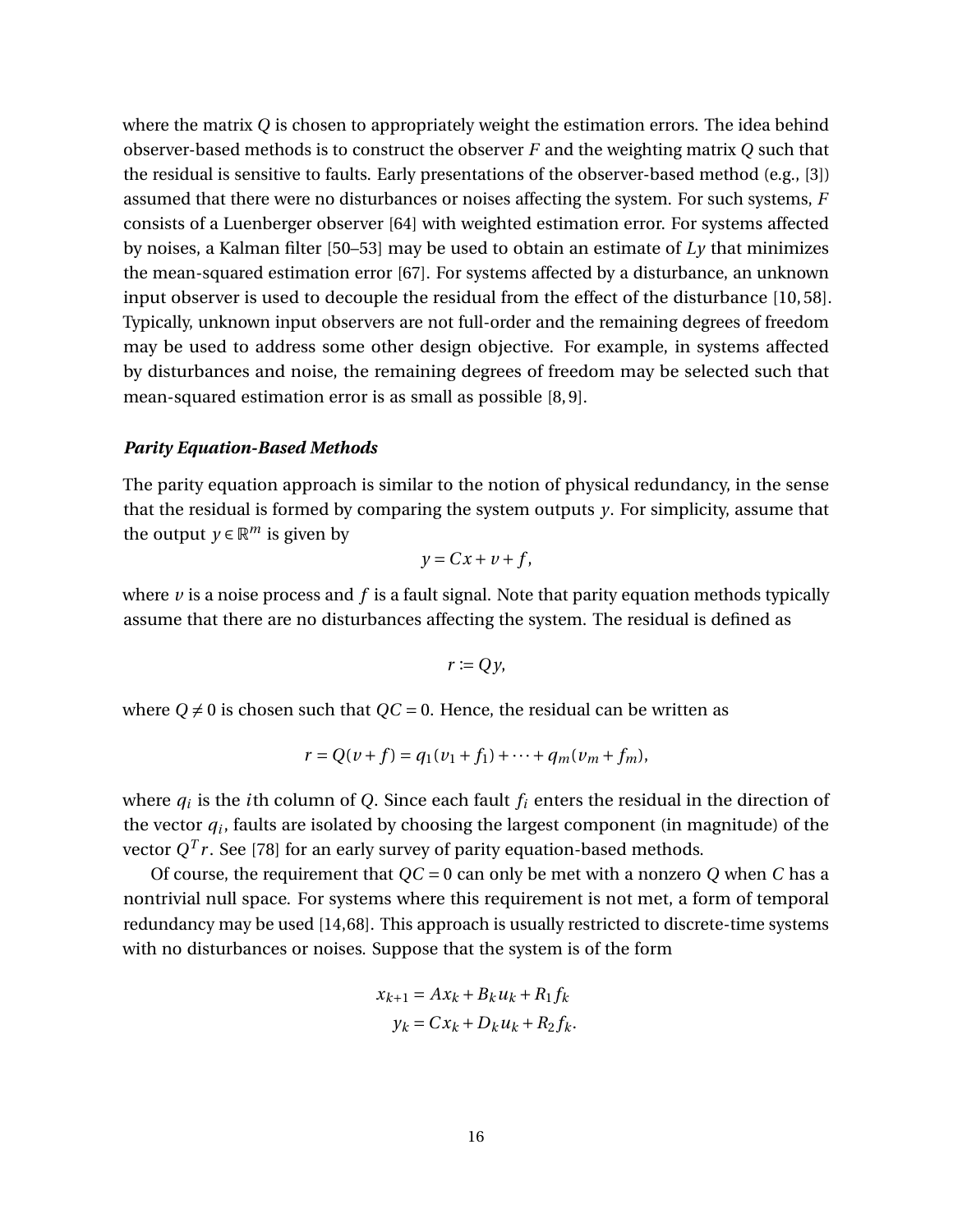Fix *s* ∈ N, and consider the following temporal relations:

$$
\underbrace{\begin{bmatrix} y_{k-s} \\ y_{k-s+1} \\ \vdots \\ y_k \end{bmatrix}}_{Y_k} - H \underbrace{\begin{bmatrix} u_{k-s} \\ u_{k-s+1} \\ \vdots \\ u_k \end{bmatrix}}_{U_k} = W x_{k-s} + M \underbrace{\begin{bmatrix} f_{k-s} \\ f_{k-s+1} \\ \vdots \\ f_k \end{bmatrix}}_{\Phi_k},
$$

where

$$
H := \begin{bmatrix} D & 0 & \cdots & 0 \\ CB & D & \cdots & 0 \\ \vdots & \vdots & \ddots & \vdots \\ CA^{s-1}B & CA^{s-2}B & \cdots & D \end{bmatrix}, \quad M := \begin{bmatrix} R_2 & 0 & \cdots & 0 \\ CR_1 & R_2 & \cdots & 0 \\ \vdots & \vdots & \ddots & \vdots \\ CA^{s-1}R_1 & CA^{s-2}R_1 & \cdots & R_2 \end{bmatrix}, \quad W := \begin{bmatrix} C \\ CA \\ \vdots \\ CA^s \end{bmatrix}.
$$

The residual is defined as

$$
r_k := Q(Y_k - HU_k) = QWx_{k-s} + QM\Phi_k.
$$

Hence, Q should be chosen such that  $QW = 0$  and  $QM \neq 0$ . By the Cayley–Hamilton Theorem [\[59\]](#page-135-3), these conditions can always be satisfied if *s* is large enough [\[14\]](#page-132-4).

#### *Parameter Estimation-Based Methods*

In the parameter estimation approach to fault diagnosis it is assumed that faults cause changes in the physical parameters of the system, which in turn cause changes in the system model parameters [\[47\]](#page-134-5). Consider the block diagram shown in Figure [2.3.](#page-30-2) The system *G<sup>θ</sup>* is parameterized by a vector of model parameters *θ* taking values in some parameter set Θ. Since faults enter the system  $G_{\theta}$  via changes in the parameter  $\theta$ , no exogenous fault signals are considered. The general idea is to detect faults by observing changes in *θ*. Since *θ* is not measured directly, its value must be estimated using the system inputs *u* and outputs *y*. If  $\theta_0$  is the nominal value of the model parameter and  $\hat{\theta}$  is the estimate, then the residual may be defined as

$$
r:=\hat{\theta}-\theta_0.
$$

Another approach to defining the residual is to compare the output of the nominal system (i.e.,  $G_{\theta_0}$ ) with the measured output *y*, in which case the residual is defined as

$$
r \coloneqq y - G_{\theta_0} u.
$$

Typically, fault isolation is more difficult using parameter estimation-based methods [\[9\]](#page-131-1).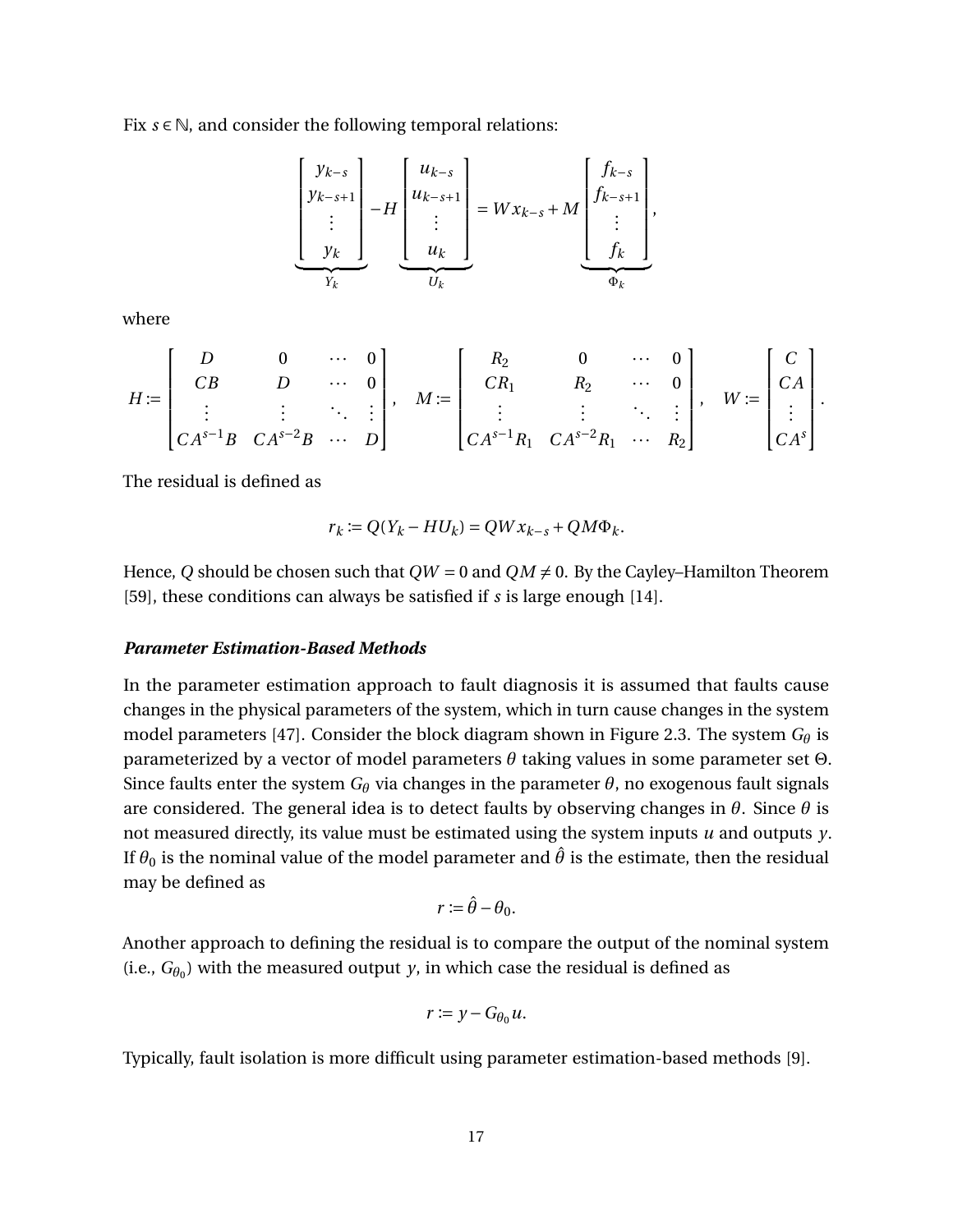<span id="page-30-2"></span>

**Figure 2.3.** General parametric fault diagnosis problem. Here, faults affect the system *G* via the parameter  $\theta$ , rather than an exogenous fault signal  $f$ , as in Figure [2.2.](#page-27-0)

# <span id="page-30-0"></span>**2.5 Designing for Reliability**

#### <span id="page-30-1"></span>**2.5.1 Physical Redundancy**

In physically redundant configurations, multiple components performing the same function are used in parallel. A physically redundant system of four sensors is shown in Figure [2.4.](#page-31-1) Note that each identical sensor *S* is affected by different noises  $v_i$ , disturbances  $d_i$ , and faults *f<sup>i</sup>* , making each of the outputs *y<sup>i</sup>* different. The outputs are aggregated into a single measurement  $\bar{y}$  using some sort of averaging or voting scheme. To detect a component failure, each output  $y_i$  is subtracted from the aggregate output  $\bar{y}$  to form a residual  $r_i.$ 

### *Advantages of physical redundancy*

Generally speaking, physically redundant systems can survive multiple component failures and still perform their prescribed function. For example, a quadruplex system of four components, such as the sensor system in Figure [2.4,](#page-31-1) can survive two component failures. After one failure, the failed component is taken off-line and the remaining three components function in a triplex configuration. Note that the voting scheme must adapt to this new configuration. If a second failure occurs, the failed component is taken off-line, and the system functions in a duplex configuration. In the event of a third failure, the system is unable to determine which component is healthy and which is failed, rendering the whole system in a failed state.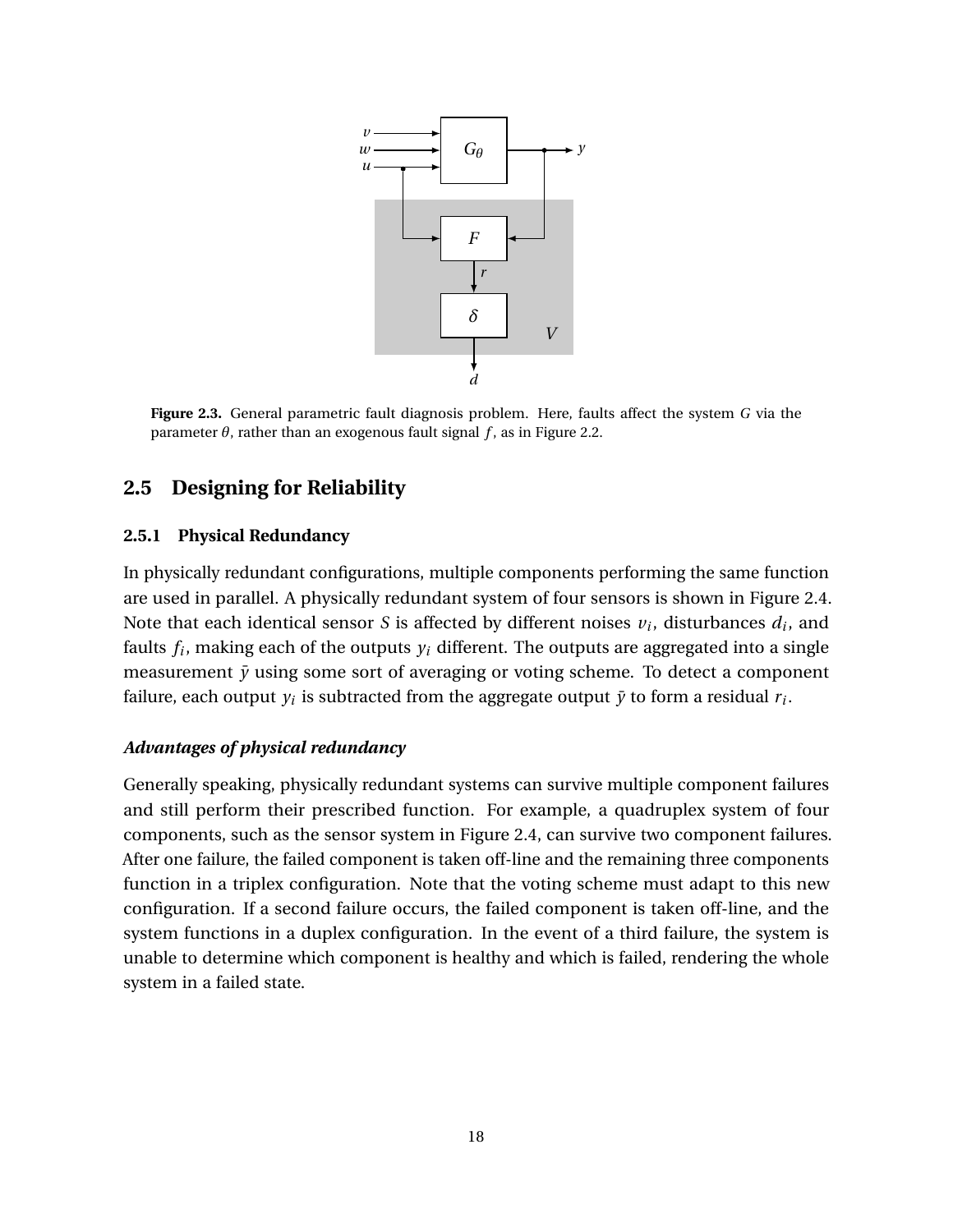<span id="page-31-1"></span>

**Figure 2.4.** System of four physically redundant sensors. Although each sensor  $S_i$  is affected by the same input *u*, each sensor is also affected by a distinct noise  $v_i$ , disturbance  $w_i$ , and fault signal  $f_i$ . The Voting Scheme uses the vector of measurements  $y$  to produce a single aggregate output  $\bar{y}$ . The residual vector *r* is formed by directly comparing each component of the measured output vector *y* to the aggregate output  $\bar{y}$ .

#### *Disadvantages of physical redundancy*

The most apparent disadvantage to using physically redundant components is the additional size, weight, power, and cost needed to support multiple copies of the same component. For some systems, such as commercial airliners, the need for reliability justifies the additional cost and physical redundancy is used extensively [\[18,](#page-132-0) [69\]](#page-136-6). However, for other systems, such as Unmanned Aerial Vehicles (uavs), the use of physically redundant components is less practical.

#### <span id="page-31-0"></span>**2.5.2 Analytical Redundancy**

An alternative approach to physical redundancy is *analytical redundancy*. In analytically redundant configurations, analytical relationships are used to derive redundant estimates of measured quantities. Consider, for example, the sensor system shown in Figure [2.5.](#page-33-2) Each of the distinct sensors  $S_i$  senses a different physical quantity  $u_i$  and produces a different measurement  $y_i$ . Suppose that, under ideal conditions (i.e., no noises  $v_i$ , disturbances  $w_i$ , or faults *fi*), the measurements satisfy known analytical relationships:

$$
y_1 = g_1(y_2, y_3),
$$
  
\n
$$
y_2 = g_2(y_1, y_4),
$$
  
\n
$$
y_3 = g_3(y_2, y_4),
$$
  
\n
$$
y_4 = g_4(y_1, y_3).
$$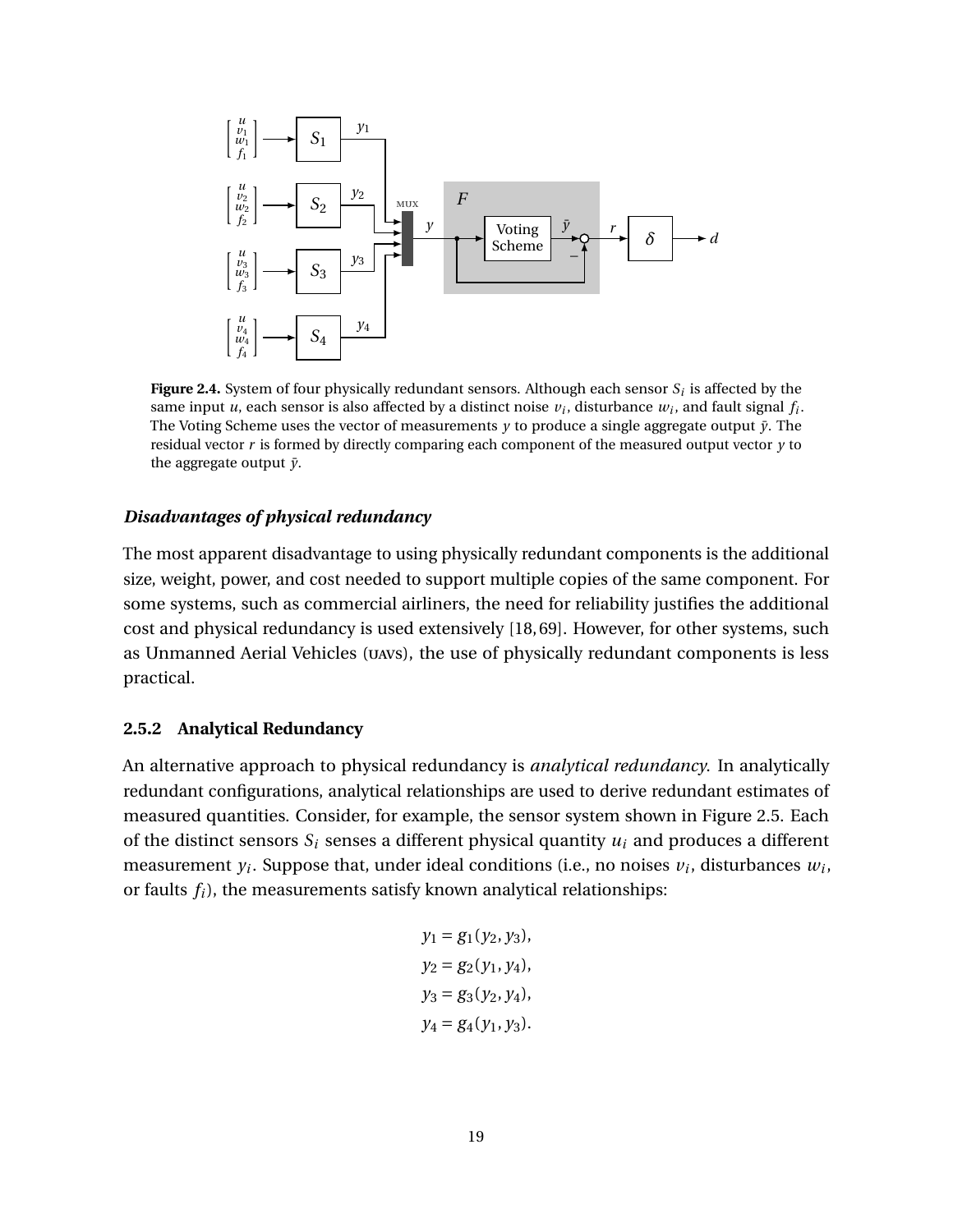These relationships can be used to form residual signals. For example,

$$
r_1 = y_3 - g_3(y_2, y_4),
$$
  
\n
$$
r_2 = y_4 - g_4(y_1, y_3),
$$
  
\n
$$
r_3 = y_2 - g_2(y_1, y_4),
$$
  
\n
$$
r_4 = y_1 - g_1(y_2, y_3).
$$

For  $i = 1, 2, 3, 4$ , let  $\varepsilon_i > 0$  and define

$$
s_i := \begin{cases} 0, & \text{if } |r_i| < \varepsilon_i, \\ 1, & \text{otherwise.} \end{cases}
$$

Then, faults can be detected based on the following symptom table [\[48,](#page-134-1) §17]:

|              | <b>Symptoms</b> |       |       |       |
|--------------|-----------------|-------|-------|-------|
| <b>Fault</b> | S <sub>1</sub>  | $S_2$ | $S_3$ | $S_4$ |
| 1            | 0               | -1    | I.    | 1     |
| 2            | 1               | 0     | 1     | 1     |
| 3            | 1               | -1    | 0     | 1     |
|              |                 |       |       | וו    |

Note that when Sensor *i* fails (i.e., Fault *i* occurs), all of the residual except *r<sup>i</sup>* are affected. Hence, this is an example of a generalized residual set. For this example, when two sensors fail, all the symptoms are present and there is no way to determine which faults have occurred.

#### *Advantages of analytical redundancy*

The key advantage of using analytical redundancy is the reduced physical complexity of the system. For example, in Figure [2.5,](#page-33-2) four sensors are used to measure four different quantities *y*1, *y*2, *y*3, and *y*4. Thus, each sensor is performing a unique useful task and no extraneous hardware is being used. By moving the redundancy to the software side, the overall system consumes less space, weight, and power.

#### *Disadvantages of analytical redundancy*

In general, analytically redundant configurations are less reliable. Since each component performs a unique function, the loss of a single component may compromise an entire subsystem. For example, suppose that Sensor 1 in Figure [2.5](#page-33-2) fails. Then, the system no longer has access to a measurement of the quantity  $y_1$ . At best, the signal  $\hat{y}_1 = g(y_2, y_3)$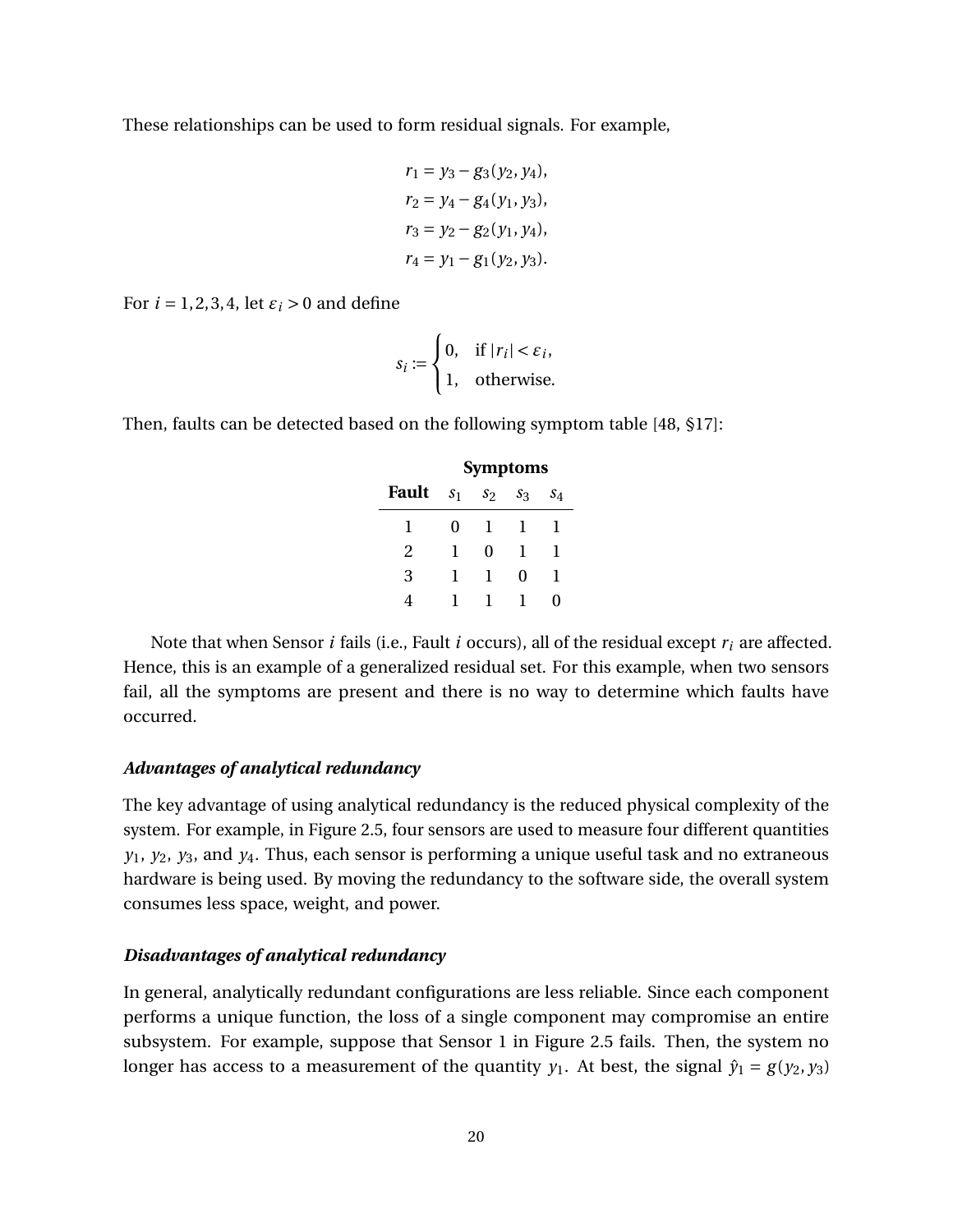<span id="page-33-2"></span>

**Figure 2.5.** System of four analytically redundant sensors. Each sensor  $S_i$  is affected by a distinct input  $u_i$ , noise  $v_i$ , disturbance  $w_i$ , and fault signal  $f_i$ . The block labeled  $g$  represents a set of analytical relationships, which use the vector of measurements *y* to produce a residual vector *r* . Then, the decision function *δ* uses the residual vector *r* to produce a decision *d*.

can be used as a substitute. Also, the ability of the system to detect other sensor failures is reduced, because  $y_1$  enters into all four of the residuals.

# <span id="page-33-0"></span>**2.6 Existing Performance Analyses**

#### <span id="page-33-1"></span>**2.6.1 Standard Approaches**

In the fault detection literature, there are two primary ways to assess the performance of a fault detection scheme: simulation and design criteria. The simulation-based approach, used in [\[12,](#page-132-5) [15,](#page-132-6) [25,](#page-132-7) [32,](#page-133-1) [42,](#page-134-6) [62,](#page-135-4) [89,](#page-137-2) [107](#page-138-3)[–109\]](#page-139-0), involves simulating a number of realizations of the residual *r* given that a particular fault occurs at a particular time (see Figure [2.6](#page-34-1) for a typical plot of a single simulation). From these simulation data, one can generally get a sense of how well the fault detection scheme detects the fault in question. However, the number of simulations—usually just one—is often too small to say anything statistically meaningful about the performance. Moreover, it is impractical to produce such a plot for every possible fault that may affect the system. By simulating the effect that a particular fault has on the residual, these simulation-based performance assessments assume that either the residual has reached steady-state when the fault occurs or, for some other reason, the time at which the fault occurs is irrelevant. Such assumptions are only meaningful when the residual is completely decoupled from the known inputs, unknown disturbances, and noise signals.

The second approach to assessing the performance of fault detection schemes is to quote the numerical value of design criteria. Examples of design criteria are given in Section [2.4.2.](#page-26-0) This approach, used in [\[10,](#page-131-4) [12,](#page-132-5) [14,](#page-132-4) [26,](#page-133-2) [39\]](#page-133-3), is most useful for comparing fault detection schemes designed using similar criteria. Although it may be possible to produce a scheme using one set of design criteria and then assess their performance with respect to another set,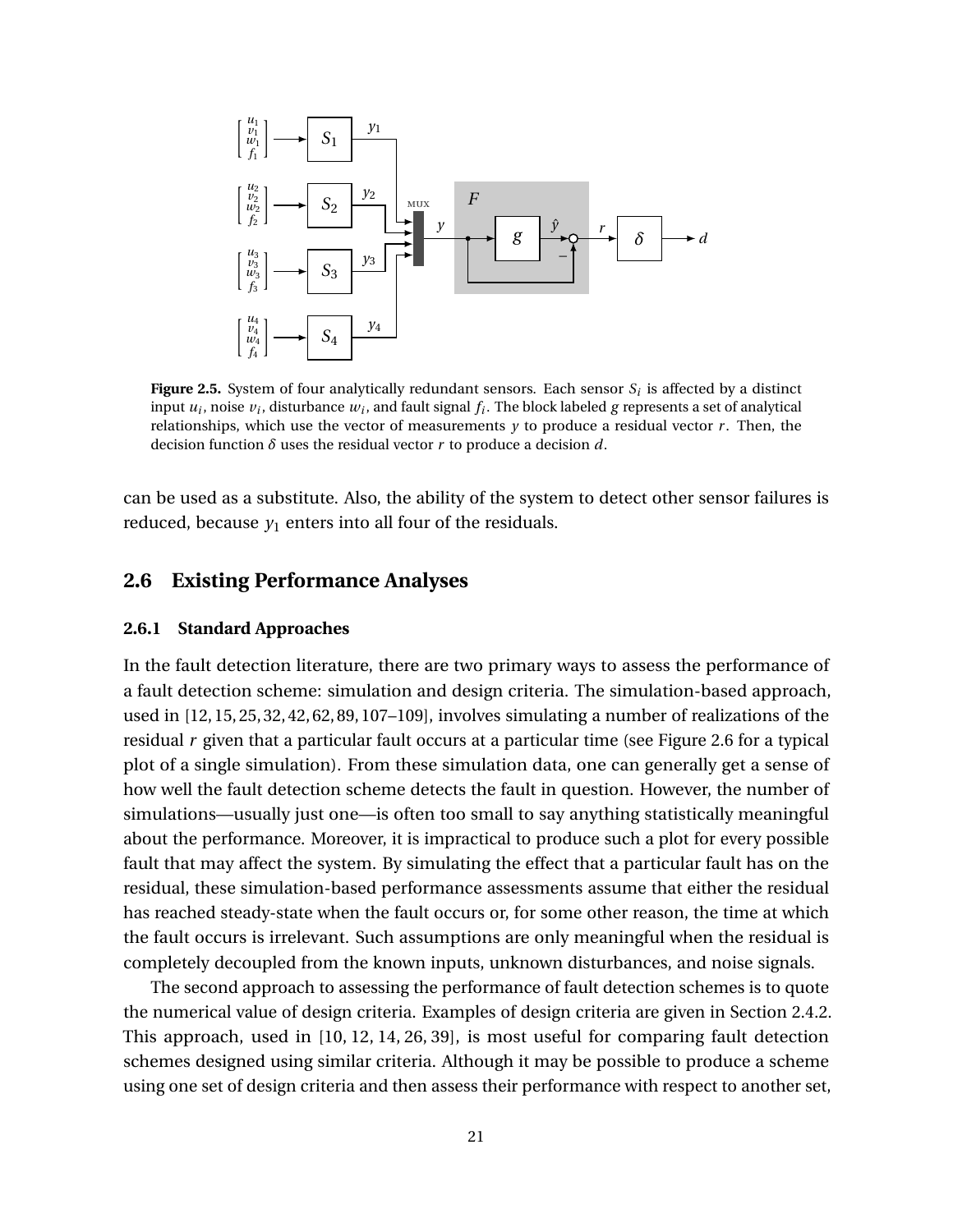<span id="page-34-1"></span>

**Figure 2.6.** Typical plot of the response of the residual to the occurrence of a particular fault at time *T*<sup>*f*</sup>. The residual crosses the threshold  $\varepsilon$  at time  $T_d$ , giving a detection delay of  $T_d - T_f$ .

the actual values of the criteria may be hard to interpret in terms of the desired system-level performance (e.g., overall reliability, false alarm rate).

#### <span id="page-34-0"></span>**2.6.2 Probabilistic Approaches**

Recognizing the need for more rigorous and informative performance metrics, some authors in the fault diagnosis community (e.g., [\[8,](#page-131-5) [24,](#page-132-1) [100\]](#page-138-4)) have proposed the *probability of false alarm* as a performance metric. For a fixed time *k*, a *false alarm* is defined as the event that the fault detection scheme indicates a fault at time *k*, given that no fault has occurred at or before time *k*. Conditional on the event that no fault has occurred, the only source of randomness in the residual  $\{r_k\}$  is the noise signal  $\{v_k\}$ . In many cases, the distribution of the stochastic process  $\{r_k\}$  is easily computed, and the probability of a false alarm can be evaluated (or at least bounded above).

However, the probability of false alarm alone cannot characterize the performance of a fault detection scheme. Consider, for example, the trivial decision function defined as  $\delta_0$ : ( $k, r_k$ )  $\rightarrow$  0, for all  $k$  and  $r_k$ . Paired with *any* residual generator *F*, the fault detection scheme  $V = (F, \delta_0)$  will have zero probability of false alarm, but *V* is incapable of detecting faults. Hence, it is also necessary quantify the *probability of detection*, which is the probability that the fault detection scheme correctly detects a fault when one is present. In general, the probability of detection must be computed for each fault or each class of faults. Performing these computations can be intractable unless special care is taken. For example, the class of fault signals considered in [\[100\]](#page-138-4) is restricted to the set of randomly occurring biases, which are easily parameterized by the time of occurrence and the magnitude of the bias. More commonly, authors use simulation or design criteria, as in the previous section, to complement the probability of false alarm (e.g., [\[8\]](#page-131-5)). **One of the main objectives of this**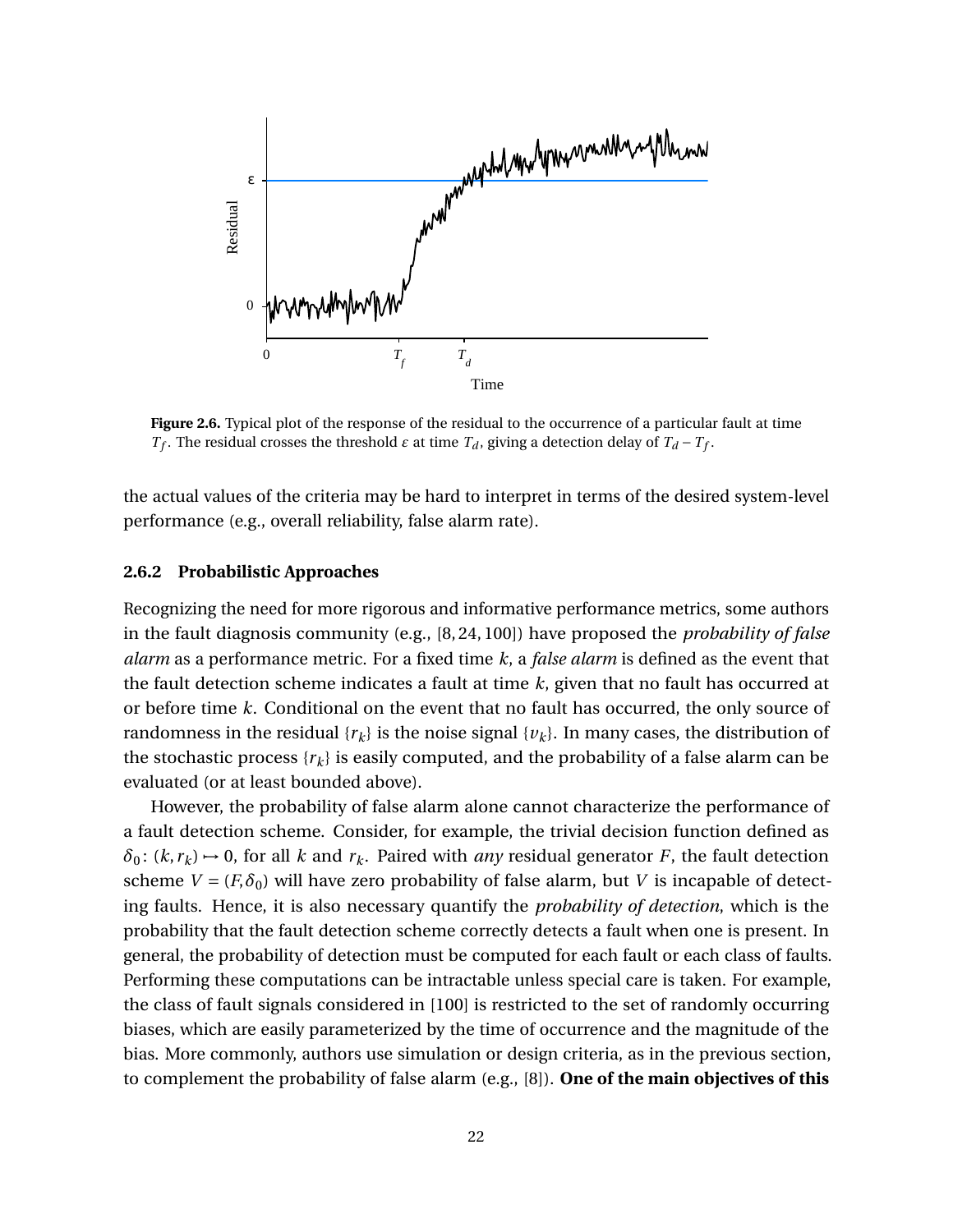**thesis is to provide a probabilistic framework, in which the probability of detection can be efficiently computed for a large class of random fault signals.**

#### <span id="page-35-0"></span>**2.6.3 Quickest Detection Problem**

A related problem, which lends itself to more rigorous probabilistic analysis, is the *quickest detection problem*. Suppose that we measure a sequence of independent random variables  ${y_k}_{k\geq0}$ . Initially, the random variables are independent and identically distributed (IID) according to some distribution  $P_0.$  Then, at some random time  $t_f,$  a change or fault occurs which alters the distribution of the random sequence. After  $t_f$ , the sequence  $\{y_k\}_{k\geq t_f}$  is still iid, but the distribution is  $P_1$ . The goal is to detect that the distribution of  $\{y_k\}$  has changed, as quickly as possible, after the fault time *t<sup>f</sup>* . This problem is also known as *statistical change-point detection* or simply *change-point detection*.

A *quickest detection scheme* is a procedure that processes the measurements  $\{y_k\}$  and produces an alarm time *ta*, which is an estimate of the fault time *t<sup>f</sup>* . Given a quickest detection scheme, the performance is typically assessed by two performance metrics [\[2,](#page-131-6) [76,](#page-136-7) [84\]](#page-137-3). First, the *mean time between false alarms* is defined as

$$
\bar{T} := \mathbf{E}(t_a \mid t_a < t_f),
$$

Second, the *mean delay* is defined as

$$
\bar{\tau} := \mathbf{E}(t_a - t_f + 1 \mid t_a \ge t_f).
$$

Although these metrics quantify the performance of the scheme in a meaningful way, their application to fault diagnosis problems is limited. When the sets of measurements  $\{y_k\}_{k \leq t_f}$ and  $\{y_k\}_{k \geq t_f}$  are each iid, these metrics are easy to compute. However, for more complex fault diagnosis problems, as in Figures [2.2](#page-27-0) and [2.3,](#page-30-2) the distribution of  $y_k$  changes at each time step and the measurements are usually correlated in time. Hence, computing  $\bar{T}$  and  $\bar{\tau}$ is intractable for most fault diagnosis problems. Moreover, these metrics do not generalize to the case where many types of changes may occur (i.e., the distribution may change from  $P_0$  to any member of the set  $\{P_1, P_2, \ldots, P_m\}$  at time  $t_f$ ). Despite the strong assumptions required, some authors (e.g., [\[44\]](#page-134-7)) have successfully applied the quickest detection framework to fault detection problems.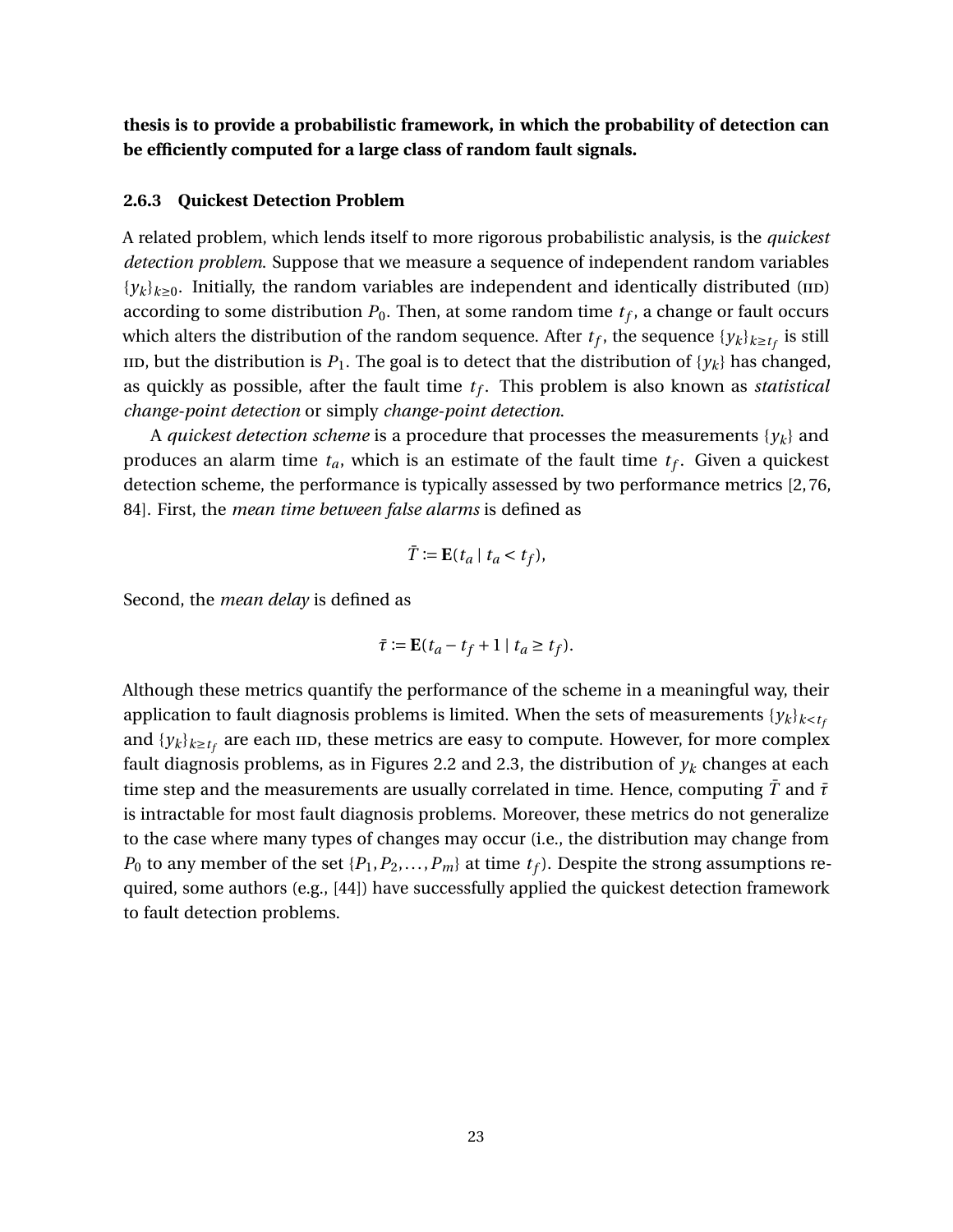# <span id="page-36-0"></span>**Chapter 3 Probabilistic Performance Analysis**

# **3.1 Introduction**

The goal of this chapter is to provide a rigorous probabilistic analysis of fault diagnosis systems. In Section [3.3,](#page-38-0) fault detection is treated as a type of statistical hypothesis test and the accuracy of the test is analyzed probabilistically. Basic performance metrics, as well as common aggregate measures of performance, are presented. In Section [3.4,](#page-42-0) the limits of achievable fault detection performance are considered. In Section [3.5,](#page-47-0) some approaches for certifying and visualizing the time-varying performance of a fault detection system are considered. Finally, Section [3.6](#page-52-0) briefly considers some extensions of this analysis to the more general fault isolation problem.

# **3.2 Problem Formulation**

The main objective of this dissertation is to provide a rigorous probabilistic performance analysis of fault diagnosis schemes. Our analysis focuses on the parametric model shown in Figure [3.1.](#page-37-0) Both the system *G<sup>θ</sup>* and residual generator *F* are assumed to be discrete-time dynamic systems. The time-varying model parameter {*θk*} is a discrete-time stochastic process taking values in some set  $Θ$ , where  $θ_k = 0$  is the nominal value (i.e., no faults or failures). The system  $G_{\theta}$  is affected by a known deterministic input  $\{u_k\}$ , an unknown deterministic disturbance  $\{w_k\}$ , and a stochastic noise signal  $\{v_k\}$ . We assume that the distributions of  $\{\theta_k\}$  and  $\{\nu_k\}$  are known and that  $\{\nu_k\}$  lies in some convex bounded set.

In the parametric framework, the designer of the fault diagnosis scheme partitions the parameter space into two or more disjoint subsets

$$
\Theta = \Theta_0 \sqcup \Theta_1 \sqcup \cdots \sqcup \Theta_q,
$$

where  $\sqcup$  denotes the disjoint union and  $\Theta_0 := \{0\}$  is the nominal parameter value. The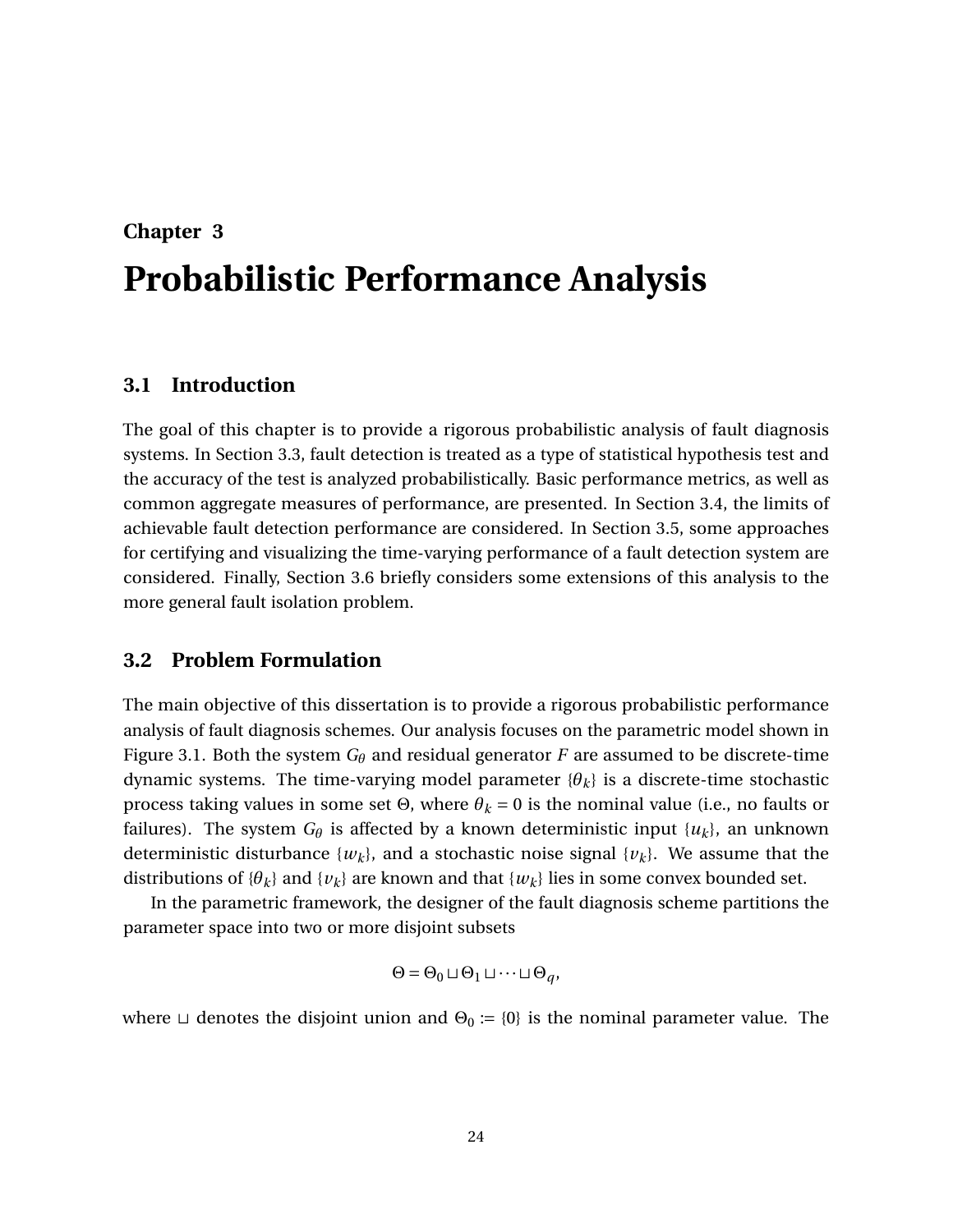<span id="page-37-0"></span>

**Figure 3.1.** General parametric fault diagnosis problem. Faults affect the physical parameters of the system, which in turn affect the system model parameter *θ*. The plant *G* is subject to a known deterministic input *u*, a random input *v*, and a deterministic disturbance *w*. The residual generator uses the plant input *u* and output *y* to produce a residual *r*, and the decision function  $\delta$  uses the residual *r* to produce a decision *d* about the current value of *θ*. Together, *F* and *δ* form a fault diagnosis scheme, denoted  $V = (F, \delta)$ .

corresponding set of possible decisions is defined as

$$
\mathcal{D} \coloneqq \{0, 1, \ldots, q\}.
$$

The purpose of the fault diagnosis scheme  $V = (F, \delta)$  is to produce a decision  $d_k \in \mathcal{D}$ , at each time *k*, indicating which subset  $\Theta_{d_k} \subset \Theta$  most likely contains the parameter  $\theta_k$ . Of course, the scheme *V* does not have direct access to the parameter. Instead, *V* must make a decision based on the known input  $\{u_k\}$  and the measured output  $\{y_k\}$ , which is corrupted by the noise signal  $\{v_k\}$  and the disturbance  $\{w_k\}$ . Therefore, the performance of the scheme *V* is quantified by the probability that the correct decision is made.

The number of partitions *q* determines what type fault diagnosis problem the scheme *V* is designed to address. If  $q = 1$ , the set  $\Theta_1$  contains all faulty parameter values, and *V* is interpreted as a fault detection scheme. If *q* > 1, each subset Θ*<sup>i</sup>* ⊂ Θ represents a different class of faulty behavior, and *V* is interpreted as a fault isolation scheme. If the parameter space Θ is finite and each partition Θ*<sup>i</sup>* a singleton set, then *V* achieves fault identification, as well. In Section [3.3,](#page-38-0) we define probabilistic performance metrics for the fault detection problem  $(q = 1)$ . Then, in Section [3.6,](#page-52-0) these results are extended to the more general fault isolation problem  $(q > 1)$ .

In this chapter and in Chapter [4,](#page-56-0) we assume that the deterministic input  $\{u_k\}$  is known and fixed, that there is no deterministic disturbance  $\{w_k\}$ , and that  $G_\theta$  is a known function of the parameter  $\{\theta_k\}$ . Chapter [5](#page-89-0) extends these results by considering how uncertainty impacts the performance metrics. In particular, Chapter [5](#page-89-0) presents some techniques for computing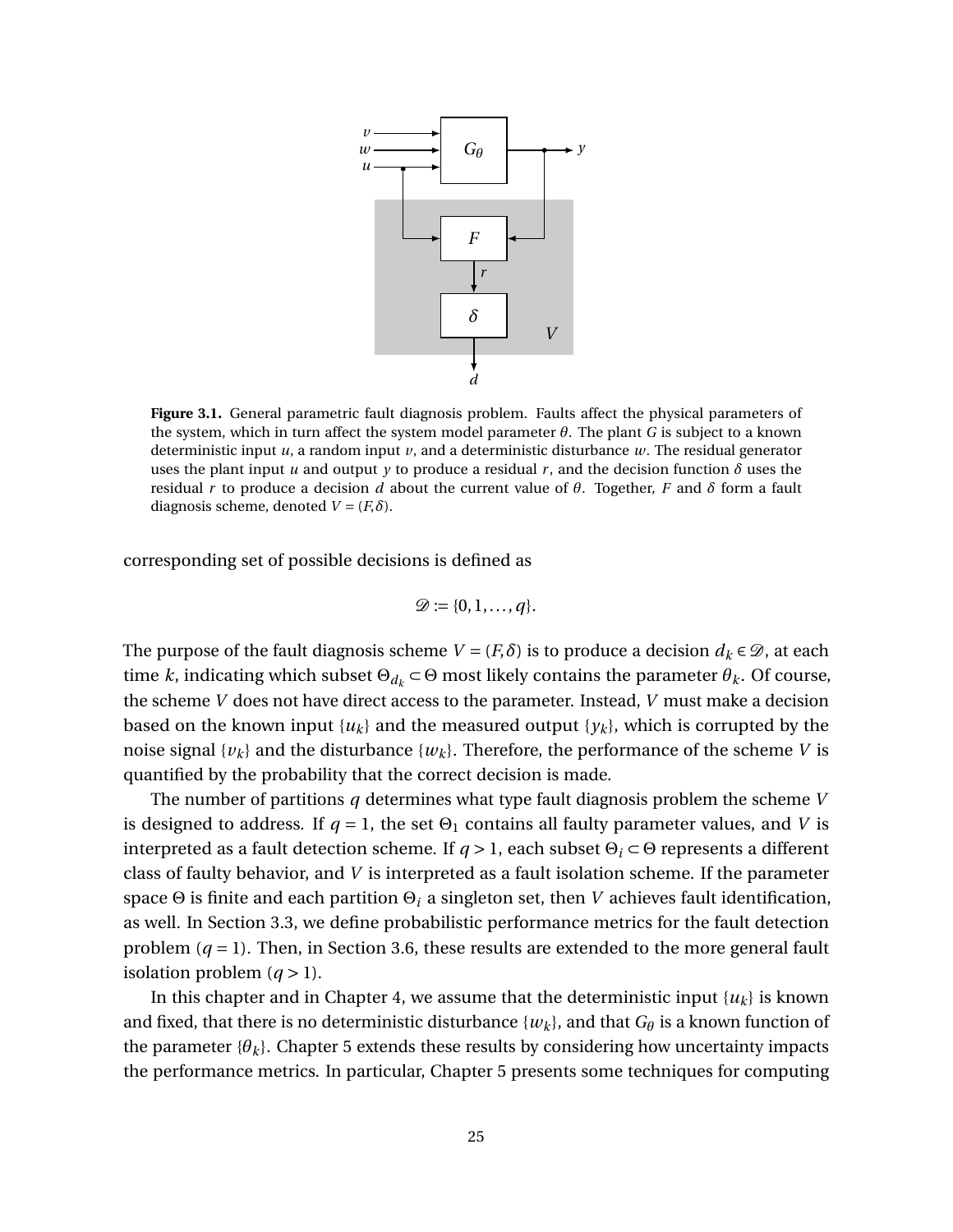the worst-case performance under a given uncertainty model.

# <span id="page-38-0"></span>**3.3 Quantifying Accuracy**

Our performance analysis of fault detection is rooted in the theory of statistical hypothesis testing. This approach not only allows us to utilize the tools and terminology of hypothesis testing, it also allows us to draw connections between fault detection and other fields, such as signal detection [\[54,](#page-135-0) [61,](#page-135-1) [75,](#page-136-0) [93\]](#page-137-0), medical diagnostic testing [\[31,](#page-133-0) [73,](#page-136-1) [111\]](#page-139-0), and pattern recognition [\[34,](#page-133-1) [57\]](#page-135-2). For a standard mathematical treatment of statistical hypothesis testing, see Lehmann and Romano [\[60\]](#page-135-3).

# **3.3.1 Fault Detection and Hypothesis Testing**

For the sake of simplicity, this section focuses on the problem of fault detection, while the more general fault isolation problem is treated in Section [3.6.](#page-52-0) Hence, the parameter space is partitioned into two sets: the set containing the nominal parameter,  $\Theta_0 = \{0\}$ , and the set containing all faulty parameter values,  $\Theta_1 = \Theta_0^c$  $_{0}^{c}$ . At each time *k*, define the hypotheses

$$
\mathcal{H}_{0,k}: \quad \theta_k \in \Theta_0,
$$
  

$$
\mathcal{H}_{1,k}: \quad \theta_k \in \Theta_1,
$$

and let  $H_{i,k}$  be the event that hypothesis  $\mathcal{H}_{i,k}$  is true, for each *i*. Since exactly one hypothesis is true at each time, the sets  $H_{0,k}$  and  $H_{1,k}$  form a partition of the sample space Ω. The fault detection scheme *V* is interpreted as a *test* that decides between the hypotheses  $\mathcal{H}_{0,k}$ and  $\mathcal{H}_{1,k}$ . Although the input data  $u_{0:k} = \{u_0, \ldots, u_k\}$  are known and deterministic, the distribution of the output data  $y_{0:k} = \{y_0, \ldots, y_k\}$  clearly depends on which hypothesis is true. Together, *u*0:*<sup>k</sup>* and *y*0:*<sup>k</sup>* are interpreted as a *test statistic*, which is used by the test *V* to produce a decision  $d_k$  in  $\mathcal{D} = \{0,1\}$ , at time *k*. Let  $D_{0,k}$  be the event that  $d_k = 0$  and let  $D_{1,k}$ be the event that  $d_k = 1$ . Of course, exactly one of these events is true at each time, so the sets  $D_{0,k}$  and  $D_{1,k}$  form another partition of the sample space Ω.

#### **3.3.2 Probabilistic Analysis**

Let the prior probabilities of the hypotheses be denoted

$$
Q_{0,k} := \mathbf{P}(H_{0,k}),
$$
  

$$
Q_{1,k} := \mathbf{P}(H_{1,k}).
$$

Since exactly one hypothesis is true and exactly one decision is made at each time *k*, the performance of the test *V* is characterized by the probability that the events  $D_{i,k}$  and  $H_{j,k}$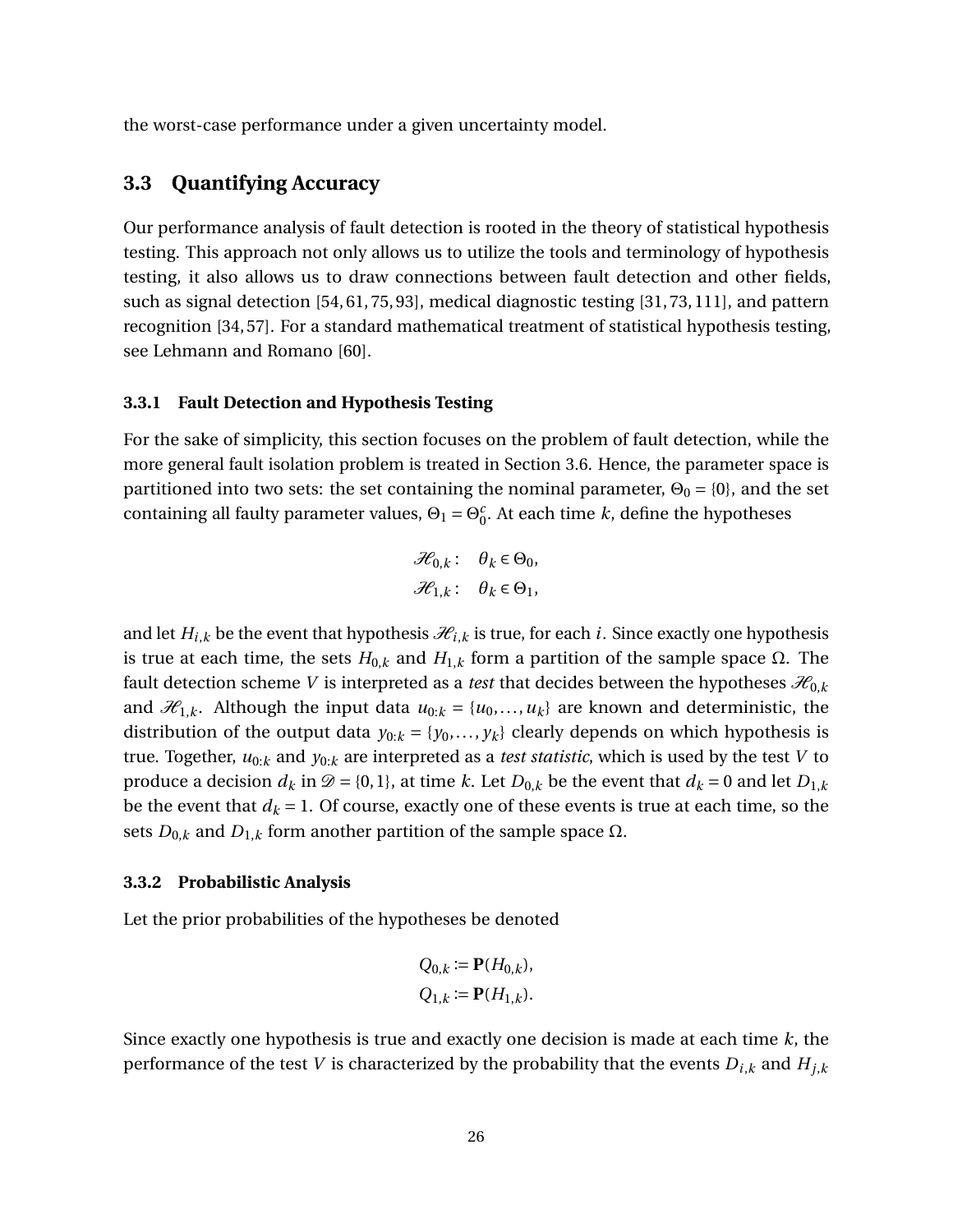are simultaneously true, for each *i* and *j*. The four possible cases are typically given the following names [\[61,](#page-135-1) [73\]](#page-136-1):

> *D*<sub>0,*k*</sub> ∩ *H*<sub>0,*k*</sub> is a *true negative*, *D*<sub>1,*k*</sub> ∩ *H*<sub>0,*k*</sub> is a *false positive*, *D*<sub>0,*k*</sub> ∩ *H*<sub>1,*k*</sub> is a *false negative*, *D*<sub>1,*k*</sub> ∩ *H*<sub>1,*k*</sub> is a *true positive*.

The corresponding probabilities of these events are denoted

<span id="page-39-0"></span>
$$
P_{\text{TN},k} := \mathbf{P}(D_{0,k} \cap H_{0,k}),\tag{3.1}
$$

$$
P_{\text{FP},k} := \mathbf{P}(D_{1,k} \cap H_{0,k}),\tag{3.2}
$$

$$
P_{\text{FN},k} := \mathbf{P}(D_{0,k} \cap H_{1,k}),\tag{3.3}
$$

$$
P_{\text{TP},k} := \mathbf{P}(D_{1,k} \cap H_{1,k}).\tag{3.4}
$$

In the literature (e.g., [\[31,](#page-133-0) [34,](#page-133-1) [73\]](#page-136-1)), these event are often organized into an array

<span id="page-39-1"></span>
$$
\begin{bmatrix} P_{\text{TN},k} & P_{\text{FN},k} \\ P_{\text{FP},k} & P_{\text{TP},k} \end{bmatrix},\tag{3.5}
$$

called a *confusion matrix* or *contingency table*. Since, for each *k*, the collection of events { $D_{i,k} ∩ H_{j,k}$  :  $i, j ∈ \mathcal{D}$ } forms a partition of the sample space, the probabilities [\(3.1\)](#page-39-0)–[\(3.4\)](#page-39-1) satisfy the following useful identities:

<span id="page-39-4"></span>
$$
P_{\text{TN},k} + P_{\text{FN},k} = \mathbf{P}(D_{0,k}),\tag{3.6}
$$

<span id="page-39-6"></span><span id="page-39-5"></span>
$$
P_{\text{FP},k} + P_{\text{TP},k} = \mathbf{P}(D_{1,k}),\tag{3.7}
$$

<span id="page-39-3"></span><span id="page-39-2"></span>
$$
P_{\text{TN},k} + P_{\text{FP},k} = \mathbf{P}(H_{0,k}) = Q_{0,k},\tag{3.8}
$$

$$
P_{\text{FN},k} + P_{\text{TP},k} = \mathbf{P}(H_{1,k}) = Q_{1,k},\tag{3.9}
$$

$$
P_{\text{TN},k} + P_{\text{FP},k} + P_{\text{FN},k} + P_{\text{TP},k} = 1.
$$
\n(3.10)

The identity in equation [\(3.10\)](#page-39-2) implies that there are only three independent probabilities. In the sequel, we refer to the probabilities  $P_{TN,k}$ ,  $P_{FP,k}$ ,  $P_{FN,k}$ , and  $P_{TP,k}$  as the *performance metrics* for the test *V* at time *k*.

Although the probabilities [\(3.1\)](#page-39-0)–[\(3.4\)](#page-39-1) quantify every possible state of affairs, with respect to the hypotheses  $\mathcal{H}_{0,k}$  and  $\mathcal{H}_{1,k}$ , the numerical values of these probabilities may be difficult to interpret. For example, suppose that  $Q_{1,k} \approx 0$ . By equation [\(3.9\)](#page-39-3),  $Q_{1,k} \approx 0$  implies that  $P_{FN,k} \approx 0$  and  $P_{TP,k} \approx 0$ . From the small numerical values of  $P_{FN,k}$  and  $P_{TP,k}$ , it may be difficult to get a sense of how the fault diagnosis scheme will behave in the event that a fault actually occurs. An alternative approach is to consider the relative magnitudes of the probabilities.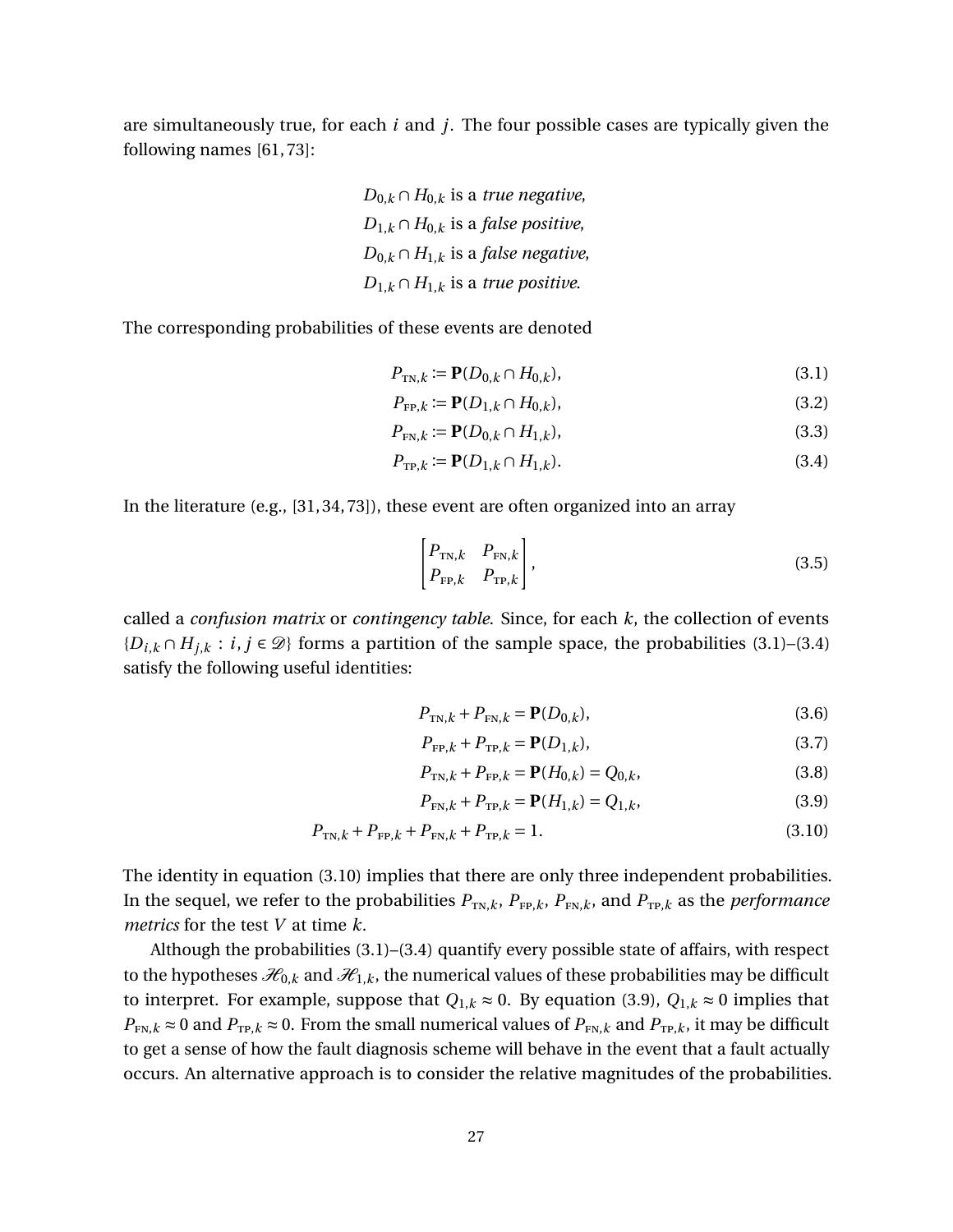For example,

$$
\frac{P_{\text{TP},k}}{P_{\text{FN},k} + P_{\text{TP},k}} = \frac{\mathbf{P}(D_{1,k} \cap H_{1,k})}{\mathbf{P}(H_{1,k})} = \mathbf{P}(D_{1,k} | H_{1,k}).
$$

Hence, we consider the following conditional probabilities:

$$
P_{\mathrm{D},k} := \mathbf{P}(D_{1,k} \mid H_{1,k}),\tag{3.11}
$$

$$
P_{F,k} := \mathbf{P}(D_{1,k} \mid H_{0,k}).\tag{3.12}
$$

Typically,  $P_{\text{D},k}$  is called the probability of *detection* and  $P_{\text{F},k}$  is called the probability of a *false alarm* [\[54,](#page-135-0) [61\]](#page-135-1). Note that the other conditional probabilities  $P(D_{0,k} | H_{1,k})$  and  $P(D_{0,k} | H_{0,k})$ are given by  $1-P_{D,k}$  and  $1-P_{F,k}$ , respectively.

**Proposition 3.1.** *The probabilities*  ${P_{F,k}}$ *and*  ${P_{D,k}}$ *, together with the prior probabilities*  ${Q_{0,k}}$ *, provide a set of performance metrics that are equivalent to the joint probabilities* [\(3.1\)](#page-39-0)*–*[\(3.4\)](#page-39-1)*.*

*Proof.* At each time *k*, the original performance metrics [\(3.1\)](#page-39-0)–[\(3.4\)](#page-39-1) are directly computed from  $P_{F,k}$ ,  $P_{D,k}$ , and  $Q_{0,k}$  as follows:

$$
P_{\text{TN},k} = \mathbf{P}(D_{0,k} | H_{0,k}) \mathbf{P}(H_{0,k}) = (1 - P_{\text{F},k}) Q_{0,k},
$$
  
\n
$$
P_{\text{FP},k} = \mathbf{P}(D_{1,k} | H_{0,k}) \mathbf{P}(H_{0,k}) = P_{\text{F},k} Q_{0,k},
$$
  
\n
$$
P_{\text{FN},k} = \mathbf{P}(D_{0,k} | H_{1,k}) \mathbf{P}(H_{1,k}) = (1 - P_{\text{D},k}) (1 - Q_{0,k}),
$$
  
\n
$$
P_{\text{TP},k} = \mathbf{P}(D_{1,k} | H_{1,k}) \mathbf{P}(H_{1,k}) = P_{\text{D},k} (1 - Q_{0,k}).
$$

Also, these equations can be inverted to compute  $P_{F,k}$ ,  $P_{D,k}$ , and  $Q_{0,k}$  as follows:

$$
P_{F,k} = \frac{\mathbf{P}(D_{1,k} \cap H_{0,k})}{H_{0,k}} = \frac{P_{\text{FP},k}}{P_{\text{TN},k} + P_{\text{FP},k}}
$$
  
\n
$$
P_{D,k} = \frac{\mathbf{P}(D_{1,k} \cap H_{1,k})}{H_{1,k}} = \frac{P_{\text{TP},k}}{P_{\text{FN},k} + P_{\text{TP},k}}
$$
  
\n
$$
Q_{0,k} = \mathbf{P}(D_{0,k} \cap H_{0,k}) + \mathbf{P}(D_{1,k} \cap H_{0,k}) = P_{\text{TN},k} + P_{\text{FP},k}.
$$

*Remark 3.2.* Since the sequence { $Q_{0,k}$ } quantifies the reliability of the system  $G_{\theta}$ , using the conditional probabilities  ${P_{F,k}}$  and  ${P_{D,k}}$  as performance metrics decouples the performance of the test *V* from the underlying system. In the sequel, we will often assume that the system  $G_{\theta}$ , as well as the probabilities  $\{Q_{0,k}\}\$ , are fixed, in which case the pair  $(P_{F,k}, P_{D,k})$ will completely capture the performance of the test.  $\Diamond$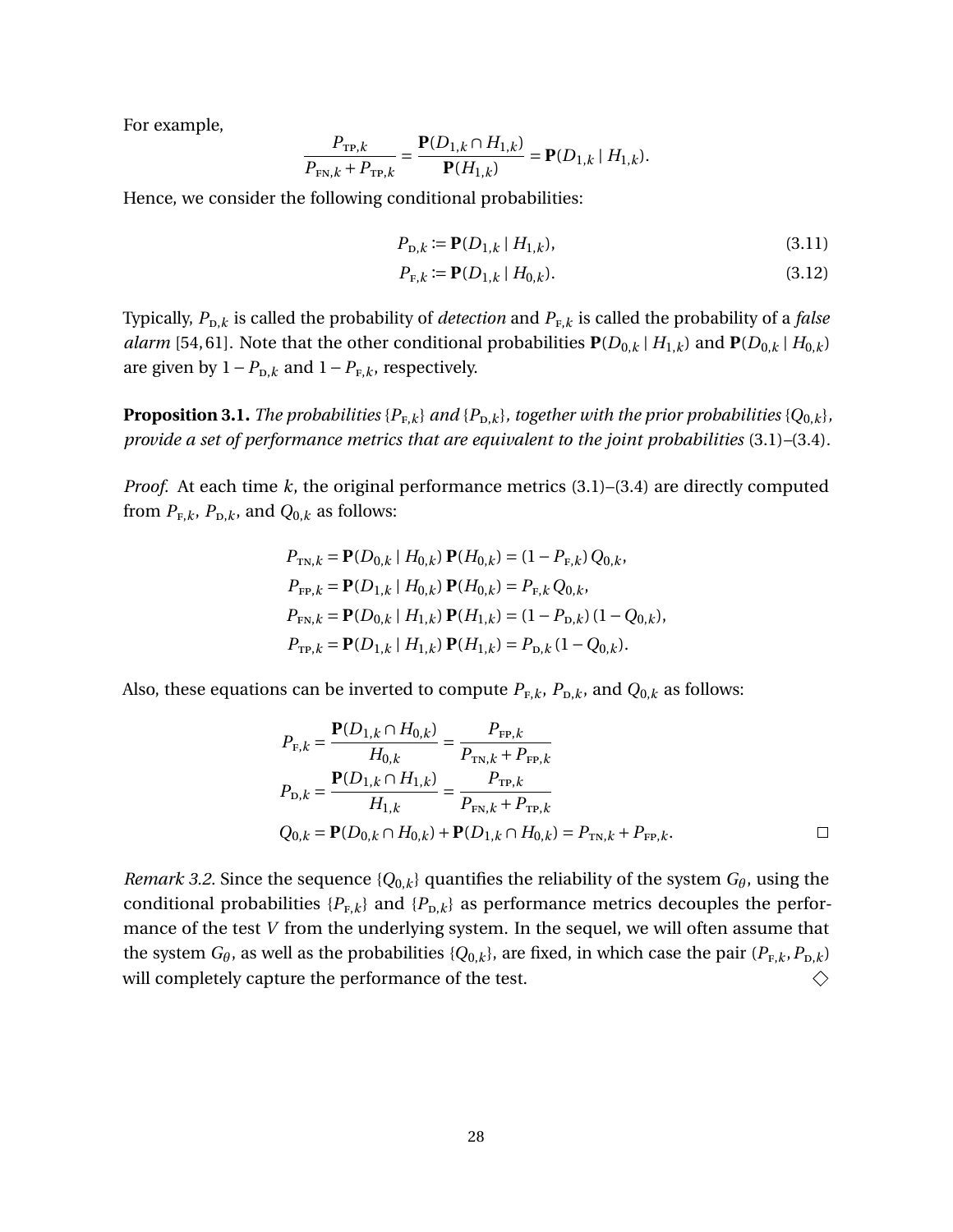## <span id="page-41-1"></span>**3.3.3 Aggregate Measures of Performance**

Although the performance metrics  $\{P_{\text{TN},k}\}\$ ,  $\{P_{\text{FP},k}\}\$ , and  $\{P_{\text{TP},k}\}\$  fully characterize the time-varying behavior of the fault detection scheme  $V = (F, \delta)$ , it is often useful to aggregate these probabilities into a single meaningful quality. In this section, we consider two common aggregate performance measures. These approaches are included to further elucidate the connection between statistical hypothesis testing and performance analysis for fault detection schemes.

# *Probability of Correctness*

The *probability of correctness* of a test *V*, denoted  $c_k$ , is defined as the probability that the decision *d<sup>k</sup>* corresponds to the correct hypothesis. More precisely, for each time *k*,

$$
c_k := P_{\text{TN},k} + P_{\text{TP},k} = (1 - P_{\text{F},k}) Q_{0,k} + P_{\text{D},k} Q_{1,k}.
$$

Equivalently, one may consider the probability  $e_k := 1 - c_k$ , which is known as the *probability of error* [\[61\]](#page-135-1).

## *Bayesian Risk*

To generalize the concept of accuracy, we utilize the concepts of loss and risk used in hypothesis testing [\[60\]](#page-135-3) and general statistical decision theory [\[4,](#page-131-0) [22\]](#page-132-0). Fix a time *k*. In general, a *loss function*  $L_k$ :  $\Theta \times \mathcal{D} \to \mathbb{R}$  is a nonnegative bounded function that quantifies the loss  $L_k(\theta_k, d_k)$  incurred by deciding  $d_k$  when  $\theta_k$  is the true state of affairs. Since the parameter space is partitioned as  $\Theta = \Theta_0 \cup \Theta_1$  and the set of decisions is  $\mathcal{D} = \{0, 1\}$ , a loss function for the fault detection problem can be expressed as a matrix  $L_k \in \mathbb{R}^{2 \times 2}$  with nonnegative entries. The value  $L_k(i, j)$  can be interpreted as the loss incurred by deciding  $d_k = j$  "averaged" over all  $\vartheta_k \in \Theta_i$ .

The loss matrices  ${L_k}_{k\geq0}$  provide a subjective way to quantify the importance of making the correct decision in each possible case. The *Bayesian risk*  $R_k(Q, V)$  is defined to be the expected loss incurred by the test *V* at time *k*, given that the parameter  $\{\theta_k\}$  is distributed according to  $Q_k = \{Q_{0,k}, Q_{1,k}\}\$ . More precisely, for each time *k*,

$$
R_k(Q, V) := \mathbf{E}\Big(L(\theta_k, d_k)\Big) = \sum_{i=0}^1 \sum_{j=0}^1 L_k(i, j) \mathbf{P}(D_{j,k} \cap H_{i,k}).
$$

In terms of the performance metrics, the risk is

<span id="page-41-0"></span>
$$
R_k(Q, V) = L(0, 0) P_{TN} + L(1, 0) P_{FN} + L(0, 1) P_{FP} + L(1, 1) P_{TP}
$$
  
= L(0, 0) Q<sub>0</sub> + L(1, 0) Q<sub>1</sub> + (L(0, 1) – L(0, 0)) P<sub>F</sub> Q<sub>0</sub> + (L(1, 1) – L(1, 0)) P<sub>D</sub> Q<sub>1</sub>, (3.13)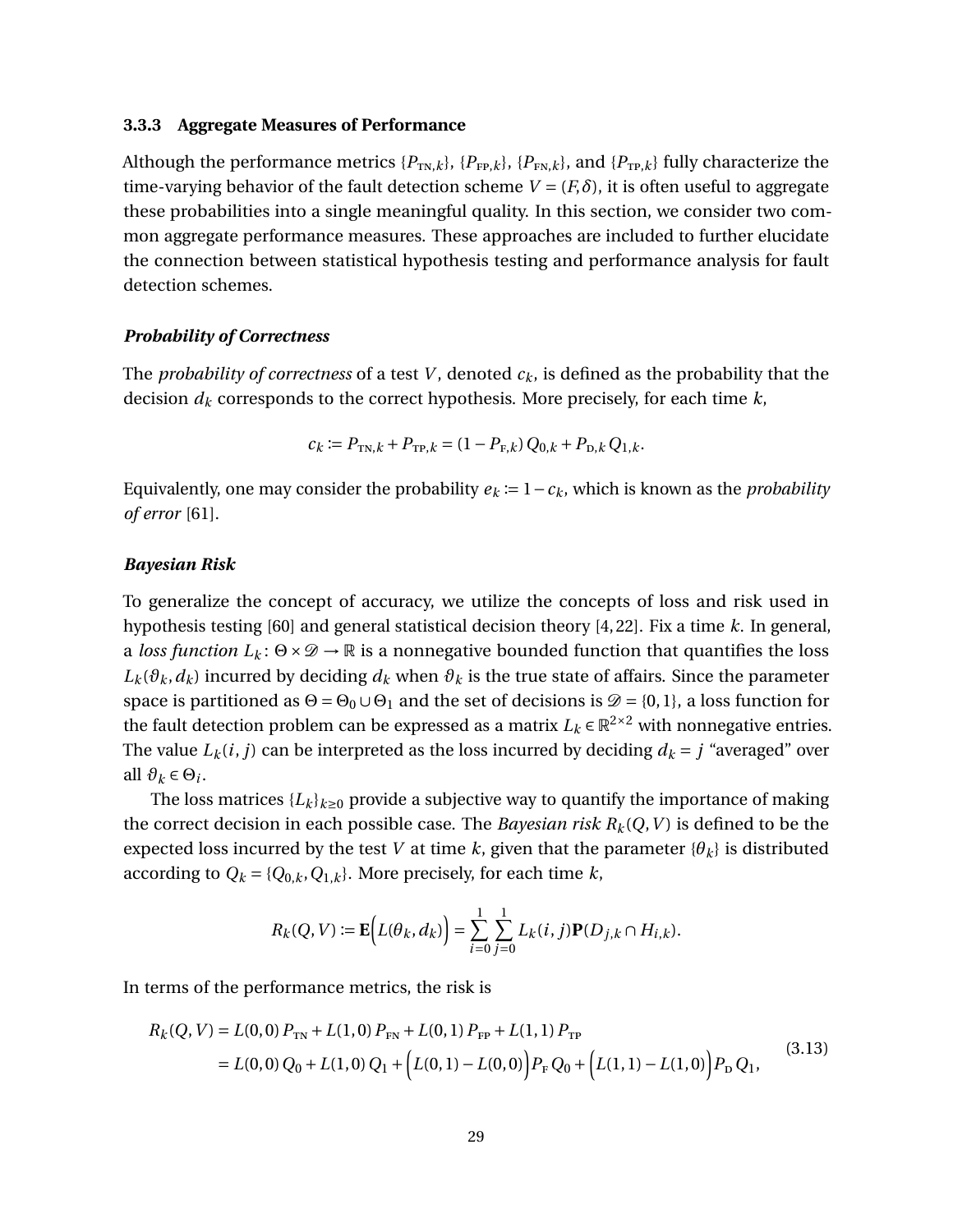where the subscript *k* has been omitted for the sake of clarity.

**Example 3.3 (0-1 Loss).** Suppose that the loss matrix

$$
L = \begin{bmatrix} 0 & 1 \\ 1 & 0 \end{bmatrix}
$$

is used for all time. This is typically referred to as "0-1 loss" in the literature  $[4, 61]$  $[4, 61]$ . By equation [\(3.13\)](#page-41-0), the corresponding Bayesian risk of a test *V* at time *k* is

$$
R_k(Q_k, V) = P_{\text{FP},k} + P_{\text{FN},k}
$$
  
=  $P_{\text{F},k} Q_{0,k} + (1 - P_{\text{D},k}) Q_{1,k}$   
=  $1 - c_k$ .

Thus, placing an upper bound on the 0-1 risk  $R_k(Q_k, V)$  is equivalent to placing a lower bound on the probability of correctness *c<sup>k</sup>* .  $\Diamond$ 

# <span id="page-42-0"></span>**3.4 Characterizing the Range of Achievable Performance**

In Section [3.3,](#page-38-0) the performance of a test was given in terms of the probabilities  $\{P_{F,k}\}\$ and  $\{P_{\text{D},k}\}\$ . In this section, we consider the complementary problem of determining what performance values  $(P_{\text{\tiny F},k}, P_{\text{\tiny D},k})$   $\in$  [0, 1] $^2$  are achievable by some test. Again, we draw on the tools of statistical hypothesis testing to address this issue. Namely, we use the Neyman– Pearson Lemma [\[71\]](#page-136-2) and the receiver operating characteristic (roc) [\[57\]](#page-135-2) to characterize the limits of achievable performance. To facilitate our discussion, we first introduce the concept of a randomized test.

# **3.4.1 Randomized Tests**

Up to this point, we have focused our attention on tests  $V = (F, \delta)$ , where both the residual generator *F* and the decision function  $\delta$  are deterministic. However, it is possible to design and implement tests that are nondeterministic. In this section, we introduce nondeterministic or randomized tests and use them to characterize the set of achievable performance points.

**Definition 3.4.** A hypothesis test *V* is said to be a *randomized test* if, for a given realization of the test statistic ( $\hat{u}_{0:k}$ ,  $\hat{y}_{0:k}$ ), the decision  $d_k = V(\hat{u}_{0:k}, \hat{y}_{0:k})$  is a random variable.

Define  $V$  to be set of all deterministic and randomized hypothesis tests, and define  $W_k$ to be the set of all performance points  $(\alpha, \beta) \in [0,1]^2$  that are achieved by some test  $V \in V$ , at time *k*. The following example shows how to derive randomized tests from the class of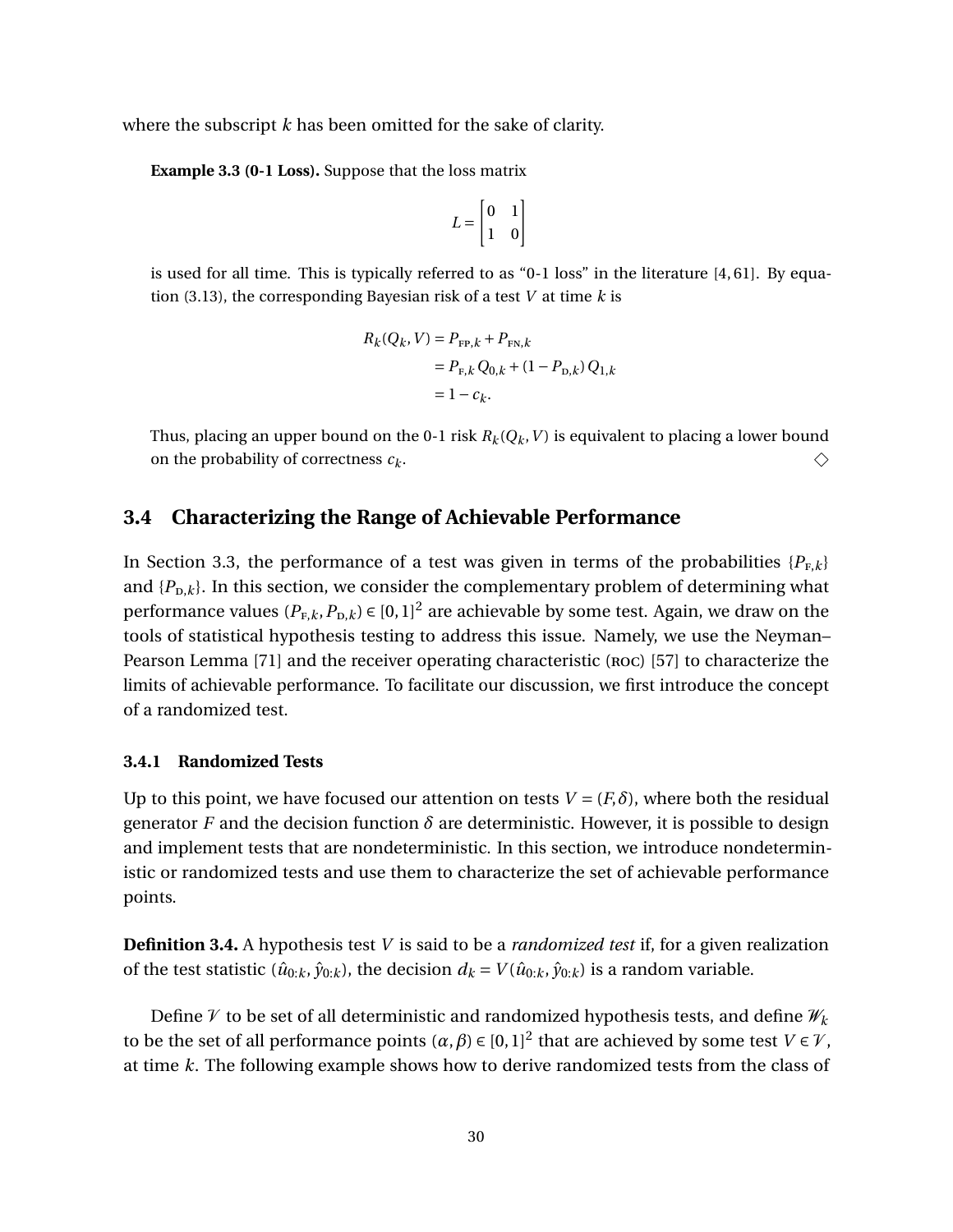deterministic tests.

<span id="page-43-0"></span>**Example 3.5.** One common way to produce a randomized test is to randomly select a test from some finite collection of deterministic tests  $\{V_1, V_2, \ldots, V_m\} \subset V$  and use the decision produced by that test. More precisely, let *p* be a point in the simplex

$$
S_m:=\Big\{\,p\in\mathbb{R}^m:\,p_i\geq 0,\,\sum_{i=1}^m p_i=1\,\Big\},
$$

and define  $\lambda$  to be a random variable that takes values in the set  $\{1, 2, \ldots, m\}$ , such that

$$
\mathbf{P}(\lambda = i) = p_i.
$$

Let the randomized test  $V_p$  be defined by

$$
V_p(u_{0:k}, y_{0:k}) \coloneqq V_\lambda(u_{0:k}, y_{0:k}),\tag{3.14}
$$

for all *k* and all  $(u_{0:k}, y_{0:k})$ . Then, probability of a false alarm for  $V_p$  at time *k* is

$$
P_{F,k}(V_p) = \mathbf{P}(D_{1,k} | H_{0,k})
$$
  
=  $\sum_{i=1}^{m} \mathbf{P}(D_{1,k} | H_{0,k}, \lambda = i) \mathbf{P}(\lambda = i)$   
=  $\sum_{i=1}^{m} P_{F,k}(V_i) p_i$ .

By a similar calculation, the probability of detection for  $V_p$  at time  $k$  is

$$
P_{\text{D},k}(V_p) = \sum_{i=1}^{m} P_{\text{D},k}(V_i) p_i.
$$

The case  $m = 4$  is shown in Figure [3.2,](#page-44-0) where the shaded region represents the performance points achieved by the family of randomized tests  ${V_p}_{p \in S_4}$  obtained using this method.  $\Diamond$ 

## <span id="page-43-1"></span>**Fact 3.6.** *The set of achievable performance points*  $W_k$  *is convex.*

*Proof.* Let  $(\alpha_1, \beta_1)$  and  $(\alpha_2, \beta_2)$  be any two points in  $\mathcal{W}_k$ , and let  $V_1$  and  $V_2$ , respectively, be tests in V that achieve these performance points at time k. Let  $\gamma \in [0,1]$ . To show that  $\mathcal{W}_k$  is convex, we must exhibit a test with performance

$$
(\alpha,\beta):=\gamma(\alpha_1,\beta_1)+(1-\gamma)(\alpha_2,\beta_2),
$$

at time *k*. Since the point  $p := (\gamma, 1 - \gamma)$  is in the simplex  $S_2$ , we can use the procedure outlined in Example [3.5](#page-43-0) to construct a randomized test  $V_p$  that utilizes  $V_1$  and  $V_2$ . The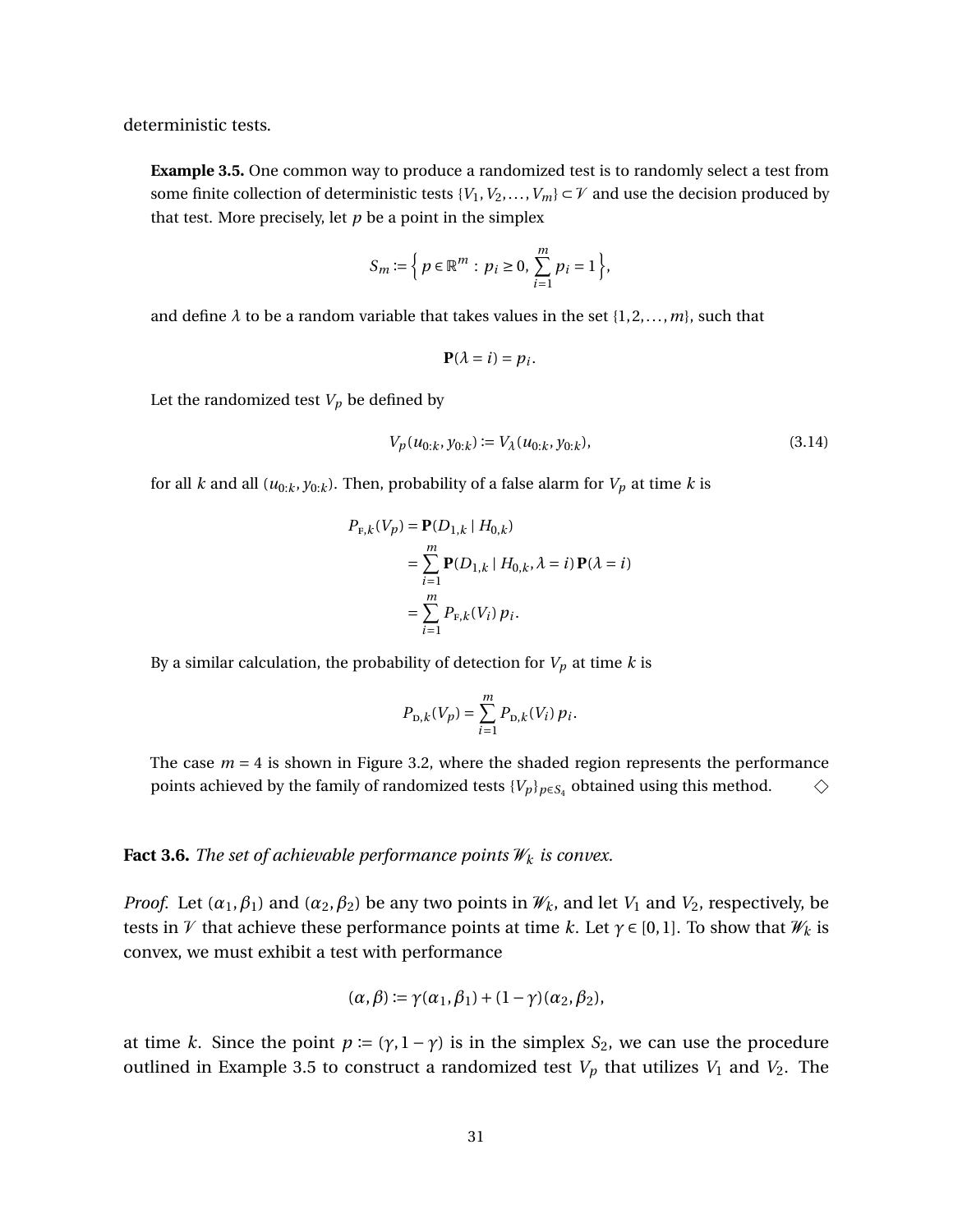<span id="page-44-0"></span>

**Figure 3.2.** Illustration of Example [3.5](#page-43-0) showing the range of performance points (shaded region) achievable by randomly selecting the decision made by one of four deterministic tests.

probability of a false alarm for this test is

$$
P_{F,k}(V_p) = P_{F,k}(V_1)\gamma + P_{F,k}(V_2)(1-\gamma) = \alpha_1\gamma + \alpha_2(1-\gamma) = \alpha.
$$

Similarly, the probability of detection is

$$
P_{\text{D},k}(V_p) = P_{\text{D},k}(V_1)\gamma + P_{\text{D},k}(V_2)(1-\gamma) = \beta_1\gamma + \beta_2(1-\gamma) = \beta.
$$

 $\Box$ 

Hence,  $V_p$  has the desired performance at time  $k$ , and  $W_k$  is convex.

<span id="page-44-1"></span>**Fact 3.7.** *The set*  $W_k$  *contains the points*  $(0,0)$  *and*  $(1,1)$ *.* 

*Proof.* Let  $V_{\text{no}} \in V$  be the test makes the decision  $d_k = 0$ , for all *k*. Similarly, let  $V_{\text{ves}} \in V$  be the test that makes the decision  $d_k = 1$ , for all k. The performance of the test  $V_{\text{no}}$  is clearly  $(0, 0)$ , while the performance of  $V_{\text{yes}}$  is  $(1, 1)$ .  $\Box$ 

Since  $\mathcal{W}_k$  is convex and always contains the points (0,0) and (1,1),  $\mathcal{W}_k$  also contains the point ( $γ, γ$ ), for any  $γ ∈ (0,1)$ . One test that achieves performance ( $γ, γ$ ), is the randomized test that uses *V*<sub>no</sub> with probability 1 − *γ* and *V*<sub>γes</sub> with probability *γ*. Since such tests make random decisions, independent of the value of the test statistic  $(u_{0:k}, y_{0:k})$ , they are often called *uninformative tests* [\[73\]](#page-136-1). Hence, we are mostly concerned with tests whose performance point is above the diagonal (i.e.,  $P_{\text{D},k} > P_{\text{F},k}$ ). However, the following fact shows that a test whose performance point falls below the diagonal can also be useful.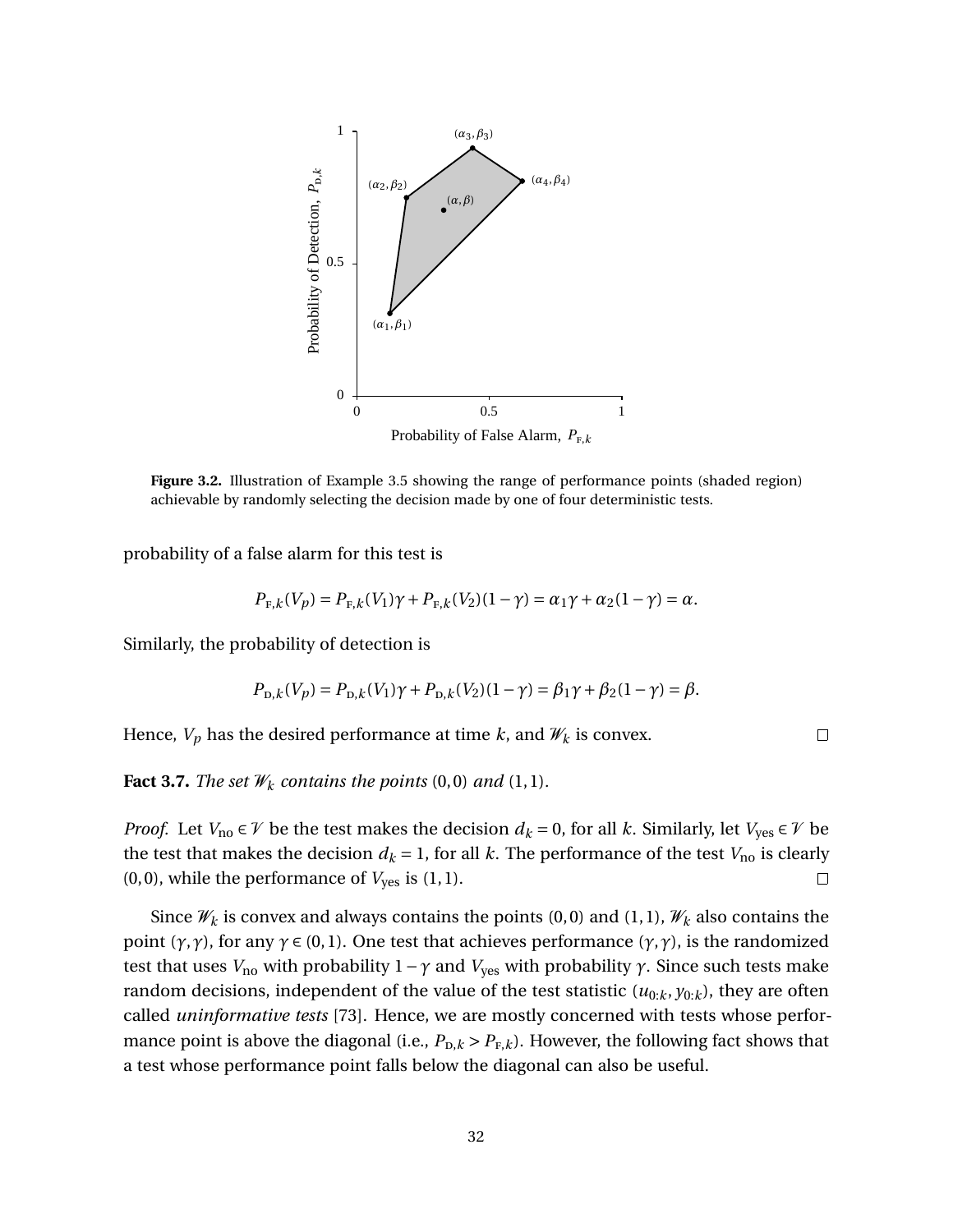<span id="page-45-1"></span>

**Figure 3.3.** Visual summary of Facts [3.6–](#page-43-1)[3.8.](#page-45-0) At each time  $k$ , the set  $\mathcal{W}_k$  is convex, it contains the extreme points (0,0) and (1,1), and it is symmetric about the point  $(\frac{1}{2}, \frac{1}{2})$ .

<span id="page-45-0"></span>**Fact 3.8.** *The set*  $W_k$  *is symmetric about the point*  $(\frac{1}{2})$  $\frac{1}{2}, \frac{1}{2}$  $(\frac{1}{2})$ , in the sense that if  $(\alpha, \beta) \in W_k$ , then  $(1 − \alpha, 1 − \beta) \in \mathcal{W}_k$ *, as well.* 

*Proof.* Let  $(\alpha, \beta) \in W_k$  and take  $V \in V$  to be a test whose performance, at time k, is given by  $(α, β)$ . Define  $\overline{V}$  to be the test that always decides the opposite of what *V* decides. Then, the probability of a false alarm for  $\bar{V}$  is 1−*α*, and the probability of detection for *V* is 1−*β*.  $\Box$ 

To summarize, at each time  $k$ , the set of achievable performance points  $\mathcal{W}_k$  is a convex set that is symmetric about the point  $(\frac{1}{2})$  $\frac{1}{2}, \frac{1}{2}$  $\frac{1}{2}$  and contains the extreme points (0,0) and (1,1) (see Figure [3.3\)](#page-45-1). Although Facts [3.6](#page-43-1)[–3.8](#page-45-0) are well known and can be found in the literature (e.g., [\[61\]](#page-135-1)), the brief proofs provided here provide some insight into the structure of the sets  $\{\mathscr{W}_k\}_{k\geq 0}$ .

#### **3.4.2 Receiver Operating Characteristic**

The ideal performance point  $(P_{F,k}, P_{D,k}) = (0,1)$  is achieved by a test that always chooses the correct hypothesis. However, such perfect tests rarely exist, because the test statistic  $(u_{0:k}, y_{0:k})$  contains only partial information about the parameter  $\theta_k$ . Indeed, the test statistic is related to the parameter through the dynamics of the system  $G_{\theta}$ , which is unlikely to yield a one-to-one relation. Moreover, the exogenous noise process  $\{v_k\}$  corrupts the limited information available about  $\theta_k$ . Therefore, the set  $\mathcal{W}_k$  of achievable performance points is separated from the ideal  $(0, 1)$  by a curve passing through  $(0, 0)$  and  $(1, 1)$ .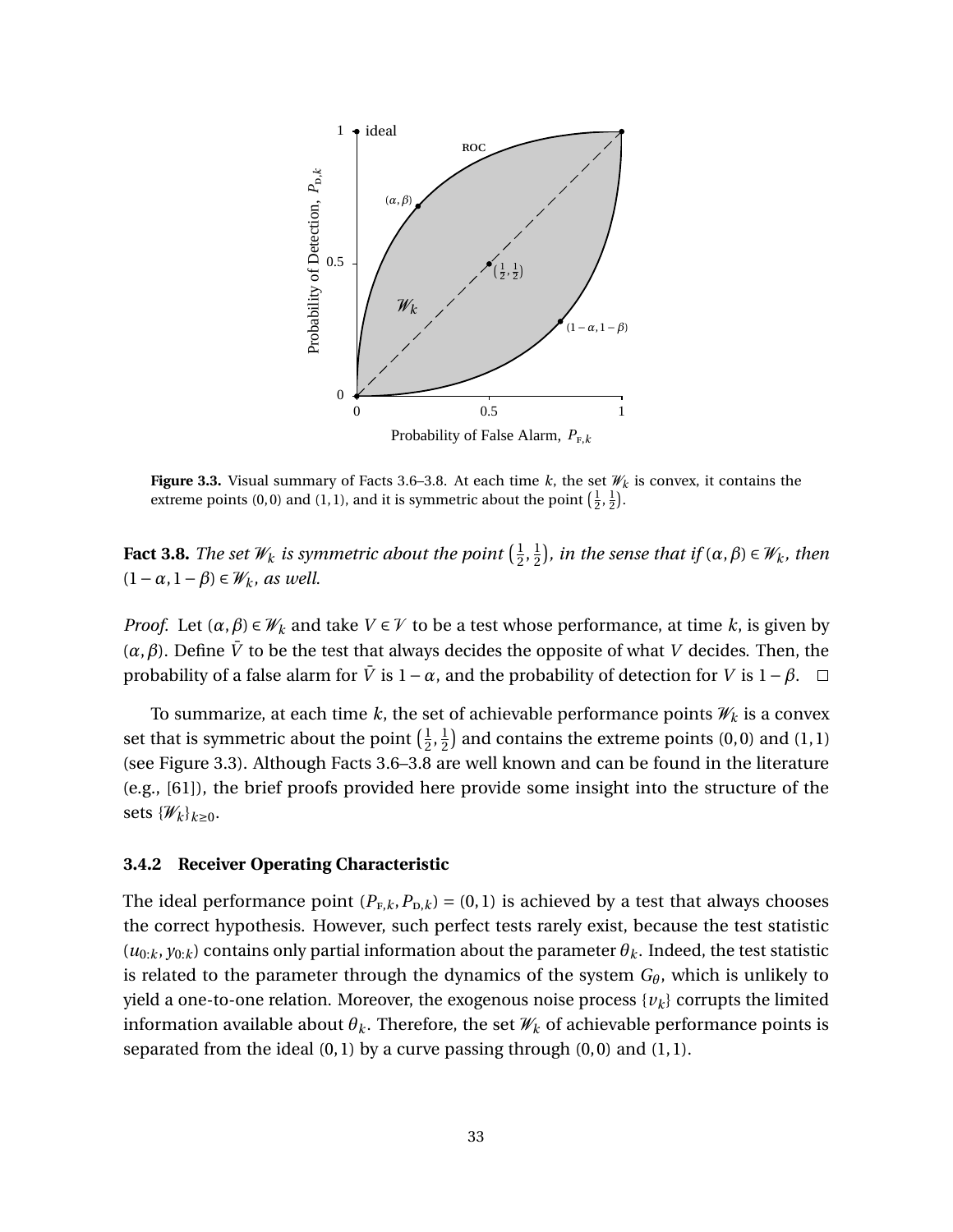<span id="page-46-3"></span>**Definition 3.9.** The upper boundary between the set  $\mathcal{W}_k$  and the ideal point (0, 1) is called the *receiver operating characteristic* (ROC) for the set of all tests  $V$ .

Since the set  $\mathcal{W}_k$  changes with time, the roc is time-varying, as well. Also, since  $\mathcal{W}_k$  is convex (Fact [3.6\)](#page-43-1), the roc is concave. By Fact [3.8,](#page-45-0) there is a equivalent convex curve that separates  $W_k$  from the point (1,0). However, the term roc only refers to the upper boundary.

#### *Characterizing the ROC*

Although it may not be possible to compute the roc for the set of all tests  $V$ , the set of tests whose performance points lie on the roc can be characterized theoretically. For any  $\alpha \in (0,1]$ , let  $V_\alpha$  be the set of tests for which  $P_{F,k} \leq \alpha$ , at time *k*. The set of *Neyman–Pearson* tests are defined as

<span id="page-46-0"></span>
$$
V_{\rm NP} = \underset{V \in \mathcal{V}_{\alpha}}{\text{arg}\max} \ P_{\text{D},k}(V). \tag{3.15}
$$

In general, the set  $V_\alpha$  is too abstract to properly formulate and solve this constrained optimization problem. However, the following lemma shows that  $V_{NP}$  is nonempty and explicitly characterizes one element in  $V_{NP}$ .

# <span id="page-46-4"></span>**Lemma 3.10 (Neyman–Pearson [\[71\]](#page-136-2)).** *The likelihood ratio test with*  $P_{F,k} = \alpha$  *is in*  $V_{NP}$ *.*

Therefore, the roc is given by the set of likelihood ratio tests (see [\[61\]](#page-135-1) for details).

In the optimization problem [\(3.15\)](#page-46-0), the probability of a false alarm is constrained to be less than some  $\alpha \in (0,1]$ . However, we can also interpret the roc in terms of the vector optimization problem

<span id="page-46-1"></span>
$$
\max_{V \in \mathcal{V}} \ (-P_{\mathrm{F},k}, P_{\mathrm{D},k}).\tag{3.16}
$$

Since the objective takes values in  $[0,1]^2$ , it not immediately clear what it means for one point to be better than another. Clearly, the ideal point (0,1) is the best and points on the diagonal are of little use. The notion of Pareto optimality provides one way to compare values of the objective  $(-P_{F,k}, P_{D,k})$ . We say that a point  $(P_{F,k}, P_{D,k}) = (\alpha, \beta)$  is *Pareto optimal* if no other test can simultaneously improve both  $P_{F,k}$  and  $P_{D,k}$ . That is, for any other test with performance  $(\alpha', \beta') \neq (\alpha, \beta)$ , either  $\alpha' > \alpha$  or  $\beta' < \beta$ . Hence, the roc can be defined as the set of Pareto optimal points for the vector optimization problem [\(3.16\)](#page-46-1). One wellknown method for generating the set of Pareto optimal points (i.e., the roc) is to solve the "scalarized" optimization problem

<span id="page-46-2"></span>
$$
\max_{V \in \mathcal{V}} \quad -\gamma P_{\mathrm{F},k} + (1 - \gamma) P_{\mathrm{D},k} \tag{3.17}
$$

for all  $\gamma \in [0,1]$  [\[5,](#page-131-1) [106\]](#page-138-0). Since the roc is concave, a lower bound may be computed by solving [\(3.17\)](#page-46-2) at a finite collection of points  $0 < \gamma_0 < \gamma_1 < \cdots < \gamma_m < 1$  and linearly interpo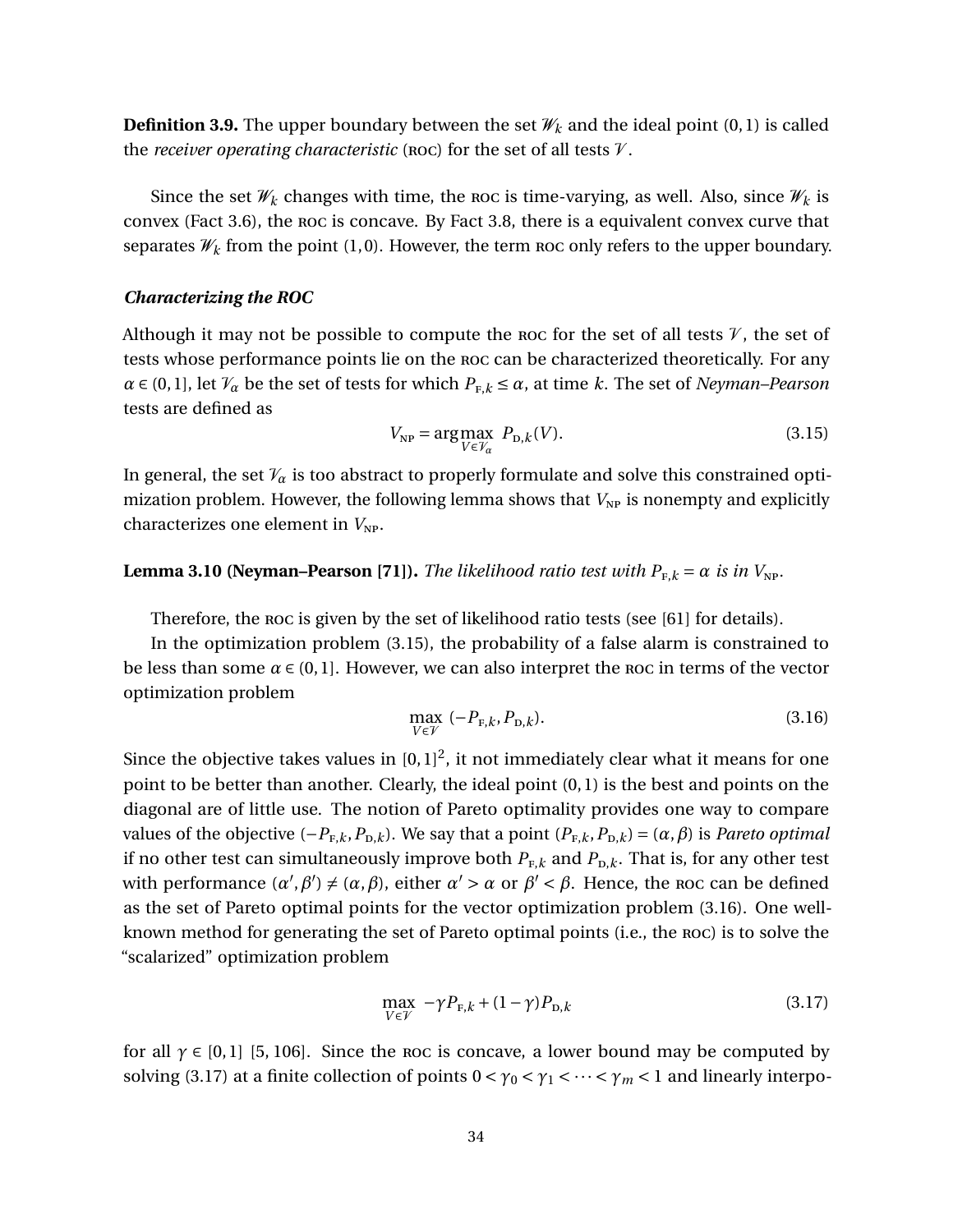lating between the achieved performance values. (By Fact [3.7,](#page-44-1) the points  $(0,0)$  and  $(1,1)$ ) should also be included in this lower bound.) However, as mentioned above, the set  $\mathcal V$  is too abstract to make this approach practical. Therefore, in the next section, we consider an extended definition of the roc that applies to more concrete sets of tests.

## *Extending the ROC to Specific Families of Tests*

In Definition [3.9,](#page-46-3) the roc is defined with respect to the set of all tests, including randomized tests. This definition allowed us to characterize the roc in terms of likelihood ratio tests, via the Neyman–Pearson Lemma (Lemma [3.10\)](#page-46-4), or in terms of Pareto optimality. In practice, however, we want to be able to evaluate the performance of a given test or a given family of tests. For example, consider the parameterized family of fault detection schemes

<span id="page-47-1"></span>
$$
\hat{\mathcal{V}} = \{ V_{\varepsilon} \in \mathcal{V} : V_{\varepsilon} = (F, \delta_{\varepsilon}) \text{ and } \varepsilon > 0 \},\tag{3.18}
$$

where the residual generator *F* is fixed and  $\delta_{\varepsilon}$  is a threshold function defined as

$$
\delta_{\varepsilon}(r) := \begin{cases} 0, & \text{if } |r| < \varepsilon, \\ 1, & \text{otherwise.} \end{cases}
$$

Clearly,  $V_{\varepsilon} \to V_{\text{yes}}$  as  $\varepsilon \to 0$ , regardless of the choice of *F*. Similarly,  $V_{\varepsilon} \to V_{\text{no}}$  as  $\varepsilon \to \infty$ . Hence, the set of achievable performance points is a curve passing through (0,0) and (1,1) (see Figure [3.4\)](#page-48-0). Using randomization, as in Example [3.5,](#page-43-0) the tests in  $\hat{V}$  can be used to achieve any performance point between this curve and the diagonal (i.e., any point in the convex hull of the curve). Hence, we have the following natural extension of the definition of the roc.

**Definition 3.11.** Let  $\hat{V}$  ⊂  $V$  be some subset of tests. Define  $\hat{W_k}$  ⊂  $W_k$  to be the set of performance points that are achieved by some test in  $\hat{\mathcal{V}}$ . The upper boundary of the set  $\hat{\mathscr{W}}_k$  is called the *receiver operating characteristic* (ROC) for the class of tests  $\hat{V}$  at time  $k$ .

# <span id="page-47-0"></span>**3.5 Certifying and Visualizing Performance**

# **3.5.1 Bounds on Performance Metrics**

Given a fault detection scheme *V* , the system *G<sup>θ</sup>* is said to be *available* at time *k* if no fault has occurred and no false alarm has been issued. Hence, the probability of availability is given by the performance metric  $P_{\text{TN},k}$ . In a physical system affected by wear and deterioration,  $Q_{1,k} \to 1$  as  $k \to \infty$ , so  $P_{TN,k} \to 0$  as  $k \to \infty$ . Therefore, any bound on  $P_{TN,k}$  can only be enforced over a specified time window. Given  $N \in \mathbb{N}$  and  $a > 0$ , one criterion for system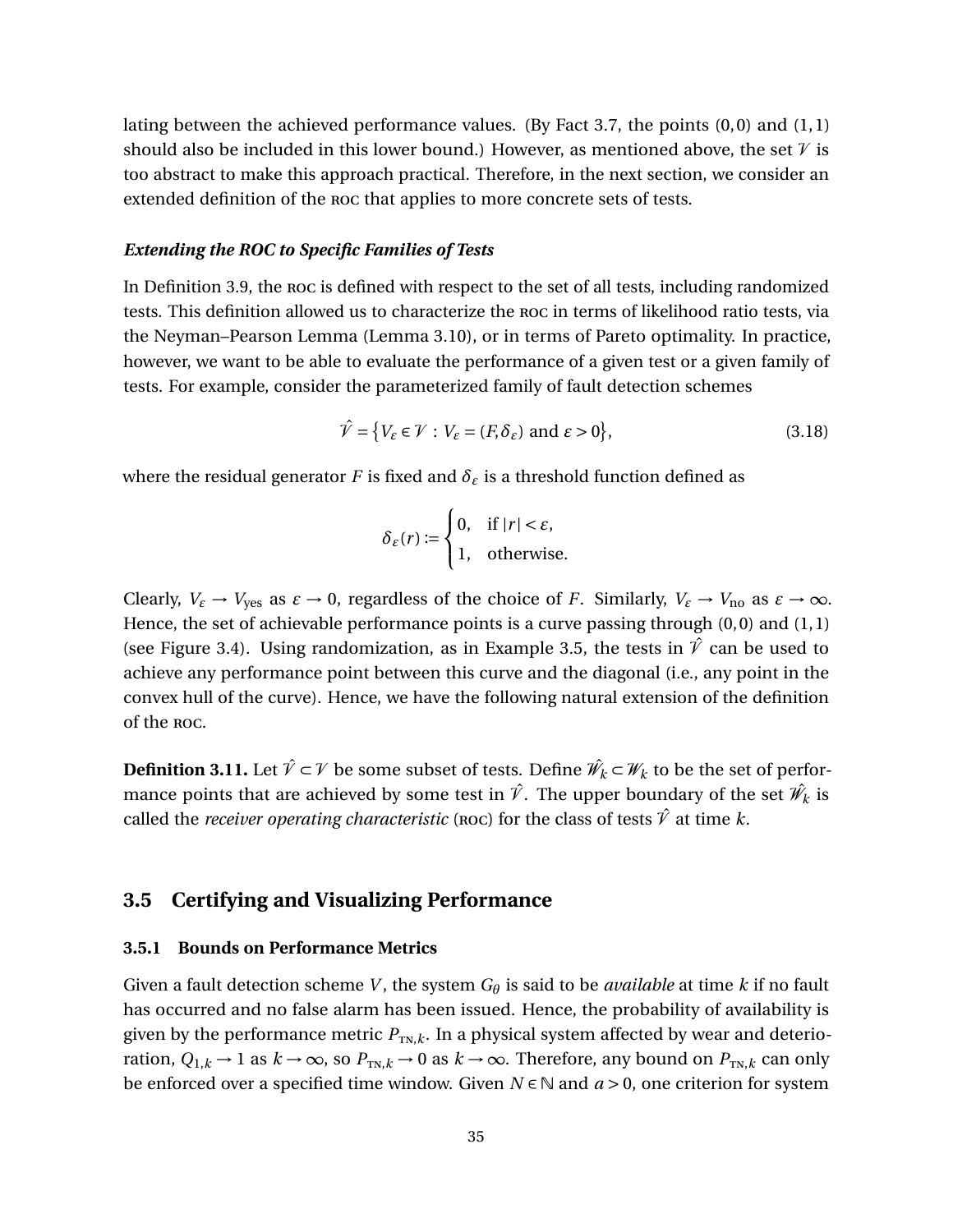<span id="page-48-0"></span>

**Figure 3.4.** Set of performance points achieved by the family of tests given in equation [\(3.18\)](#page-47-1). Varying the threshold *ε* yields a curve of performance points passing through (0,0) and (1,1). Randomization can be used to achieve any performance in the convex hull of this curve (shaded region).

availability is to require that

$$
P_{\text{TN},k} > a,
$$

for  $k = 0, 1, \ldots, N$ . This type of bound is shown in Figure [3.5\(](#page-49-0)a), where the constraint fails to hold for  $k > k_f$ . In terms of the performance metrics, the availability may be written as

$$
P_{\text{TN},k} = (1 - P_{\text{F},k})Q_{0,k},
$$

for all *k*. Thus, the lower bound on availability can be translated to a time-varying upper bound on  $P_{F,k}$ , as follows:

$$
P_{\mathrm{F},k} < 1 - \frac{a}{Q_{0,k}},
$$

for  $k = 0, 1, \ldots, N$ . This type of bound is shown in Figure [3.5\(](#page-49-0)b). Note that no fault detection scheme can satisfy the bound on availability once  $Q_{0,k} \le a$ .

Given  $\beta > \alpha > 0$ , another natural performance criterion is to assert that the performance metrics  $P_{F,k}$  and  $P_{D,k}$  satisfy the constraints

$$
P_{F,k} < \alpha \qquad \text{and} \qquad P_{D,k} > \beta,
$$

for all *k*. A visualization of this type of bound is shown in Figure [3.6.](#page-50-0) In Figure [3.7,](#page-51-0) this constraint can be visualized in roc space by plotting the roc curves at a number of time steps  $\{k_0, k_1, \ldots, k_m\}$ . Unlike  $P_{\text{TN},k}$  which eventually converges to 0, the metrics  $P_{\text{F},k}$  and  $P_{\text{D},k}$  often converge to steady-state values, so the visualization in Figure [3.7](#page-51-0) can depict the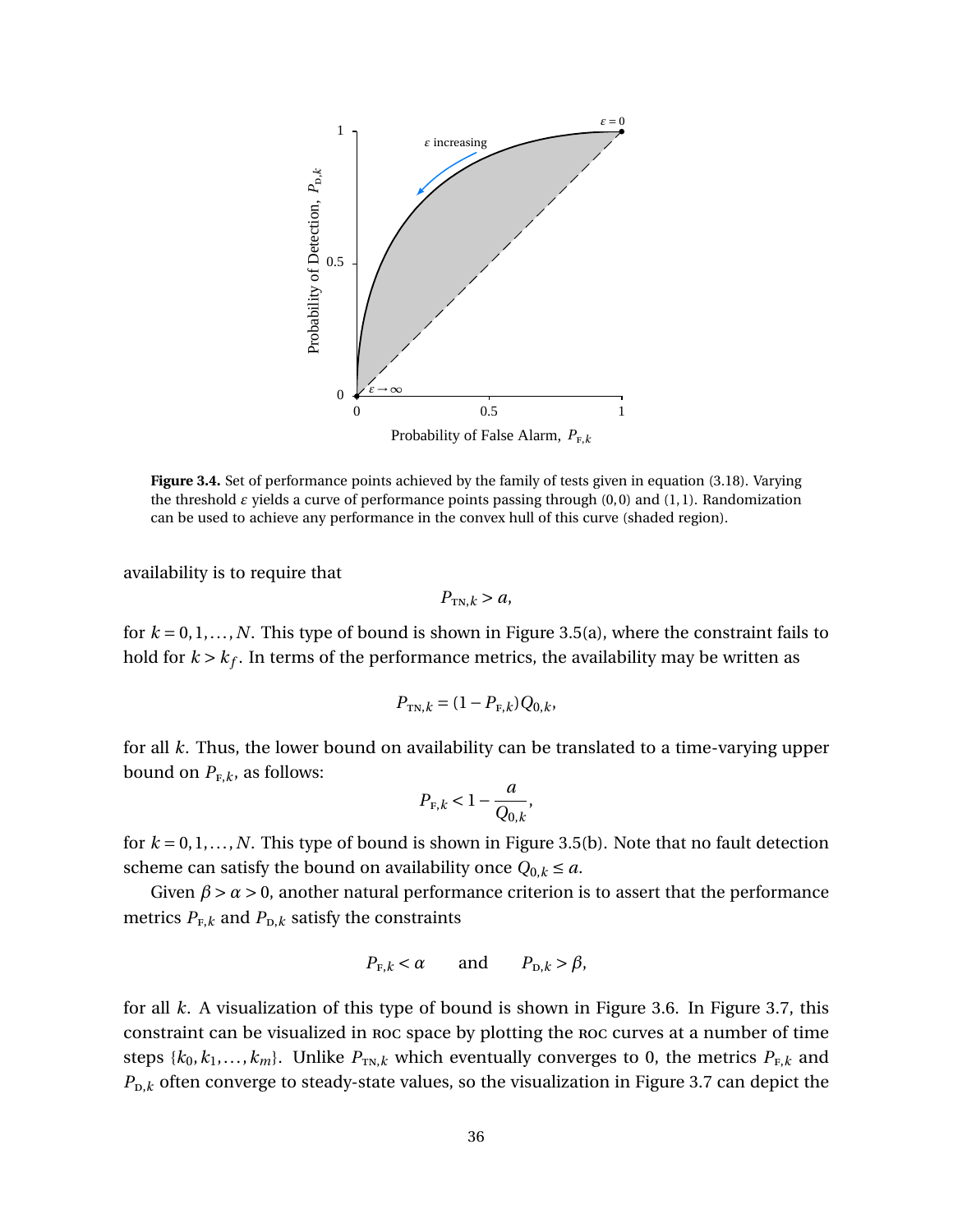<span id="page-49-0"></span>

**Figure 3.5.** Visualization of a constraint on availability. On the top axes **(a)**, the performance metrics  ${P_{TN,k}, P_{FP,k}, P_{FN,k}, P_{TP,k}}$  are plotted against time, and the constraint on availability is represented by a horizontal blue line. On the bottom axes **(b)**, the corresponding conditional probability metrics  ${P_{D,k}, P_{F,k}}$ , as well as the marginal probability  ${Q_{0,k}}$ , are plotted against time. Note that the lower bound on availability *a* translates to an upper bound (blue line) on  $\{P_{F,k}\}$  that decreases in proportion to  $\{Q_{0,k}\}.$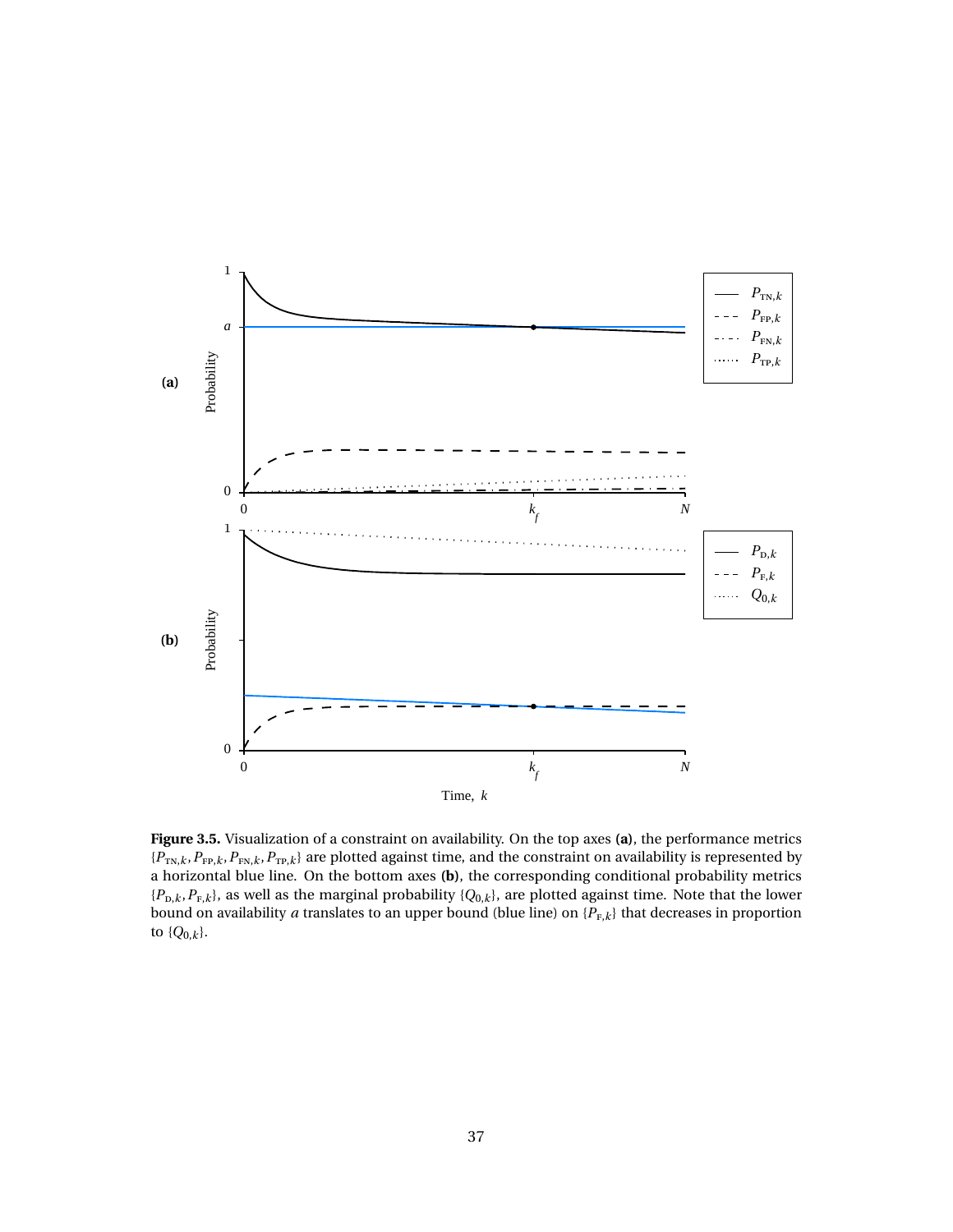<span id="page-50-0"></span>

**Figure 3.6.** Visualization of a constraint on the performance metrics  $\{P_{F,k}\}\$  and  $\{P_{D,k}\}\$  over time. Here, the constraint is  $P_{\text{D},k}$  >  $\beta$  and  $P_{\text{F},k}$  <  $\alpha$ , for  $k = 0,1,...,N$ . The marginal probability that the system is in the nominal mode, denoted  ${Q_{0,k}}$ , is shown for reference.

steady-state performance metrics if *k<sup>m</sup>* is large enough.

## **3.5.2 Bound on Bayesian Risk**

As discussed in Section [3.3.3,](#page-41-1) the Bayesian risk provides a general linear framework for aggregating the performance of a fault detection scheme into a single performance metric. For the sake of simplicity, assume that the loss matrix  $L \in \mathbb{R}^2$  is constant for all time. Given a sequence  $\{\bar{R}_k\}$ , such that  $\bar{R}_k$  > 0 for all  $k$ , the bound on the Bayesian risk at time  $k$  is

$$
R_k(Q, V) = L_{00}Q_{0,k} + L_{01}Q_{1,k} + (L_{01} - L_{00})P_{F,k}Q_{0,k} + (L_{11} - L_{10})P_{D,k}Q_{1,k} < \bar{R}_k.
$$

At each *k*, the set of performance points  $(P_{F,k}, P_{D,k})$  satisfying this bound is the intersection of some half-space in  $\mathbb{R}^2$  with the roc space  $[0,1]^2$  (see Figure [3.8\)](#page-51-1). The boundary of this half-space is determined the loss matrix *L* and the probability *Q*0,*k*. Clearly, if the ideal performance point (0, 1) does not lie in this half-space at time  $k$ , then the bound  $R_k < \bar{R}_k$  is too stringent.

Note that as  $Q_{0,k} \rightarrow 1$ , the bound on risk approaches

$$
L_{00} + (L_{01} - L_{00})P_{F,k} < \bar{R} \quad \iff \quad P_{F,k} < \frac{\bar{R} - L_{00}}{L_{01} - L_{00}}.
$$

Similarly, as  $Q_{0,k} \rightarrow 0$ , the bound approaches

$$
L_{01} + (L_{11} - L_{10})P_{\text{D},k} < \bar{R} \quad \Longleftrightarrow \quad P_{\text{D},k} > \frac{L_{01} - \bar{R}}{L_{10} - L_{11}}.
$$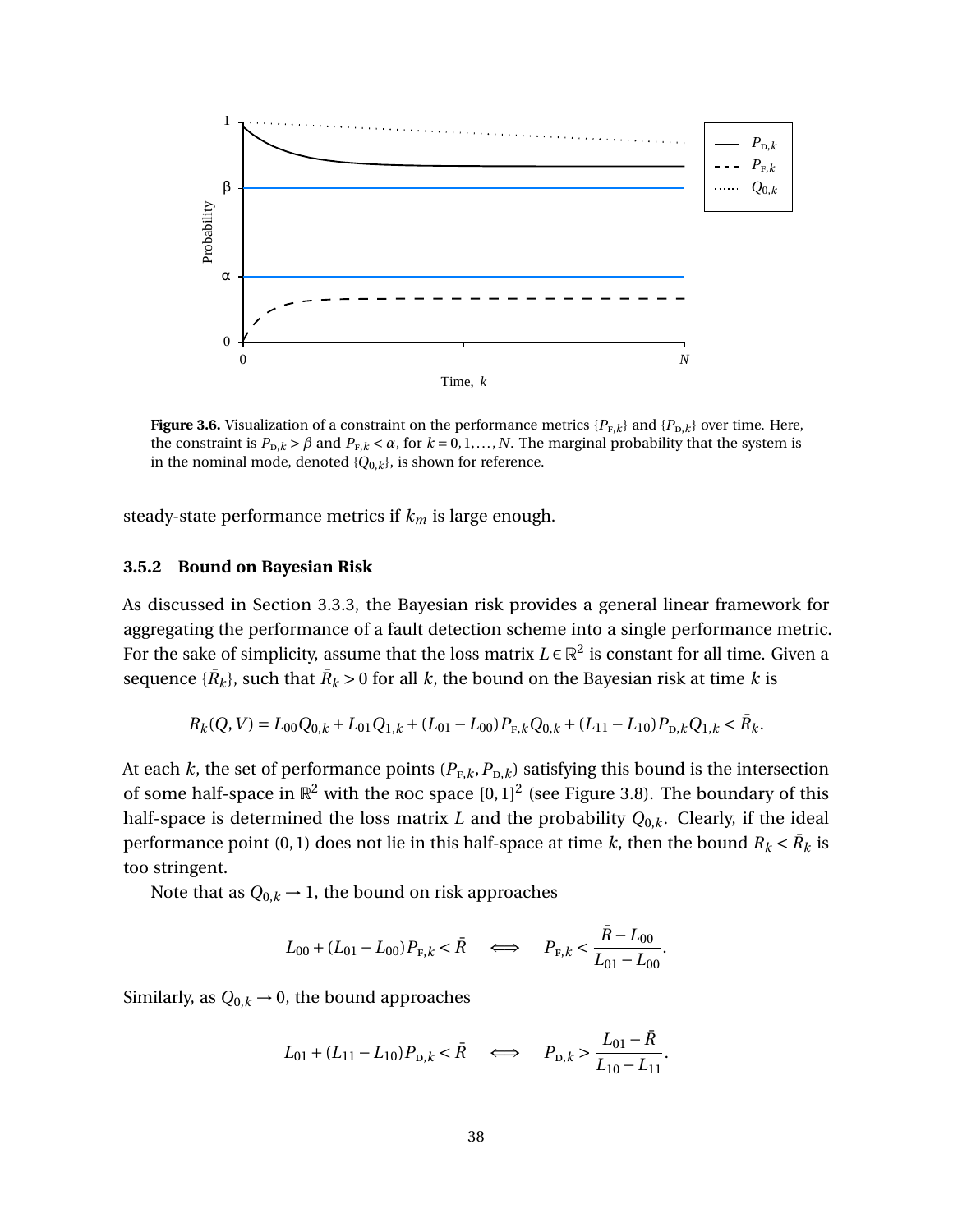<span id="page-51-0"></span>

<span id="page-51-1"></span>**Figure 3.7.** Visualization of a constraint on the performance metrics  $P_{F,k}$  and  $P_{D,k}$  in roc space. Unlike Figure [3.6,](#page-50-0) which shows the performance for a single test  $V = (F, \delta)$ , this visualization shows the performance over an entire family of tests. However, it is less clear in this visualization which curve corresponds to a given point in time.



**Figure 3.8.** Visualization of a constraint on Bayesian risk in roc space. Each blue line represents the Bayesian risk bound at a different time step. Note that as *Q*0,*<sup>k</sup>* decreases with time, the slope of the bound decreases and the probability of detection  $P_{\text{D},k}$  plays a more significant role in satisfying the constraint. A roc curve corresponding to a single time step is plotted for reference.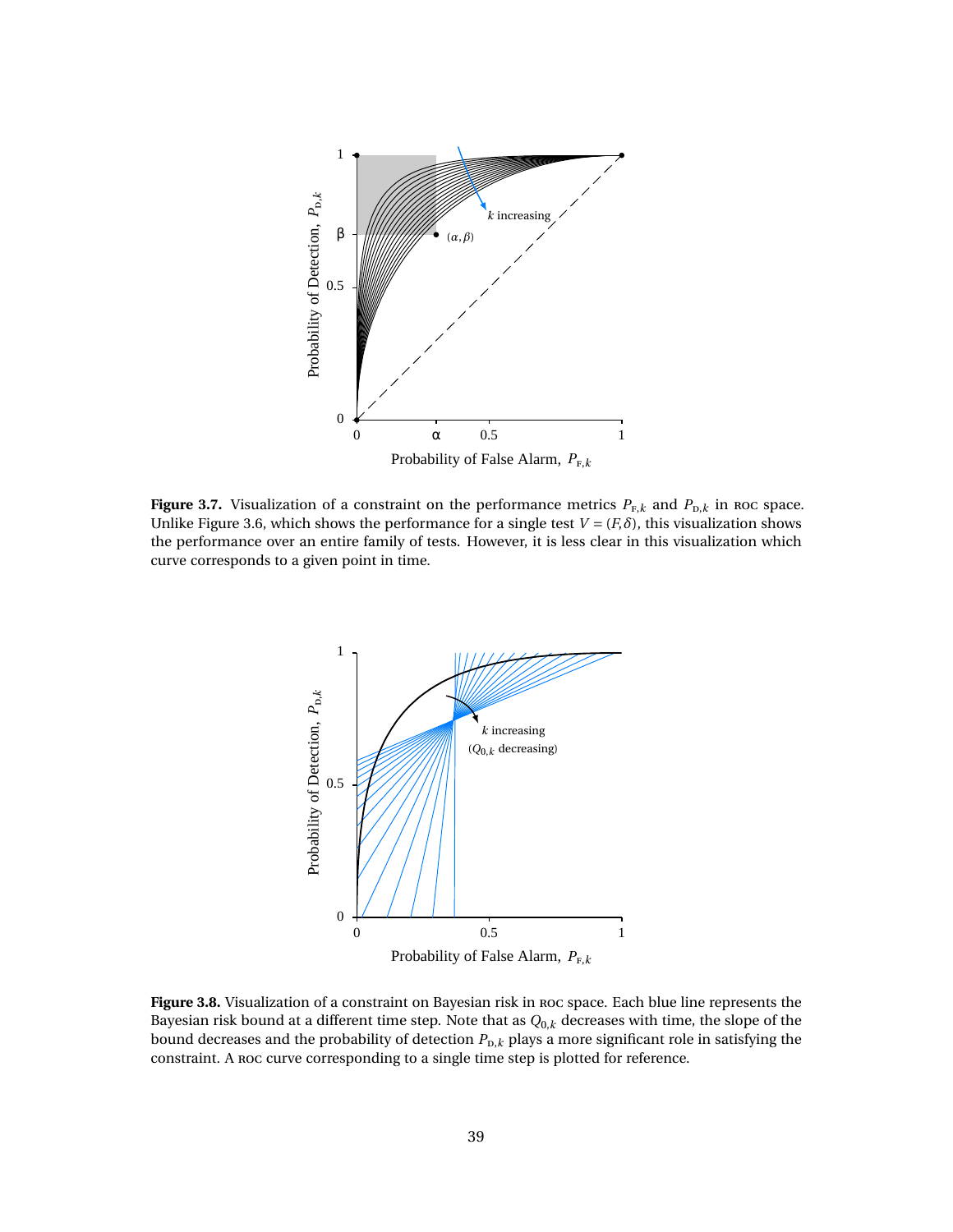In general, as  $Q_{0,k}$  decreases, the slope of the boundary line that delineates the set of acceptable performance points also decreases. Hence, from a Bayesian risk perspective, when *Q*0,*<sup>k</sup>* is large and faults are unlikely to occur, it is more important to avoid false alarms. On the other hand, when *Q*0,*<sup>k</sup>* is small and faults are likely to occur, it is more important to detect faults. Figure [3.8](#page-51-1) shows a typical plot of the evolution of the Bayesian risk bound through time.

# <span id="page-52-0"></span>**3.6 Extension to Fault Isolation and Identification**

In this section, we extend our performance analysis to fault isolation and identification problems. As in the fault detection case, there is a set of joint probabilities that fully characterizes the performance, and a set of conditional probabilities that characterize the performance relative to the marginal probabilities of the hypotheses being considered. We show that these sets of performance metrics are equivalent. We also show how the concept of Bayesian risk is defined in the multi-hypothesis case. Finally, we provide some brief comments on how the roc curve can be extended, as well.

# **3.6.1 Quantifying Accuracy**

Consider the general fault isolation problem, where the parameter space is partitioned as

$$
\Theta = \Theta_0 \sqcup \Theta_1 \sqcup \cdots \sqcup \Theta_q,
$$

for some  $q > 1$ . As in the simpler fault detection case,  $\Theta_0 = \{0\}$  represents the nominal parameter value, while the set Θ*<sup>i</sup>* , for *i* > 0, represents the *i*th class of faulty behavior. If Θ is finite, fault identification can be achieved by taking each Θ*<sup>i</sup>* to be a singleton set. The corresponding set of decisions is

$$
\mathscr{D} \coloneqq \{0, 1, \ldots, q\}.
$$

At each time *k*, define the events

$$
D_{i,k} := \{d_k = i\} \qquad \text{and} \qquad H_{j,k} := \{\theta_k \in \Theta_j\},
$$

for all  $i, j \in \mathcal{D}$ . The performance metrics [\(3.1\)](#page-39-0)–[\(3.4\)](#page-39-1) are extended to the multi-hypothesis case by the *performance matrix*  $J_k \in \mathbb{R}^{(q+1)\times(q+1)}$ , which is defined as

$$
J_k(i, j) := \mathbf{P}(D_{i,k} \cap H_{j,k}), \qquad i, j \in \mathcal{D}.
$$

Hence,  $J_k$  can be viewed as a confusion matrix for the multi-hypothesis case. Because  ${D_{0,k}, D_{1,k}, \ldots, D_{q,k}}$  and  ${H_{0,k}, H_{1,k}, \ldots, H_{q,k}}$  form partitions of the sample space  $\Omega$ , the performance matrix satisfies identities analogous to those in equations [\(3.6\)](#page-39-4)–[\(3.10\)](#page-39-2). As in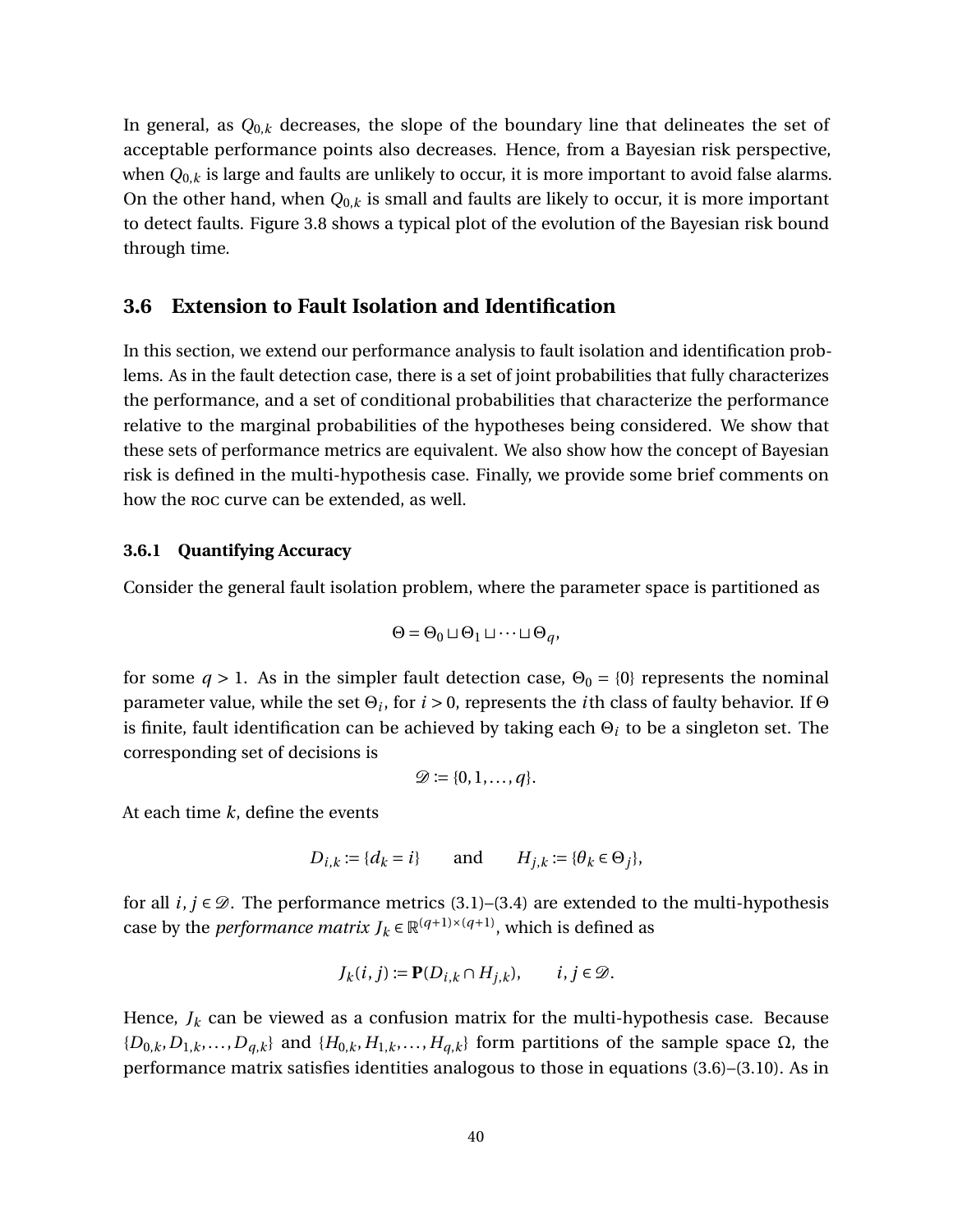equations [3.6](#page-39-4) and [3.7,](#page-39-5) the *i*th row-sum of  $J_k$  is

$$
\sum_{j=0}^{q} J_k(i,j) = \sum_{j=0}^{q} \mathbf{P}(D_{i,k} \cap H_{j,k}) = \mathbf{P}\left(D_{i,k} \cap \bigcup_{j=0}^{q} H_{j,k}\right) = \mathbf{P}(D_{i,k} \cap \Omega) = \mathbf{P}(D_{i,k}).
$$

Similarly, the *j*th column-sum of  $J_k$  is

<span id="page-53-0"></span>
$$
\sum_{i=0}^{q} J_k(i, j) = \sum_{i=0}^{q} \mathbf{P}(D_{i,k} \cap H_{j,k}) = \mathbf{P}(H_{j,k}),
$$
\n(3.19)

as in equations [3.8](#page-39-6) and [3.9.](#page-39-3) Of course, summing all the entries of  $J_k$  gives  $P(\Omega) = 1$ , as in equation [3.10.](#page-39-2) This implies that there are only  $(q + 1)^2 - 1$  independent performance metrics that need to be evaluated in the multi-hypothesis case.

As in the fault detection case, it is often useful to decouple the issue of test performance from the reliability of the underlying system. Consider the matrix of conditional probabilities  $C_k \in \mathbb{R}^{(q+1)\times(q+1)}$  defined as

$$
C_k(i, j) := \mathbf{P}(D_{i,k} | H_{j,k}), \qquad i, j \in \mathcal{D}.
$$
\n
$$
(3.20)
$$

Also, define the matrix  $Q_k \in \mathbb{R}^{(q+1)\times (q+1)}$  of prior probabilities as

$$
Q_k := \text{diag}\Big\{\mathbf{P}(H_{0,k}), \mathbf{P}(H_{1,k}), \dots, \mathbf{P}(H_{q,k})\Big\}.
$$
\n(3.21)

**Proposition 3.12.** *The matrix*  $J_k$  *and the pair of matrices*  $(C_k, Q_k)$  *provide equivalent sets of performance metrics.*

*Proof.* By the definition of conditional probability (see Section [2.2.1\)](#page-17-0),

$$
(C_k Q_k)(i, j) = \sum_{\ell=0}^q C_k(i, \ell) Q_k(\ell, j)
$$
  
=  $C_k(i, j) Q_k(j, j)$   
=  $\mathbf{P}(D_{i,k} | H_{j,k}) \mathbf{P}(H_{j,k})$   
=  $\mathbf{P}(D_{i,k} \cap H_{j,k})$   
=  $J_k(i, j),$ 

for all  $i, j \in \mathcal{D}$ , so  $J_k = C_k Q_k$ . Also, by equation [\(3.19\)](#page-53-0), the matrix  $Q_k$  can be computed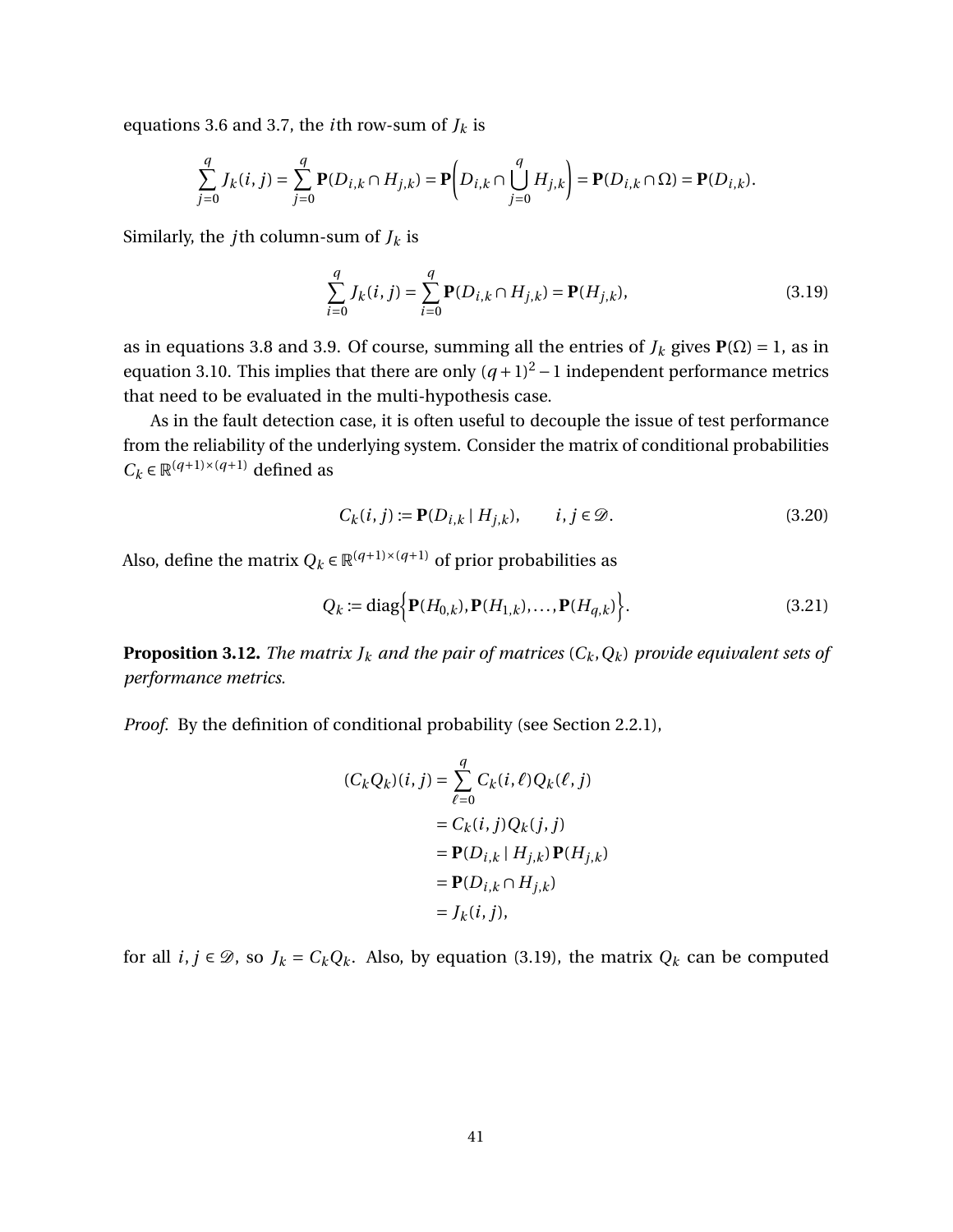from  $J_k$  by taking column-sums. If  $Q_k^\dagger$  $\frac{1}{k}$  is the pseudoinverse of  $Q_k$  [\[46\]](#page-134-0), then

$$
(J_k Q_k^{\dagger})(i, j) = \sum_{\ell=0}^{q} J_k(i, \ell) Q_k^{\dagger}(\ell, j)
$$
  
=  $J_k(i, j) Q_k^{\dagger}(j, j)$   
=  $\begin{cases} \mathbf{P}(D_{i,k} \cap H_{j,k}) \mathbf{P}(H_{j,k})^{-1}, & \text{if } \mathbf{P}(H_{j,k}) \neq 0, \\ 0, & \text{otherwise} \end{cases}$   
=  $\mathbf{P}(D_{i,k} | H_{j,k})$   
=  $C_k(i, j)$ ,

for all  $i, j \in \mathcal{D}$ , so  $C_k = J_k Q_k^{\dagger}$  $\bar{k}$ . Hence, the pair  $(C_k, Q_k)$  provides an alternate means of quantifying performance that is numerically equivalent to the performance matrix *Jk*.  $\Box$ 

*Remark 3.13.* At a high level, evaluating  $(C_k, Q_k)$  requires the same amount of effort as evaluating  $J_k$ , in the sense that both formulations have the same number of independent quantities to compute. Indeed, the *j*th column-sum of *C<sup>k</sup>* is

$$
\sum_{i=0}^{q} C_k(i,j) = \sum_{i=0}^{q} \mathbf{P}(D_{i,k} | H_{j,k}) = \mathbf{P} \left( \bigcup_{i=0}^{q} D_{i,k} | H_{j,k} \right) = \mathbf{P}(\Omega | H_{j,k}) = 1,
$$

so  $C_k$  has  $(q+1)^2 - (q+1)$  independent entries. Also, the sum of all the elements of  $Q_k$  is

$$
\sum_{i=0}^{q} Q_k(i, i) = \sum_{i=0}^{q} \mathbf{P}(H_{i,k}) = \mathbf{P}\left(\bigcup_{i=0}^{q} H_{i,k}\right) = \mathbf{P}(\Omega) = 1,
$$

so  $Q_k$  has *q* independent entries. Therefore, in total, there are  $(q + 1)^2 - 1$  quantities that must be computed to obtain  $C_k$  and  $Q_k$ , which is the same as the number of independent entries of  $J_k$ . However, it is often the case that computing a single entry of  $J_k$  is more straightforward.  $\diamondsuit$ 

#### **3.6.2 Bayesian Risk**

As in the fault detection case, we can define a loss matrix  $L \in \mathbb{R}^{(q+1)\times (q+1)}$  with nonnegative entries, such that  $L_{ij}$  reflects the subject loss of deciding  $d_k = j$  when hypothesis  $\mathcal{H}_{i,k}$  is true. The corresponding Bayesian risk is given by

$$
R_k(Q, V) = \sum_{i=0}^{q} \sum_{j=0}^{q} L_{ij} \mathbf{P}(D_{j,k} \cap H_{i,k}) = \sum_{i=0}^{q} \sum_{j=0}^{q} L_{ij} J_k(j, i) = \sum_{i=0}^{q} \sum_{j=0}^{q} L_{ij} C_k(j, i) Q_k(i, i).
$$

Of course, a different loss matrix  $L_k$  can be used at each time step.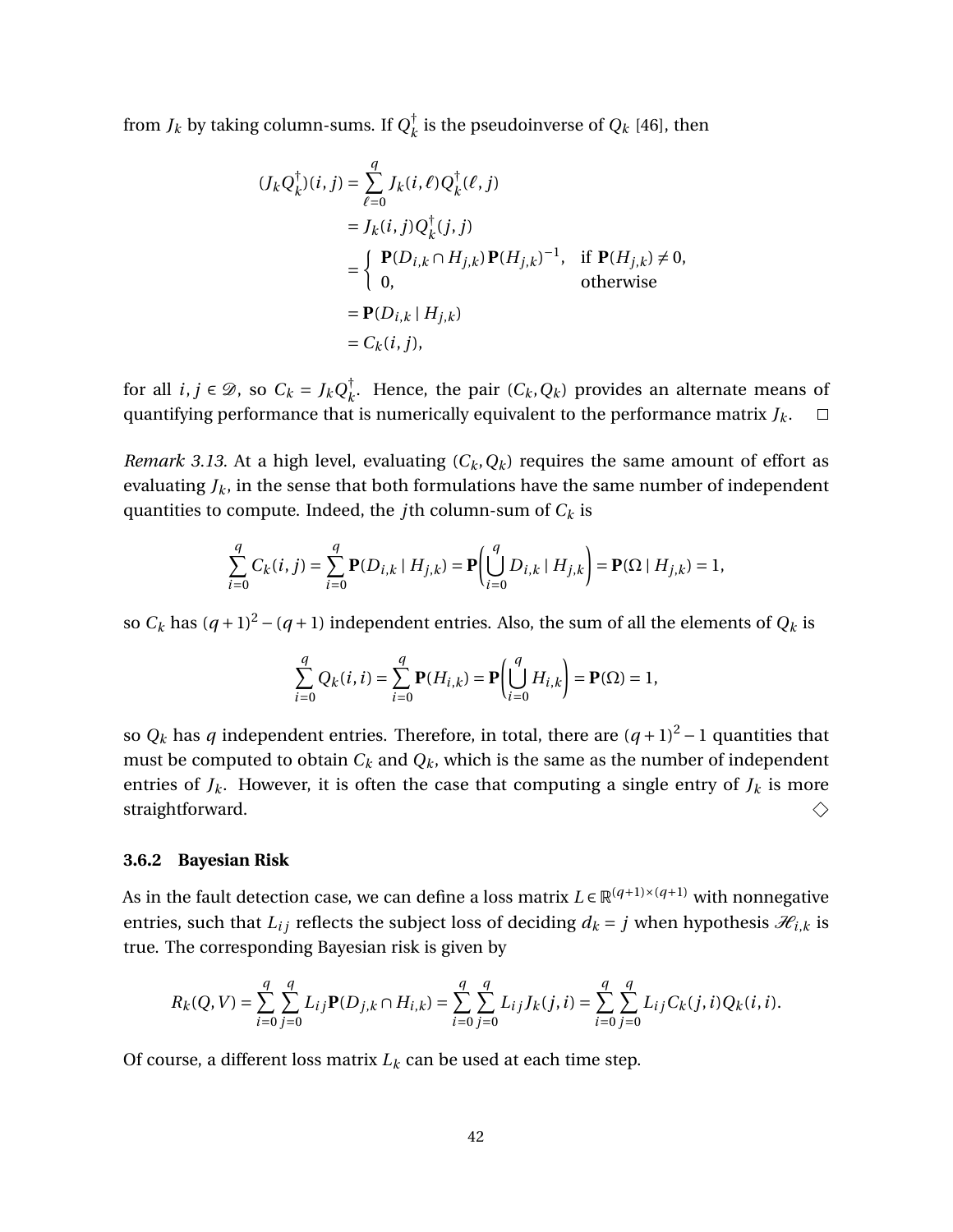# **3.6.3 ROC Curves for Multiple Hypotheses**

Recall that the performance of a fault detection scheme is decoupled from the reliability of the underlying system by considering the conditional probabilities  $P_{F,k}$  and  $P_{D,k}$ . Similarly, the performance of a fault isolation scheme is given by the matrix  $C_k$ , which has  $q(q+1)$ independent entries. In [\[33\]](#page-133-2) and [\[30\]](#page-133-3), the roc for fault isolation is defined as the set of Pareto optimal values of  $C_k$  plotted in the hypercube  $[0,1]^{q(q+1)}$ . As in the binary case, the set of achievable performance points  $W_k$  is a convex set [\[88\]](#page-137-1). The interpretation of the volume of this set is given in [\[45\]](#page-134-1) for  $q = 2$  and in [\[36,](#page-133-4) [43\]](#page-134-2) for the general case. Unfortunately, it is difficult to visualize the time-varying nature of the multi-hypothesis roc surface.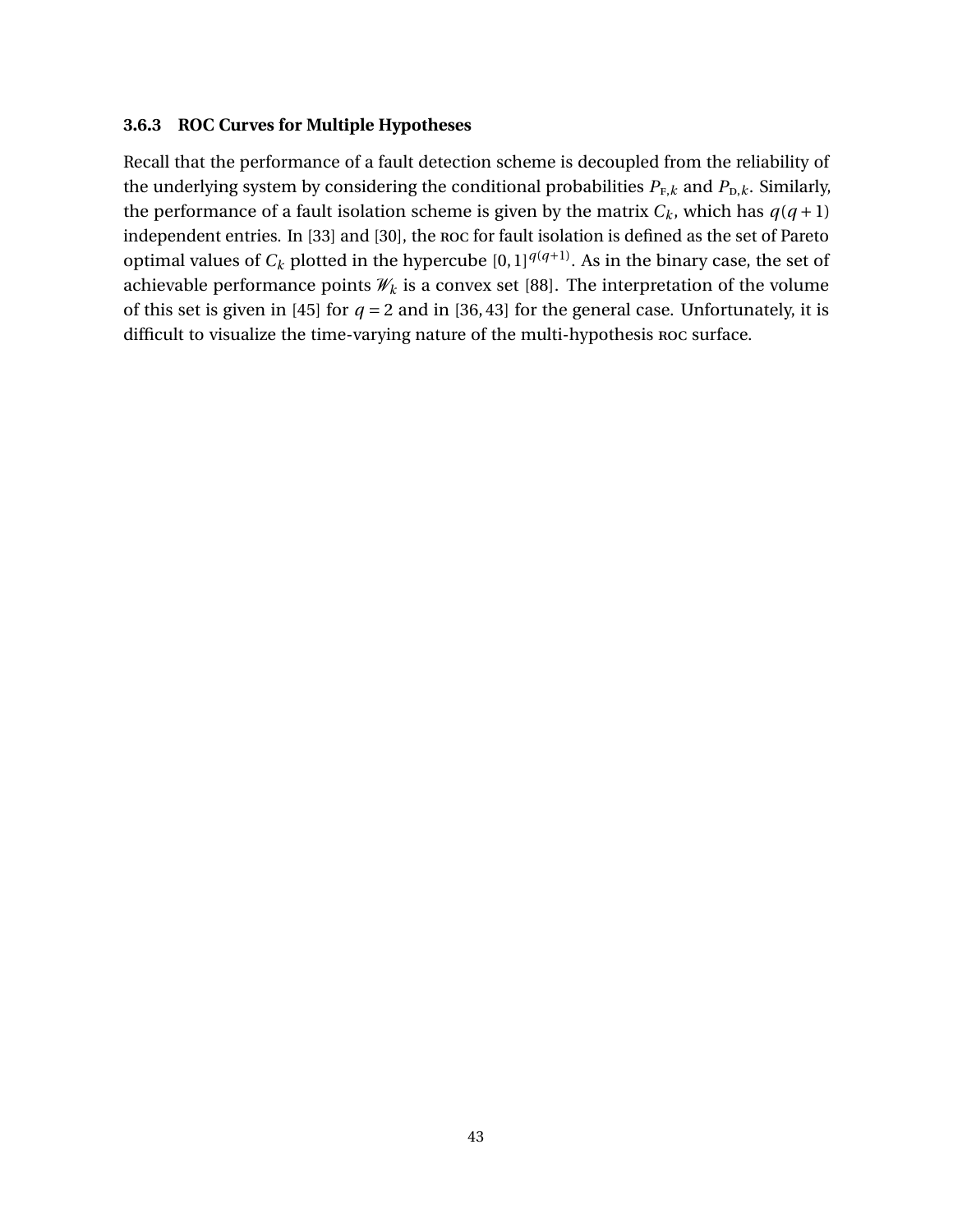# <span id="page-56-0"></span>**Chapter 4 Computational Framework**

# <span id="page-56-1"></span>**4.1 Introduction**

In this chapter, we discuss the computational issues involved in evaluating the performance metrics defined in Chapter [3.](#page-36-0) First, we give an overview of these computational issues, which serves as a framework for the remainder of the chapter. Then, we address these issues by imposing assumptions on each component of the fault diagnosis problem: the fault model, the dynamics of the system and residual generator, and the decision function. Together, these assumptions ensure that the performance metrics can be computed efficiently. Finally, we provide algorithms in pseudocode form and prove that the assumptions do indeed result in algorithms with polynomial running time.

Recall that the performance metrics, at time *k*, are given by the formula

$$
J_k(i,j) := \mathbf{P}\big(D_{j,k} \cap H_{i,k}\big) = \mathbf{P}\big(D_{j,k} \cap \{\theta_k \in \Theta_i\}\big) = \int_{\Theta_i} \mathbf{P}\big(D_{j,k} \cap \{\theta_k = \theta_k\}\big) \; \mathrm{d}\theta_k,
$$

for each  $i, j \in \mathcal{D}$ . Because the residual  $r_k$  is the output of a dynamic system, each of the random variables  $v_0, v_1, \ldots, v_k$  has an impact on  $r_k$ , as well as the decision  $d_k$ . However, the relationship between  $r_k$  and the noise sequence  $v_{0:k}$  is not specified unless the entire parameter sequence  $\theta_{0:k}$  is known. This issue is addressed by marginalizing over the random variables  $\theta_{0:k-1}$  as follows:

$$
\mathbf{P}(D_{j,k} \cap \{\theta_k = \theta_k\}) = \int_{\Theta^k} \mathbf{P}(D_{j,k} \cap \{\theta_{0:k} = \theta_{0:k}\}) \, d\theta_{0:k-1}
$$

$$
= \int_{\Theta^k} \mathbf{P}(D_{j,k} \mid \theta_{0:k} = \theta_{0:k}) p_{\theta}(\theta_{0:k}) \, d\theta_{0:k-1},
$$

where  $\Theta^k$  is the  $k$ -fold Cartesian product  $\Theta {\times} {\cdots} {\times} \Theta.$  Thus, the  $(i,j)$ th element of the matrix  $J_k$ can be written as

<span id="page-56-2"></span>
$$
J_k(i,j) = \int_{\Theta_i} \int_{\Theta^k} \mathbf{P}\big(D_{j,k} \mid \theta_{0:k} = \vartheta_{0:k}\big) p_{\theta}(\vartheta_{0:k}) \, d\vartheta_{0:k-1} \, d\vartheta_k. \tag{4.1}
$$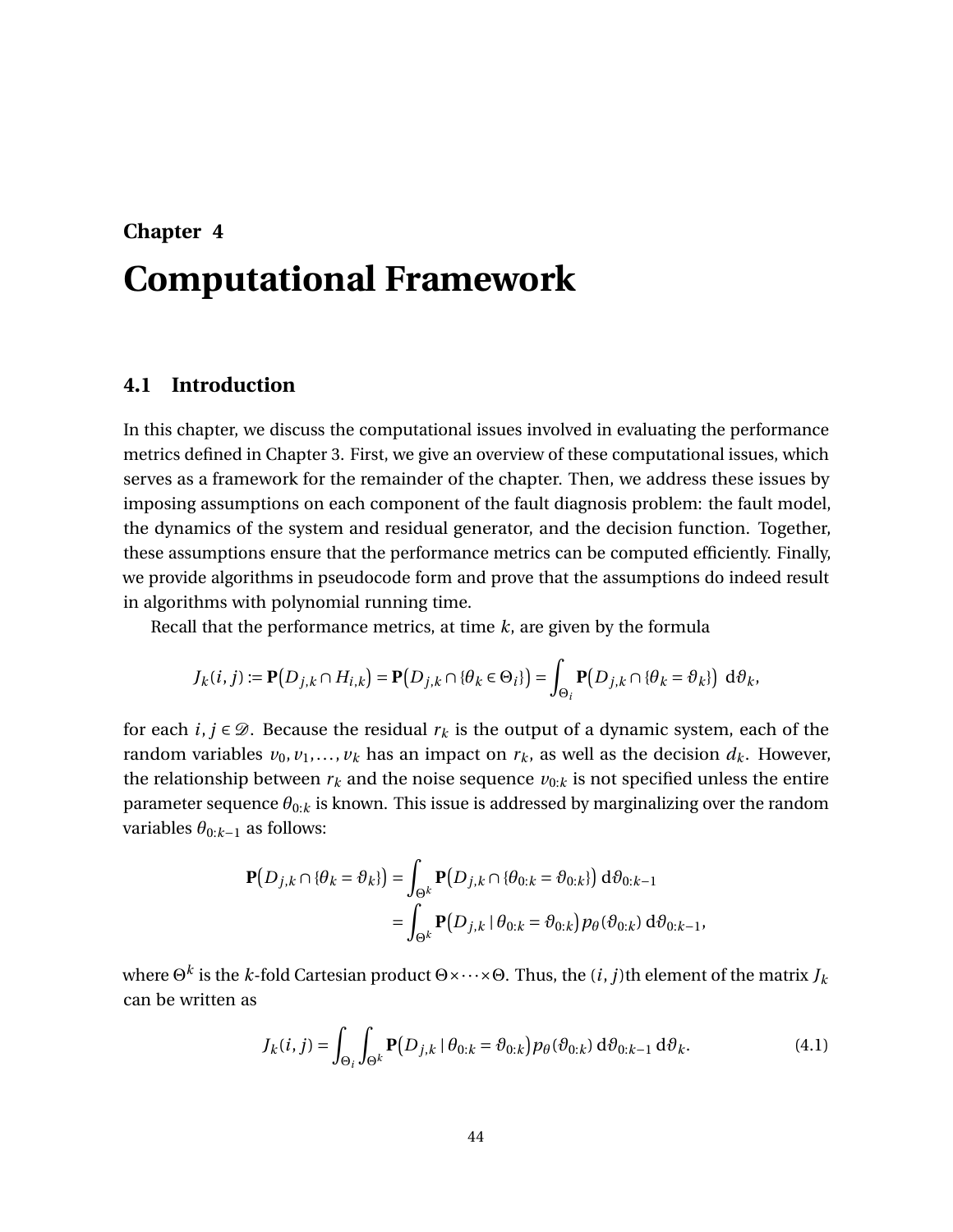Writing the performance metrics in this manner reveals the following computational issues:

- 1. We must be able to efficiently evaluate the probability density function  $p_{\theta}(\theta_{0:k})$ . This issue is addressed by assuming that  ${\lbrace \theta_k \rbrace}$  is a Markov chain with known distribution.
- 2. The integral must be taken over all  $\vartheta_{0:k} \in \Theta^k \times \Theta_i.$  Unless a closed-form analytical solution exists, this integral must be evaluated numerically, in which case the high dimensionality makes computation intractable. To address this issue, we make the assumptions necessary to reduce  $\Theta^k \times \Theta_i$  to a finite set of manageable size.
- 3. For each  $\vartheta_{0:k} \in \Theta^k \times \Theta_i$ , computing the probability

<span id="page-57-0"></span>
$$
\mathbf{P}(D_{j,k} | \theta_{0:k} = \theta_{0:k}) = \mathbf{P}(d_k = j | \theta_{0:k} = \theta_{0:k})
$$
\n(4.2)

requires knowledge of the conditional density  $p_{d|\theta}(d_k | \theta_{0:k})$ . This issue is addressed in two stages. First, we assume that the system  $G_{\theta}$  and the residual generator have a sufficient structure to ensure that  $p_{r|\theta}(r_k | \theta_{0:k})$  is a Gaussian density with known mean and variance. Then, we consider classes of decision functions, such that the probability in equation [\(4.2\)](#page-57-0) can be efficiently computed.

# **4.2 Fault Model**

Assume that the fault parameter process  $\{\theta_k\}_{k\geq0}$  is a Markov chain with finite state space

$$
\Theta:=\{0,1,\ldots,m\}.
$$

At each time *k*, let  $\pi_k \in \mathbb{R}^{m+1}$  be the probability mass function (PMF) of  $\theta_k$ , and let  $\Pi_k \in$  $\mathbb{R}^{(m+1)\times(m+1)}$  be the transition probability matrix. That is,

$$
\pi_k(i) := \mathbf{P}(\theta_k = i), \qquad i \in \Theta
$$

and

$$
\Pi_k(i,j) := \mathbf{P}\big(\theta_{k+1} = j \mid \theta_k = i\big), \qquad i, j \in \Theta.
$$

Assume that the initial PMF  $\pi_0$  and the transition probability matrices  $\{\Pi_k\}$  are known. Note that the triple  $\left(\Theta, \{\Pi_k\}, \pi_0\right)$  completely defines the probability distribution of the fault parameter sequence { $\theta_k$ }. We write  $\theta \sim (\Theta, \{\Pi_k\}, \pi_0)$  to denote this fact.

The first computational issue raised in Section [4.1](#page-56-1) is the efficient evaluation of the probability mass function  $p_{\theta}(\theta_{0:k})$ . The following simple fact about Markov chains indicates that, under mild assumptions, this computation takes only  $O(k)$  time.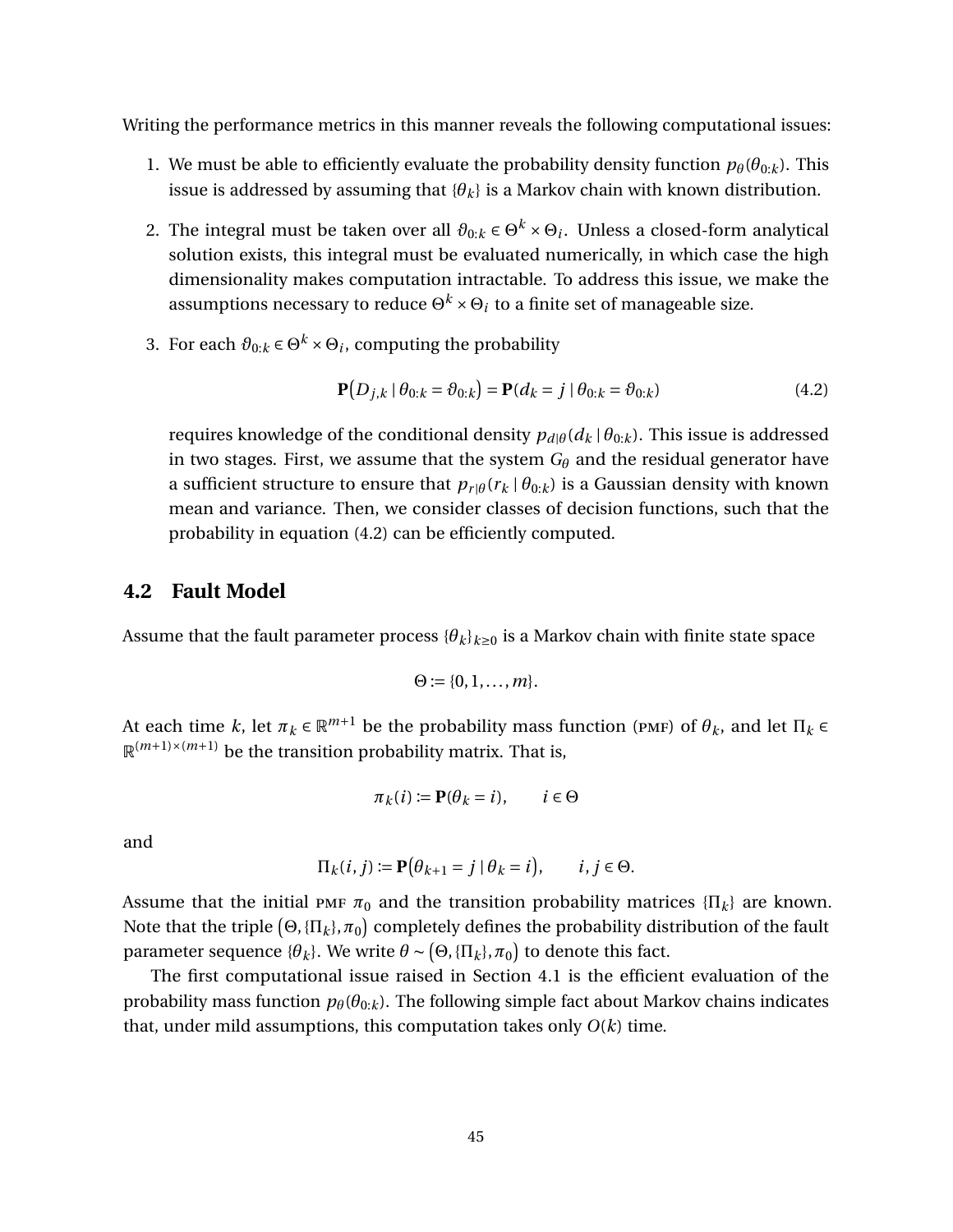**Fact 4.1.** Given a Markov chain  $\theta \sim (\Theta, \{\Pi_k\}, \pi_0\)$ , let  $\ell > 0$  and  $\vartheta_{0:\ell} \in \Theta^{\ell+1}$ . If  $\Pi_k(i,j)$  can be *computed or retrieved in O*(1) *time, for any k* ≥ 0 *and any i*, *j* ∈ Θ*, then*

$$
p_{\theta}(\vartheta_{0:\ell}) = \mathbf{P}(\theta_{0:\ell} = \vartheta_{0:\ell})
$$

*can be computed in*  $O(\ell)$  *time.* 

*Proof.* By definition,  $P(\theta_0 = \theta_0) = \pi_0(\theta_0)$ . Let  $0 < \tau \leq \ell$ . Because  $\{\theta_k\}$  is Markov, the probability of the event  $\{\theta_{0:\tau} = \vartheta_{0:\tau}\}$  can be factored as

$$
\mathbf{P}(\theta_{0:\tau} = \vartheta_{0:\tau}) = \mathbf{P}(\theta_{\tau} = \vartheta_{\tau} | \theta_{0:\tau-1} = \vartheta_{0:\tau-1}) \mathbf{P}(\theta_{0:\tau-1} = \vartheta_{0:\tau-1})
$$
  
=  $\mathbf{P}(\theta_{\tau} = \vartheta_{\tau} | \theta_{\tau-1} = \vartheta_{\tau-1}) \mathbf{P}(\theta_{0:\tau-1} = \vartheta_{0:\tau-1})$   
=  $\Pi_{\tau-1}(\vartheta_{\tau-1}, \vartheta_{\tau}) \mathbf{P}(\theta_{0:\tau-1} = \vartheta_{0:\tau-1}).$ 

Hence, by induction on *τ*,

$$
\mathbf{P}(\theta_{0:\ell} = \vartheta_{0:\ell}) = \Pi_{\ell-1}(\vartheta_{\ell-1}, \vartheta_{\ell}) \Pi_{\ell-2}(\vartheta_{\ell-2}, \vartheta_{\ell-1}) \cdots \Pi_0(\vartheta_0, \vartheta_1) \pi_0(\vartheta_0).
$$

Since this computation requires  $\ell$  evaluations of the transition probability matrices and  $\ell$ scalar multiplications, the overall time-complexity is  $\ell O(1) + \ell O(1) = O(\ell)$ . П

The second computational issue raised in Section [4.1](#page-56-1) is the high dimensionality of the integral in equation [\(4.1\)](#page-56-2). Since the fault parameter space  $\Theta$  is assumed to be finite, equation [\(4.1\)](#page-56-2) can be written as

<span id="page-58-0"></span>
$$
J_k(i,j) = \sum_{\partial_{0:k} \in \Theta^k \times \Theta_i} \mathbf{P}(D_{j,k} | \theta_{0:k} = \partial_{0:k}) \mathbf{P}(\theta_{0:k} = \partial_{0:k}),
$$
\n(4.3)

for all  $i, j \in \mathcal{D}$  and all  $k \ge 0$ . Of course, exchanging an integral for a summation is of little use if the summation has an intractable number of terms (i.e., the number of terms grows exponentially with *k*). In general, the summation [\(4.3\)](#page-58-0) has  $m^k m_i$  terms, where  $m_i \coloneqq |\Theta_i|.$ The following example illustrates the practical implications of this exponential growth.

<span id="page-58-1"></span>**Example 4.2.** Suppose that  $\{y_k\}_{k\geq 0}$  is a stochastic process taking values in R such that the conditional density  $p_{y|\theta}(y_k | \theta_{0:k} = \theta_{0:k})$  is Gaussian for all  $k$  and all  $\theta_{0:k} \in \Theta^{k+1}$ . Then, the marginal density of  $y_k$  can be written as the sum

$$
p_y(y_k) = \sum_{\theta_{0:k} \in \Theta^{k+1}} p_{y|\theta}(y_k | \theta_{0:k} = \theta_{0:k}) \mathbf{P}(\theta_{0:k} = \theta_{0:k}).
$$

In this sum, each term is represented by three scalars: the mean and variance of the Gaussian density  $p_{\gamma|\theta}(y_k | \theta_{0:k} = \theta_{0:k})$  and the probability  $P(\theta_{0:k} = \theta_{0:k})$ . If these data are stored in rece single precision (i.e., 32 bits per number), then each term requires  $3 \times 32 = 96$  bits or 12 bytes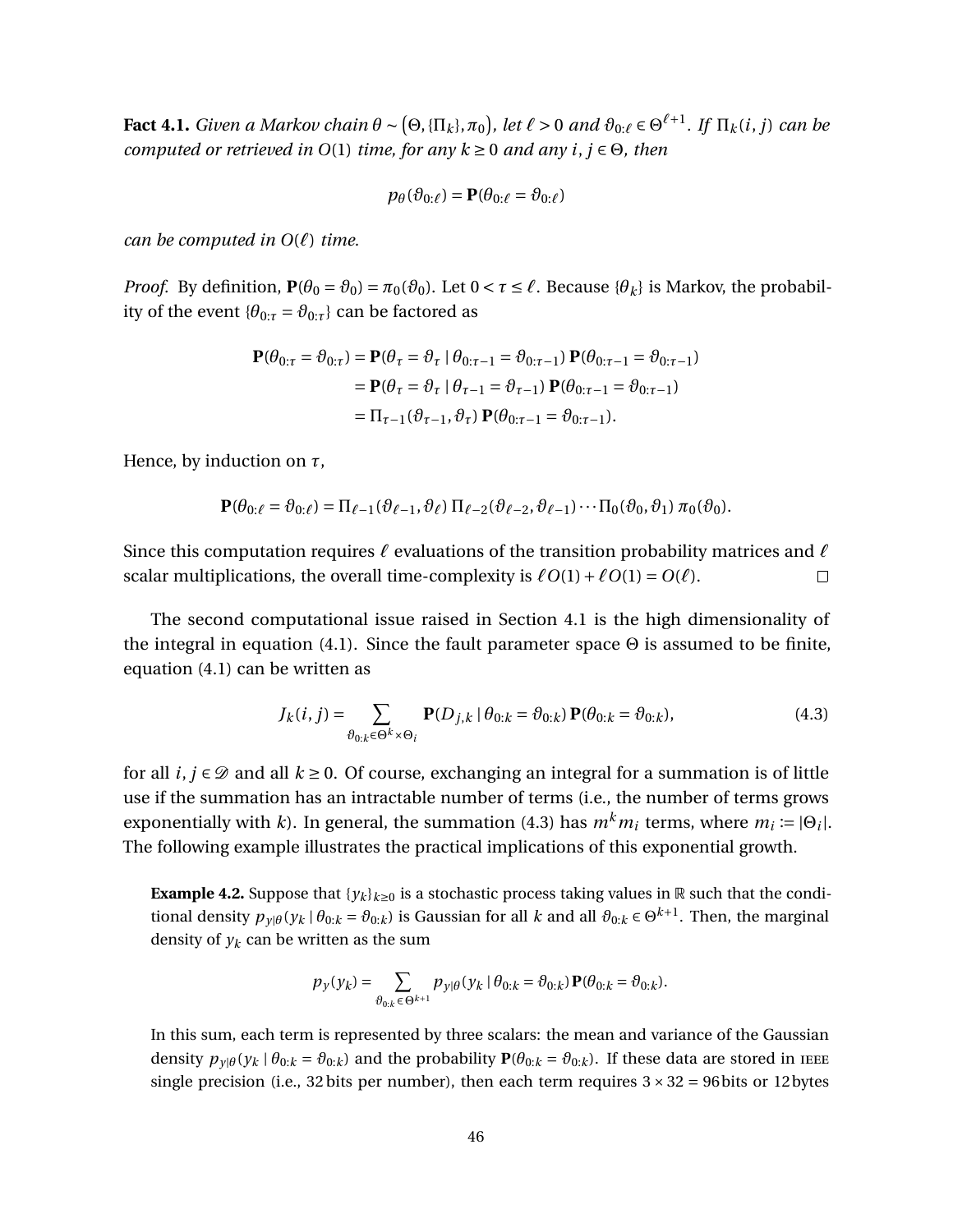of storage. In the simplest case, where  $\Theta = \{0, 1\}$ , there are  $2^{k+1}$  terms to store. For example, at  $k = 36$ , the total storage needed is

$$
12 \times 2^{36+1} \approx 1.65 \times 10^{12}
$$
 bytes > 1 terabyte!

Since physical systems are often sampled at twice their bandwidth or more, the amount of time represented by 36 discrete samples is small compared to the time-scale of the system.  $\Diamond$ 

#### **4.2.1 Limiting Complexity with Structured Markov Chains**

Although the number of paths in  $\Theta^k$  grows exponentially with  $k$ , not all of the paths need to be considered in computing equation [\(4.3\)](#page-58-0), because some paths have zero probability of occurring. That is, some sequences of faults cannot occur under the given model. This section explores, from a theoretical perspective, what properties the Markov chain must have in order to reduce the number of terms in equation [\(4.3\)](#page-58-0) to a tractable number.

# *Terminology*

 ${\bf Definition \ 4.3.}$  Given a Markov chain  $\theta$  taking values in  $\Theta$ , let  $\ell \geq 0$  and  $\vartheta_{0:\ell} \in \Theta^{\ell+1}.$  If the event { $\theta_{0:\ell} = \vartheta_{0:\ell}$ } has nonzero probability, then  $\vartheta_{0:\ell}$  is said to be a *possible path* of { $\theta_k$ }. Otherwise,  $\vartheta_{0:\ell}$  is said to be an *impossible path*.

**Definition 4.4.** A Markov chain is said to be *tractable* if the number of possible paths of length  $\ell$  is  $O(\ell^c)$ , for some constant *c*.

**Definition 4.5.** Let  $\theta$  be a Markov chain taking values in  $\Theta$ . A state  $\theta \in \Theta$  is said to be *degenerate* if  $P(\theta_k = \theta) = 0$ , for all *k* (i.e., no possible path ever visits  $\theta$ ). A Markov chain with one or more degenerate states is said to be *degenerate*.

*Remark 4.6.* Our definition of a tractable Markov chain is based on the conventional notion that polynomial-time algorithms are tractable, whereas algorithms requiring superpolynomial time are intractable [\[19\]](#page-132-1). This idea is known as *Cobham's Thesis* or the *Cobham– Edmonds Thesis* [\[16,](#page-132-2) [29\]](#page-133-5).  $\Diamond$ 

*Remark 4.7.* Suppose that  $\theta \sim (\Theta, {\{\Pi_k\}, \pi_0\})$  is a Markov chain with a nonempty set of degenerate states  $\bar{\Theta} \subset \Theta$ . Let  $\hat{\theta}$  be the Markov chain formed by removing the degenerate states from Θ and trimming the matrices  $\{\Pi_k\}$  and the PMF  $\pi_0$  accordingly. Clearly, any possible path of  $\theta$  is a possible path of  $\hat{\theta}$ , so the tractability of  $\theta$  can be determined by analyzing the non-degenerate Markov chain *θ*ˆ.  $\Diamond$ 

Since the goal is to relate the tractability of Markov chains to properties of directed graphs, we must first establish some definitions from graph theory.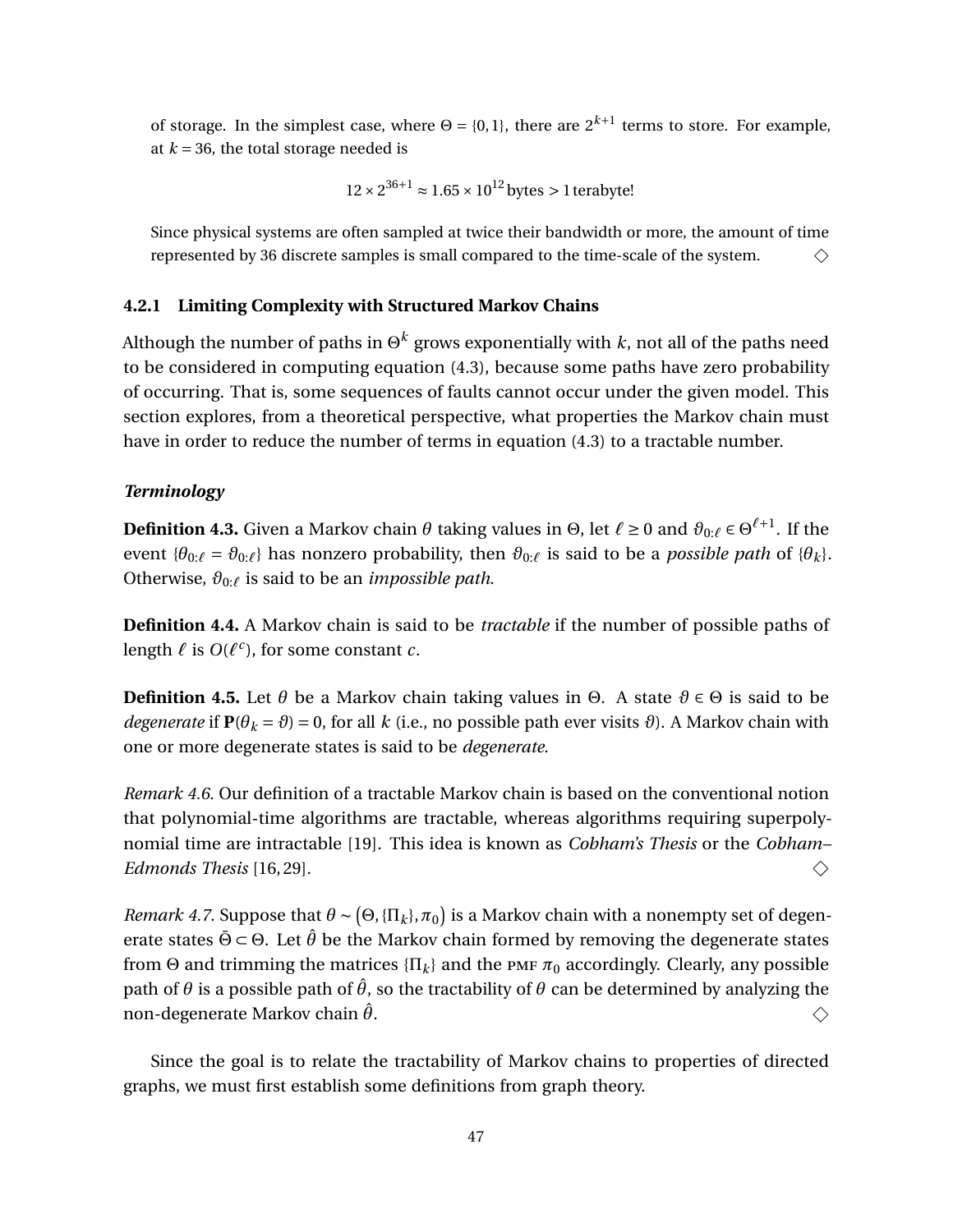

<span id="page-60-0"></span>Figure 4.1. Simple example of a directed graph with four vertices and five edges.

**Definition 4.8.** A *directed graph* is a collection of points, called *vertices*, and ordered pairs of vertices, called *edges*, that begin at one vertex and end at another. More precisely, a graph is a pair (*V*,*E*), where the set of vertices *V* is any nonempty set, and the set of edges  $E \subset V \times V$ is such that if  $(u, v) \in E$ , then the graph contains the edge  $u \to v$ . The same graph may be represented by the pair  $(V, A)$ , where  $A \in \{0,1\}^{|V| \times |V|}$  is a matrix, such that  $(u, v) \in E$  if and only if  $A(u, v) = 1$ . The matrix *A* is called the *adjacency matrix* of the graph  $(V, E)$ .

**Definition 4.9.** Given a directed graph (*V*,*E*), a *cycle* is defined as a sequence of vertices

$$
\{v_1, v_2, \ldots, v_m, v_1\},\
$$

such that

$$
v_1 \to v_2 \to \cdots \to v_m \to v_1.
$$

That is,  $(v_i, v_i + 1) \in E$  for  $i = 1, 2, ..., m$  and  $(v_m, v_1) \in E$ . A directed graph with no cycles is said to be *acyclic*.

**Example 4.10.** Consider the directed graph shown in Figure [4.1.](#page-60-0) The set of vertices is

$$
V = \{v_1, v_2, v_3, v_4\},\
$$

and the set of edges is

$$
E = \{ (v_1, v_2), (v_1, v_3), (v_2, v_3), (v_3, v_4), (v_4, v_2) \}.
$$

The corresponding adjacency matrix is

$$
A = \begin{bmatrix} 1 & 0 & 1 & 0 \\ 0 & 0 & 1 & 0 \\ 0 & 0 & 0 & 1 \\ 0 & 1 & 0 & 0 \end{bmatrix}
$$

.

Note that this graph contains the cycle  $\{v_2, v_3, v_4, v_2\}$ .

 $\Diamond$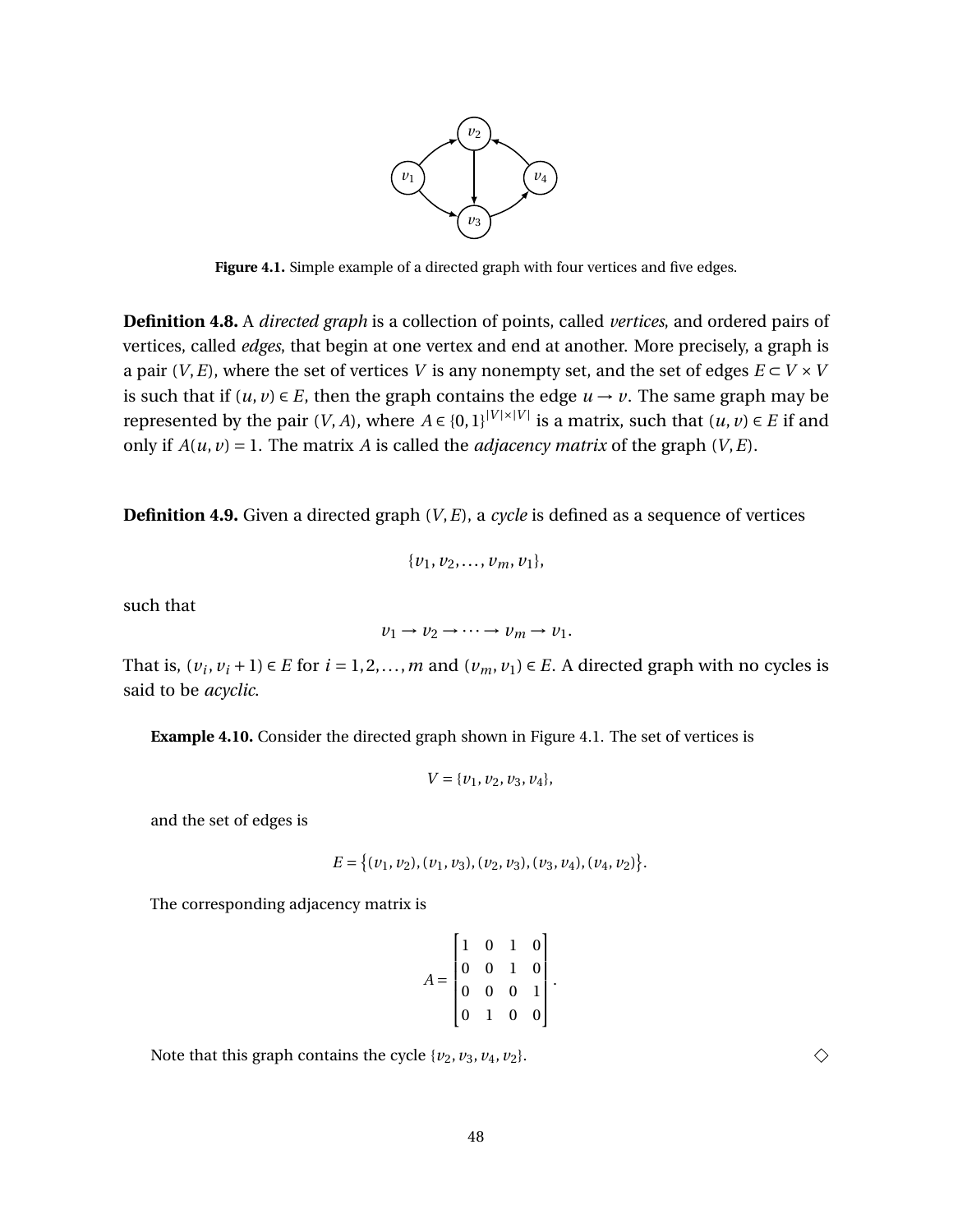## *Main Results*

The following theorems relate the tractability of Markov chains to easily-verifiable properties of directed graphs.

<span id="page-61-0"></span>**Theorem 4.11.** *Given a non-degenerate, time-homogeneous Markov chain*  $\theta \sim (\Theta, \Pi, \pi_0)$ , *define the matrix A as follows:*

$$
A(i, j) := \begin{cases} 1 & \text{if } i \neq j, \Pi(i, j) \neq 0, \\ 0 & \text{otherwise,} \end{cases}
$$
 (4.4)

*for all i*, *j* ∈ Θ*. Then, the Markov chain θ is tractable if and only if the directed graph with vertices* Θ *and adjacency matrix A is acyclic.*

<span id="page-61-1"></span>**Theorem 4.12.** *Given a non-degenerate Markov chain*  $\theta \sim (\Theta, \{\Pi_k\}, \pi_0\})$  *with time-varying transition probabilities, define the matrix A as follows:*

<span id="page-61-3"></span>
$$
A(i, j) := \begin{cases} 1 & \text{if } i \neq j, \Pi_k(i, j) \neq 0 \text{ for some } k \geq 0 \\ 0 & \text{otherwise,} \end{cases}
$$
(4.5)

*for all i*, *j* ∈ Θ*. Then, the Markov chain θ is tractable if the directed graph with vertices* Θ *and adjacency matrix A is acyclic.*

*Remark 4.13.* Note that Theorem [4.11](#page-61-0) gives a necessary and sufficient condition for tractability, while Theorem [4.12](#page-61-1) only gives a sufficient condition. Indeed, Example [4.18](#page-62-0) (below) shows that the graph-theoretic condition stated in Theorem [4.12](#page-61-1) is not necessary for tractability.  $\diamondsuit$ 

*Remark 4.14.* The presence of cycles in a directed graph  $G = (V, E)$  can be determined using the Depth-First Search (DFS) algorithm in  $O(|V| + |E|)$  time, where *V* is the set of vertices and *E* is the set of edges [\[19,](#page-132-1) [21\]](#page-132-3). For the graphs considered in Theorems [4.11](#page-61-0) and [4.12,](#page-61-1) the number of vertices is  $|\Theta| = m + 1$ , and the number of edges is no more than  $(m+1)^2 - (m+1) = m^2 + m$ , since the diagonal entries of *A* must be 0. Hence, the tractability of a given Markov chain can be verified using  $DFS$  in  $O(m^2)$  time.  $\Diamond$ 

<span id="page-61-2"></span>**Example 4.15.** Suppose that  $\Theta = \{0, 1\}$  and

$$
\Pi = \begin{bmatrix} 1 & 0 \\ 1 - p & p \end{bmatrix},
$$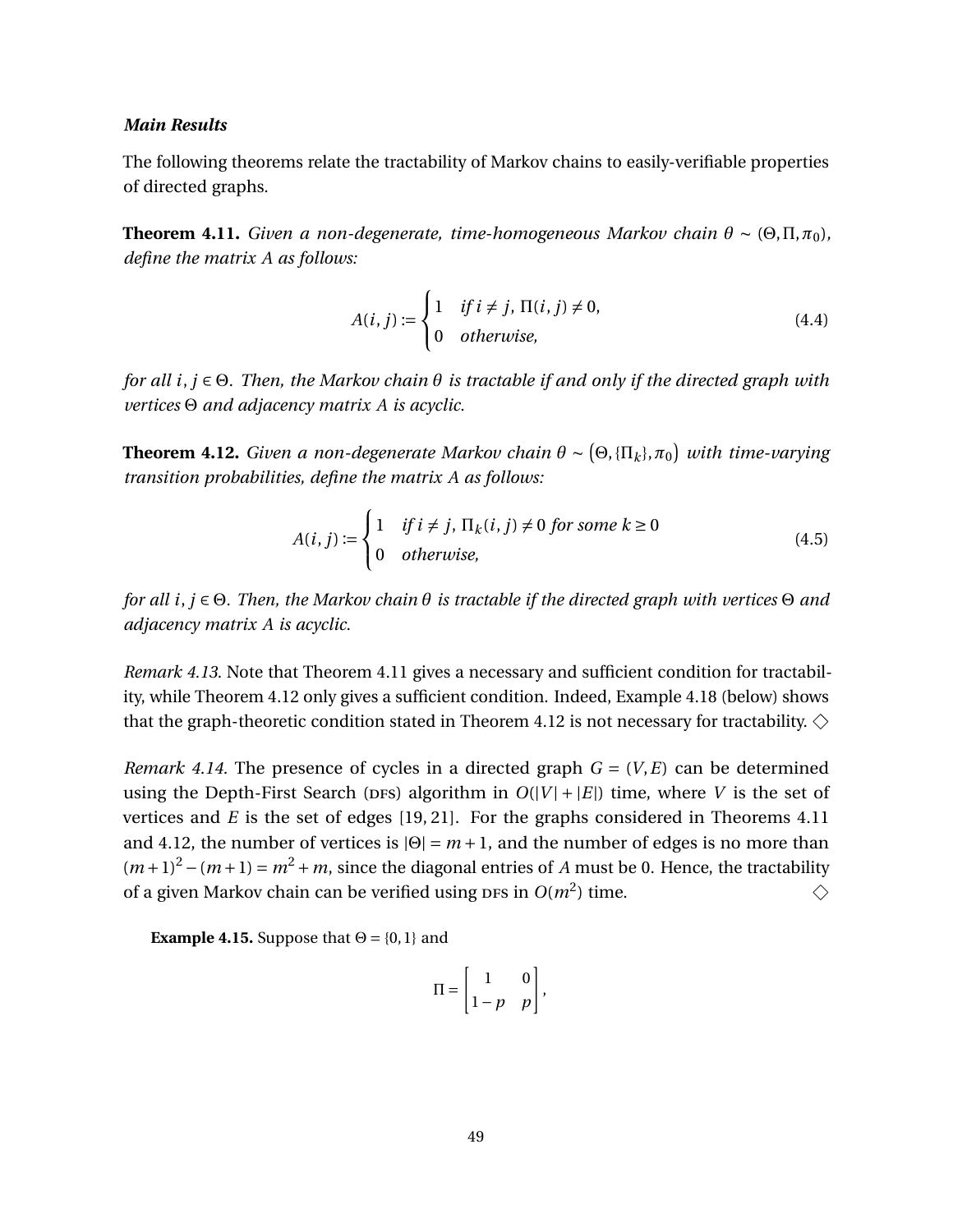for some  $p \in (0, 1)$ . Then, the corresponding adjacency matrix is

$$
A = \begin{bmatrix} 0 & 0 \\ 1 & 0 \end{bmatrix}.
$$

The graph corresponding to (Θ, *A*) is

0 1

which is clearly acyclic, so  $(\Theta, \Pi, \pi_0)$  is tractable.

<span id="page-62-1"></span>**Example 4.16.** Suppose that  $\Theta = \{0, 1\}$  and

$$
\Pi = \begin{bmatrix} p & 1-p \\ 1-q & q \end{bmatrix},
$$

for some  $p, q \in (0, 1)$ . Then, the corresponding adjacency matrix is

$$
A = \begin{bmatrix} 0 & 1 \\ 1 & 0 \end{bmatrix}.
$$

The graph corresponding to (Θ, *A*) is



which has the cycles  $\{0, 1, 0\}$  and  $\{1, 0, 1\}$ , so  $(\Theta, \Pi, \pi_0)$  is intractable (see Example [4.2\)](#page-58-1).

**Example 4.17.** Suppose that  $\Theta = \{0, 1\}$  and

$$
\Pi_k = \begin{bmatrix} 1 & 0 \\ \max\{0, 1 - kp\} & \min\{1, kp\} \end{bmatrix},
$$

for some  $p \in (0, 1)$  and all  $k \ge 0$ . Then, the corresponding adjacency matrix is

$$
A = \begin{bmatrix} 0 & 0 \\ 1 & 0 \end{bmatrix}.
$$

The graph corresponding to (Θ, *A*) is

$$
\textcircled{\scriptsize{0}\leftarrow\textcircled{\scriptsize{1}}}
$$

which is clearly acyclic, so  $\big(\Theta, \{\Pi_k\}, \pi_0\big)$  is tractable.

<span id="page-62-0"></span>**Example 4.18.** Suppose that  $\Theta = \{0, 1\}$  and

$$
\Pi_k = \begin{bmatrix} p_k & 1-p_k \\ 1-q & q \end{bmatrix},
$$

50

 $\Diamond$ 

 $\Diamond$ 

 $\Diamond$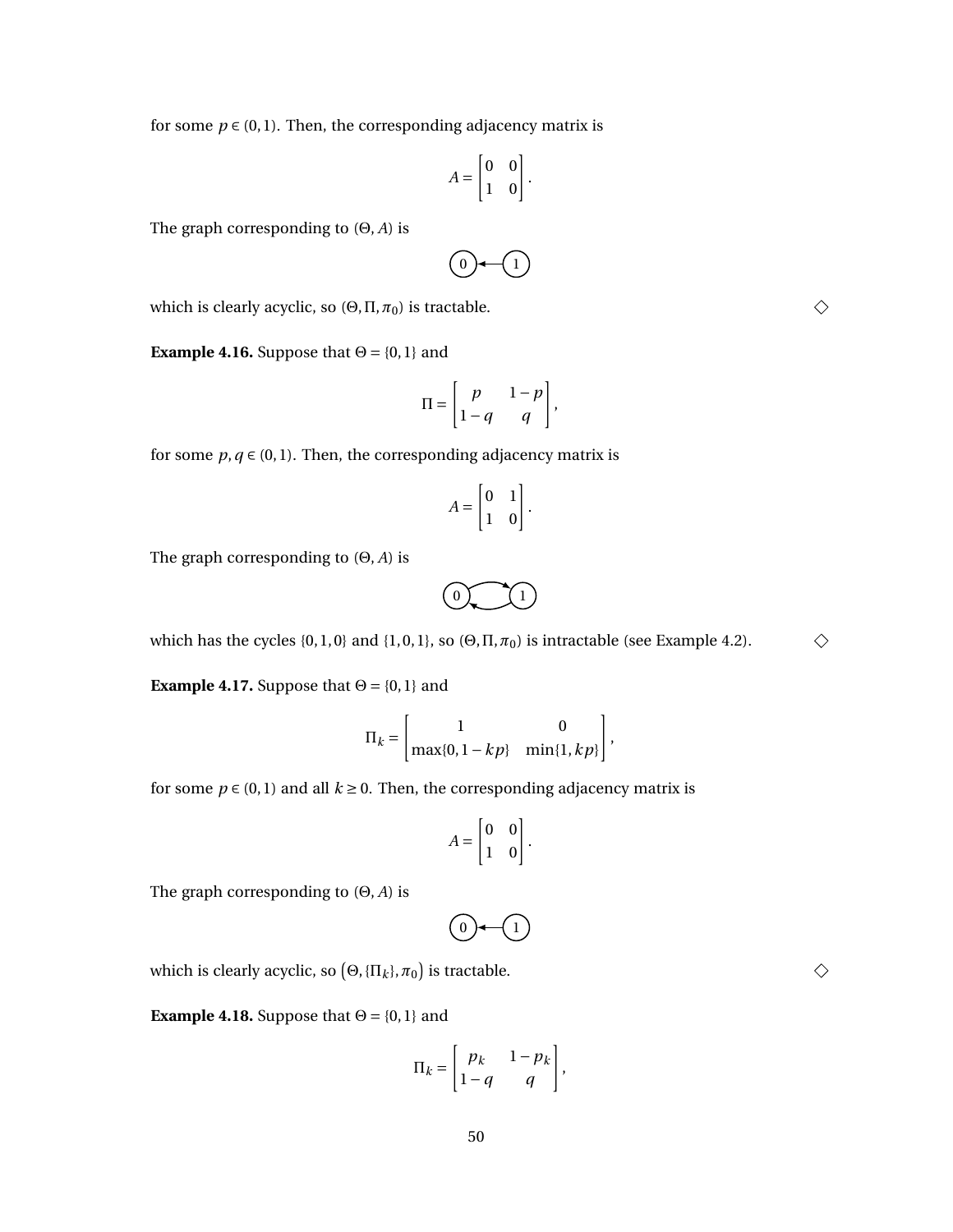where  $q \in (0,1)$  and

$$
p_k = \begin{cases} 0.5 & \text{if } k < 10 \\ 1 & \text{otherwise.} \end{cases}
$$

Then, the corresponding adjacency matrix is

$$
A = \begin{bmatrix} 0 & 1 \\ 1 & 0 \end{bmatrix}.
$$

As in Example [4.16,](#page-62-1) the graph (Θ, *A*) contains cycles, so Theorem [4.12](#page-61-1) does not apply. However, in this simple case, we can see that the Markov chain  $\theta \sim (\Theta, \{\Pi_k\}, \pi_0)$  is tractable. Indeed, consider a path  $\vartheta_{0:\ell} \in \Theta^{\ell+1}$ , where  $\ell \ge 10$ . Split the path into two parts,  $\vartheta_{0:9}$  and  $\vartheta_{10:\ell}$ , and let  $\hat{\theta}$  be a Markov chain, such that  $\hat{\theta}_k$  =  $\theta_{k-10}$ , for all  $k$  ≥ 0. The first part  $\vartheta_{0:9}$  can take  $2^{10}$  different values, while the second part  $\vartheta_{10:\ell}$  can be considered as a path of the shifted Markov chain  $\hat{\theta}$ . Since  $\hat{\theta}$ has the same time-homogeneous distribution as the tractable Markov chain in Example [4.15,](#page-61-2) the number of possible paths of the original Markov chain *θ* must be polynomial.  $\diamondsuit$ 

Before proving Theorems [4.11](#page-61-0) and [4.12,](#page-61-1) we establish a series of lemmas, each of which is useful in its own right. Then, these lemmas are used to formulate succinct proofs of the main results.

## *Supporting Lemmas*

The first two lemmas state the notion of tractability in terms of the structure of the transition probability matrices.

<span id="page-63-0"></span>**Lemma 4.19.** Let  $\theta \sim (\Theta, \{\Pi_k\}, \pi_0)$  be a Markov chain, such that  $\Pi_k$  is upper-triangular, for all k. Then, every possible path  $\vartheta_{0:\ell} \in \Theta^{\ell+1}$  satisfies the inequalities

$$
\vartheta_0 \le \vartheta_1 \le \cdots \le \vartheta_{\ell-1} \le \vartheta_\ell.
$$

*Proof.* Let  $\theta_{0:\ell} \in \Theta^{\ell+1}$  be a possible path. Then, the inequality

$$
\Pi_{\ell-1}(\vartheta_{\ell-1},\vartheta_\ell)\Pi_{\ell-2}(\vartheta_{\ell-2},\vartheta_{\ell-1})\cdots\Pi_0(\vartheta_0,\vartheta_1)\,\pi_0(\vartheta_0)=\mathbf{P}(\theta_{0:\ell}=\vartheta_{0:\ell})>0.
$$

implies that  $\Pi_i(\vartheta_{i-1},\vartheta_i) > 0$ , for  $i = 1,2,...,\ell$ . Since each  $\Pi_i$  is upper triangular, it must be that  $\vartheta_{i-1} \leq \vartheta_i$ , for  $i = 1, 2, ..., \ell$ .  $\Box$ 

<span id="page-63-1"></span>**Lemma 4.20.** *Let*  $\theta \sim (\Theta, {\{\Pi_k\}}, \pi_0)$  *be a Markov chain, such that*  $\Theta = \{0, 1, \dots m\}$  *and*  $\Pi_k$  *is* upper-triangular, for all k. Then, the number of possible paths  $\vartheta_{0:\ell} \in \Theta^{\ell+1}$  is

$$
\frac{\ell^m}{m!}+O(\ell^{m-1}).
$$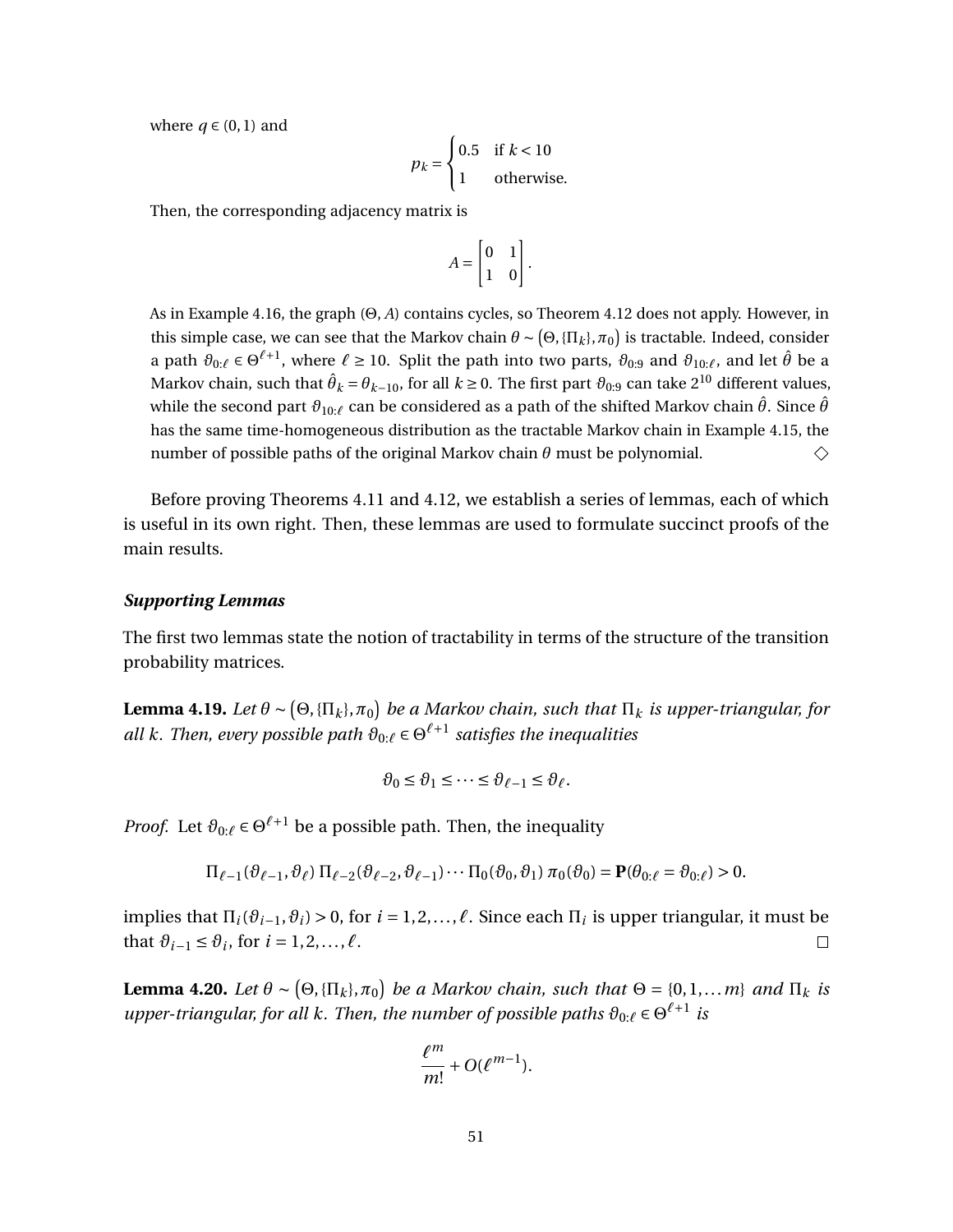*Proof.* Let  $\vartheta_{0:\ell}$  be a possible path. By Lemma [4.19,](#page-63-0)  $\vartheta_{i-1} \leq \vartheta_i$ , for  $i = 1, ..., \ell$ , so the remainder of the path  $\vartheta_{1:\ell}$  makes at most  $m - \vartheta_0$  transitions from one state to another. If *n* such transitions occur, then there are at most  $\binom{m-\theta_0}{n}$  distinct sets of states that  $\partial_{1:\ell}$  may visit, and there are no more than  $\binom{\ell}{n}$  $\binom{\ell}{n}$  combinations of times at which these transitions may occur. Therefore, the total number of possible paths up to time  $\ell$  is upper-bounded by

$$
C(\ell) := \sum_{\theta_0=0}^m \sum_{n=0}^{m-\theta_0} \binom{m-\theta_0}{n} \binom{\ell}{n}.
$$

The bound

$$
\binom{\ell}{n} := \frac{\ell(\ell-1)\cdots(\ell-n+1)}{n!} < \frac{\ell^n}{n!},
$$

implies that

$$
C(\ell) < \sum_{\theta_0=0}^m \sum_{n=0}^{m-\theta_0} \binom{m-\theta_0}{n} \frac{\ell^n}{n!} = \frac{\ell^m}{m!} + O(\ell^{m-1}).\tag{}
$$

Of course, the structure of the transition probability matrices  $\{\Pi_k\}$  depends on how the states of the Markov chain are labeled. Since a relabeling of the states is affected by a permutation, the following lemma analyzes the relationship between a Markov chain and its permuted counterpart.

<span id="page-64-0"></span>**Lemma 4.21.** *Let*  $\theta \sim (\Theta, {\{\Pi_k\}}, \pi_0)$  *be a Markov chain, and let*  $\sigma: \Theta \to \Theta$  *be a permutation. Define*

$$
\hat{\pi}_0(i) = \pi_0(\sigma(i)), \qquad i \in \Theta,
$$
\n(4.6)

*and for all*  $k \geq 0$  *define* 

$$
\hat{\Pi}_k(i,j) = \Pi_k(\sigma(i), \sigma(j)), \qquad i, j \in \Theta,
$$
\n(4.7)

*Then, the Markov chain*  $\hat{\theta} \sim (\Theta, \{\hat{\Pi}_k\}, \hat{\pi}_0)$  has the same number of possible paths as  $\theta$ .

*Proof.* Fix  $\ell > 0$  and let  $\hat{\vartheta}_{0:\ell}$  be a path of  $\hat{\theta}$ . For  $i = 0, 1, ..., \ell$ , define  $\vartheta_i := \sigma(\hat{\vartheta}_i)$ . Then, the equality

$$
\mathbf{P}(\hat{\theta}_{0:\ell} = \hat{\vartheta}_{0:\ell}) = \hat{\Pi}(\hat{\vartheta}_{\ell-1}, \hat{\vartheta}_{\ell}) \cdots \hat{\Pi}(\hat{\vartheta}_{0}, \hat{\vartheta}_{1}) \hat{\pi}(\hat{\vartheta}_{0}) \n= \Pi(\sigma(\hat{\vartheta}_{\ell-1}), \sigma(\hat{\vartheta}_{\ell})) \cdots \Pi(\sigma(\hat{\vartheta}_{0}), \sigma(\hat{\vartheta}_{1})) \pi(\sigma(\hat{\vartheta}_{0})) \n= \Pi(\vartheta_{\ell-1}, \vartheta_{\ell}) \cdots \Pi(\vartheta_{0}, \vartheta_{1}) \pi(\vartheta_{0}) \n= \mathbf{P}(\theta_{0:\ell} = \vartheta_{0:\ell})
$$

implies that  $\hat\vartheta_{0:\ell}$  is a possible path of  $\hat\theta$  if and only if  $\vartheta_{0:\ell}$  is a possible path of  $\theta.$  Since the permutation *σ* is a bijection, *θ* and  $\hat{\theta}$  have the same number of possible paths.  $\Box$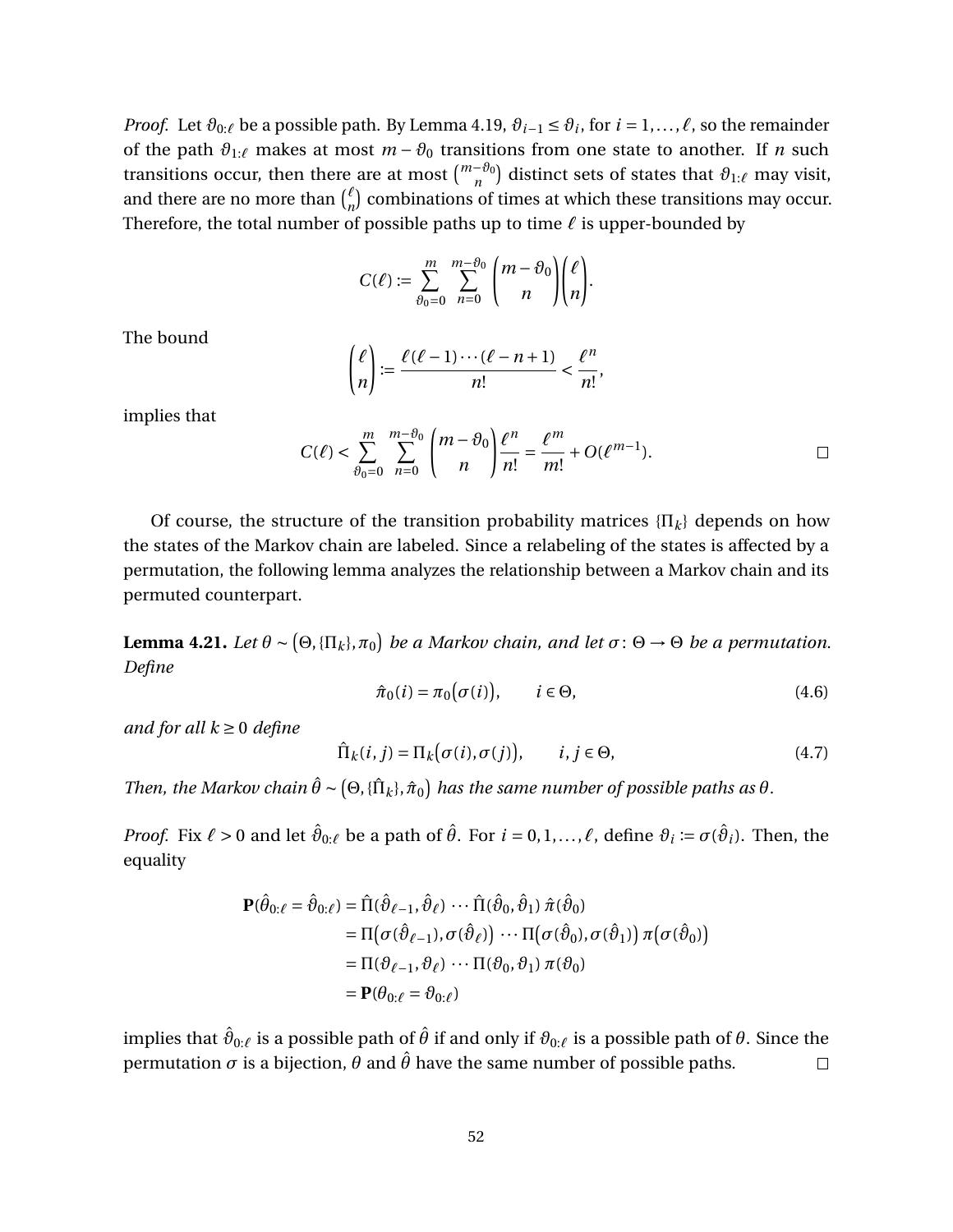Since relabeling the states of a Markov chain does not alter its tractability, the next step is to seek conditions under which the states can be permuted to achieve upper-triangular transition probability matrices. The following lemmas show that the existence of such permutations can be related to the presence of cycles in the graph (Θ, *A*).

<span id="page-65-1"></span>**Lemma 4.22.** Let  $\Theta = \{0, 1, ..., m\}$ . Given a matrix  $\Pi \in \mathbb{R}^{(m+1)\times(m+1)}$ , define the matrix A as in *Theorem [4.11.](#page-61-0) Then, there exists a permutation*  $\sigma$ :  $\Theta \rightarrow \Theta$ *, such that the matrix* 

<span id="page-65-0"></span>
$$
\hat{\Pi}(i,j) := \Pi(\sigma(i), \sigma(j)), \qquad i, j \in \Theta \tag{4.8}
$$

*is upper-triangular if and only if the directed graph with vertices* Θ *and adjacency matrix A is acyclic.*

*Proof.* Suppose that the permutation  $\sigma$  makes  $\hat{\Pi}$  upper triangular. Let  $n > 0$  and let

$$
v_0 \to v_1, \to \cdots \to v_n
$$

be a path on the graph  $(\Theta, A)$ . For  $i = 1, ..., n$ , the existence of the edge  $v_{i-1} \rightarrow v_i$  implies that  $v_{i-1} \neq v_i$  and

$$
\Pi(v_{i-1}, v_i) = \hat{\Pi}(\sigma^{-1}(v_{i-1}), \sigma^{-1}(v_i)) \neq 0.
$$

Since  $\hat{\Pi}$  is upper-triangular,

$$
\sigma^{-1}(\nu_0) < \sigma^{-1}(\nu_1) < \cdots < \sigma^{-1}(\nu_n).
$$

Therefore, no path can never visit the same vertex twice, i.e., the graph (Θ, *A*) is acyclic.

Now, suppose that the graph (Θ, *A*) is acyclic. The Depth-First Search (DFs) algorithm generates a pre-visit and post-visit number for each vertex  $v \in \Theta$  as it begins exploring *v* and finishes exploring *v*, respectively. Because (Θ, *A*) is acyclic,  $A(u, v) = 1$  if and only if

$$
pre(u) < pre(v) < post(v) < post(u) \tag{4.9}
$$

(see [\[21\]](#page-132-3) for details). Define the map  $\rho: v \mapsto \text{pre}(v)$ , for all  $v \in \Theta$ . Since each vertex has a unique pre-visit number in Θ, the map  $\rho$  is a permutation. Let  $\sigma \coloneqq \rho^{-1}$  and define  $\hat{\Pi}$  as in equation [\(4.8\)](#page-65-0). Note that for any  $i, j \in \Theta$ , such that  $i > j$ ,

$$
A(\sigma(i), \sigma(j)) = 0 \implies \Pi(\sigma(i), \sigma(j)) = \hat{\Pi}(i, j) = 0.
$$

Therefore, the permutation  $\sigma$  makes  $\hat{\Pi}$  upper-triangular.

<span id="page-65-2"></span>**Lemma 4.23.** Let  $\Theta = \{0, 1, ..., m\}$ . Given a sequence of matrices  $\{\Pi_k\}$  in  $\mathbb{R}^{(m+1)\times(m+1)}$ , define

 $\Box$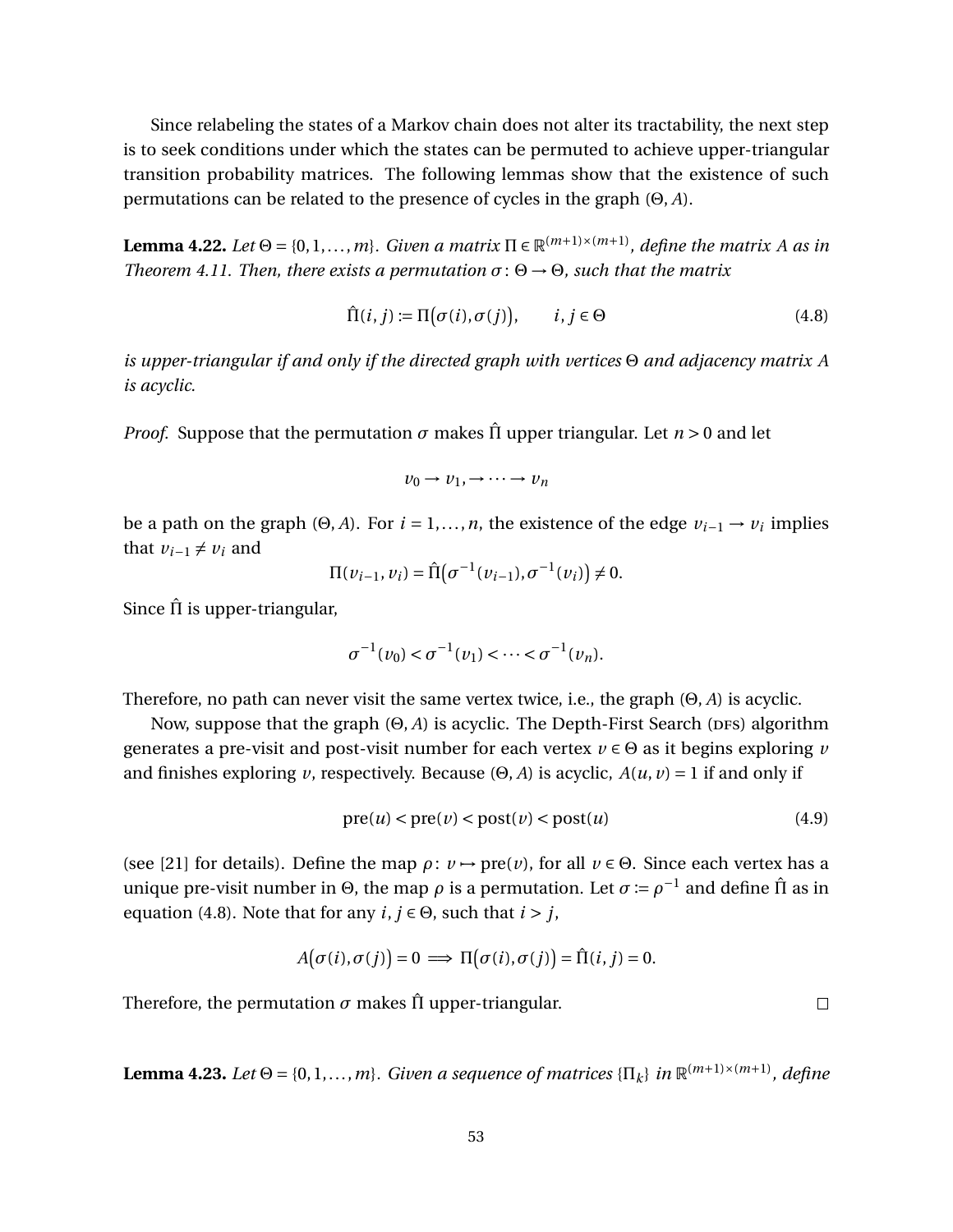*the matrix A as in Theorem* [4.12.](#page-61-1) *Then, there exists a permutation*  $\sigma$ : Θ  $\rightarrow$  Θ, *such that the matrices*

<span id="page-66-0"></span>
$$
\hat{\Pi}_k(i,j) := \Pi_k(\sigma(i), \sigma(j)), \qquad i, j \in \Theta, k \ge 0,
$$
\n(4.10)

*are upper-triangular if the directed graph with vertices* Θ *and adjacency matrix A is acyclic.*

*Proof.* Assume the graph  $(\Theta, A)$  is acyclic, and run prs to get the pre-visit number for each vertex. Define the map *ρ* : *v* → pre(*v*), for all *v* ∈ Θ, and define *σ* := *ρ* −1 . Using *σ* define the matrices { $\hat{\Pi}_k$ }, as in equation [\(4.10\)](#page-66-0). If  $i, j \in \Theta$ , such that  $i > j$ , then  $A(\sigma(i), \sigma(j)) = 0$ , which implies that

$$
\Pi_k(\sigma(i), \sigma(j)) = \hat{\Pi}_k(i, j) = 0,
$$

for all  $k.$  Therefore, the permutation  $\sigma$  makes all the matrices  $\{\hat{\Pi}_k\}$  upper-triangular.  $\Box$ 

## *Proof of the Main Results*

The preceding lemmas provide all the machinery needed to prove Theorems [4.11](#page-61-0) and [4.12.](#page-61-1)

*Proof of Theorem [4.11.](#page-61-0)* Suppose that the graph (Θ, *A*) is acyclic. By Lemma [4.22,](#page-65-1) there exists a permutation  $\sigma$ , such that the matrix  $\hat{\Pi}$ , defined in equation [\(4.8\)](#page-65-0), is upper-triangular. Define  $\hat{\pi}_0 = \pi_0 \circ \sigma$ . By Lemma [4.20,](#page-63-1) the Markov chain  $\hat{\theta}$  ∼ (Θ, Π̂,  $\hat{\pi}_0$ ) is tractable. Therefore, by Lemma [4.21,](#page-64-0) the Markov chain *θ* is also tractable.

Lemma [4.22](#page-65-1) states that if the graph (Θ, *A*) contains a cycle, then there is no permutation  $\sigma$  that makes  $\hat{\Pi}$ , defined in equation [\(4.8\)](#page-65-0), upper-triangular. Hence, the proof is complete if we can show that the non-existence of such a permutation implies that  $\theta$  is not tractable. Suppose that no such permutation exists, and suppose that the graph (Θ, *A*) has the cycle

$$
\vartheta_0 \to \vartheta_1 \to \cdots \to \vartheta_{j-1} \to \vartheta_j = \vartheta_0,
$$

for some  $\vartheta_0 \in \Theta$  and  $j > 0$ . Because A is only nonzero where  $\Pi$  is nonzero (see equation [\(4.5\)](#page-61-3)) and *θ* is non-degenerate, the cycle *ϑ*0:*<sup>j</sup>* is a possible path of *θ*. Hence, *θ* has a set of possible paths that repeatedly visit  $\theta_0$  by traversing this cycle. Since a longer cycle would only increase the number of possible paths, it suffices to consider the simplest case where  $j = 1$ . This case is equivalent to the two-state Markov chain considered in Example [4.2,](#page-58-1) which was shown to be intractable.  $\Box$ 

*Proof of Theorem [4.12.](#page-61-1)* Lemma [4.23](#page-65-2) states that if the graph (Θ, *A*) is acyclic, then there exists a permutation  $\sigma$ , such that the matrices  $\{\Pi_k\}$ , defined in equation [\(4.10\)](#page-66-0), are all uppertriangular. Define  $\hat\pi_0 = \pi_i\circ\sigma.$  By Lemma [4.20,](#page-63-1) the Markov chain  $\hat\theta\sim\big(\Theta,\{\hat\Pi_k\},\hat\pi_0\big)$  is tractable. Therefore, by Lemma [4.21,](#page-64-0) the Markov chain  $\theta$  is also tractable.  $\Box$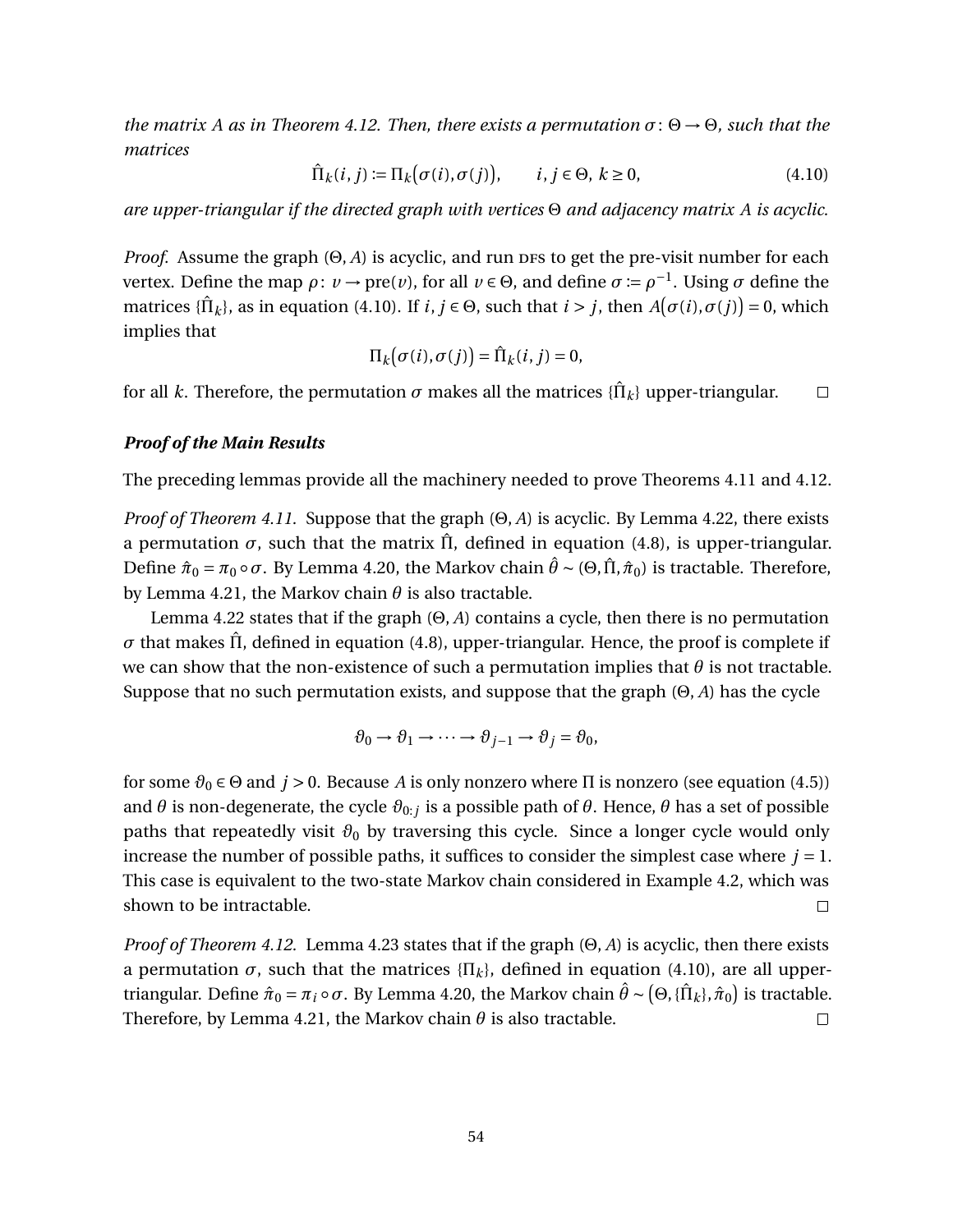#### **4.2.2 Special Case: Fault Model Based on Component Failures**

Consider a system with *L* components (e.g., sensors and actuators), and suppose that each component may fail independently of the others. The term fail is used to indicate that the component stops working altogether and *never* resumes normal function. The status of each component (failed or not) at each time *k* is encoded by a binary variable *b*, where  $b = 0$  indicates that the component has not failed at or before time  $k$ , while  $b = 1$  indicates otherwise. Thus, the status of all *L* components at each time *k* is encoded by a *L*-bit binary string  $b_k$   $\in$  {0, 1}<sup>L</sup>. One possible parameter space for this model is the set of  $2^L$  nonnegative integers whose binary representations require no more than *L* bits. That is,

$$
\Theta = \{0, 1, \ldots, 2^L - 1\}.
$$

Converting each element of Θ into its binary representation reveals which component failures are encoded by that state.

<span id="page-67-1"></span>**Proposition 4.24.** *Let θ be the stochastic process taking values in* Θ*, such that θ<sup>k</sup> represents which components have failed at or before time k. Then, θ is a Markov chain.*

*Proof.* Let  $k > 0$  and  $\vartheta_{0:k} \in \Theta^{k+1}$ . Consider the conditional probability

<span id="page-67-0"></span>
$$
\mathbf{P}(\theta_k = \theta_k \mid \theta_{0:k-1} = \theta_{0:k-1}).\tag{4.11}
$$

Let  $i_1, i_2, \ldots, i_\ell$  be the indices of the components whose failure is encoded by the state  $\vartheta_{k-1}$ . Also, let *i*<sub>ℓ+1</sub>, *i*<sub>ℓ+2</sub>,..., *i*<sub>ℓ+j</sub> be the components whose failure is encoded by  $\vartheta_k$  but not *ϑk*−1. Since a failed component must remain in a failed state, the probability [\(4.11\)](#page-67-0) is determined by the probability that components  $i_{\ell+1},...,i_{\ell+j}$  fail at time *k*, given { $\theta_{0:k-1}$  =  $\vartheta_{0:k-1}$ . Although the event { $\theta_{0:k-1} = \vartheta_{0:k-1}$ } indicates at what times components  $i_1,...,i_\ell$ failed, this information is irrelevant, since the failure times are independent. The only meaningful information contained in the event  ${\theta_{0:k-1} = \theta_{0:k-1}}$  is the fact that components  $i_{\ell+1},...,i_{\ell+j}$  fail at time *k*, which is also indicated by the event { $\theta_{k-1} = \theta_{k-1}$ }. Therefore,

$$
\mathbf{P}(\theta_k = \theta_k \mid \theta_{0:k-1} = \theta_{0:k-1}) = \mathbf{P}(\theta_k = \theta_k \mid \theta_{k-1} = \theta_{k-1}),
$$

which implies that  $\theta$  is a Markov chain.

<span id="page-67-2"></span>**Proposition 4.25.** *The transition probability matrices*  $\{\Pi_k\}$  *for the Markov chain*  $\theta$  *are uppertriangular.*

*Proof.* Suppose that  $\theta$  transitions from  $i \in \Theta$  to  $j \in \Theta$  at time  $k$ . Let  $b_i$  and  $b_j$  be the binary representations of *i* and *j*, respectively. The transition from *i* to *j* has zero probability unless

 $\Box$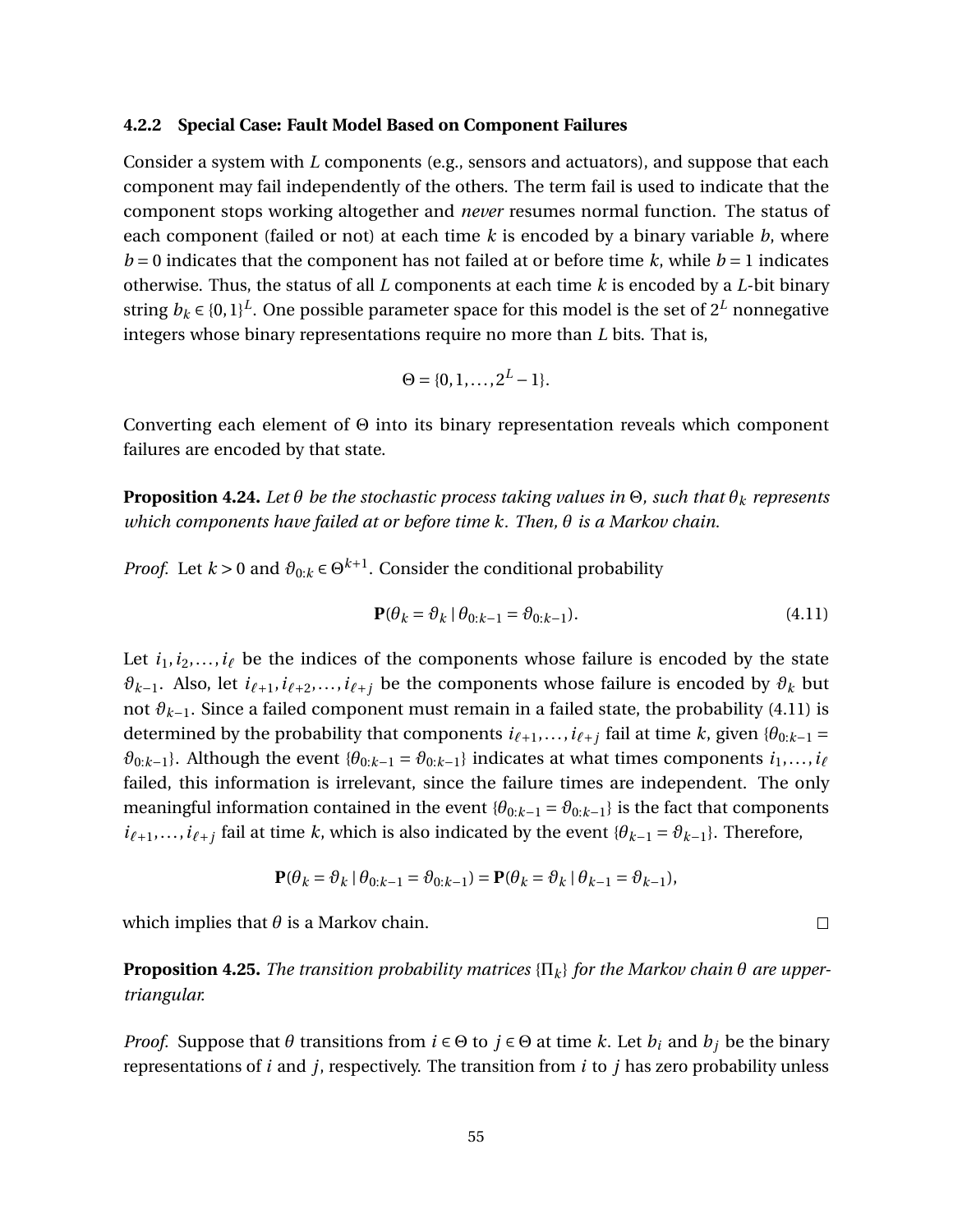every 1-bit of  $b_i$  is a 1-bit of  $b_j$  (i.e., components failures are irreversible). Since  $i \neq j$ , there must be at least one bit, say the *s*th bit from the right, such that  $b_i(s) = 0$  but  $b_j(s) = 1$ . Hence,

$$
j \ge i + 2^{s-1} > i.
$$

In other words,  $\Pi_k(i, j)$  is only nonzero where  $j \geq i$ .

**Corollary 4.26.** *The stochastic process θ which encodes the independent irreversible failures of L components is a tractable Markov chain.*

*Proof.* Propositions [4.24](#page-67-1) and [4.25](#page-67-2) imply that  $\theta$  is a Markov chain with upper-triangular transition probability matrices. Hence, by Lemma [4.20,](#page-63-1)  $\theta$  is a tractable Markov chain.  $\Box$ 

**Example 4.27.** Consider a system with  $L = 2$  components. The corresponding state space is

 $\Theta = \{0, 1, 2, 3\}.$ 

If, for example,  $\theta_k = 2 = (10)_2$ , then component 1 has failed by time *k* but component 2 has not. Assume that the components fail at random times  $\kappa_1 \sim \text{Geo}(q_1)$  and  $\kappa_2 \sim \text{Geo}(q_2)$ , respectively, where  $\kappa_1$  and  $\kappa_2$  are independent. Then, the transition probability matrix for  $\{\theta_k\}$  is

$$
\Pi = \begin{bmatrix}\n(1 - q_1)(1 - q_2) & (1 - q_1)q_2 & q_1(1 - q_2) & q_1q_2 \\
0 & 1 - q_1 & 0 & q_1 \\
0 & 0 & 1 - q_2 & q_2 \\
0 & 0 & 0 & 1\n\end{bmatrix}
$$

Note that Π is upper-triangular, so by Lemma [4.20,](#page-63-1) the Markov chain is tractable.

# **4.3 System Dynamics**

Recall that the third computational issue presented in Section [4.1](#page-56-1) is computing the probability

$$
\mathbf{P}(D_{j,k} | \theta_{0:k} = \theta_{0:k}) = \mathbf{P}(d_k = j | \theta_{0:k} = \theta_{0:k})
$$

for each  $j \in \Theta$  and  $\vartheta_{0:k} \in \Theta^{k+1}$ . The first step toward ensuring that this computation is tractable is to require that the conditional density  $p_{r|\theta}(r_k | \theta_{0:k})$  is Gaussian with known mean and variance. Conditional on the event  $\{\theta_{0:k} = \theta_{0:k}\}$ , the only source of randomness in the fault detection problem is the noise sequence  $\{v_k\}$ . Hence, we assume that  $\{v_k\}$  is a Gaussian random process. Without loss of generality, we may also assume that  $\{v_k\}$  is IID with  $v_i$  ∼  $\mathcal{N}(0, I)$ , for all *i* [\[50\]](#page-134-3). Although it is well-known that linear dynamical systems driven by Gaussian noise have Gaussian outputs [\[50\]](#page-134-3), we consider the following more general class of systems with conditionally linear dynamics.

 $\Box$ 

♦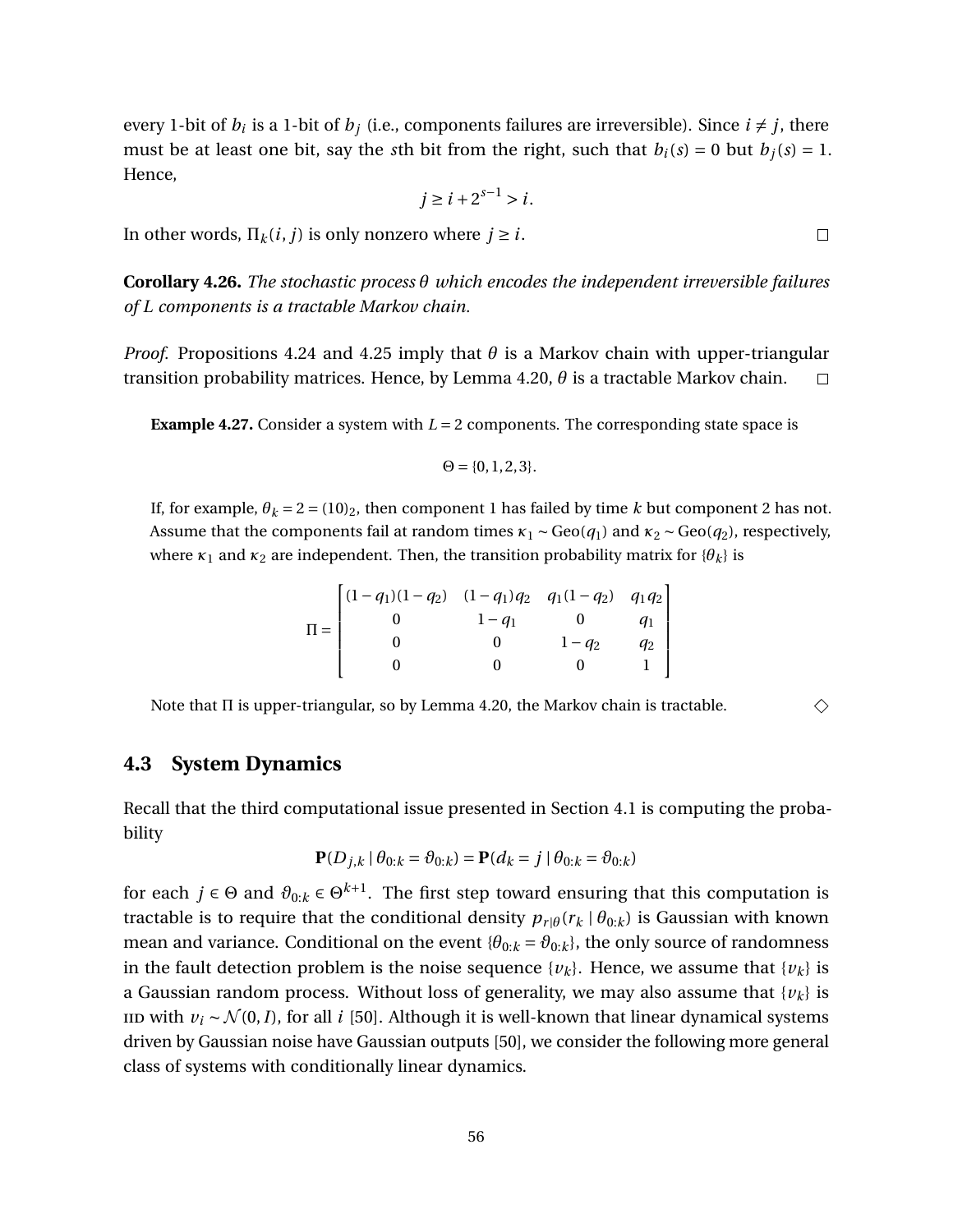**Definition 4.28.** Let  $x_0$  be a random variable, and let  $\{v_k\}$  be a stochastic process. The system *G*<sup> $\theta$ </sup> is said to be *conditionally linear* if, conditional on the event { $\theta_{0:k} = \theta_{0:k}$ }, the system output  $y_k$  is an affine function of the random variables  $x_0, v_0, v_1, \ldots, v_k$ , as well as the deterministic input  $u_{0:k}$ . If  $x_0$  is Gaussian and  $\{v_k\}$  is a Gaussian process, then the output  $\{y_k\}$ is a Gaussian process and the system *G<sup>θ</sup>* is said to be *conditionally linear-Gaussian* (clg).

Our approach to ensuring that  $p_{r|\theta}(r_k | \theta_{0:k})$  is a Gaussian density is to impose certain assumptions on the structure of  $G_{\theta}$  and *F*. The class of clg systems plays a central role in these assumptions.

# **4.3.1 Assumptions Regarding the System Dynamics**

In this section, we make assumptions about the structure of the system  $G_{\theta}$  and the residual generator *F*. After writing the combined dynamics of the interconnection of these systems, we show that the conditional density  $p_{r|\theta}(r_k | \theta_{0:k})$  is Gaussian, such that the mean and variance are easily computed by simulating a set of linear recurrences.

## *Assumed Structure of the System*

Let  $x_0 \sim \mathcal{N}(\hat{x}_0, \Lambda_{x,0})$ , assume that  $\{v_k\}$  is Gaussian iid with  $v_i \sim \mathcal{N}(0, I)$ , and assume that  $G_\theta$ is given by

<span id="page-69-0"></span>
$$
G_{\theta}\begin{cases} x_{k+1} = \hat{A}_{k}(\theta_{k})x_{k} + \hat{B}_{u,k}(\theta_{k})u_{k} + \hat{B}_{v,k}(\theta_{k})v_{k} + \hat{B}_{f}f_{k}(\theta_{0:k}),\\ y_{k} = \hat{C}_{k}(\theta_{k})x_{k} + \hat{D}_{u,k}(\theta_{k})u_{k} + \hat{D}_{v,k}(\theta_{k})v_{k} + \hat{D}_{f}f_{k}(\theta_{0:k}), \end{cases}
$$
(4.12)

where the sequence of functions

$$
\left\{f_k\colon \Theta^{k+1}\to \mathbb{R}^{n_f}\right\}_{k\geq 0}
$$

represents an additive fault signal. Assume that  $f_k(0,0,\ldots,0) = 0$ , for all *k*, so that  $\{f_k\}$  does not affect the system when  $\theta_k$  remains at the nominal value 0. Conditional on the event  ${\theta}_{0:k} = \theta_{0:k}$ , the sequence  ${f_k(\theta_{0:k})}$  may be viewed as another deterministic input driving a linear-Gaussian system. Hence, the system  $G_{\theta}$  given by equation [\(4.12\)](#page-69-0) is clg.

*Remark 4.29.* Since  $\{\theta_k\}$  is assumed to be a finite-state Markov chain, the clg model  $G_\theta$ described by equation [\(4.12\)](#page-69-0) closely resembles a jump-Markov linear system [\[20\]](#page-132-4) (also called a state-space regime switching model in finance [\[56\]](#page-135-4)). However, the inclusion of the additive fault signal {*fk*} is a departure from the traditional jump-Markov linear framework. We include this additional term, because it facilitates the modeling of sensor and actuator faults and preserves the clg structure of the system.  $\diamondsuit$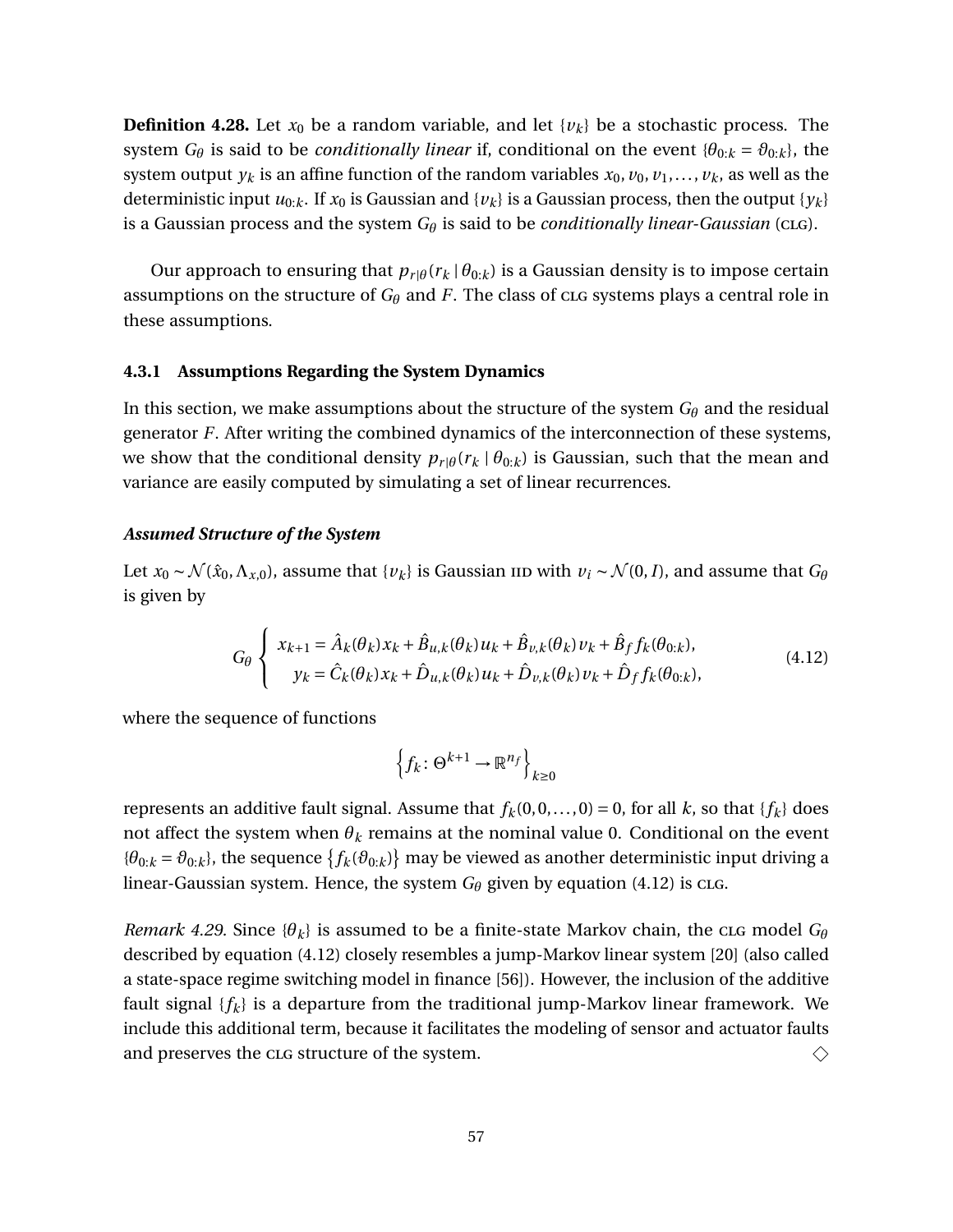## *Assumed Structure of the Residual Generator*

Given the Gaussian assumptions on  $x_0$  and  $\{v_k\}$  and clg structure of the model  $G_\theta$ , the conditional density  $p_{\gamma|\theta}(y_k | \theta_{0:k})$  is Gaussian, for all *k*. To ensure that  $p_{r|\theta}(r_k | \theta_{0:k})$  is also Gaussian, assume that the residual generator  $F$  is a linear time-varying (LTV) system of the form

$$
F\begin{cases} \xi_{k+1} = \tilde{A}_k \xi_k + \tilde{B}_{u,k} u_k + \tilde{B}_{y,k} y_k, \\ r_k = \tilde{C}_k \xi_k + \tilde{D}_{u,k} u_k + \tilde{D}_{y,k} y_k. \end{cases} \tag{4.13}
$$

Note that this system is unaffected by changes in the parameter  $\{\theta_k\}$ , except through the measured output {*yk*}.

## *Combined Dynamics*

Assuming that  $G_{\theta}$  is clg and *F* is linear, the interconnection of the two systems is a single clas system that takes  $\{u_k\}$ ,  $\{v_k\}$ , and  $\{f_k\}$  as its inputs and outputs the residual  $\{r_k\}$ . For each *k*, let  $\eta_k := (x_k, \xi_k)$  be the combined state of the system. The combined dynamics can be written as

$$
\eta_{k+1} = A_k(\theta_k)\eta_k + B_{u,k}(\theta_k)u_k + B_{v,k}(\theta_k)v_k + B_f f_k(\theta_{0:k}),
$$
\n(4.14)

$$
r_k = C_k(\theta_k)\eta_k + D_{u,k}(\theta_k)u_k + D_{v,k}(\theta_k)v_k + D_f f_k(\theta_{0:k}),
$$
\n(4.15)

where

$$
A_k(\theta_k) := \begin{bmatrix} \hat{A}_k(\theta_k) & 0 \\ \tilde{B}_{y,k}\hat{C}_k(\theta_k) & \tilde{A}_k \end{bmatrix},
$$
  
\n
$$
B_{u,k}(\theta_k) := \begin{bmatrix} \hat{B}_{u,k}(\theta_k) & 0 \\ \tilde{B}_{u,k} + \tilde{B}_{y,k}\hat{D}_{u,k}(\theta_k) \end{bmatrix}, \qquad B_{v,k}(\theta_k) := \begin{bmatrix} \hat{B}_{v,k}(\theta_k) \\ \tilde{B}_{y,k}\hat{D}_{v,k}(\theta_k) \end{bmatrix}, \qquad B_f := \begin{bmatrix} \hat{B}_f \\ \tilde{B}_{y,k}\hat{D}_f \end{bmatrix},
$$
  
\n
$$
C_k(\theta_k) := \begin{bmatrix} \tilde{D}_{y,k}\hat{C}_k(\theta_k) & \tilde{C}_k \end{bmatrix},
$$
  
\n
$$
D_{u,k}(\theta_k) := \tilde{D}_{u,k} + \tilde{D}_{y,k}\hat{D}_{u,k}(\theta_k), \qquad D_{v,k}(\theta_k) := \tilde{D}_{y,k}\hat{D}_{v,k}(\theta_k), \qquad D_f := \tilde{D}_{y,k}\hat{D}_f.
$$

At this point, some remarks about the initial condition of *F* are in order. Intuitively, the expected value of the residual at time  $k = 0$  should be zero. Hence, assuming that  $\theta_0 = 0$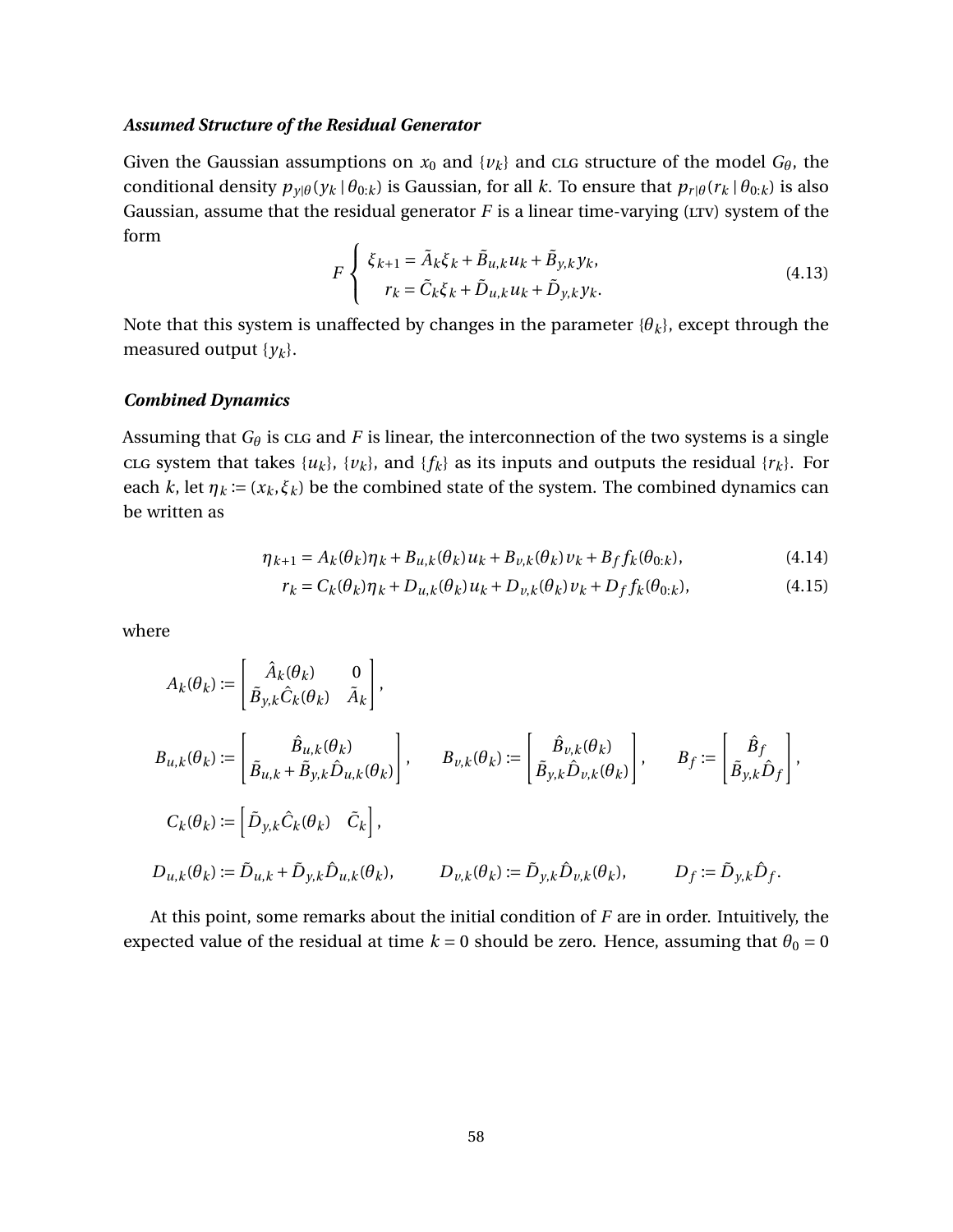almost surely and  $\hat{x}_0 = \mathbf{E}(x_0)$ , the initial condition  $\xi_0$  should solve the equation

$$
\mathbf{E}(r_0) = C_0(0) \begin{bmatrix} \hat{x}_0 \\ \xi_0 \end{bmatrix} + D_{u,0}(0) u_0
$$
  
=  $\tilde{D}_{y,0} \hat{C}_0(0) \hat{x}_0 + \tilde{C}_0 \xi_0 + D_{u,0} u_0$   
= 0.

Since this equation may not always have a solution, a sensible choice is to take  $\xi_0$  to be the minimum-norm solution [\[23\]](#page-132-5) of the optimization problem

$$
\min_{\xi} \|\mathbf{E}(r_0)\|^2 = \min_{\xi} \left\| \tilde{D}_{y,0} \hat{C}_0(0)\hat{x}_0 + \tilde{C}_0 \xi + D_{u,0} u_0 \right\|^2. \tag{4.16}
$$

## **4.3.2 Computing the Conditional Mean and Variance**

If the system  $G_{\theta}$  and the residual generator *F* satisfy the assumptions stated above, it is straightforward to compute the conditional mean and variance of the residual {*rk*}, given a particular parameter sequence. Fix a final time step  $N \in \mathbb{N}$  and a parameter sequence  $\vartheta_{0:N} \in \Theta^{N+1}$ . For all *k*, define the conditional expected values

$$
\hat{\eta}_k(\vartheta_{0:k}) \coloneqq \mathbf{E}(\eta_k \mid \theta_{0:k} = \vartheta_{0:k})
$$

and

$$
\hat{r}_k(\theta_{0:k}) \coloneqq \mathbf{E}(r_k \mid \theta_{0:k} = \theta_{0:k}).
$$

The simpler notation  $\hat{\eta}_k$  and  $\hat{r}_k$  will be used when the sequence  $\theta_{0:k}$  is clear from context. The sequences  $\{\hat{\eta}_k\}$  and  $\{\hat{r}_k\}$  are given by the linear recurrence

$$
\hat{\eta}_{k+1} = A_k(\vartheta_k)\hat{\eta}_k + B_{u,k}(\vartheta_k)u_k + B_f f_k(\vartheta_{0:k}),\tag{4.17}
$$

$$
\hat{r}_k = C_k(\vartheta_k)\hat{\eta}_k + D_{u,k}(\vartheta_k)u_k + D_f f_k(\vartheta_{0:k}).
$$
\n(4.18)

Similarly, define

$$
\Lambda_k(\vartheta_{0:k}) \coloneqq \text{var}(\eta_k \mid \theta_{0:k} = \vartheta_{0:k}),
$$

and

$$
\Sigma_k(\vartheta_{0:k}) := \text{var}(r_k \mid \theta_{0:k} = \vartheta_{0:k}).
$$

Then, the sequences  $\{\Lambda_k\}$  and  $\{\Sigma_k\}$  are given by the linear recurrence

$$
\Lambda_{k+1} = A_k(\vartheta_k) \Lambda_k A_k^T(\vartheta_k) + B_{\nu,k}(\vartheta_k) B_{\nu,k}^T(\vartheta_k),
$$
\n(4.19)

$$
\Sigma_k = C_k(\vartheta_k) \Lambda_k C_k^T(\vartheta_k) + D_{\nu,k}(\vartheta_k) D_{\nu,k}^T(\vartheta_k).
$$
\n(4.20)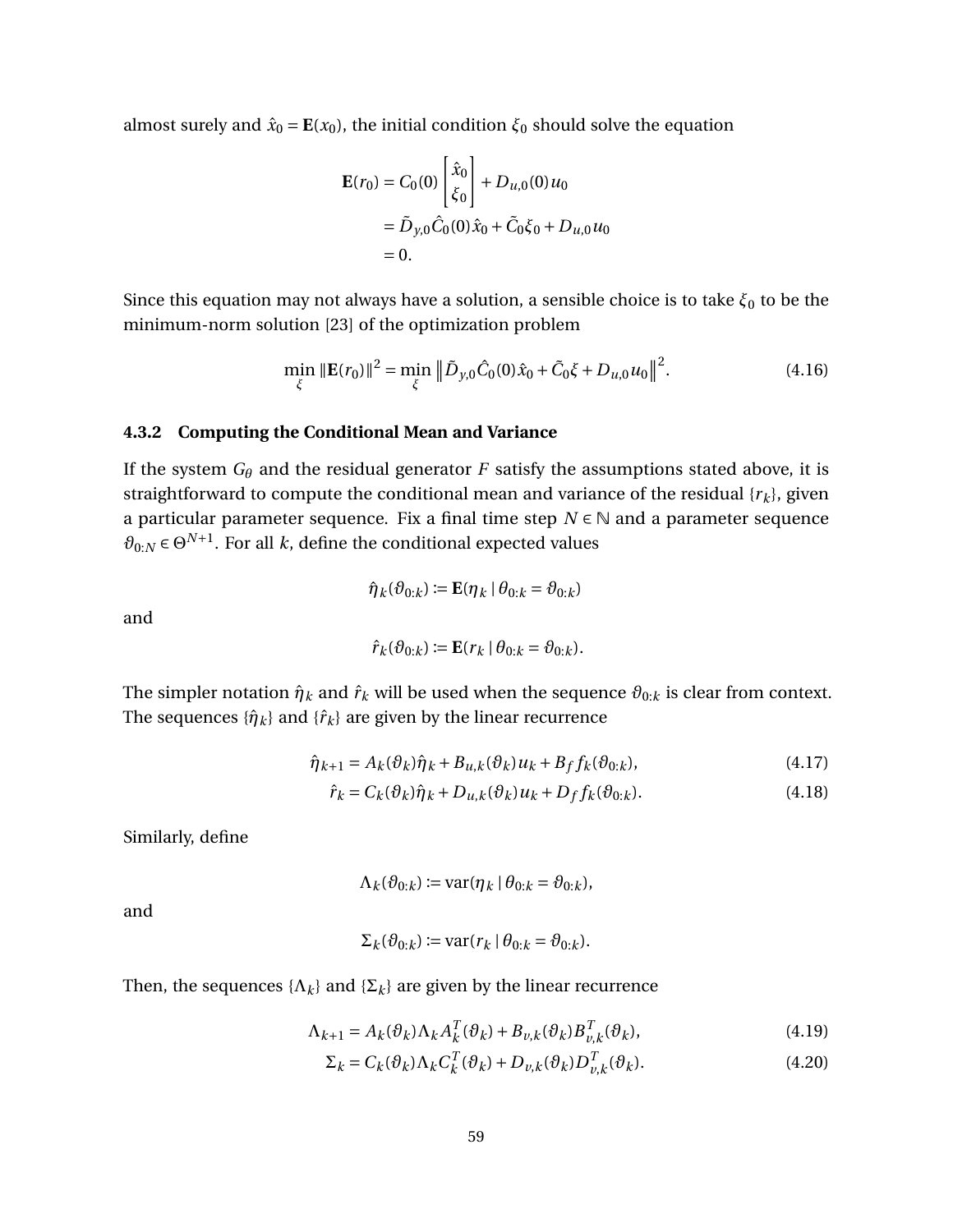Therefore, conditional on the event { $\theta_{0:k} = \theta_{0:k}$ }, the residual  $r_k$  has the Gaussian distribution  $\mathcal{N}(\hat{r}_k, \Sigma_k)$ , which is easily computed by simulating equations [\(4.17\)](#page-71-0)–[\(4.20\)](#page-71-1).

#### <span id="page-72-0"></span>**4.3.3 Special Case: Models with Only Additive Faults**

As noted in Remark [4.29,](#page-69-0) the term  $f_k(\theta_{0:k})$  in the clg model [\(4.12\)](#page-69-1) facilitates the modeling of additive sensor and actuator failures. In many treatments of fault detection, additive inputs are the only source of faults considered (see [\[9\]](#page-131-0) and [\[24\]](#page-132-0) for surveys of fault models used in the literature). As we will see in Section [4.5,](#page-80-0) this assumption can greatly reduce the amount of computational effort required to evaluate the performance metrics.

Suppose that  ${\lbrace \theta_k \rbrace}$  is a Markov chain representing the independent irreversible failures of *L* components, as in Section [4.2.2.](#page-67-0) Hence, the parameter state space is

$$
\Theta = \{0, 1, \ldots, 2^L - 1\}.
$$

Recall that if the *j*th component is in a failed state at time *k*, then the *j*th bit (from the left) of the binary representation of  $\theta_k$  is 1. Thus, the time at which component *j* fails can be determined by examining the realized values of  $\{\theta_k\}$ . For  $j = 1, \ldots, L$ , define the map

$$
\kappa_j(\theta_{0:k}) := \begin{cases} i & \text{if component } j \text{ failed at time } i \leq k, \\ \infty & \text{otherwise,} \end{cases}
$$

for all  $k \in \mathbb{N}$  and  $\vartheta_{0:k} \in \Theta^{k+1}$ . That is, if the value of  $\vartheta_{0:k}$  indicates the failure of the *j*th component at or before time *k*, then  $\kappa_j(\theta_{0:k})$  is the corresponding failure time. Otherwise, *κ*<sub>*j*</sub>( $\vartheta$ <sub>0:*k*</sub>) just returns ∞.

For  $j = 1, \ldots, L$ , let the effect of the *j*th component failure be modeled by a function

$$
\varphi_j\colon\{-\infty\}\cup\mathbb{Z}\to\mathbb{R}^{n_f},
$$

such that  $\varphi_i(z) = 0$ , for all  $z < 0$ . That is, until component *j* fails, the function  $\varphi_i$  has no effect on the system. For each  $k$ , the combined fault signal is defined as

$$
f_k(\vartheta_{0:k}) \coloneqq \sum_{j=1}^L \varphi_j(k - \kappa_j(\vartheta_{0:k})),
$$

for all  $\vartheta_{0:k} \in \Theta^{k+1}.$  In other words, each component failure causes an additive fault signal  $\varphi_j$ to "switch on" at some random time *κ<sup>j</sup>* , which depends on the Markov chain {*θk*}.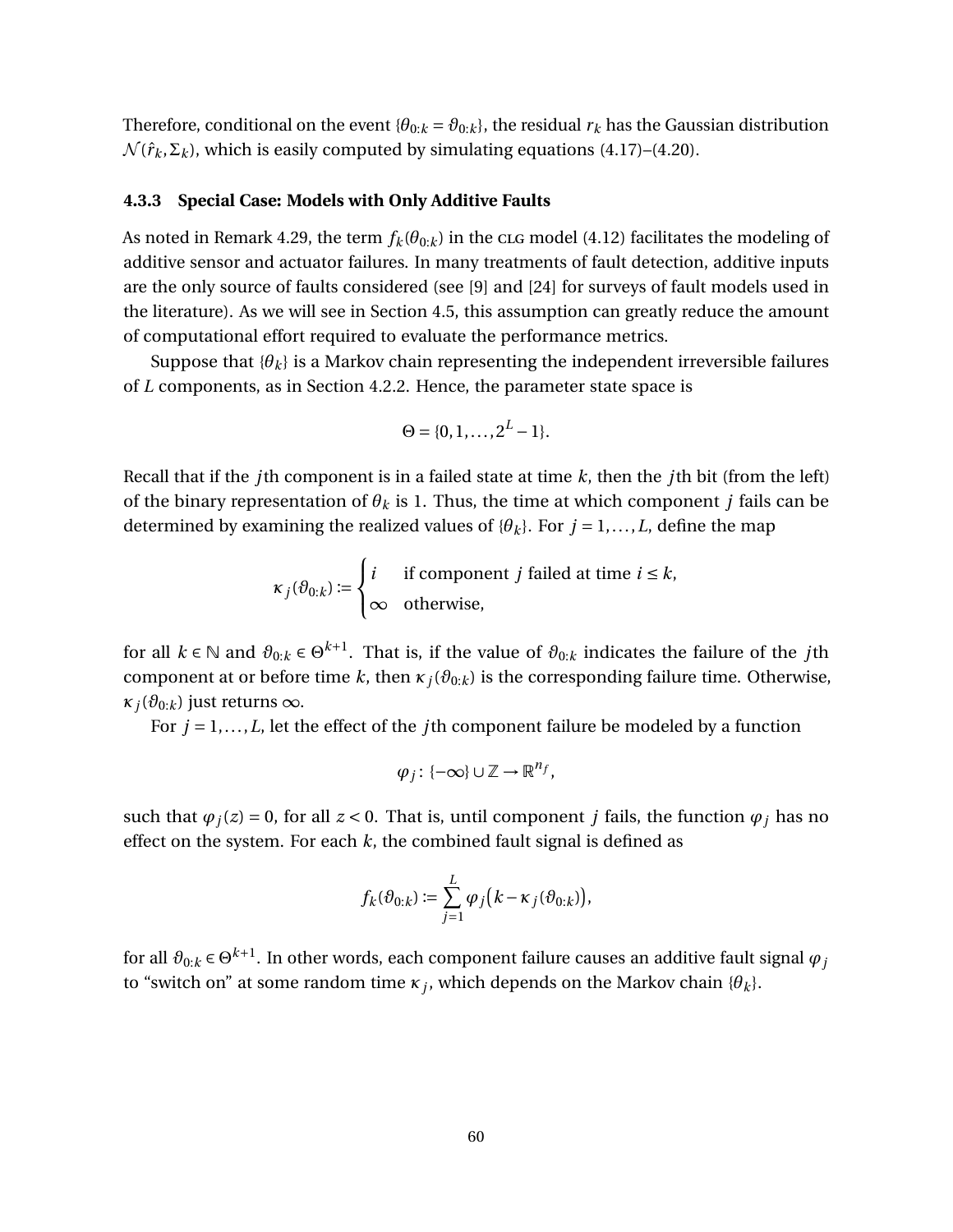## <span id="page-73-3"></span>**4.4 Decision Functions**

The final step in evaluating the performance metrics is to compute the probabilities

<span id="page-73-0"></span>
$$
\mathbf{P}(d_k = j \mid \theta_{0:k} = \theta_{0:k}) = \int_{E_{j,k}} p_{r|\theta}(r_k \mid \theta_{0:k} = \theta_{0:k}) \, \mathrm{d}r_k,\tag{4.21}
$$

where

$$
E_{j,k} := \{r_k : \delta(k, r_k) = j\}.
$$

Assuming that the dynamics are conditionally linear-Gaussian, as in Section [4.3,](#page-68-0) the conditional distribution  $p_{r|\theta}(r_k | \theta_{0:k} = \theta_{0:k})$  is the Gaussian  $\mathcal{N}(\hat{r}_k, \Sigma_k)$ . Although these assumptions generally make computation easier, the set  $E_{j,k}$  must be simple enough to enable computation of the integral [\(4.21\)](#page-73-0). In this section, we provide some practical examples of decision functions for which computation is tractable.

#### <span id="page-73-2"></span>**4.4.1 Threshold Decision Functions**

First, consider the case where  $\{r_k\}$  is scalar-valued. One common decision function, used frequently in fault detection [\[9,](#page-131-0) [32\]](#page-133-0), is a time-varying threshold function of the form

$$
\delta(k, r_k) := \begin{cases} 0, & \text{if } |r_k| < \varepsilon_k, \\ 1, & \text{otherwise,} \end{cases}
$$

where  $\varepsilon_k$  > 0, for all *k*. Hence,  $E_{0,k} = [-\varepsilon_k, \varepsilon_k]$ , and the integral [\(4.21\)](#page-73-0) can be written in terms of the density of  $\mathcal{N}(\hat{r}_k, \Sigma_k)$  as

<span id="page-73-1"></span>
$$
\mathbf{P}(D_{0,k} \mid \theta_{0:k} = \theta_{0:k}) = \int_{-\varepsilon_k}^{\varepsilon_k} \frac{1}{\sqrt{2\pi\Sigma_k}} \exp\left(-\frac{(r_k - \hat{r}_k)^2}{2\Sigma_k}\right) \mathrm{d}r_k. \tag{4.22}
$$

Since  $r_k$  is scalar, the error function, defined in Section [2.2.6,](#page-21-0) can be used to write the conditional cumulative distribution function of  $r_k \sim \mathcal{N}(\hat{r}_k, \Sigma_k)$  as

$$
\mathbf{P}(r_k < c \mid \theta_{0:k} = \theta_{0:k}) = \frac{1}{2} \left[ 1 + \text{erf} \left( \frac{c - \hat{r}_k}{\sqrt{2\Sigma_k}} \right) \right],
$$

for all  $c \in \mathbb{R}$ . Similarly, the integral [\(4.22\)](#page-73-1) can be written as

$$
\mathbf{P}(D_{0,k} | \theta_{0:k} = \theta_{0:k}) = \frac{1}{2} \left[ \text{erf} \left( \frac{\varepsilon_k - \hat{r}_k}{\sqrt{2\Sigma_k}} \right) - \text{erf} \left( \frac{-\varepsilon_k - \hat{r}_k}{\sqrt{2\Sigma_k}} \right) \right].
$$

Since the error function can be approximated by a rational function with a maximum relative error less than 6×10−<sup>19</sup> [\[17\]](#page-132-1), this expression can be evaluated accurately in *O*(1) time.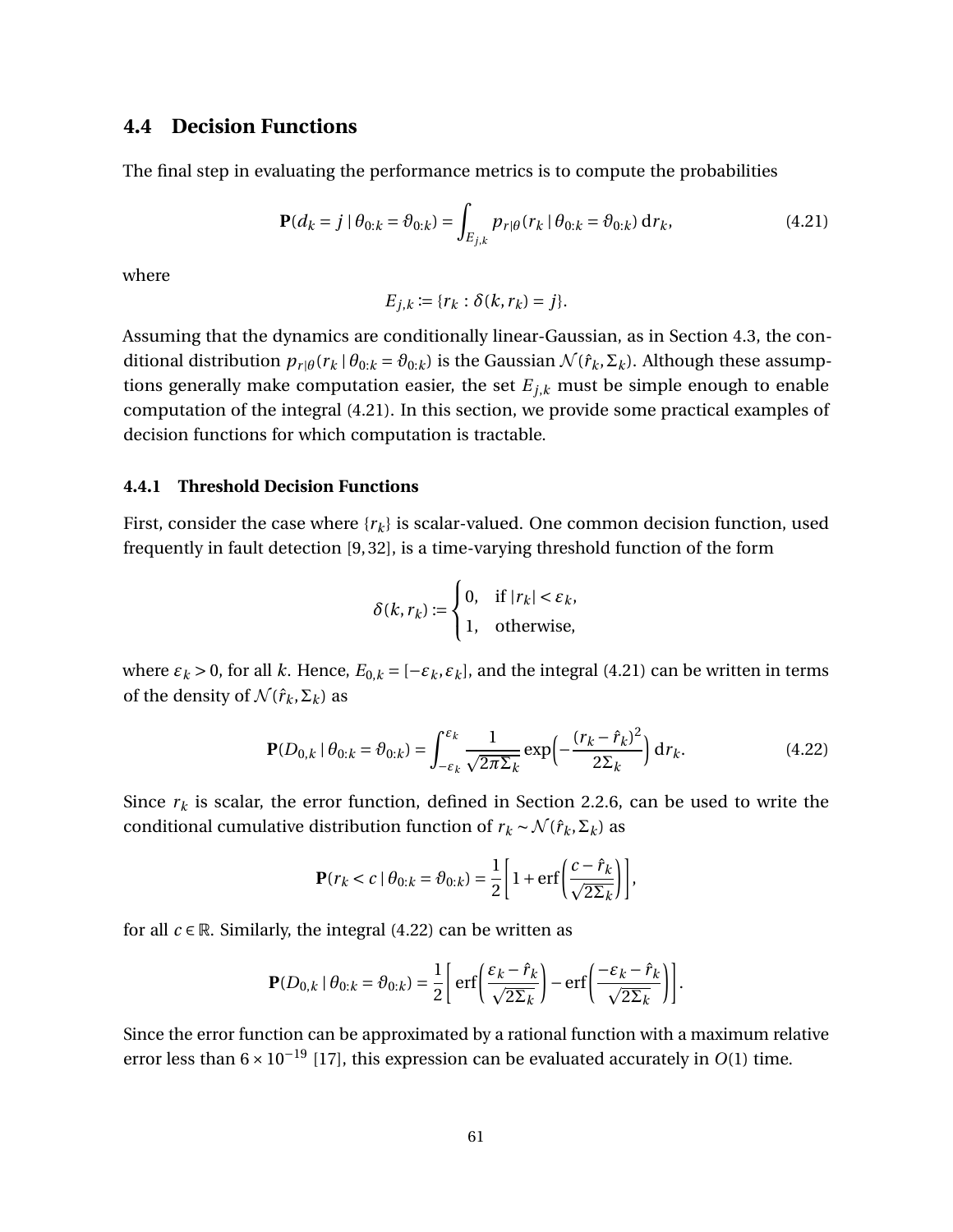In the non-scalar case (i.e.,  $r_k \in \mathbb{R}^{n_r}$ ), we define a threshold decision function as follows:

$$
\delta(k, r_k) := \begin{cases} 0, & \text{if } \left| (r_k)_i \right| < (\varepsilon_k)_i, \ i = 1, 2, \dots, n_r \\ 1, & \text{otherwise,} \end{cases}
$$

where  $\varepsilon_k \in \mathbb{R}^{n_r}_+$  is a vector-valued threshold, for all  $k.$  In this case, we must integrate the conditional PDF over the hyper-rectangle

$$
E_{0,k} = [-(\varepsilon_k)_1, (\varepsilon_k)_1] \times [-(\varepsilon_k)_2, (\varepsilon_k)_2] \times ... \times [-(\varepsilon_k)_{n_r}, (\varepsilon_k)_{n_r}].
$$

If the residual is low-dimensional  $(n_r < 4)$ , the integral

$$
\mathbf{P}(D_{0,k} \mid \theta_{0:k} = \theta_{0:k}) = \int_{E_{0,k}} \frac{1}{\sqrt{(2\pi)^{n_r} |\Sigma_k|}} \exp\left(-\frac{1}{2}(r_k - \hat{r}_k)^T \Sigma_k^{-1} (r_k - \hat{r}_k)\right) d r_k,
$$

can be computed using adaptive quadrature methods [\[37,](#page-133-1) [38\]](#page-133-2). Although experimental evidence shows that these methods are typically accurate and fast [\[37\]](#page-133-1), their running time has not been rigorously characterized. For higher-dimensional residuals ( $n_r \geq 4$ ), there are a number of quasi-Monte Carlo integration methods available [\[38\]](#page-133-2), which are significantly less accurate than the low-dimensional quadrature methods.

#### **4.4.2 Dynamic Decision Functions**

Next, we consider two examples of tractable decision functions that are dynamic. Consider a decision function of the form

<span id="page-74-1"></span><span id="page-74-0"></span>
$$
z_k = g(z_{k-1}, r_k),
$$
\n(4.23)

$$
d_k = h(z_k),\tag{4.24}
$$

where the functions *g* and *h*, as well as the initial condition *z*−1, are known and deterministic. Notice that because  $z_k$  is defined in terms of  $z_{k-1}$  and  $r_k$ , it is possible for the residual  $r_k$ to have an immediate effect on the decision  $d_k$ . Although equations [\(4.23\)](#page-74-0) and [\(4.24\)](#page-74-1) can represent a large class of decision functions, the original goal of computing [\(4.21\)](#page-73-0) efficiently must still be met. Our approach is to consider cases where  $\{z_k\}$  is a Markov chain.

<span id="page-74-2"></span>**Proposition 4.30.** *Suppose that the sequence* {*rk*} *is Gaussian and that the initial condition z*−<sup>1</sup> *is known and deterministic. The sequence* {*zk*} *is a Markov process if and only if the residuals*  $r_i$  *and*  $r_j$  *are uncorrelated, for all i, j* ≥ 0*.* 

The proof of this well-known proposition can be found in [\[50,](#page-134-0) §3.9].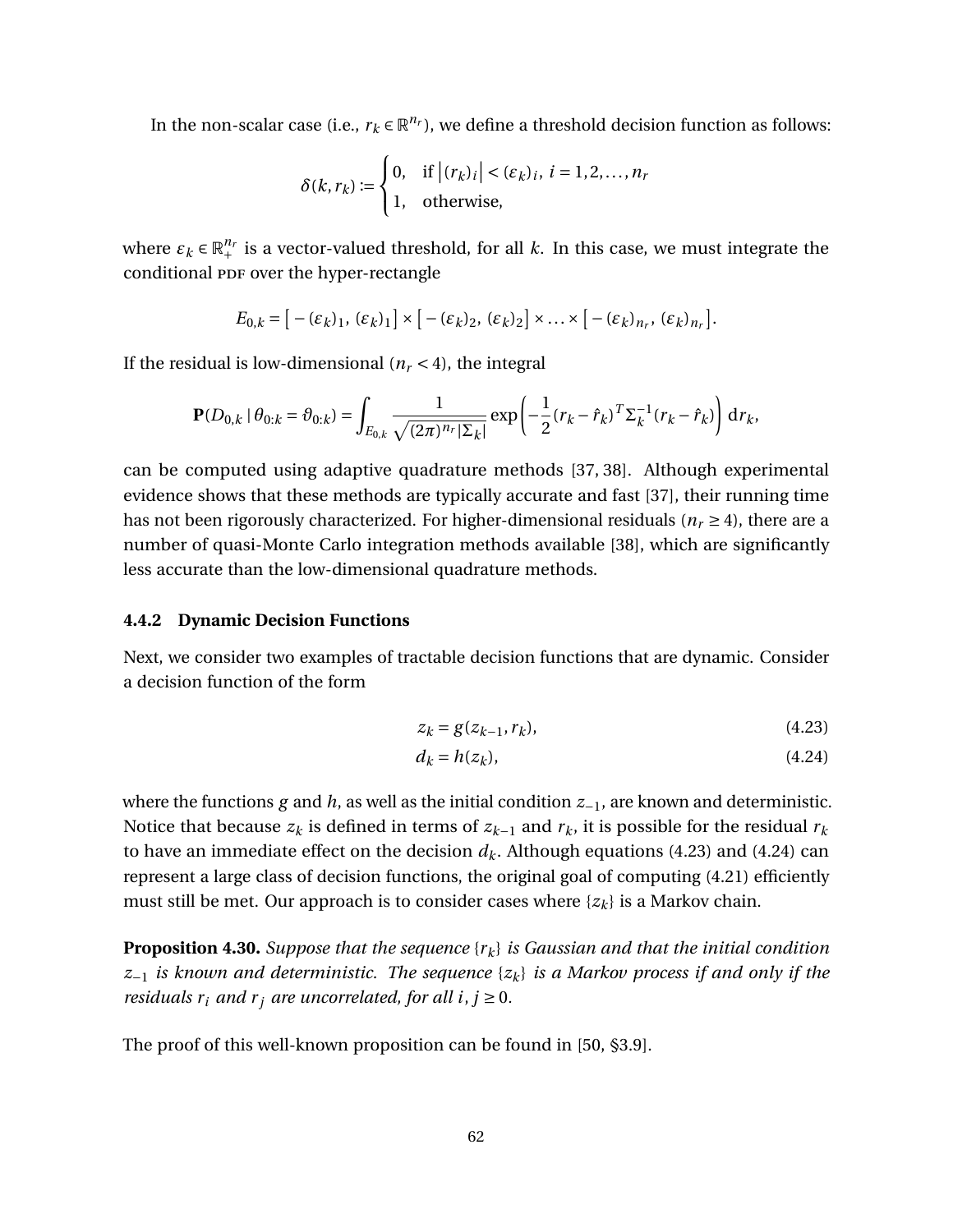<span id="page-75-0"></span>

**Figure 4.2.** State-transition diagram of an up-down counter with parameters  $(C_D, C_U, \tau, z_{\text{max}})$  =  $(2, 4, 8, 10)$ . The threshold  $\tau$  is shaded in blue.

#### *Up-Down Counters*

The up-down counter provides an intuitive means to improve the performance of an existing decision function  $\delta$  taking values in  $\mathcal{D} = \{0,1\}$ . Let  $\{d_k\}_{k\geq 0}$  be the sequence of decisions produced by  $\delta$ , and assume that, for all  $k \geq 0$  and  $\vartheta_{0:k} \in \Theta^{k+1}$ , the probability

$$
\mathbf{P}(d_k = 0 \mid \theta_{0:k} = \theta_{0:k})
$$

is efficiently computable. The up-down counter produces another sequence of decisions  ${ \{ \hat{d}_k \}_{k≥0} , }$  defined by the recurrence

$$
z_k = \begin{cases} \min\{z_{\max}, z_{k-1} + C_{\text{U}}\}, & \text{if } d_k = 1, \\ \max\{0, z_k - C_{\text{D}}\}, & \text{otherwise,} \end{cases}
$$
\n
$$
\hat{d}_k = \begin{cases} 0, & \text{if } z_k < \tau, \\ 1, & \text{otherwise,} \end{cases}
$$

where  $z_{-1} = 0$  and the parameters  $C_{\text{D}}$ ,  $C_{\text{U}}$ ,  $\tau$ ,  $z_{\text{max}}$ , and  $\varepsilon_k$  are scalars, such that

$$
0 < C_{\text{D}} \leq C_{\text{U}} \leq \tau \leq z_{\text{max}}.
$$

For simplicity, assume that  $C_{\text{D}}$ ,  $C_{\text{U}}$ , and  $z_{\text{max}}$  are all natural numbers, so the state space of the sequence  $\{z_k\}$  is

$$
\mathcal{Z} \coloneqq \{0, 1, \ldots, z_{\text{max}}\}.
$$

The graph depicted in Figure [4.2](#page-75-0) is the state-transition diagram of a simple up-down counter with parameters  $(C_{\rm p}, C_{\rm u}, \tau, z_{\rm max}) = (2, 4, 8, 10)$ . The arrows indicate which transitions are possible.

Since  $z_{-1} = 0$  almost surely, the initial distribution of  $\{z_k\}$  is

$$
\lambda_{-1}(i) = \mathbb{I}(i=0), \qquad i \in \mathcal{Z},
$$

where 1 is the indicator function. Let  $\vartheta_{0:k} \in \Theta^{k+1}$  and assume that, conditional on the event { $\theta_{0:k} = \theta_{0:k}$ }, the sequence { $r_k$ } is uncorrelated and Gaussian. By Proposition [4.30,](#page-74-2) the sequence  $\{z_k\}$  is conditionally a Markov chain, given  $\{\theta_{0:k} = \theta_{0:k}\}$ , and the transition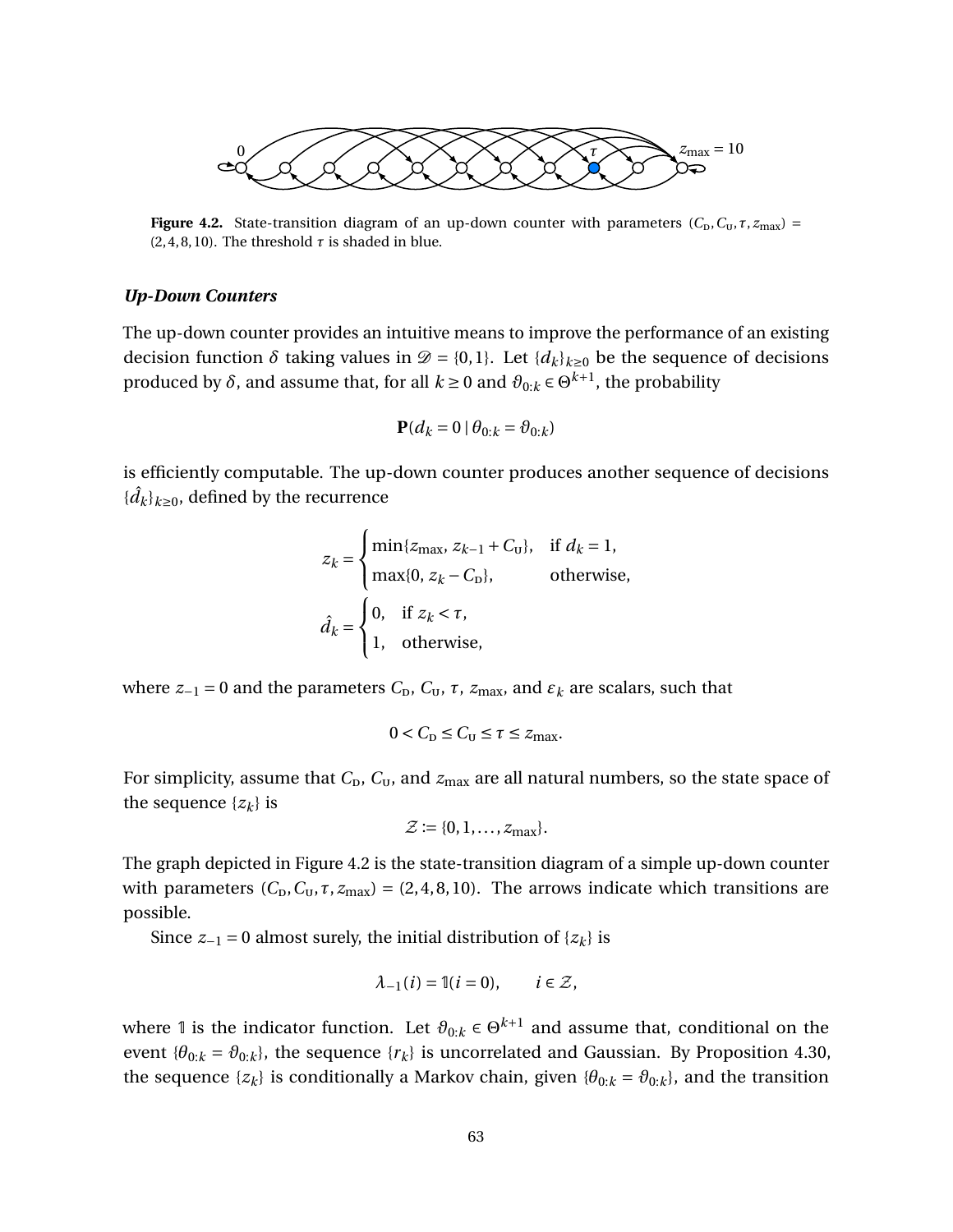probability matrix is given by

$$
\left(\Lambda_{k}(\theta_{0:k})\right)_{ij} := \mathbf{P}(z_{k} = j \mid z_{k-1} = i, \theta_{0:k} = \theta_{0:k})
$$
\n
$$
= \begin{cases} \mathbf{P}(d_{k} = 0 \mid \theta_{0:k} = \theta_{0:k}), & \text{if } j = \max\{0, i - C_{\text{D}}\}, \\ \mathbf{P}(d_{k} = 1 \mid \theta_{0:k} = \theta_{0:k}), & \text{if } j = \min\{z_{\text{max}}, i + C_{\text{U}}\}, \\ 0, & \text{otherwise}, \end{cases}
$$

for all  $i, j \in \mathcal{Z}$ . The conditional distribution of  $z_k$ , defined as

$$
\left(\lambda_k(\vartheta_{0:k})\right)_i = \mathbf{P}(z_k = i \mid \theta_{0:k} = \vartheta_{0:k}), \qquad i \in \mathcal{Z},
$$

is computed via the equation

$$
\lambda_k^T(\vartheta_{0:k}) = \lambda_{-1}^T \Lambda_0(\vartheta_0) \Lambda_1(\vartheta_{0:1}) \cdots \Lambda_k(\vartheta_{0:k}).
$$

The probability that the up-down counter exceeds the threshold  $\tau$  is

$$
\mathbf{P}(\hat{d}_k = 1 \mid \theta_{0:k} = \theta_{0:k}) = \sum_{i=\tau}^{z_{\text{max}}} \mathbf{P}(z_k = i \mid \theta_{0:k} = \theta_{0:k}) = \sum_{i=\tau}^{z_{\text{max}}} (\lambda_k(\theta_{0:k}))_i.
$$

Suppose that, for some  $k_1$ , the underlying decision function  $\delta$  decides that a fault has occurred in such a way that  $d_\ell = 1$ , for  $\ell \geq k_1$ . If  $z_{k_1} = 0$ , then the decision sequence  $\{\hat{d}_k\}$ will remain at 0 until  $\lceil \tau / c_{\text{u}} \rceil$  time steps have passed. That is, the up-down counter has an inherent detection delay, specified by the ratio *τ*/*C*<sub>u</sub>. Of course, this delay provides a degree of robustness when the underlying decision function is prone to false alarms. When a false alarm does occur,  $\lceil C_u/C_{\text{D}} \rceil$  time steps with no further false alarms must pass before the counter state  $\{z_k\}$  falls below its original value. Hence, the ratio  $C_v/C_p$  specifies how long it takes for a spurious up-count to be "forgotten."

Similarly, suppose that for some  $k_2$ , the effect of a fault subsides and  $d_\ell = 0$ , for all  $\ell \geq k_2$ . If  $z_{k_2}$  happens to be at  $z_{\max}$ , then the decision sequence { $\hat{d}_k$ } will not return to 0 until  $\lceil$ <sup>(*z*max<sup>−*τ*)</sup>/ $C_{\rm D}$ </sub> time steps have elapsed. As in the previous scenario, the up-down counter has</sup> an inherent delay, specified by the ratio (*z*<sub>max</sub>-*τ*)/<sub>*C*p</sub>. This particular delay provides a degree of robustness against missed detections.

Although the up-down counter seems to have inherent delays in these idealized scenarios, the robustness provided by the up-down counter can actually lead to a more responsive fault detection scheme. Figures [4.3\(](#page-77-0)a) and [4.3\(](#page-77-0)b) show the realizations of the counter state  $\{z_k\}$  and the residual  $\{r_k\}$ , respectively, for a typical up-down counter based on a  $\varepsilon$ -threshold decision function. In this particular simulation, a fault occurs at time  $k_1$  and subsides at time *k*2. The delay in the up-down counter can clearly be seen in Figure [4.3\(](#page-77-0)a). However, the original decision function has a large number of false alarms. If the threshold *ε* is increased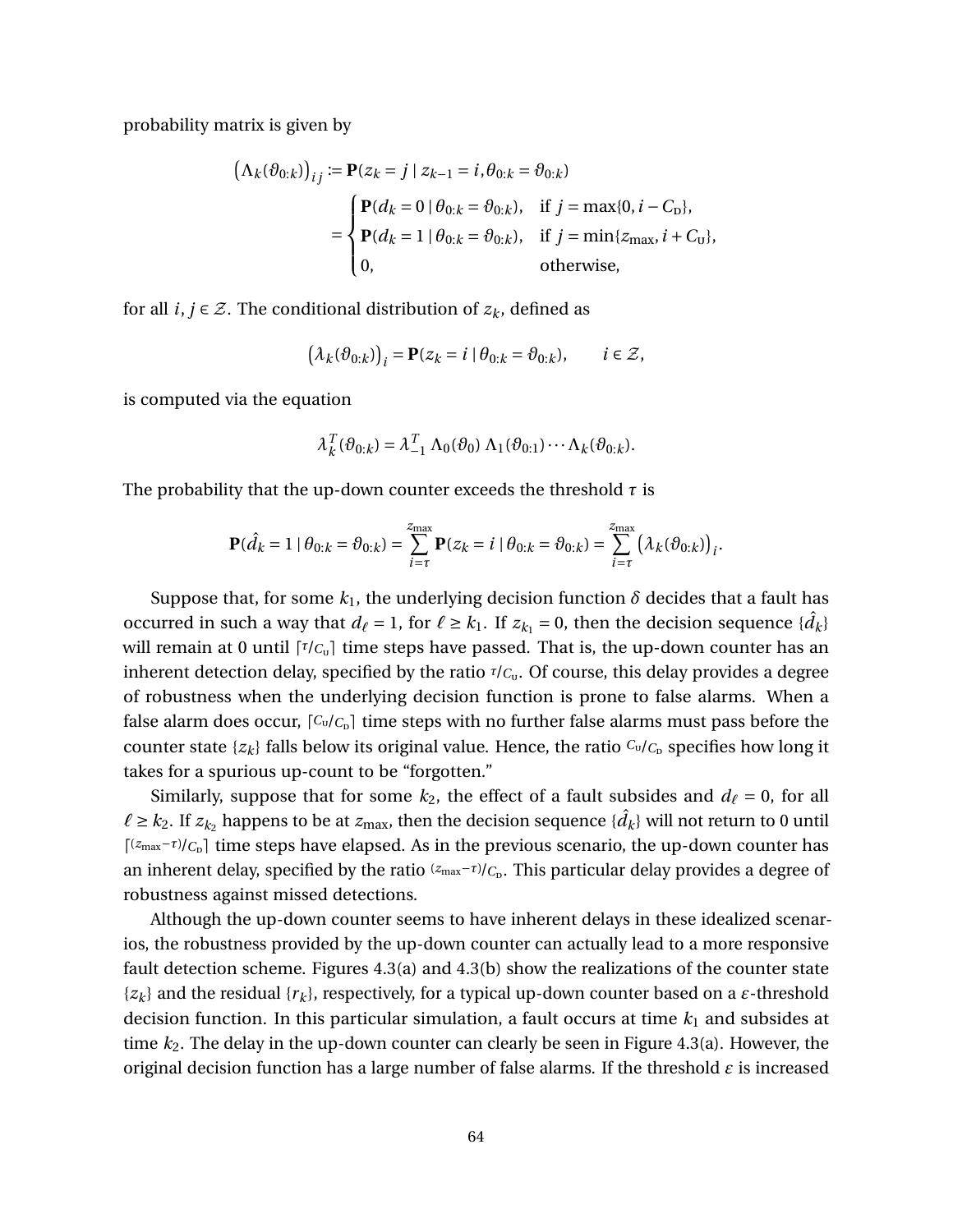<span id="page-77-0"></span>

**Figure 4.3.** Comparison of the behavior of an up-down counter **(a)** and the behavior of the underlying threshold decision function **(b)**. The horizontal blue lines indicated the threshold regions, and the vertical shaded bands indicate the ranges of time where the respective decision function signals that a fault has occurred. The actual fault starts at time  $k_1$  and stops at time  $k_2$ .

to the point where the number of false alarms is reasonable, the delay of the original threshold decision function would be even greater. Therefore, in this case, the up-down counter actually responds more quickly.

Note that for  $\alpha > 0$ , the parameters  $(C_{D}\alpha, C_{U}\alpha, \tau\alpha, z_{\text{max}}\alpha)$  define an equivalent up-down counter with state space

$$
\mathcal{Z}_{\alpha} \coloneqq \{0, \alpha, 2\alpha, \ldots, z_{\max}\alpha\}.
$$

In the special case where

$$
C_{\rm D}=C_{\rm U}=\tau=z_{\rm max},
$$

the decisions produced by the up-down counter are identical to those produced by the original decision function (i.e.,  $\hat{d}_k = d_k$ , for all *k*).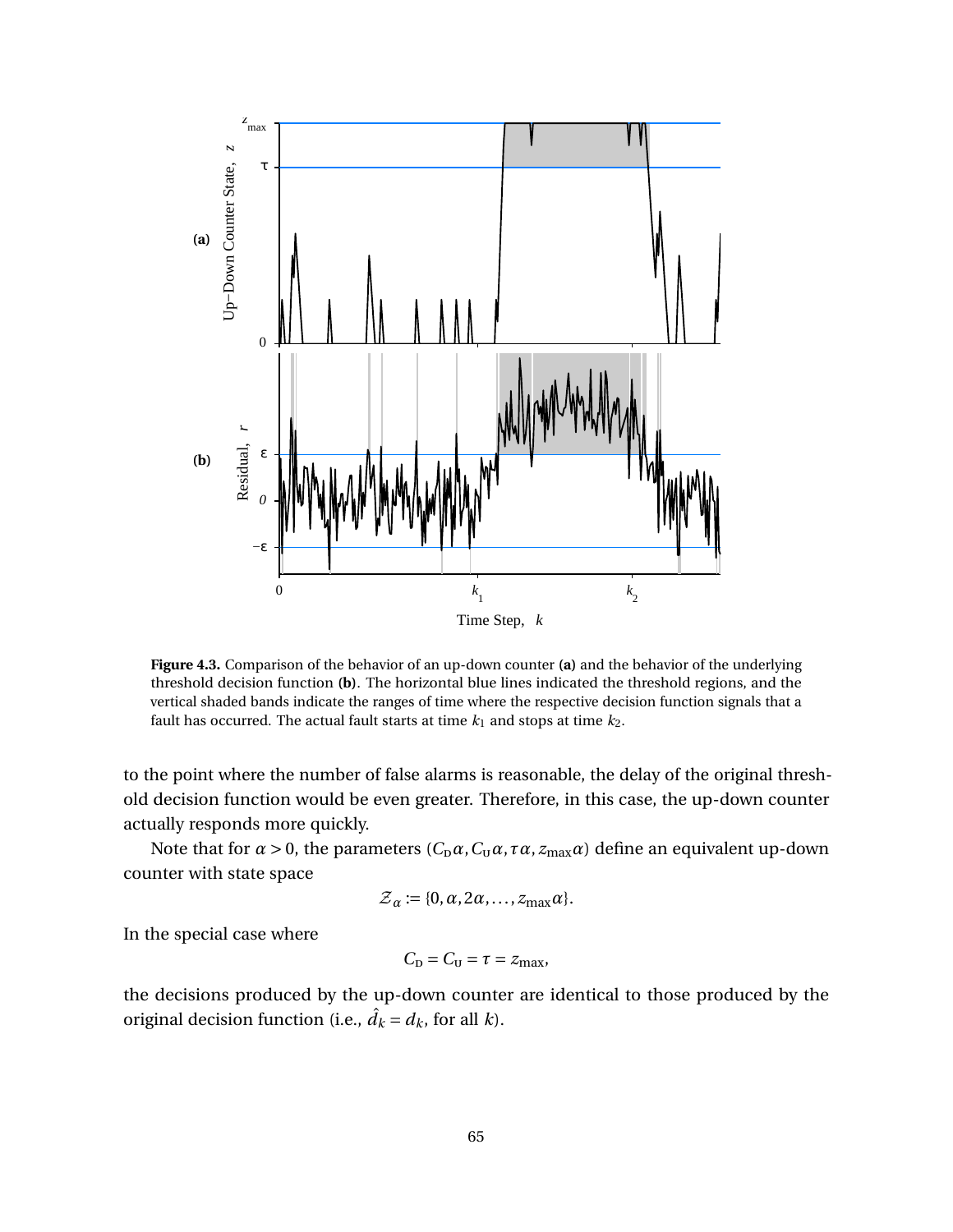

<span id="page-78-0"></span>**Figure 4.4.** State-transition diagram for a system that reconfigures when a fault occurs. The state  $s_0$ represents the nominal configuration, while state  $s_i$ ,  $i \neq 0$ , represents the configuration that is used when  $d_k = i$ . Since the fault diagnosis problem essentially restarts when a reconfiguration occurs, only one level of reconfiguration is shown.

#### *Systems that Reconfigure when a Fault is Detected*

Thus far, we have considered fault diagnosis problems in which the decision sequence  $\{d_k\}$ may be nonzero at one instant and then return to zero at the next. Sometimes, however, it is useful to consider the case where some action is taken once  $\{d_k\}$  is no longer zero. In particular, we consider the case where the system is reconfigured when  $d_k \neq 0$ . For example, if  $d_k = i$  indicates that component *i* has failed at or before time *k*, then the system  $G_\theta$ should be reconfigured to no longer use that component. Similarly, the fault diagnosis scheme  $V = (F, \delta)$  must also be reconfigured. Once the system  $G_{\theta}$  and scheme *V* have been reconfigured, a new fault diagnosis problem begins. In this section, we demonstrate that such reconfigurations can be modeled by a dynamic decision function, so that the property of being in a given configuration can be computed efficiently using our performance analysis framework.

Suppose that  $V = (F, \delta)$  is a fault diagnosis scheme designed for the plant  $G_{\theta}$  in its nominal configuration, such that  $d_k = \delta(k, r_k)$  takes values in the set  $\mathcal{D} = \{0, 1, \ldots, q\}$ . Let  $s_0$ denote the original configuration of  $G_{\theta}$  and *V*. Similarly, for  $i = 1, ..., q$ , let  $s_i$  denote the reconfiguration of the system and scheme that takes place when  $d_k = i$ . Assume that, after reconfiguration, there is no returning to the original configuration  $s_0$ . Hence, the set of possible reconfigurations is governed by the state-transition diagram shown in Figure [4.4.](#page-78-0)

Let the sequence  $\{z_k\}$  represent the configuration at each time step, and let  $\{\hat d_k\}$  be a new sequence of decisions that is given by the recurrence

$$
z_k = \begin{cases} \delta(k, r_k) & \text{if } z_{k-1} = 0, \\ z_{k-1} & \text{otherwise,} \end{cases}
$$
  

$$
\hat{d}_k = z_k,
$$

where *z*<sub>−1</sub> = 0. This recurrence defines a dynamic decision function that decides which configuration is in use at each point in time. Note that the state space of  $\{z_k\}$  is  $\mathcal{Z} = \{0, 1, \ldots, q\}$ .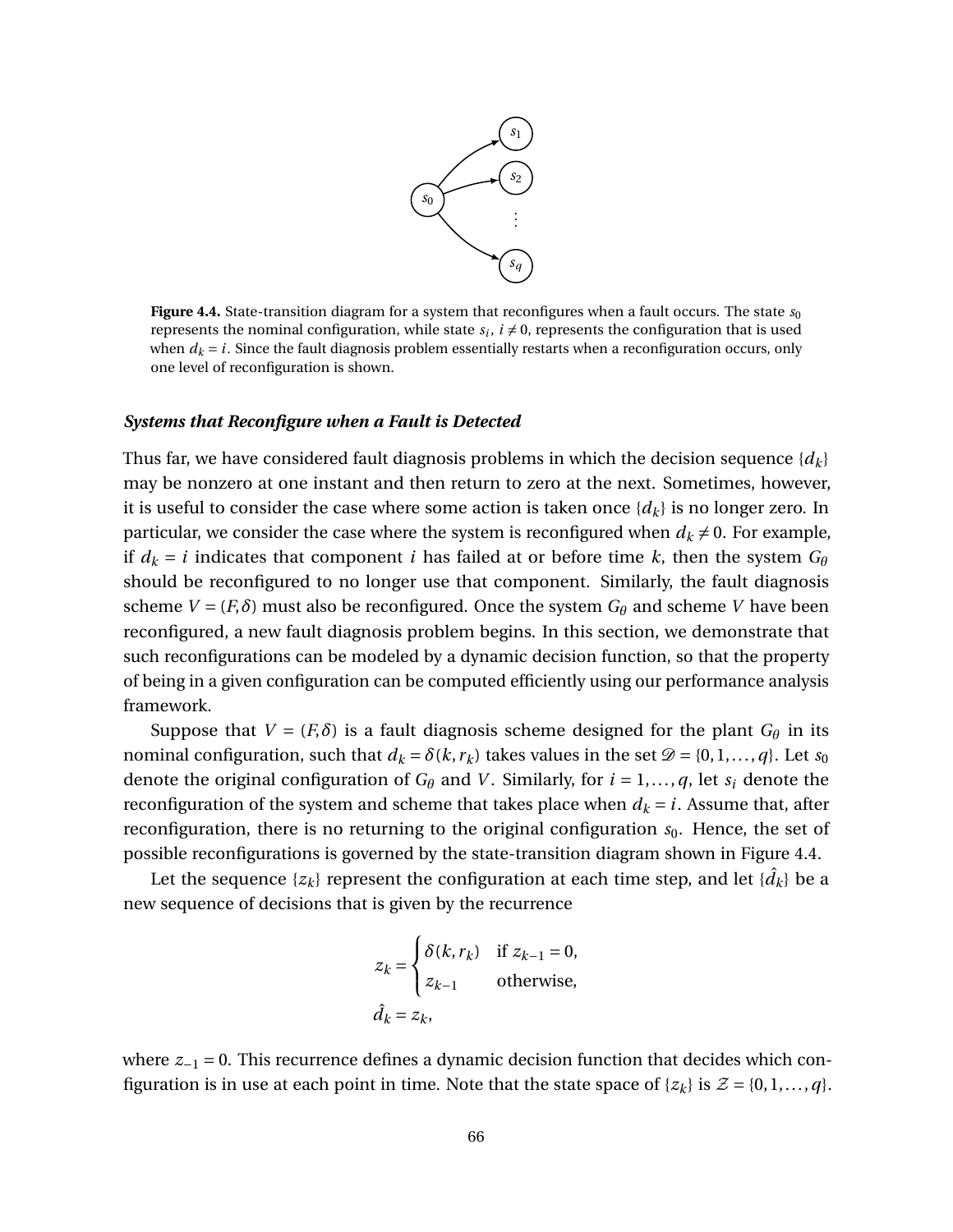If we assume that the system *G<sup>θ</sup>* and the residual generator *F* meet the assumptions of Section [4.3,](#page-68-0) then given a particular mode sequence  $\{\theta_k\}$ , the conditional distribution of the residual  $\{r_k\}$  is Gaussian, at each *k*. Hence,  $\{z_k\}$  is a stochastic process, and by Propo-sition [4.30,](#page-74-2)  $\{z_k\}$  is a Markov chain if and only if the sequence  $\{r_k\}$  is uncorrelated in time. Otherwise, if  $\{r_k\}$  is correlated, then

$$
\mathbf{P}(z_k=0 \mid \theta_{0:k}=\theta_{0:k}) = \mathbf{P}(\delta(k,r_k)=0, \delta(k-1,r_{k-1})=0,\ldots,\delta(0,r_0)=0 \mid \theta_{0:k}=\theta_{0:k}).
$$

for all *k*. Clearly, as *k* becomes large, the joint probability on the right hand side becomes intractable to compute numerically.

Assume that the sequence  $\{r_k\}$  is Gaussian and uncorrelated. Since  $\{z_k\}$  is a Markov chain conditional on the event  $\{\theta = \vartheta\}$ , the probability distribution of  $\{z_k\}$  is given by the initial distribution and transition probability matrices. Since *z*−<sup>1</sup> = 0 almost surely, the initial distribution is

$$
\lambda_{-1}(i) = \mathbb{I}(i=0), \qquad i \in \mathcal{Z},
$$

where 1 is the indicator function. Given  $\{\theta_{0:k} = \theta_{0:k}\}$ , the transition probability matrix at time *k* is

$$
\left(\Lambda_k(\vartheta_{0:k})\right)_{ij} := \mathbf{P}\left(z_k = j \mid z_{k-1} = i, \theta_{0:k} = \vartheta_{0:k}\right)
$$
\n
$$
= \begin{cases} \mathbf{P}\left(\delta(k, r_k) = j \mid \theta_{0:k} = \vartheta_{0:k}\right) & \text{if } i = 0, \\ 1 & \text{if } i = j, 1 \le i \le q, \\ 0 & \text{otherwise,} \end{cases}
$$

for all  $i, j \in \mathcal{Z}$ . The conditional distribution of  $z_k$ , defined as

$$
\left(\lambda_k(\vartheta_{0:k})\right)_i := \mathbf{P}(z_k = i \mid \theta_{0:k} = \vartheta_{0:k}), \qquad i \in \mathcal{Z},
$$

is computed via the equation

$$
\lambda_k^T(\vartheta_{0:k}) = \lambda_{-1}^T \Lambda_0(\vartheta_0) \Lambda_1(\vartheta_{0:1}) \cdots \Lambda_k(\vartheta_{0:k}).
$$

Therefore, the main challenge in computing  $\lambda_k(\vartheta_{0:k})$  for a given  $\vartheta_{0:k}\in\Theta^{k+1}$  is computing the probability

$$
\mathbf{P}(\delta(k,r_k) = j \mid \theta_{0:k} = \theta_{0:k}),
$$

for all  $i \in \mathcal{Z}$ . Section [4.4.1](#page-73-2) demonstrates how this probability is computed for threshold decision functions.

If we define the event  $\hat{D}_{i,k}$  = { $\hat{d}_k$  =  $i$ }, for each  $i \in \mathcal{Z}$  and each  $k$  ≥ 0, then the performance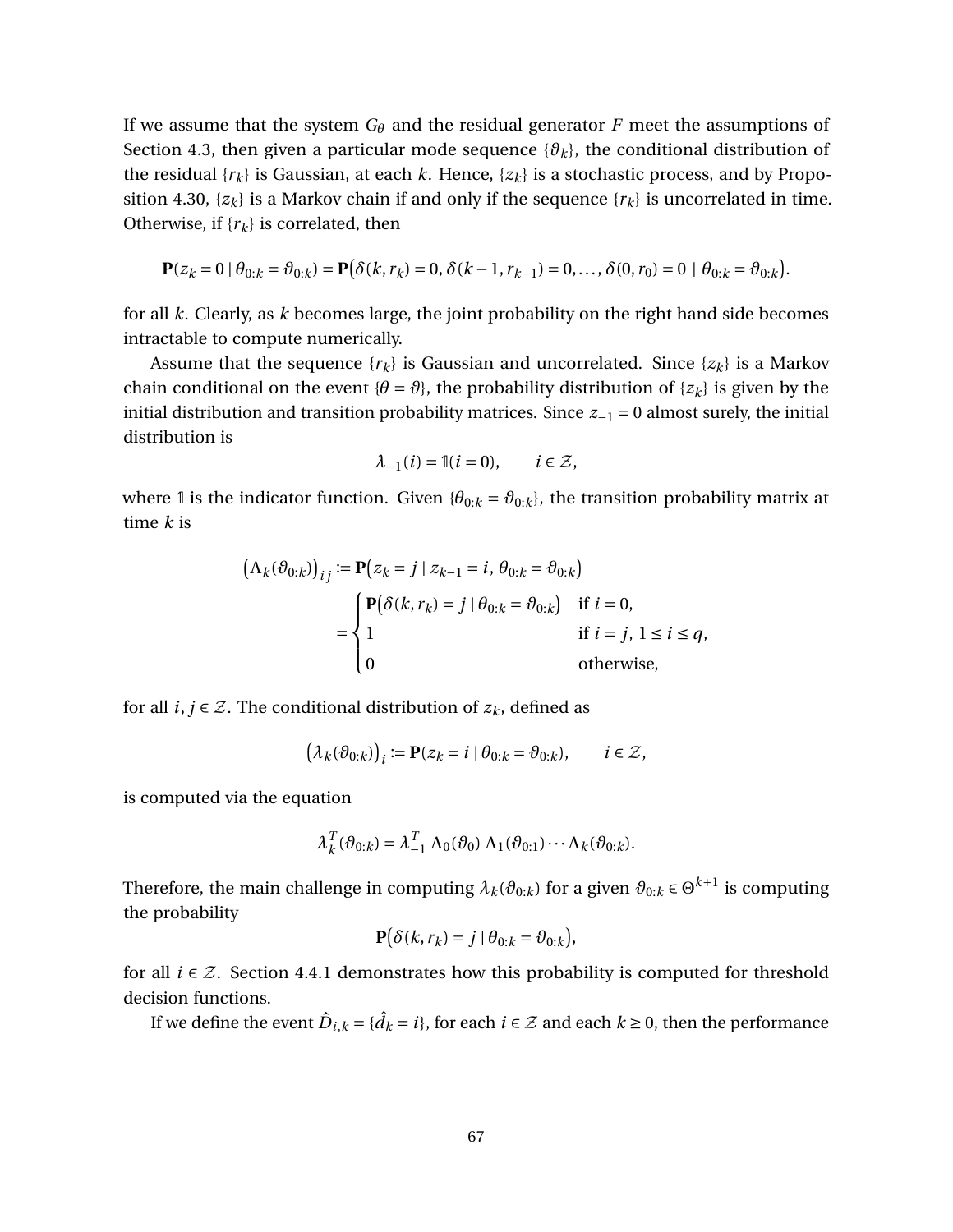metrics at time *k* are defined as

$$
\hat{J}_k(i,j) := \mathbf{P}(\hat{D}_{j,k} \cap H_{i,k}), \qquad i, j \in \mathcal{D}.
$$

For each *k*, the value  $\hat{J}_k(i, j)$  is the probability that the system is in configuration  $s_i$  when it should be in configuration  $s_j$ . Note that the event  $\hat{D}_{j,k}\cap H_{i,k}$  may or may not represent a safe state of affairs, depending on the values of *i* and *j*. For example, when the *j*th fault occurs (i.e.,  $\{\theta_k\}$  enters the set  $\Theta_j$ ), the system is designed to reconfigure to a back-up mode  $s_j$ . Hence, it would be unsafe to continue operation in the nominal configuration  $s_0$  when the *j*th fault occurs. In any case, the probability that the system is in a safe configuration at time *k* can be computed by summing the appropriate entries of  $\hat{J}_k$ .

## <span id="page-80-0"></span>**4.5 Algorithms for Computing Performance**

In this section, we present high-level algorithms for computing the performance metrics. First, we consider systems that satisfy the restrictions discussed in Sections [4.2–](#page-57-0)[4.4.](#page-73-3) Then, we consider a special case, based on Sections [4.2.2](#page-67-0) and [4.3.3,](#page-72-0) that consists of an LTV system with *L* independent additive faults. Finally, this special case is further simplified by assuming that the dynamics are LTI. For each system class, the time-complexity of computing the performance metrics is analyzed.

#### **4.5.1 Sufficiently Structured Systems**

Suppose that the fault parameter sequence  $\theta$  is a tractable Markov chain satisfying the conditions of Theorem [4.11](#page-61-0) or [4.12.](#page-61-1) Also, assume that the combined clg dynamics of  $G_{\theta}$ and *F* can be written in the form of equation [\(4.12\)](#page-69-1), and assume that the decision function *δ* is such that the probability

$$
\mathbf{P}(D_{0,k} | \theta_{0:k} = \vartheta_{0:k})
$$

can be computed in *O*(1) time. The most common class of decision functions meeting this last criterion is the class of threshold functions.

If all these assumptions hold, then the joint probability performance metrics  $\{P_{TN,k}\},$  ${P_{FP,k}}$ ,  ${P_{FN,k}}$ , and  ${P_{TP,k}}$  are computed using Algorithm [4.1.](#page-81-0) This algorithm consists of two nested *for*-loops. The outer loop (Lines 1–21) considers all possible mode sequences, while the inner loop (Lines 2–20) updates the performance metrics at each time step. The inner loop can be divided into three parts, as follows:

- Lines 3–7 compute the probability of the fault parameter sequence  $\vartheta_{0:N}$ .
- Lines 8–11 update the recurrences for the mean  $\hat{r}_k$  and variance  $\Sigma_k$  of the residual, conditional on the event  $\{\theta_{0:k} = \theta_{0:k}\}.$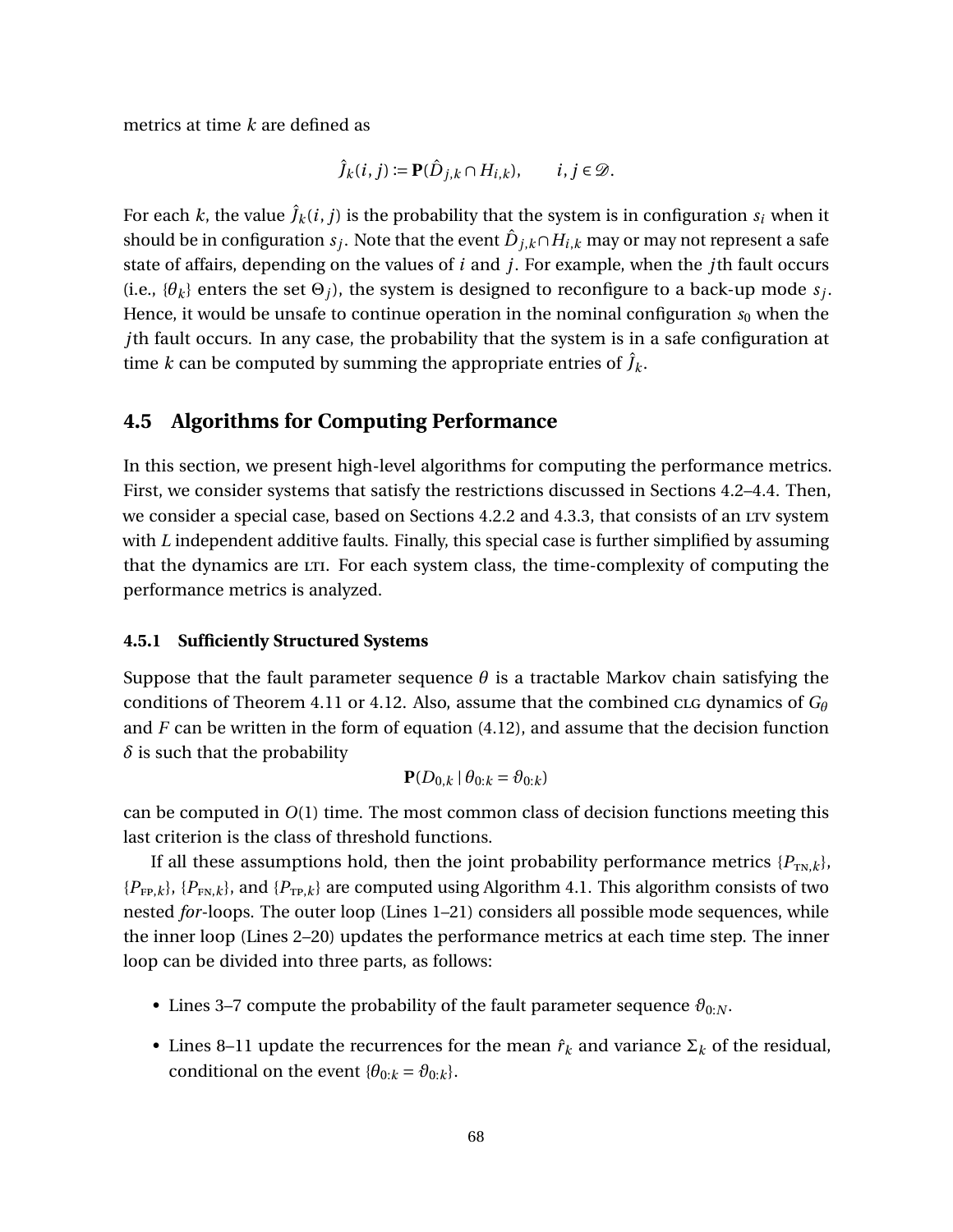<span id="page-81-0"></span>**Algorithm 4.1.** General procedure for computing the performance metrics, where the decision function  $\delta$  is a time-varying threshold.

**Require:** A final time  $N \in \mathbb{N}$ , a Gaussian initial state  $\eta_0 \sim \mathcal{N}(\hat{\eta}_0, \Lambda_0)$ , a sequence of thresholds *{* $\epsilon_k$ } such that  $\epsilon_i > 0$ , and a fault model  $\theta \sim (\Theta, {\{\Pi_k\}}, \pi_0)$ .

| 1  | for all $\vartheta_{0:N} \in \Theta^{N+1}$ with nonzero probability do                                                                           |
|----|--------------------------------------------------------------------------------------------------------------------------------------------------|
| 2  | for $k = 0, 1, , N$ do                                                                                                                           |
| 3  | if $k=0$ then                                                                                                                                    |
| 4  | $\mathbf{P}(\theta_0 = \theta_0) = \pi_0(\theta_0)$                                                                                              |
| 5  | else                                                                                                                                             |
| 6  | $\mathbf{P}(\theta_{0:k} = \theta_{0:k}) = \prod_{k=1} (\theta_{k-1}, \theta_k) \mathbf{P}(\theta_{0:k-1} = \theta_{0:k-1})$                     |
| 7  | end if                                                                                                                                           |
| 8  | $\hat{\eta}_{k+1} = A_k(\vartheta_k)\hat{\eta}_k + B_{u,k}(\vartheta_k)u_k + B_{f,k}(\vartheta_{0:k})$                                           |
| 9  | $\hat{r}_k = C_k(\vartheta_k)\hat{\eta}_k + D_{u,k}(\vartheta_k)u_k + D_f f_k(\vartheta_{0:k})$                                                  |
| 10 | $\Lambda_{k+1} = A_k(\vartheta_k) \Lambda_k A_k^T(\vartheta_k) + B_{v,k}(\vartheta_k) B_{v,k}^T(\vartheta_k)$                                    |
| 11 | $\Sigma_k = C_k(\vartheta_k) \Lambda_k C_k^T(\vartheta_k) + D_{v,k}(\vartheta_k) D_{v,k}^T(\vartheta_k)$                                         |
| 12 | Compute $\mathbf{P}(D_{0,k}   \theta_{0:k} = \theta_{0:k})$                                                                                      |
| 13 | if $\vartheta_k \in \Theta_0$ then                                                                                                               |
| 14 | $P_{\text{TN},k} = P_{\text{TN},k} + \mathbf{P}(D_{0,k}   \theta_{0:k} = \partial_{0:k}) \mathbf{P}(\theta_{0:k} = \partial_{0:k})$              |
| 15 | $P_{\text{FP},k} = P_{\text{FP},k} + \left(1 - \mathbf{P}(D_{0,k}   \theta_{0:k} = \theta_{0:k})\right) \mathbf{P}(\theta_{0:k} = \theta_{0:k})$ |
| 16 | else                                                                                                                                             |
| 17 | $P_{\text{FN},k} = P_{\text{FN},k} + \mathbf{P}(D_{0,k}   \theta_{0:k} = \partial_{0:k}) \mathbf{P}(\theta_{0:k} = \partial_{0:k})$              |
| 18 | $P_{\text{TP},k} = P_{\text{TP},k} + \left(1 - \mathbf{P}(D_{0,k}   \theta_{0:k} = \theta_{0:k})\right) \mathbf{P}(\theta_{0:k} = \theta_{0:k})$ |
| 19 | end if                                                                                                                                           |
| 20 | end for                                                                                                                                          |
| 21 | end for                                                                                                                                          |

• Line 12 computes the conditional probability  $P(D_{0,k} | \theta_{0:k} = \theta_{0:k})$ , and then Lines 13–19 use this probability to update the performance metrics. Note that Line 18 is technically superfluous, because the performance metrics must sum to one.

*Remark 4.31.* While most of the computation is straightforward, Line 1 is the most difficult portion of this algorithm, as it requires all possible parameter sequences to be generated. One option is to generate and store all the sequences in an array. However, this size of such an array would be prohibitively large. Another option is to dynamically generate the sequences while bookkeeping which sequences have already been considered. This is the approach taken with the special cases in Sections [4.5.2](#page-82-0) and [4.5.3.](#page-86-0) However, we have not yet discovered a practical implementation for this portion of the algorithm.  $\Diamond$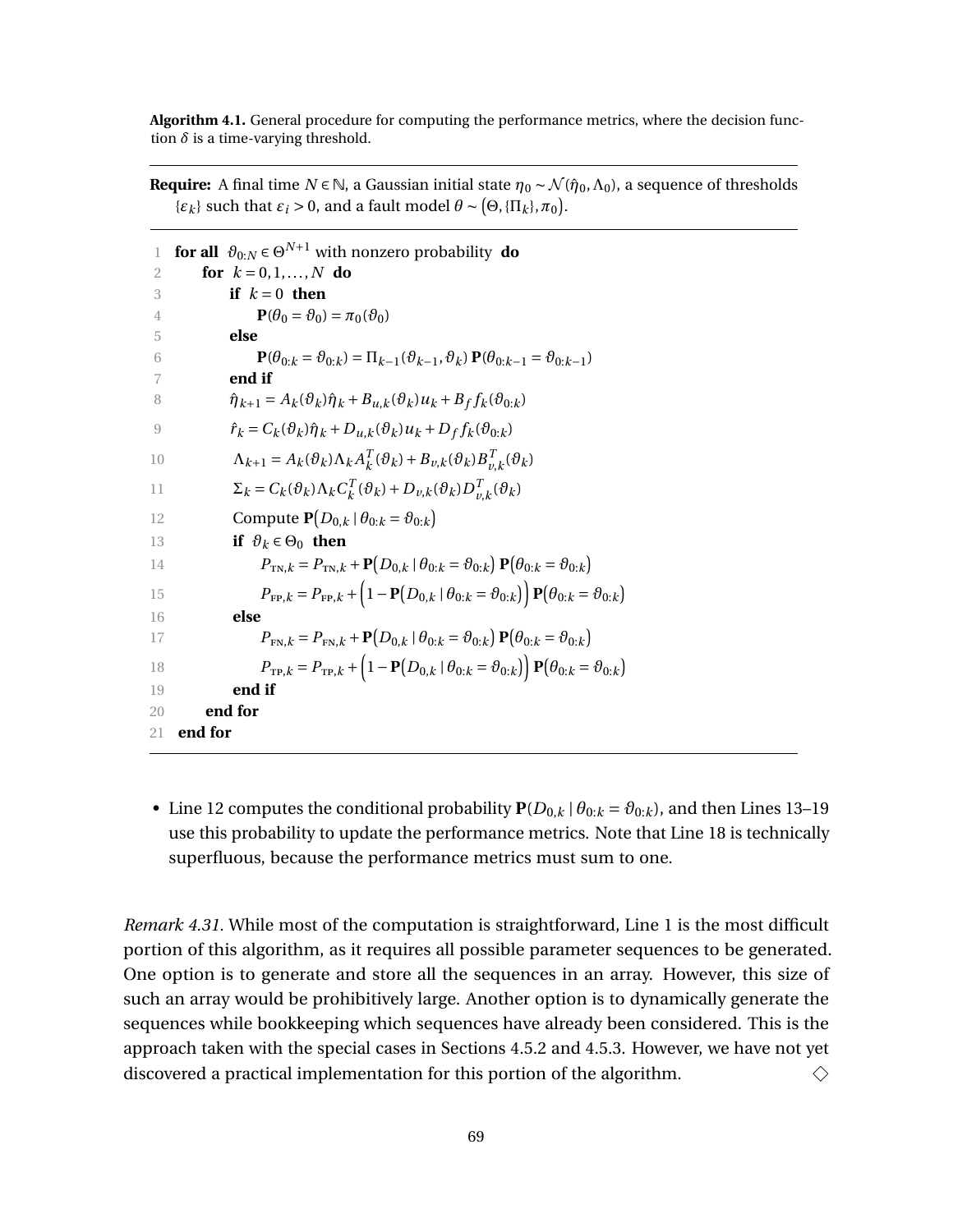<span id="page-82-1"></span>**Proposition 4.32.** Let N be the final time used in Algorithm [4.1,](#page-81-0) and let  $\Theta = \{0, 1, \ldots, m\}$ . *In additions to the assumptions on*  $\{\theta_k\}$ *, G*<sup> $\theta$ </sup>*, F, and*  $\delta$  *made above, assume that the fault input*  $f_k(\theta_{0:k})$  *can be computed in*  $O(1)$  *time, for any k and*  $\theta_{0:k}$ *. Then, the total running time of Algorithm* [4.1](#page-81-0) *is*  $O(N^{m+1})$ *.* 

*Proof.* Because *θ* is assumed to be a tractable Markov chain, the *for all*-loop over possible sequences  $\vartheta_{0:N}$  executes  $O(N^m)$  times. Line 4 is a simple look-up and Line 6 is a single multiplication, so Lines 3–7 take  $O(1)$  time to compute. Since  $f_k(\theta_{0:k})$  can be computed in *O*(1) time, Lines 8–11 can be computed in *O*(1) time, as well. By assumption, the decision function  $\delta$  is such that Line 12 can be computed in  $O(1)$  time. Clearly, the remaining computations (Line 13–19) can also be computed in *O*(1) time. Since each individual line takes *O*(1) time, we conclude that each iteration of the *for*-loop over *k* takes *O*(1) time. Therefore, the total running time of Algorithm [4.1](#page-81-0) is  $O(N^{m+1})$ .  $\Box$ 

#### <span id="page-82-0"></span>**4.5.2 LTV Special Case Based on Component Failures**

In this section we present a special system structure, based on Sections [4.2.2](#page-67-0) and [4.3.3,](#page-72-0) that permits a more straightforward implementation of Algorithm [4.1.](#page-81-0) Suppose that the system consists of *L* components that fail independently at random, and assume that system is only affected by additive faults. Hence, the combined dynamics of the system  $G_{\theta}$  and the residual generator *F* are given by

$$
\eta_{k+1} = A_k \eta_k + B_{u,k} u_k + B_{v,k} v_k + B_f \sum_{j=1}^L \varphi_j (k - \kappa_j(\theta_{0:k})),
$$
  

$$
r_k = C_k \eta_k + D_{u,k} u_k + D_{v,k} v_k + D_f \sum_{j=1}^L \varphi_j (k - \kappa_j(\theta_{0:k})),
$$

where  $\kappa_j(\theta_{0:k})$  is the random time at which the *j*th component fails. Because  $\theta_{0:k}$  only affects the system via the random failure times, specifying a particular parameter sequence  $\vartheta_{0:N}$  is equivalent to specifying the corresponding failure times  $\hat{\kappa}_j := \kappa_j(\theta_{0:N})$ , for  $j = 1, 2, ..., L$ .

Another important feature of this special case is the additive structure of the fault input. Since each  $\varphi_i$  enters additively, the portion of the residual due to each  $\varphi_i$  can be computed separately and then combined using the principle of superposition. Similarly, the portion of the residual due to the initial condition  $\eta_0$  and the known input  $u_{0:N}$  can be computed separately. Because  $\varphi_j$  has no effect until the *j*th component fails (i.e.,  $\varphi_j(k - \hat{\kappa}_j) = 0$ , for  $k < \hat{\kappa}_j$ ), we only need to compute the portion of the residual due to  $\varphi_j$  for  $k \geq \hat{\kappa}_j$ .

The procedure for computing the performance metrics for this special case is split into two parts: Algorithm [4.2](#page-84-0) computes each portion of the residual, while Algorithm [4.3](#page-85-0) computes the performance metrics. Although Algorithm [4.2](#page-84-0) applies to any system of *L* components, Algorithm [4.3](#page-85-0) focuses on the case  $L = 2$ . This greatly simplifies the presentation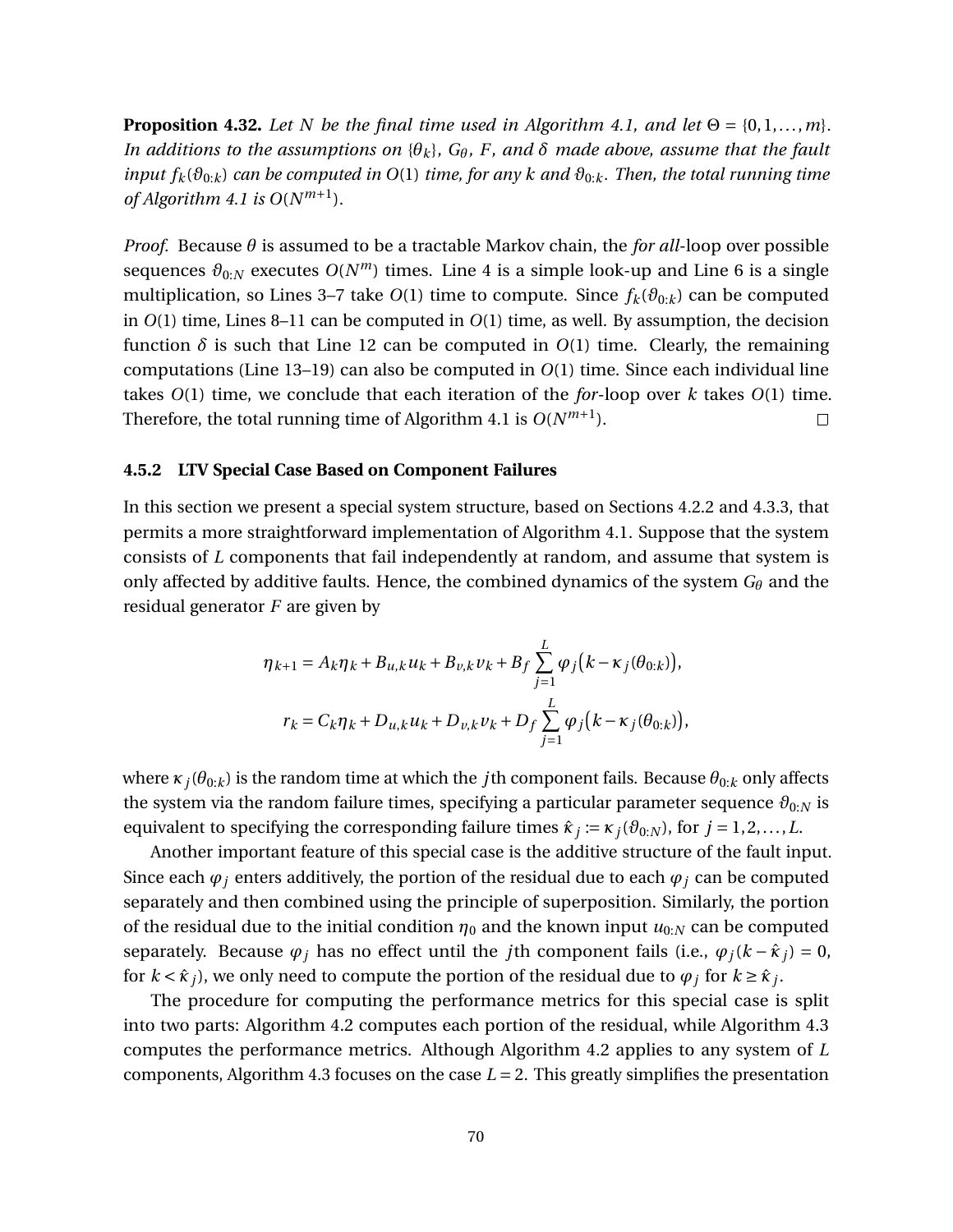of the algorithm, and it is a straightforward matter to write a version of Algorithm [4.3](#page-85-0) for any finite number of components. Algorithm [4.2](#page-84-0) consists of two parts:

- Lines 1–7 simulate the portion of the conditional mean of the residual due to the initial condition  $\eta_0$  and the known input  $u_{0:N}$ . Lines 1–7 also simulate the conditional variance of the residual, which does not depend on the fault input  $\sum_j \varphi_j (k - \kappa_j)$ .
- Lines 8–16 simulate the portion of the conditional mean of the residual due to each component failing at each possible time.

Algorithm [4.3,](#page-85-0) on the other hand, consists of four parts:

- Lines 2–4 compute the performance metrics  $P_{TN,k}$  and  $P_{FP,k}$ .
- Lines 5–10 update the performance metrics  $P_{FN,k}$  and  $P_{TP,k}$  by considering all possible cases where component 1 fails but component 2 does not.
- Lines 11–16 update the performance metrics  $P_{FN,k}$  and  $P_{TP,k}$  by considering all possible cases where component 2 fails but component 1 does not.
- Lines 17–24 update the performance metrics  $P_{FN,k}$  and  $P_{TP,k}$  by considering all possible cases where both components fail.

<span id="page-83-0"></span>**Proposition 4.33.** *Assume that the probability*  $P(\kappa_j = k)$  *can be computed in*  $O(1)$  *time, for all j and k. Also, assume that the decision function*  $\delta$  *is such that*  $P(D_{0,k} | \theta_{0:k} = \theta_{0:k})$ *can be computed in*  $O(1)$  *time for any*  $\vartheta_{0:N} \in \Theta^{N+1}$  *and all*  $k \ge 0$ *. Then, the running time of Algorithm [4.2](#page-84-0) is O*(*LN*<sup>2</sup> ) *and the running time of Algorithm [4.3](#page-85-0) is O*(*LN<sup>L</sup>* )*. Therefore, computing the performance metrics requires a total of*  $O(LN^{\max\{2,L\}})$  *time.* 

*Proof.* First, we show that the running time of Algorithm [4.2](#page-84-0) is *O*(*LN*<sup>2</sup> ). Since updating the recurrences in Lines 3–6 takes  $O(1)$  time, Lines 2–7 take  $O(N + 1)$  time to compute. Similarly, Lines 12–13 take *O*(1) time to compute. The number of times that Lines 12–13 must be executed is

$$
\sum_{j=1}^{L} \sum_{\hat{\kappa}_j=1}^{N} \sum_{k=\hat{\kappa}_j}^{N} 1 = \sum_{j=1}^{L} \sum_{\hat{\kappa}_j=1}^{N} N - \hat{\kappa}_j + 1
$$

$$
= \sum_{j=1}^{L} \frac{N(N+1)}{2}
$$

$$
= O(LN^2).
$$

Therefore, Lines 8–16 take  $O(LN^2)$  to compute, and the total running time of Algorithm [4.2](#page-84-0) is  $O(LN^2)$ .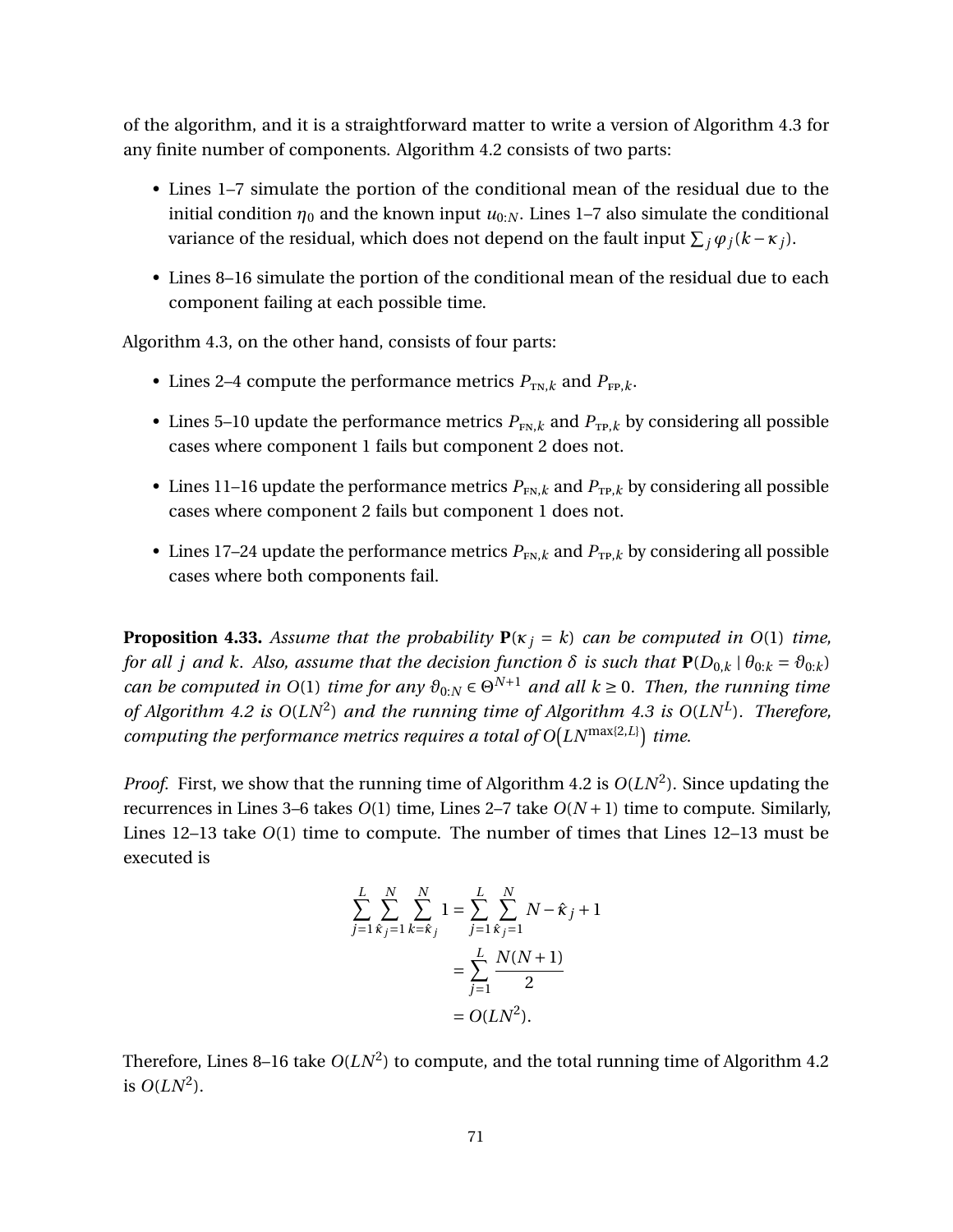<span id="page-84-0"></span>**Algorithm 4.2.** Procedure for computing the components of the mean and variance of the residual for the LTV special case.

**Require:** A final time  $N \in \mathbb{N}$  and a Gaussian initial state  $\eta_0 \sim \mathcal{N}(\hat{\eta}_0, \Lambda_0)$ .

1 Let  $\hat{\eta}_0^{(0,0)} = \hat{\eta}_0$ 2 **for**  $k = 0, 1, ..., N$  **do** 3  $\hat{\eta}_{k+1}^{(0,0)} = A_k \hat{\eta}_k^{(0,0)}$  $\binom{(0,0)}{k}$  +  $B_{u,k}$ *u*<sub>*k*</sub> 4  $\hat{r}_{k}^{(0,0)}$  $C_k^{(0,0)} = C_k \hat{\eta}_k^{(0,0)}$  $_{k}^{(0,0)}$  +  $D_{u,k}$ *u*<sub>*k*</sub> 5  $Λ_{k+1} = A_k Λ_k A_k^T$  $K^T + B_{\nu,k} B_{\nu,k}^T$ *v*,*k* 6  $\Sigma_k = C_k \Lambda_k C_k^T$  $\frac{d}{dt}$ <sup>*k*</sup> + *D*<sub>*v*</sub>, $kD_v^T$ *v*,*k* 7 **end for** 8 **for** *j* = 1, 2,...,*L* **do** 9 **for**  $\hat{\kappa}_j = 1, 2, ..., N$  **do** 10 Let  $\hat{\eta}_0^{(j,\kappa_j)} = 0$ 11 **for**  $\vec{k} = \hat{\kappa}_j, \hat{\kappa}_j + 1, ..., N$  **do** 12  $\hat{\eta}_{k+1}^{(j, \hat{\kappa}_j)}$  $(k+1) = A_k \hat{\eta}_k^{(j, \hat{\kappa}_j)}$  $(k + B_f \varphi_j(k - \hat{\kappa}_j))$ 13  $\hat{r}_k^{(j, \hat{\kappa}_j)}$  $C_k^{(j,\hat{\kappa}_j)} = C_k \hat{\eta}_k^{(j,\hat{\kappa}_j)}$  $E_k^{(J,K_j)}$  +  $D_f \varphi_j (k - \hat{\kappa}_j)$ 14 **end for** 15 **end for** 16 **end for**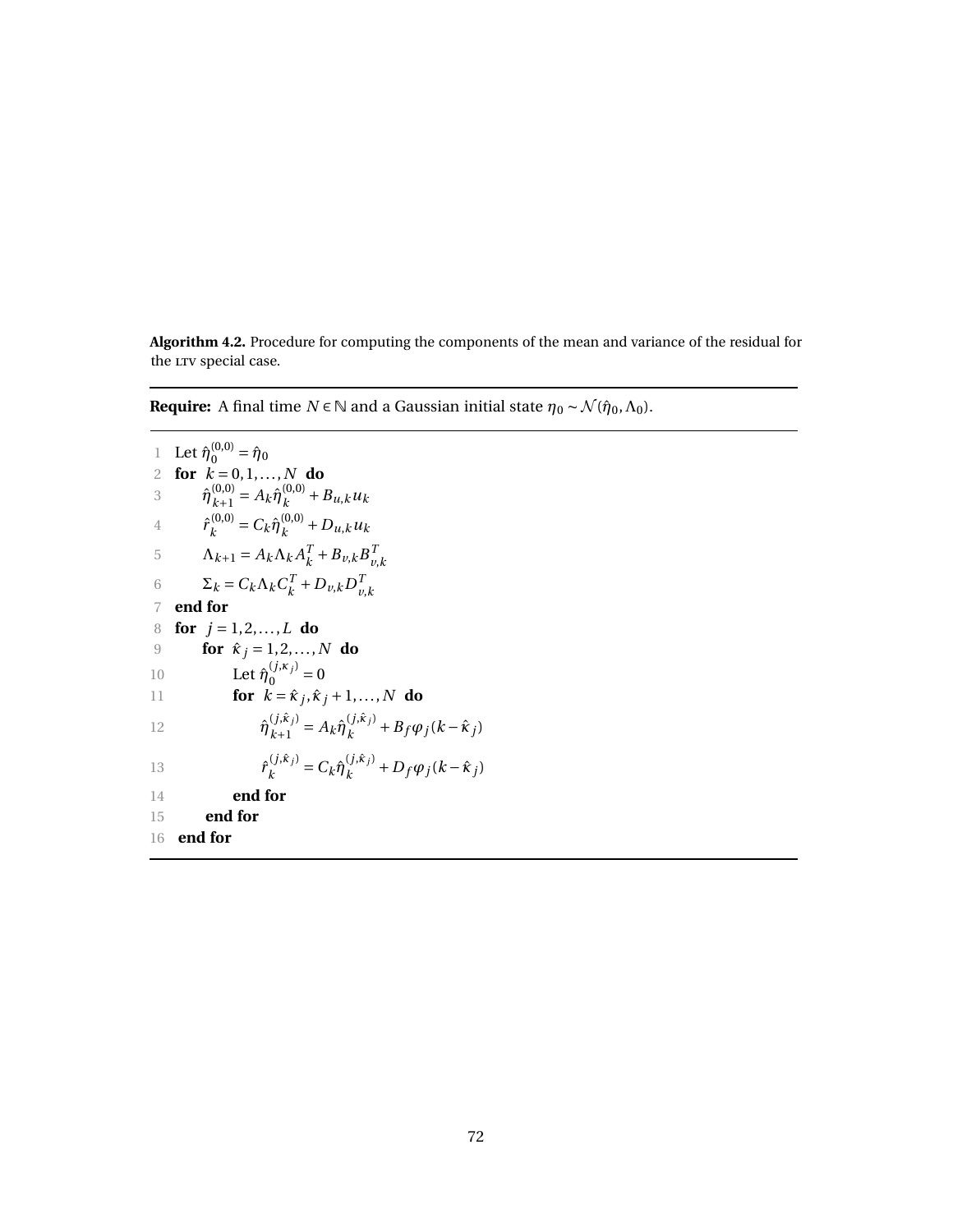<span id="page-85-0"></span>Algorithm 4.3. Procedure for computing the performance metrics for the LTV special case with two components.

**Require:** A final time  $N \in \mathbb{N}$ , a sequence of thresholds  $\{\varepsilon_k\}$  such that  $\varepsilon_i > 0$ , the conditional variance of the residual { $\Sigma_k$ }, and the components of the conditional mean of the residual  $\hat{r}_{k}^{(0,0)}$  $\hat{r}_k^{(0,0)}$ ,  $\hat{r}_k^{(1,s)}$  $\hat{r}_k^{(1,s)}$ , and  $\hat{r}_k^{(2,s)}$  $k^{(2,s)}$ , for  $k = 0, 1, ..., N$  and  $s = 1, 2, ..., N$ .

| for $k = 0, 1, , N$ do<br>$\mathbf{1}$                                                                                                                          |
|-----------------------------------------------------------------------------------------------------------------------------------------------------------------|
| Compute $P(D_{0,k}   \kappa_1 > k, \kappa_2 > k)$<br>2                                                                                                          |
| $P_{\text{TN},k} = \mathbf{P}(D_{0,k}   \kappa_1 > k, \kappa_2 > k) \mathbf{P}(\kappa_1 > k) \mathbf{P}(\kappa_2 > k)$<br>3                                     |
| $P_{\text{FP},k} = (1 - P(D_{0,k}   \kappa_1 > k, \kappa_2 > k)) P(\kappa_1 > k) P(\kappa_2 > k)$<br>$\overline{4}$                                             |
| for $s = 1, 2, , k$ do<br>5                                                                                                                                     |
| $\hat{r}_k = \hat{r}_k^{(0,0)} + \hat{r}_k^{(1,s)}$<br>6                                                                                                        |
| Compute $P(D_{0,k}   \kappa_1 = s, \kappa_2 > k)$<br>7                                                                                                          |
| $P_{\text{FN},k} = P_{\text{FN},k} + \mathbf{P}(D_{0,k}   \kappa_1 = s, \kappa_2 > k) \mathbf{P}(\kappa_1 = s) \mathbf{P}(\kappa_2 > k)$<br>8                   |
| $P_{\text{TP},k} = P_{\text{TP},k} + (1 - P(D_{0,k}   \kappa_1 = s, \kappa_2 > k)) P(\kappa_1 = k) P(\kappa_2 > k)$<br>9                                        |
| end for<br>10                                                                                                                                                   |
| for $t = 1, 2, , k$ do<br>11                                                                                                                                    |
| $\hat{r}_k = \hat{r}_k^{(0,0)} + \hat{r}_k^{(2,t)}$<br>12                                                                                                       |
| Compute $P(D_{0,k}   \kappa_1 > k, \kappa_2 = t)$<br>13                                                                                                         |
| $P_{\text{FN},k} = P_{\text{FN},k} + \mathbf{P}(D_{0,k}   \kappa_1 > k, \kappa_2 = t) \mathbf{P}(\kappa_1 > k) \mathbf{P}(\kappa_2 = t)$<br>14                  |
| $P_{\text{TP},k} = P_{\text{TP},k} + \left(1 - \mathbf{P}(D_{0,k}   \kappa_1 > k, \kappa_2 = t)\right) \mathbf{P}(\kappa_1 > k) \mathbf{P}(\kappa_2 = t)$<br>15 |
| end for<br>16                                                                                                                                                   |
| for $s = 1, 2, , k$ do<br>17                                                                                                                                    |
| for $t = 1, 2, , k$ do<br>18                                                                                                                                    |
| $\hat{r}_k = \hat{r}_k^{(0,0)} + \hat{r}_k^{(1,s)} + \hat{r}_k^{(2,t)}$<br>19                                                                                   |
| Compute $P(D_{0,k}   \kappa_1 = s, \kappa_2 = t)$<br>20                                                                                                         |
| $P_{\text{FN},k} = P_{\text{FN},k} + \mathbf{P}(D_{0,k}   \kappa_1 = s, \kappa_2 = t) \mathbf{P}(\kappa_1 = s) \mathbf{P}(\kappa_2 = t)$<br>21                  |
| $P_{\text{TP},k} = P_{\text{TP},k} + \left(1 - \mathbf{P}(D_{0,k}   \kappa_1 = s, \kappa_2 = t)\right) \mathbf{P}(\kappa_1 = s) \mathbf{P}(\kappa_2 = t)$<br>22 |
| end for<br>23                                                                                                                                                   |
| end for<br>24                                                                                                                                                   |
| 25<br>end for                                                                                                                                                   |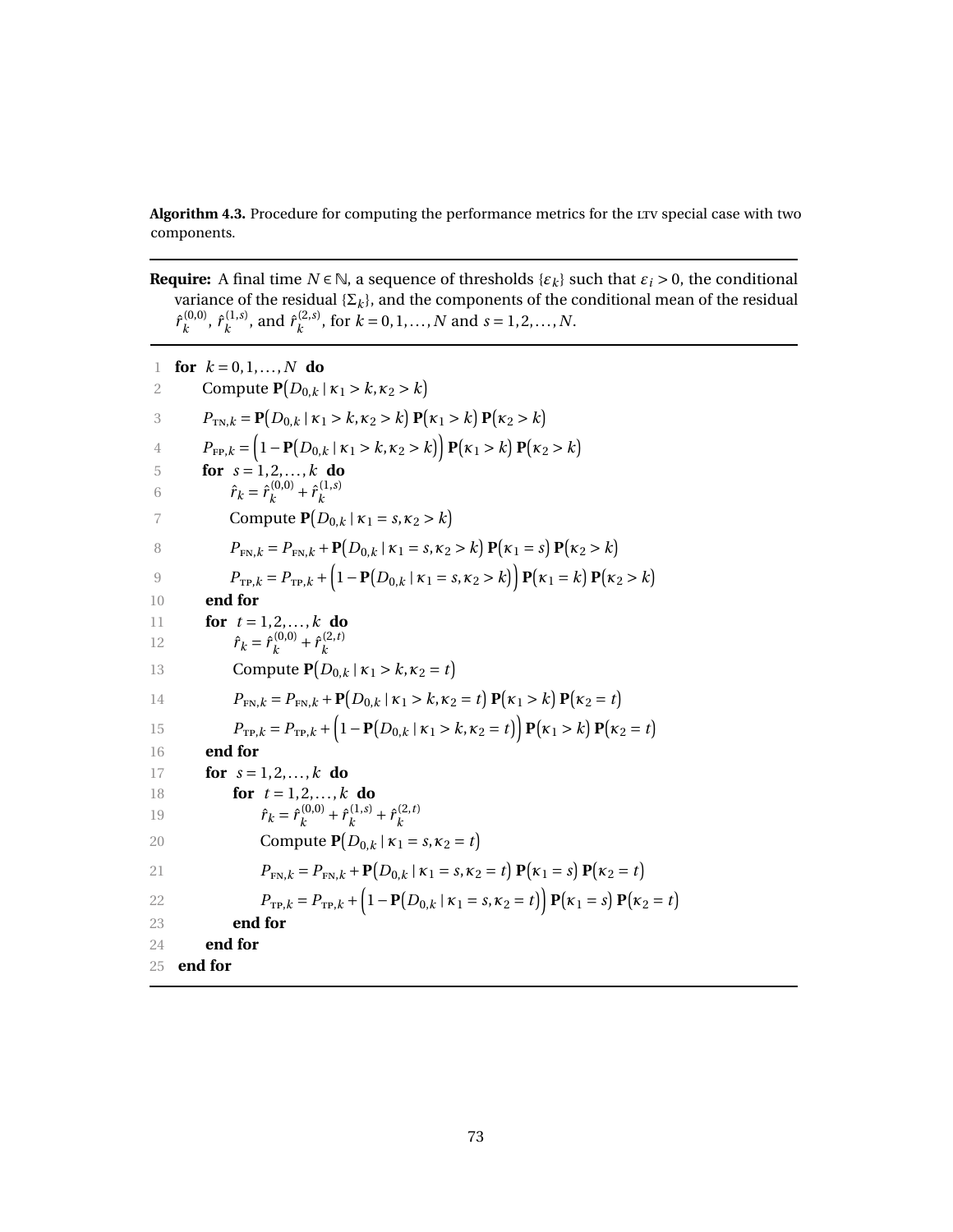Second, we show that the running time of the *L*-component version of Algorithm [4.3](#page-85-0) is  $O(LN^L)$ . For  $i = 0, 1, ..., L$ , we must consider all cases in which  $i$  components fail at or before time *N*. There are  $\binom{L}{i}$  $\binom{L}{i}$  ways to choose which *i* components fail, and each component can fail at any time  $\kappa \in \{1, 2, ..., N\}$ . By the binomial theorem [\[40\]](#page-134-1), the total number of cases to consider is

$$
\sum_{i=0}^{L} {L \choose i} N^{i} = (1+N)^{L} = O(N^{L}).
$$

In Algorithm [4.3,](#page-85-0) Lines 2-4, 6–9, 12–15, and 19–22 are essentially identical. In general, these four lines must be executed for each possible case. By assumption, the probabilities of the form

$$
\mathbf{P}(D_{0,k} | \kappa_j = s_j, j = 1,...L),
$$

as well as the component failure probabilities  $P(\kappa_i = s_i)$  and  $P(\kappa_i > k)$ , can be evaluated in *O*(1) time. Since we must compute *L* such component failure probabilities in each possible case, the running time of Algorithm [4.3](#page-85-0) is  $O(LN^L)$ . Therefore, the total time required to compute the performance metrics is  $O(LN^2) + O(LN^L) = O(LN^{\max\{2,L\}})$ .  $\Box$ 

*Remark 4.34.* At first glance, the combined running time of Algorithms [4.2](#page-84-0) and [4.3,](#page-85-0) seems little better than the polynomial running time of the general procedure given in Algorithm [4.1.](#page-81-0) However, as shown in Section [4.2.2,](#page-67-0) a system with *L* components leads to a Markov chain with state space  $\Theta = \{0, 1, \ldots, 2^L - 1\}$ . Therefore, the running time of Algorithm [4.1](#page-81-0) would be  $O(N^{2^{L}-1})$ , which is significantly worse than  $O(LN^{L})$  for practical values of *L* and *N*.  $\Diamond$ 

### <span id="page-86-0"></span>**4.5.3 LTI Special Case Based on Component Failures**

The special case considered in the previous section can be simplified further by assuming that the dynamics are time-invariant. That is, we assume the combined dynamics are of the form

$$
\eta_{k+1} = A\eta_k + B_u u_k + B_v v_k + B_f \sum_{j=1}^{L} \varphi_j (k - \kappa_j(\theta_{0:k})),
$$
  

$$
r_k = C\eta_k + D_u u_k + D_v v_k + D_f \sum_{j=1}^{L} \varphi_j (k - \kappa_j(\theta_{0:k})),
$$

As in the LTV case, superposition is used to reduce the amount of computation required. However, because the system is now LTI, the portion of the conditional mean of the residual due to component *j* failing at time *κ<sup>j</sup>* can be obtained by time-shifting the portion due to component *j* failing at time 1. For all  $n \in \mathbb{N}$ , let the *n*-shift operator  $z^n$  be defined by

$$
z^n \colon x_{0:N} \mapsto \{ \underbrace{0,\ldots,0}_{n \text{ zeros}}, x_0, x_1,\ldots,x_{N-n} \},
$$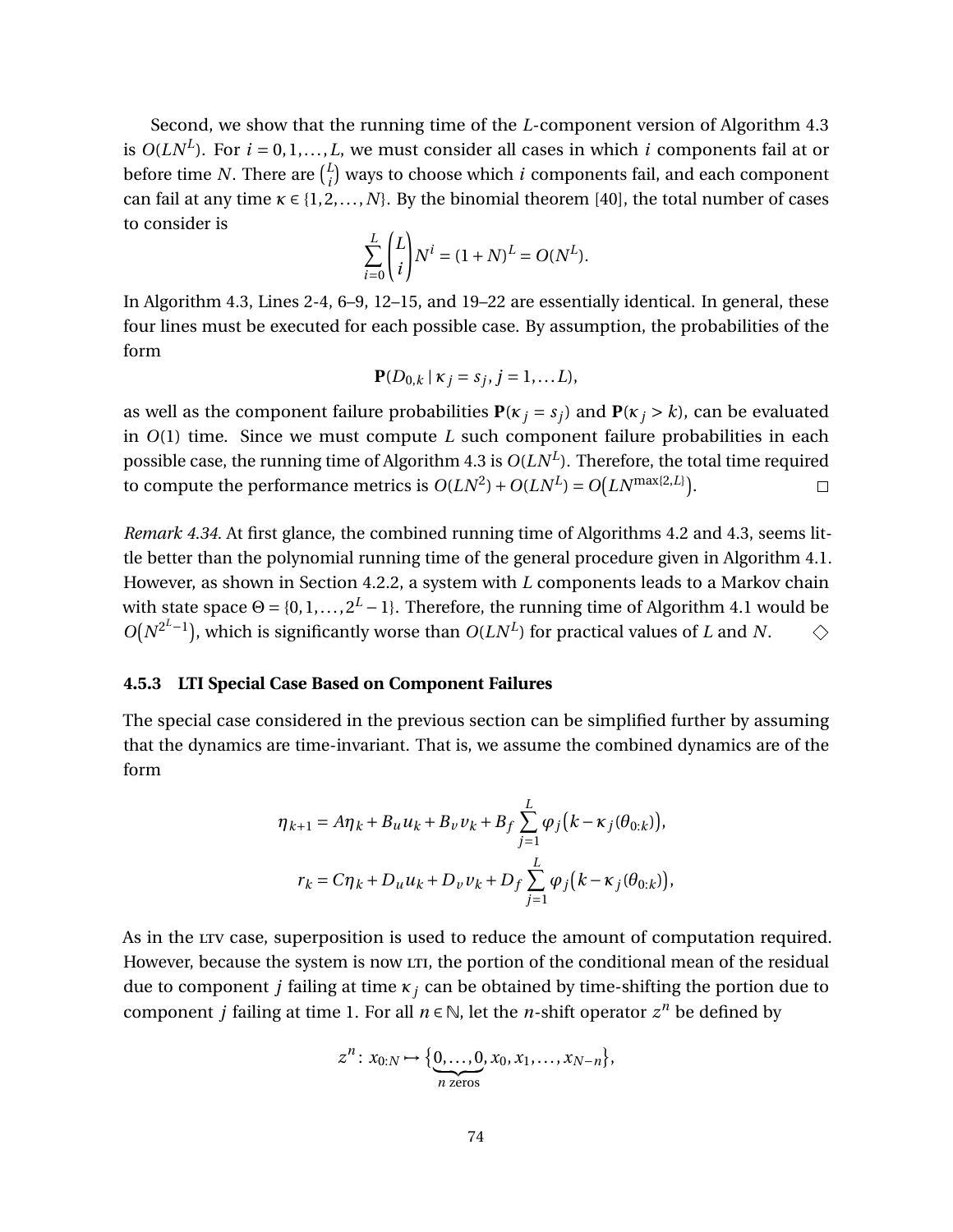<span id="page-87-0"></span>**Algorithm 4.4.** Procedure for computing the components of the mean and variance of the residual for the LTI special case.

**Require:** A final time  $N \in \mathbb{N}$  and a Gaussian initial state  $\eta_0 \sim \mathcal{N}(\hat{\eta}_0, \Lambda_0)$ .

1 Let  $\hat{\eta}_0^{(0,0)} = \hat{\eta}_0$ 2 **for**  $k = 0, 1, ..., N$  **do** 3  $\hat{\eta}_{k+1}^{(0,0)} = A \hat{\eta}_k^{(0,0)}$  $\binom{(0,0)}{k}$  +  $B_u u_k$ 4  $\hat{r}_k^{(0,0)}$  $\hat{R}_k^{(0,0)} = C \hat{\eta}_k^{(0,0)}$  $_{k}^{(0,0)}$  +  $D_{u}u_{k}$ 5  $\Lambda_{k+1} = A\Lambda_k A^T + B_v B_v^T$ 6  $\Sigma_k = C \Lambda_k C^T + D_v D_v^T$ 7 **end for** 8 **for** *j* = 1, 2,...,*L* **do** 9 Let  $\hat{\eta}_0^{(j,1)} = 0$ 10 **for**  $k = 0, 1, ..., N$  **do** 11  $\hat{\eta}_{k+1}^{(j,1)}$  $\hat{h}_{k+1}^{(j,1)} = A \hat{\eta}_k^{(j,1)}$  $\frac{(J,1)}{k}$  +  $B_f \varphi_j (k - \kappa_j)$ 12  $\hat{r}_{k}^{(j,1)}$  $c_k^{(j,1)} = C \hat{\eta}_k^{(j,1)}$  $\frac{(J,1)}{k}$  +  $D_f \varphi_j (k - \kappa_j)$ 13 **end for** 14 **end for**

for all  $x_{0:N}$ . Then, using the notation established in Algorithms [4.2](#page-84-0) and [4.3,](#page-85-0)

<span id="page-87-1"></span>
$$
\hat{r}_{0:N}^{(j,\kappa_j)} = z^{\kappa_j - 1} \left( \hat{r}_{0:N}^{(j,1)} \right),\tag{4.25}
$$

for all *j*, *k*, and *κ<sup>j</sup>* .

The procedure for computing the conditional mean and variance of the residual for the Let ur special case is given in Algorithm [4.4,](#page-87-0) which is the Let analogue of Algorithm [4.2.](#page-84-0) The analogue of Algorithm [4.3](#page-85-0) for the LTI case (not shown here) is obtained by applying the formula [\(4.25\)](#page-87-1) to each term  $\hat{r}_{k}^{(j, \kappa_{j})}$  $k$ .

<span id="page-87-2"></span>**Proposition 4.35.** *The running time of Algorithm [4.4](#page-87-0) is O*(*LN*)*.*

*Proof.* Lines 3–6 each take *O*(1) time to compute. Thus, Lines 1–7 require *O*(*N*) time in total. Similarly, Lines 11-12 take *O*(1) time to compute, so Lines 8–14 require *O*(*LN*) time in total. Therefore, the overall running time of Algorithm [4.4](#page-87-0) is *O*(*LN*).  $\Box$ 

The process of time-shifting the simulation results of Algorithm [4.4](#page-87-0) can be done using careful array indexing, so we assume that the time-shifing process does not increase the complexity of evaluating the performance metrics. Hence, we have the following corollary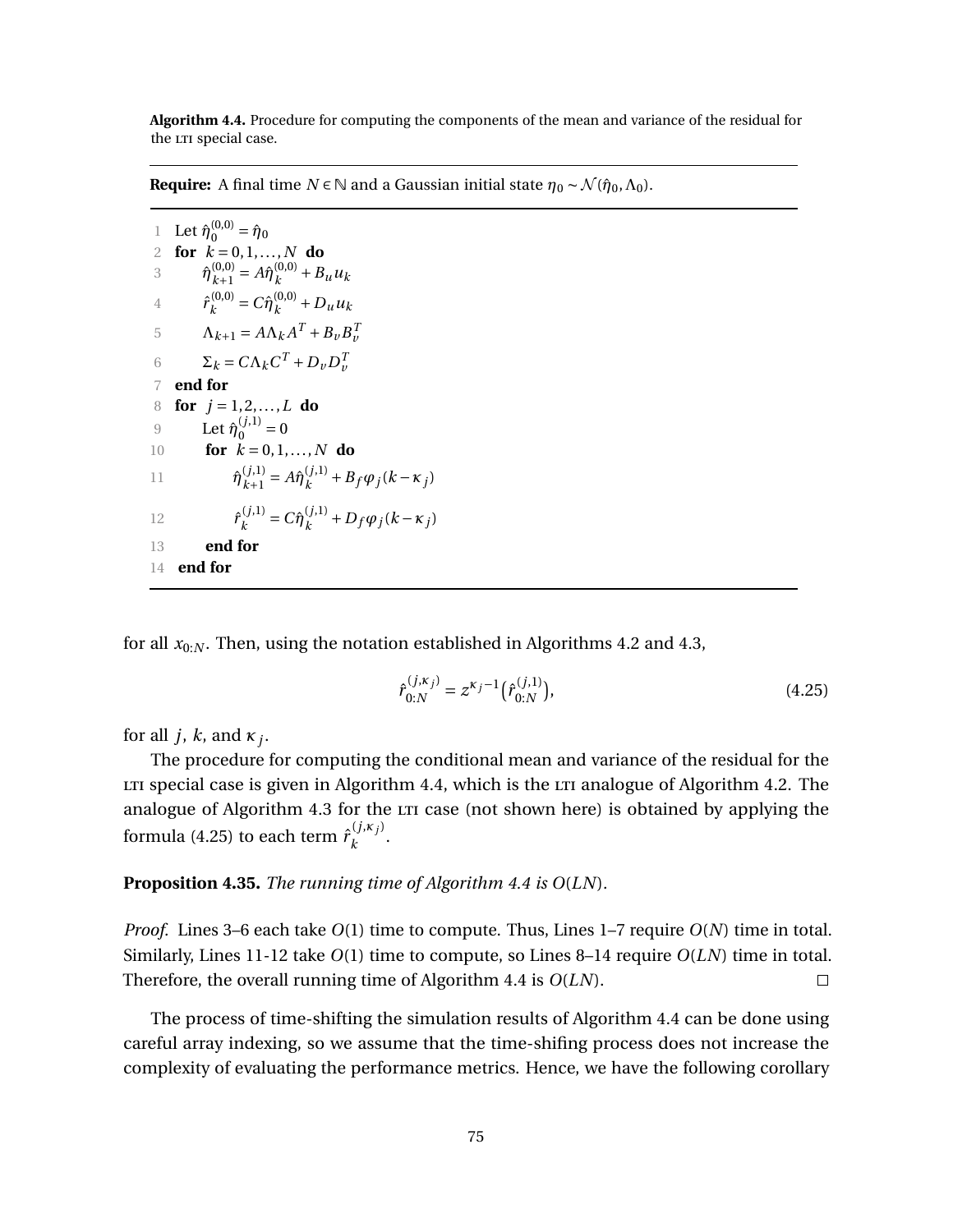| <b>Problem Type</b> | <b>Simulations</b> | <b>Total Complexity</b> | <b>Algorithm</b>    |
|---------------------|--------------------|-------------------------|---------------------|
| General             | $O((m+1)^{N+1})$   | $O(N(m+1)^{N+1})$       | 4.1                 |
| Structured          | $O(N^m)$           | $O(N^{m+1})$            | 4.1                 |
| LTV Special Case    | $O(LN^2)$          | $O(LN^L)$               | 4.2 & 4.3           |
| LTI Special Case    | O(LN)              | $O(LN^L)$               | 4.4 & 4.3 (shifted) |

<span id="page-88-1"></span>**Table 4.1.** Time-complexity of computing the performance metrics using Algorithms [4.1–](#page-81-0)[4.4.](#page-87-0) The column labeled "Simulations" indicates the number of times the recurrence for the conditional mean of the residual (equation [\(4.17\)](#page-71-0)) must be simulated.

to Proposition [4.35.](#page-87-2)

<span id="page-88-0"></span>**Corollary 4.36.** *The time to compute the performance metrics for the LTI special case using Algorithm [4.4](#page-87-0) and a time-shifted version of Algorithm [4.3](#page-85-0) is O*(*LN<sup>L</sup>* )*.*

*Proof.* By Proposition [4.33,](#page-83-0) the running time of the time-shifted version of Algorithm [4.3](#page-85-0) is  $O(LN^L)$ , which dominates the running time of Algorithm [4.4.](#page-87-0)  $\Box$ 

The time-complexity results established in Propositions [4.32–](#page-82-1)[4.35](#page-87-2) and Corollary [4.36](#page-88-0) are summarized in Table [4.1.](#page-88-1)

## **4.6 Comments on Continuous-Time Models**

In Chapter [3,](#page-36-0) as well as the present chapter, the model  $G_{\theta}$  and the residual generator *F* are assumed to be discrete-time dynamic systems. Generally speaking, there is no reason to assume that the model  $G_{\theta}$  is discrete. Indeed, continuous-time jump-Markov linear systems are treated in detail in [\[65\]](#page-135-0) and [\[66\]](#page-135-1), and more general hybrid stochastic differential equations are considered in [\[105\]](#page-138-0). The biggest difficulty in using continuous-time models is extending the Markov chain  $\{\theta_k\}$  to the more general class of jump processes [\[105\]](#page-138-0). In practice, however, the residual generator  $F$  only has access to discrete observations  $\left\{y(t_k)\right\}_{k\geq 0}$ of the output signal, where  $\{t_k\}_{k\geq 0}$  is a sequence of discrete observation times. Hence, the problem is greatly simplified by assuming that *G<sup>θ</sup>* is a discrete-time system, as well.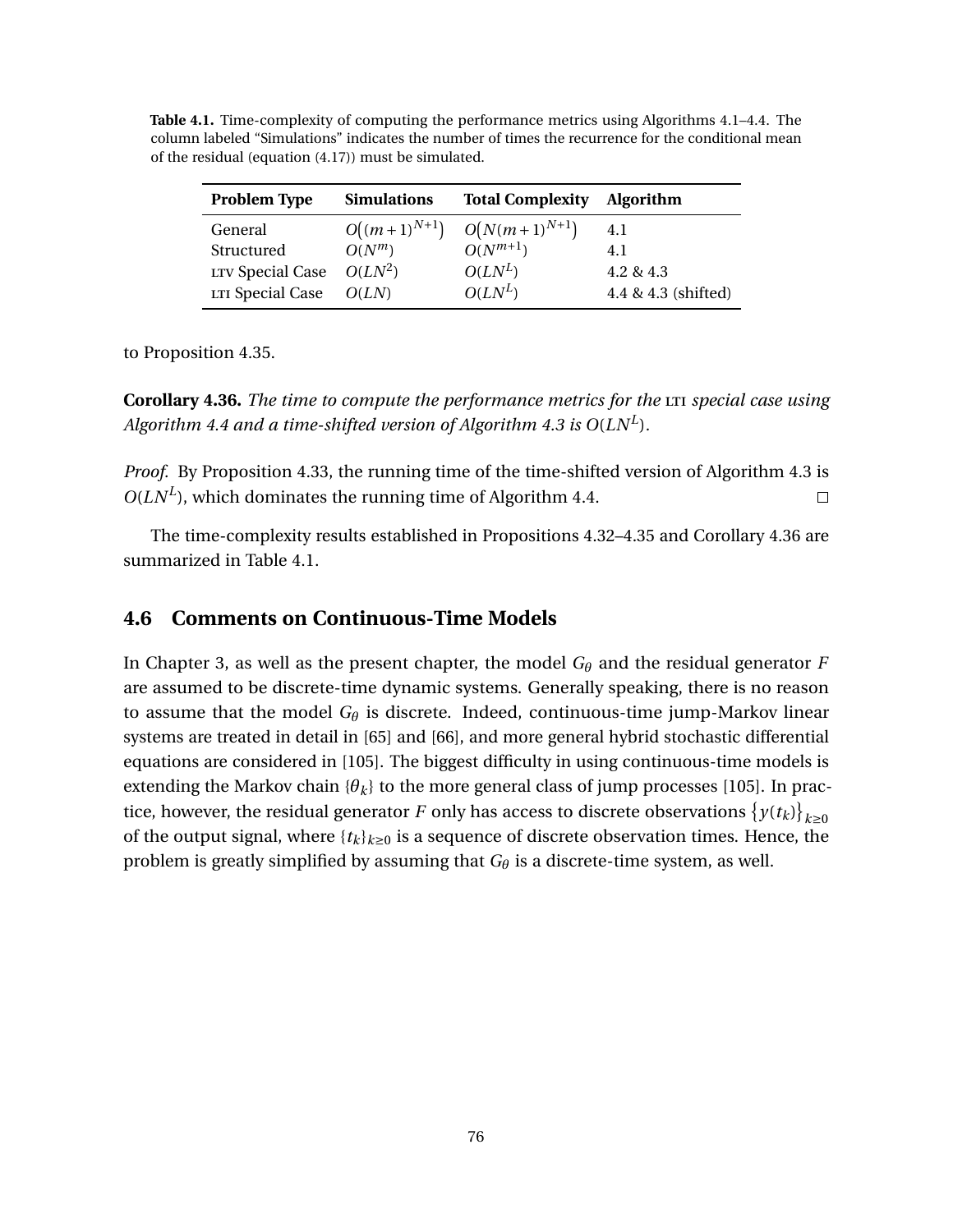## **Chapter 5**

# **Worst-Case Performance Analysis**

## **5.1 Introduction**

In this chapter, we consider the performance of a fault detection scheme under uncertain conditions. First, we establish some notation and discuss the various types of uncertainty under consideration. Next, we formulate well-defined optimization problems that characterize the worst-case performance in terms of the probability of false alarm and the probability of detection. Since these optimization problems are, in general, intractable, we impose additional assumptions on the fault diagnosis problem, which yield much simpler optimization problems. Using these assumptions, we consider two classes of optimization problems: those with uncertain signals and those with model uncertainty. Finally, for each class of problems, we show how the worst-case probability of false alarm and the worst-case probability of detection can be formulated as convex programs that can be solved using readily-available numerical optimization software. The results in this section are restricted to fault detection problems involving scalar-valued residuals and threshold decision functions.

#### **5.1.1 Notation**

Up to this point, we have used the notation  $\{u_k\}_{k\geq 0}$  to denote a discrete-time signal or stochastic process. To simplify notation, we represent sequences by a single letter (e.g.,  $u = {u_k}$ ) and the action of a dynamic system is represented in more compact operator notation. For example, if the system *G* maps the input  $\{u_k\}$  to the output  $\{y_k\}$ , we write  $y = Gu$ . Let  $\mathcal{S}^n$  be the set of one-sided deterministic sequences taking values in  $\mathbb{R}^n$ . For *p* ∈ [1,∞), define

$$
\ell_p^n := \left\{ u \in \mathcal{S}^n : \|u\|_p := \left( \sum_{k=0}^\infty \|u_k\|_p^p \right)^{\frac{1}{p}} < \infty \right\}.
$$

In the case where  $p = \infty$ , define

$$
\ell_{\infty}^n := \left\{ u \in \mathcal{S}^n : \|u\|_{\infty} := \sup_{k \geq 0} \|u_k\|_{\infty} < \infty \right\}.
$$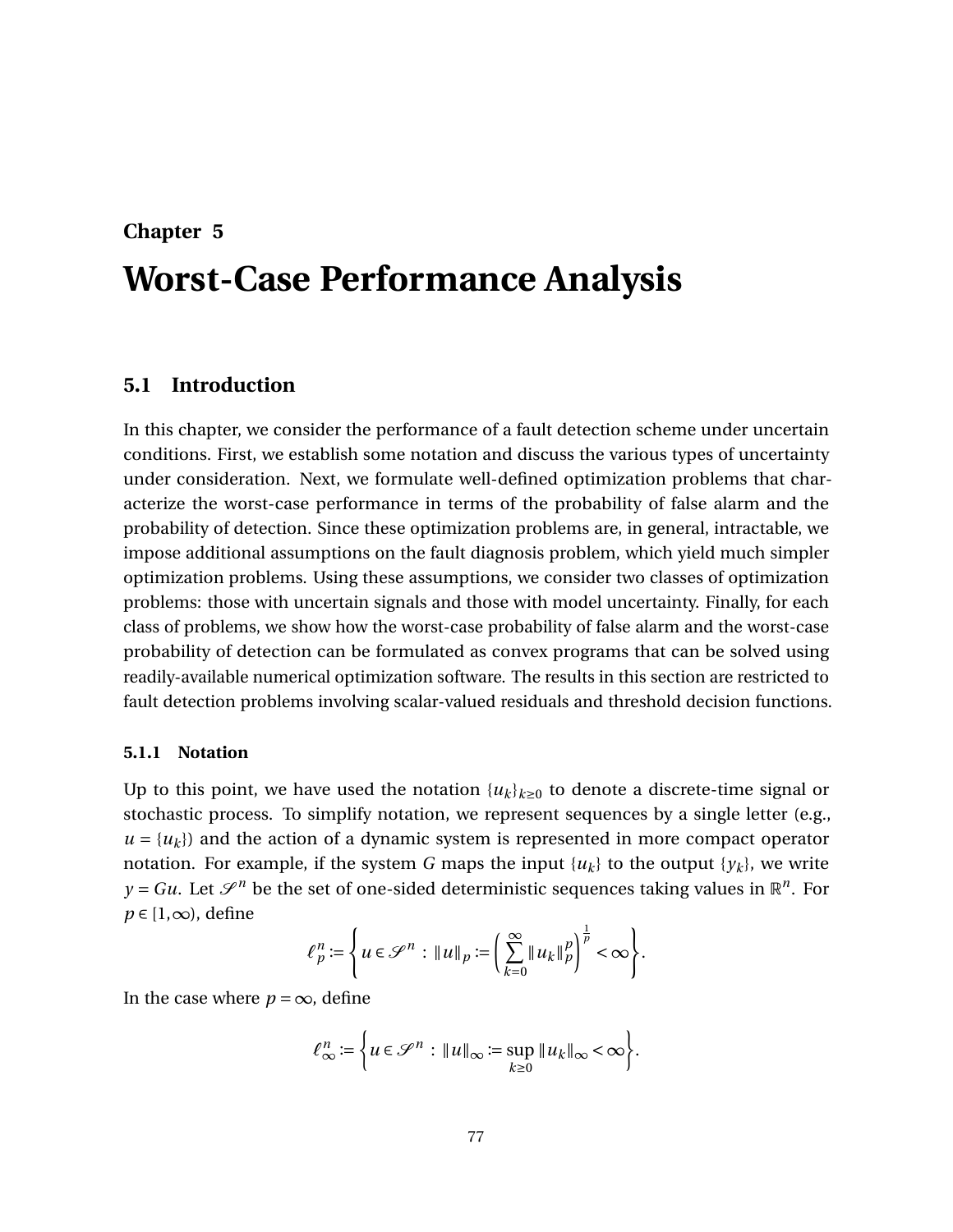For  $p \in [1,\infty]$ , the  $\ell_p$ -norm ball centered at  $u^{\circ} \in \ell_p^n$  with radius  $\gamma > 0$  is defined as

$$
B_p^n(u^{\circ}, \gamma) := \{u + u^{\circ} \in \mathcal{S}^n : ||u||_p < \gamma\}.
$$

We may write  $B_p(u^{\circ}, \gamma)$  when the dimension of the sequence is clear from context or of little significance. Given an input-output operator *G*:  $\ell_p^n \to \ell_p^m$ , with  $p \in [1,\infty]$ , define the induced norm

$$
||G||_{ip} := \sup_{u \neq 0} \frac{||Gu||_p}{||u||_p}
$$

.

For  $p \in [1,\infty]$  and  $\gamma > 0$ , define the set of norm-bounded operators

$$
\Delta_p^{m \times n}(\gamma) \coloneqq \{\Delta \colon \mathscr{S}^n \to \mathscr{S}^m : \|\Delta\|_{ip} < \gamma\}.
$$

Similarly, for  $p \in [1,\infty]$ ,  $\gamma > 0$ , and  $q \in \mathbb{N}$ , define the set of block-structured norm-bounded operators

$$
\hat{\mathbf{\Delta}}_p^{m \times n}(\gamma) := \left\{ \Delta = \mathrm{diag}\{\Delta_1, \Delta_2, \ldots, \Delta_q\} \ : \ \Delta_i \in \mathbf{\Delta}_p^{m_i \times n_i}(\gamma), \ \sum_{i=1}^q m_i = m, \ \sum_{i=1}^q n_i = n \right\}.
$$

We may write  $\bm{\Delta}_p(\gamma)$  or  $\hat{\bm{\Delta}}_p(\gamma)$  when the dimension of the operator is clear from context or of little significance.

For each *s* ∈ N, define the *s-step truncation operator*

$$
\tau_s\colon\mathscr{S}^n\to\mathscr{S}^n\colon u\mapsto\{u_0,u_1,\ldots,u_{s-1},u_s,0,0,\ldots\}.
$$

The *one-step shift operator z* is defined as

$$
z\colon\mathscr{S}^n\to\mathscr{S}^n\colon u\mapsto\{0,u_0,u_1,\ldots\}.
$$

An operator  $G: \mathcal{S}^n \to \mathcal{S}^m$  is said to be *time-invariant* if

$$
Gz=zG.
$$

Otherwise, *G* is said to be *time-varying*.

#### **5.1.2 Types of Uncertainty Considered**

Although there are many distinct ways to include uncertainty in the fault detection problem, we consider the following four types of uncertainty:

1. *Families of Inputs:* In Chapters [3](#page-36-0) and [4,](#page-56-0) the performance metrics are computed for a single fixed input sequence *u*. Since this input sequence affects the values of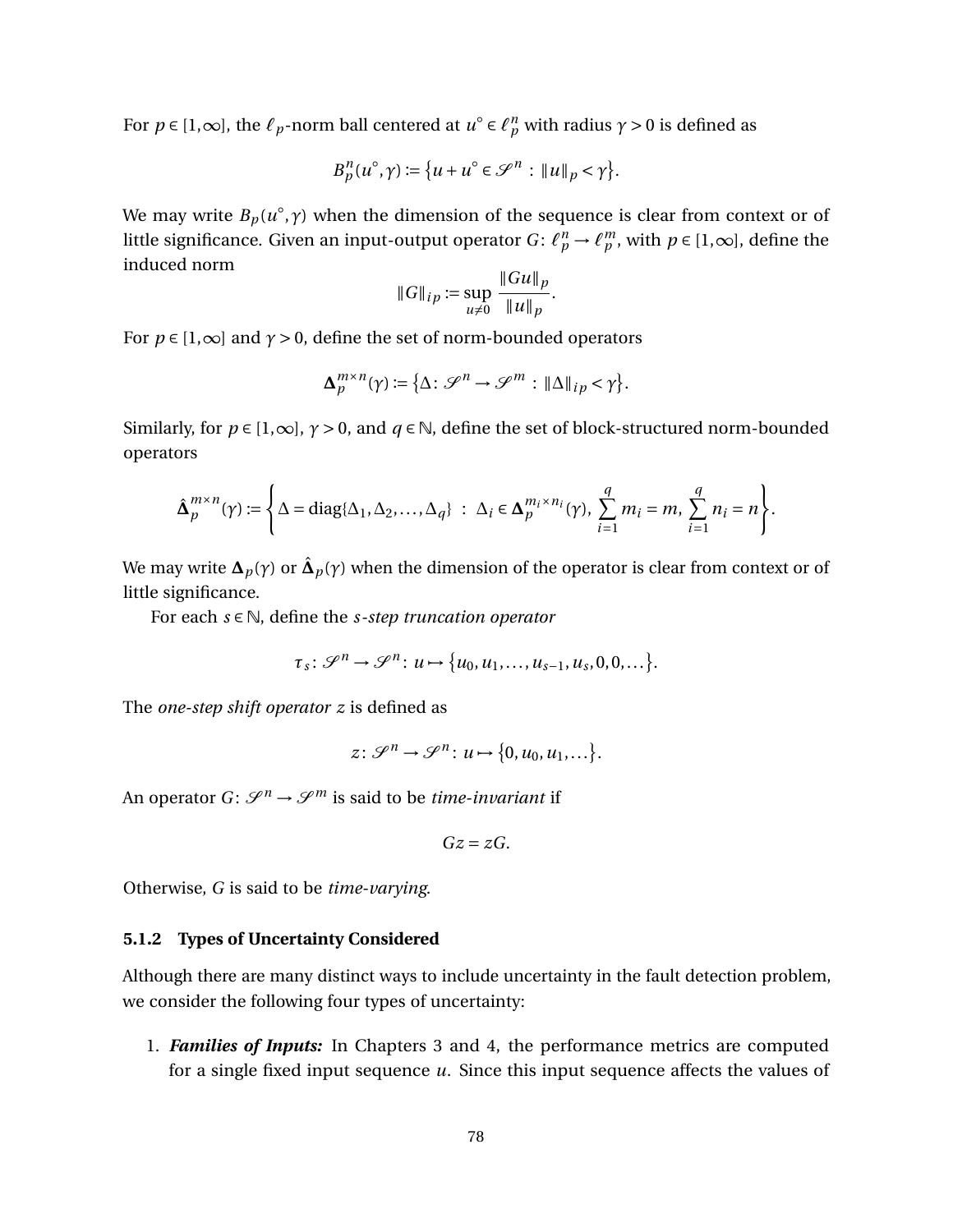the performance metrics, a comprehensive performance analysis would consider all possible values of *u*, which is clearly not feasible. One reasonable compromise is to compute the worst-case performance over a specified family of inputs. To this end, we consider families of inputs that have the following form:

$$
B_p^{n_u}(u^{\circ}, \gamma) = \{u + u^{\circ} \in \mathcal{S}^{n_u} : ||u||_p < \gamma\},\
$$

where  $u^{\circ} \in \ell_p^{n_u}$  is a fixed nominal input,  $p \in [1,\infty]$  specifies the  $\ell_p$ -norm, and  $\gamma > 0$  is the desired bound.

2. **Bounded Disturbances:** Thus far, we have assumed that the system  $G_{\theta}$  is affected by a noise signal *v*. It is also useful to consider the case where a deterministic signal *w*, called a *disturbance*, affects the system in such a way that the fault diagnosis scheme cannot use *w* to generate a residual. We consider disturbances in the bounded set

$$
B_p^{n_w}(0,\gamma) = \{w \in \mathcal{S}^{n_w} : ||w||_p < \gamma\},\
$$

where  $p \in [1,\infty]$  specifies the  $\ell_p$ -norm, and  $\gamma > 0$  is the desired bound.

3. *Uncertain Fault Signals:* In Chapters [3](#page-36-0) and [4,](#page-56-0) it is assumed that the fault signal *f<sup>k</sup>* at time *k* is a known, fixed function of the fault parameter sequence  $\theta_{0:k}$ . While this approach may work for certain types of faults, it often useful to consider the worst-case performance of a fault diagnosis scheme over a set of possible fault signals. Hence, for a given parameter sequence *ϑ*, we assume the fault signal lies in a bounded set of the form

$$
B_p^{n_f}\big(f(\vartheta)^\circ,\gamma\big)=\big\{f+f^\circ(\vartheta)\in\mathscr{S}^{n_f}:\|f\|_p<\gamma\big\},\
$$

where  $f^{\circ}(\vartheta) \in {\ell}_{p}^{n_{f}}$  is the nominal value of the fault signal,  $p \in [1,\infty]$  specifies the  $\ell_p$ -norm, and  $\gamma > 0$  is the desired bound.

4. *Model Uncertainty:* In model-based fault diagnosis schemes, the residual generator is usually designed according to the nominal system model  $G_0$ . However, it useful to consider cases where *G*<sup>0</sup> does not perfectly model the system or the designer of the residual generator does not have accurate knowledge of the true model. Both of these cases are addressed by assuming that the parameterized system *G<sup>θ</sup>* is uncertain. In particular, we assume that the system consists of an interconnection of the system *G<sup>θ</sup>* and an uncertain operator ∆. We consider two classes of uncertain operators. First, we consider the class norm-bounded linear time-invariant uncertainties

$$
\Delta_{2,\text{LTI}}(\gamma) := \big\{ \Delta \in \Delta_2(\gamma) \, : \, \Delta \text{ is LTI, causal, stable} \big\},
$$

where  $\gamma > 0$  is the desired bound. Second, we consider the class of norm-bounded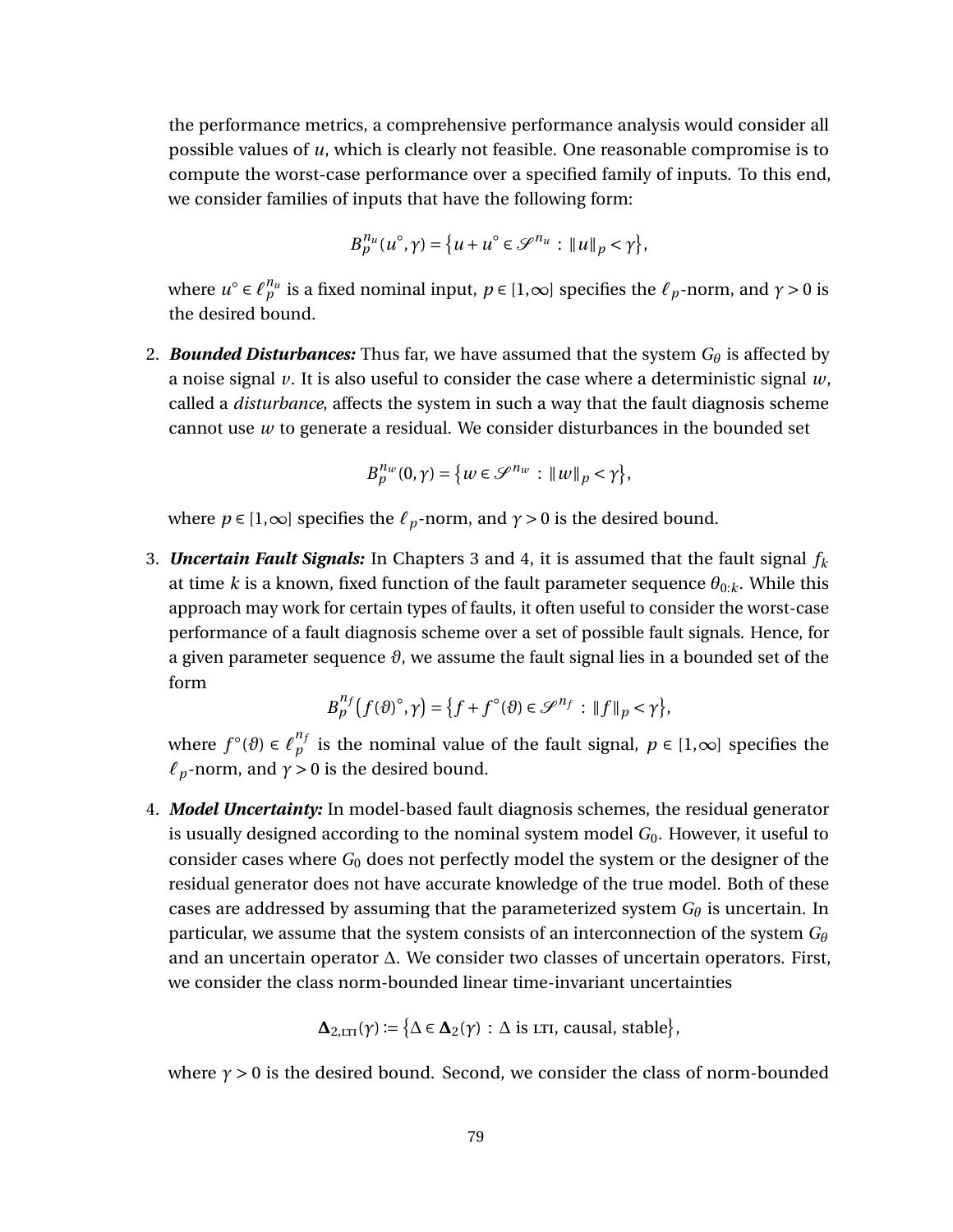linear time-varying uncertainties

$$
\Delta_{2,\text{LTV}}(\gamma) := \big\{ \Delta \in \Delta_2(\gamma) \, : \, \Delta \text{ is } \text{LTV, causal, stable} \big\},
$$

We may also assume that the uncertain operator ∆ is block-structured, in which case the uncertainty sets are

$$
\hat{\Delta}_{2,\text{LTI}}(\gamma) := \{ \Delta \in \hat{\Delta}_2(\gamma) : \Delta \text{ is LTI, causal, stable} \},
$$

and

$$
\hat{\Delta}_{2,\text{trv}}(\gamma) \coloneqq \big\{ \Delta \in \hat{\Delta}_2(\gamma) \, : \, \Delta \text{ is } \text{trv, causal, stable} \big\}.
$$

The overall uncertainty in the fault diagnosis problem depends on which of these four types of uncertainty are included in the model. For simplicity, we consider two classes of problems. The first class has no model uncertainty, and the overall uncertainty set is

$$
\mathscr{P}_s = \left\{ \left( u, w, f(\vartheta) \right) : u \in B_p(u^\circ, \gamma_1), w \in B_p(0, \gamma_2), f(\vartheta) \in B_p(f^\circ(\vartheta), \gamma_3) \right\},\
$$

where  $u^{\circ}$ ,  $\vartheta$  and  $f^{\circ}(\vartheta)$  are fixed signals and  $\gamma_1, \gamma_2, \gamma_3 > 0$  are fixed bounds. The second class only has model uncertainty, and the overall uncertainty set  $\mathscr{P}_{\Delta}$  is either  $\Delta_{2,\text{LTI}}$  or  $\Delta_{2,\text{LTI}}$  (or one of their block-structured counterparts,  $\hat{\mathbf{\Delta}}_{2,\text{LTI}}$  or  $\hat{\mathbf{\Delta}}_{2,\text{LTV}}$ ).

For a given point  $\rho$  in either  $\mathcal{P}_s$  or  $\mathcal{P}_\Delta$ , the fault diagnosis problem is well-defined and we can compute the performance metrics. Hence, the goal is to determine which value of *ρ* leads to the worst-case performance in some well-defined sense.

#### **5.1.3 Worst-case Optimization Problems**

In order to find the worst-case value of an uncertain signal or operator, we must establish quantitative criteria that lead to well-defined optimization problems. More precisely, we must establish a meaningful way to transform the sequences  $\{P_{F,k}\}\$  and  $\{P_{D,k}\}\$  into scalarvalued objective functions. Because the procedure is the same for both uncertainty sets,  $\mathcal{P}_s$ and  $\mathscr{P}_{\Delta}$ , we let  $\mathscr{P}_{(\bullet)}$  represent the unspecified uncertainty set. From the outset, we assume that the residual is scalar-valued and that  $\delta$  is a time-varying threshold function.

#### *Maximizing the Probability of a False Alarm*

For any  $\rho \in \mathscr{P}_{(\bullet)}$ , the probability of false alarm at time *k* is

$$
P_{F,k}(\rho) = \mathbf{P}(|r_k(\rho)| \ge \varepsilon_k | \theta_{0:k} = 0_{0:k})
$$
  
= 1 -  $\mathbf{P}(|r_k(\rho)| < \varepsilon_k | \theta_{0:k} = 0_{0:k}),$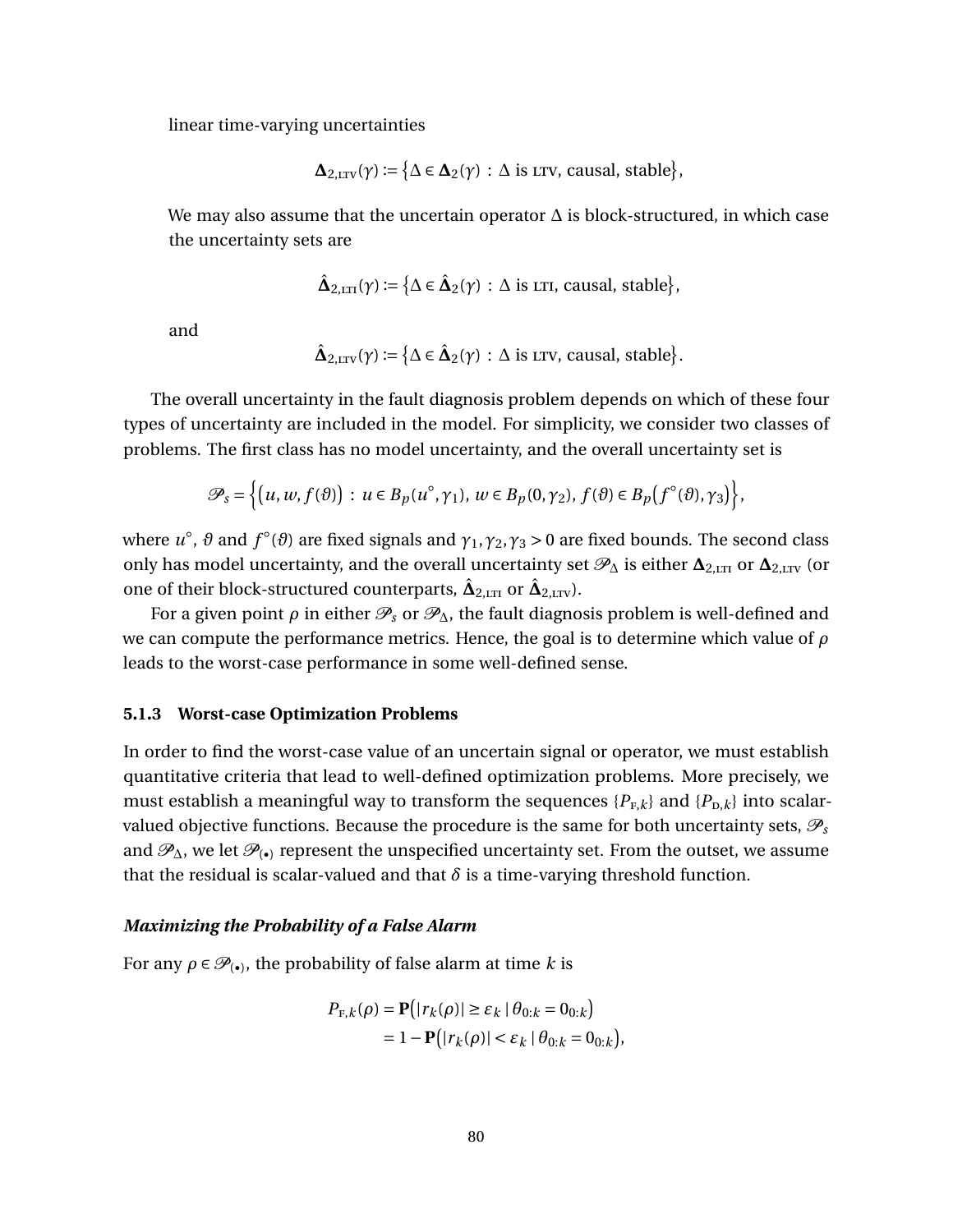where  $0_{0:k}$  denotes the sequence of  $k+1$  zeros. Clearly, uncertainty has a negative impact on performance when the probability of false alarm increases. Hence, a worst-case parameter  $\rho^{\star} \in \mathscr{P}_{(\bullet)}$ , with respect to the probability of a false alarm, is defined as an optimum point of the following optimization problem:

$$
P_{\mathrm{F}}^{\star} = \max_{\rho \in \mathcal{P}_{(\bullet)}} \max_{0 \le k \le N} P_{\mathrm{F},k}(\rho)
$$
  
= 1 - min min\_{\rho \in \mathcal{P}\_{(\bullet)}} \min\_{0 \le k \le N} \mathbf{P}(|r\_k(\rho)| < \varepsilon\_k | \theta\_{0:k} = 0\_{0:k}), \tag{5.1}

<span id="page-93-0"></span>where  $N \geq 0$  is a fixed final time.

#### *Minimizing the Probability of Detection*

We analyze the effect of uncertainty conditional on the occurrence of particular fault. Fix a final time  $N$ , and let  $\vartheta_{0:N}$   $\in$   $\Theta^{N+1}$  be a possible fault parameter sequence, such that  $\vartheta_N\neq 0.$ Define

<span id="page-93-3"></span>
$$
k_f := \min\{k \ge 0 : \vartheta_k \ne 0\}.\tag{5.2}
$$

That is, the fault represented by the sequence  $\vartheta_{0:N}$  occurs at time  $k_f$ . For any  $\rho \in \mathscr{P}_{(\bullet)}$ , the probability of detecting the fault at time *k* is

$$
P_{\text{D},k}(\rho,\vartheta_{0:N}) = \mathbf{P}(|r_k(\rho)| \ge \varepsilon_k \mid \theta_{0:k} = \vartheta_{0:k})
$$
  
= 1 -  $\mathbf{P}(|r_k(\rho)| \le \varepsilon_k \mid \theta_{0:k} = \vartheta_{0:k})$ 

With respect to the probability of detecting the fault parameterized by  $\vartheta_{0:N}$ , a worst-case parameter  $\rho^{\star} \in \mathscr{P}_{(\bullet)}$  is defined as an optimum point of the following optimization problem:

$$
P_{\mathbf{D}}^{\star}(\theta_{0:N}) = \min_{\rho \in \mathcal{P}_{(\bullet)}} \max_{k_f \le k \le N} P_{\mathbf{D},k}(\rho, \theta_{0:N})
$$
  
= 1 - \max\_{\rho \in \mathcal{P}\_{(\bullet)}} \min\_{k\_f \le k \le N} \mathbf{P}(|r\_k(\rho)| < \varepsilon\_k | \theta\_{0:k} = \theta\_{0:k}). \tag{5.3}

<span id="page-93-1"></span>In other words, a worst-case parameter  $\rho^* \in \mathscr{P}_{(\bullet)}$  diminishes the effect of the fault parameterized by  $\vartheta_{0:N}$  as much as or more than any other parameter  $\rho \in \mathscr{P}_{(\bullet)}$ .

## **5.2 Formulating Tractable Optimization Problems**

Both optimization problems [\(5.1\)](#page-93-0) and [\(5.3\)](#page-93-1) involve the expression

<span id="page-93-2"></span>
$$
\min_{k_f \le k \le N} \mathbf{P}(|r_k(\rho)| < \varepsilon_k \, | \, \theta_{0:k} = \vartheta_{0:k}),\tag{5.4}
$$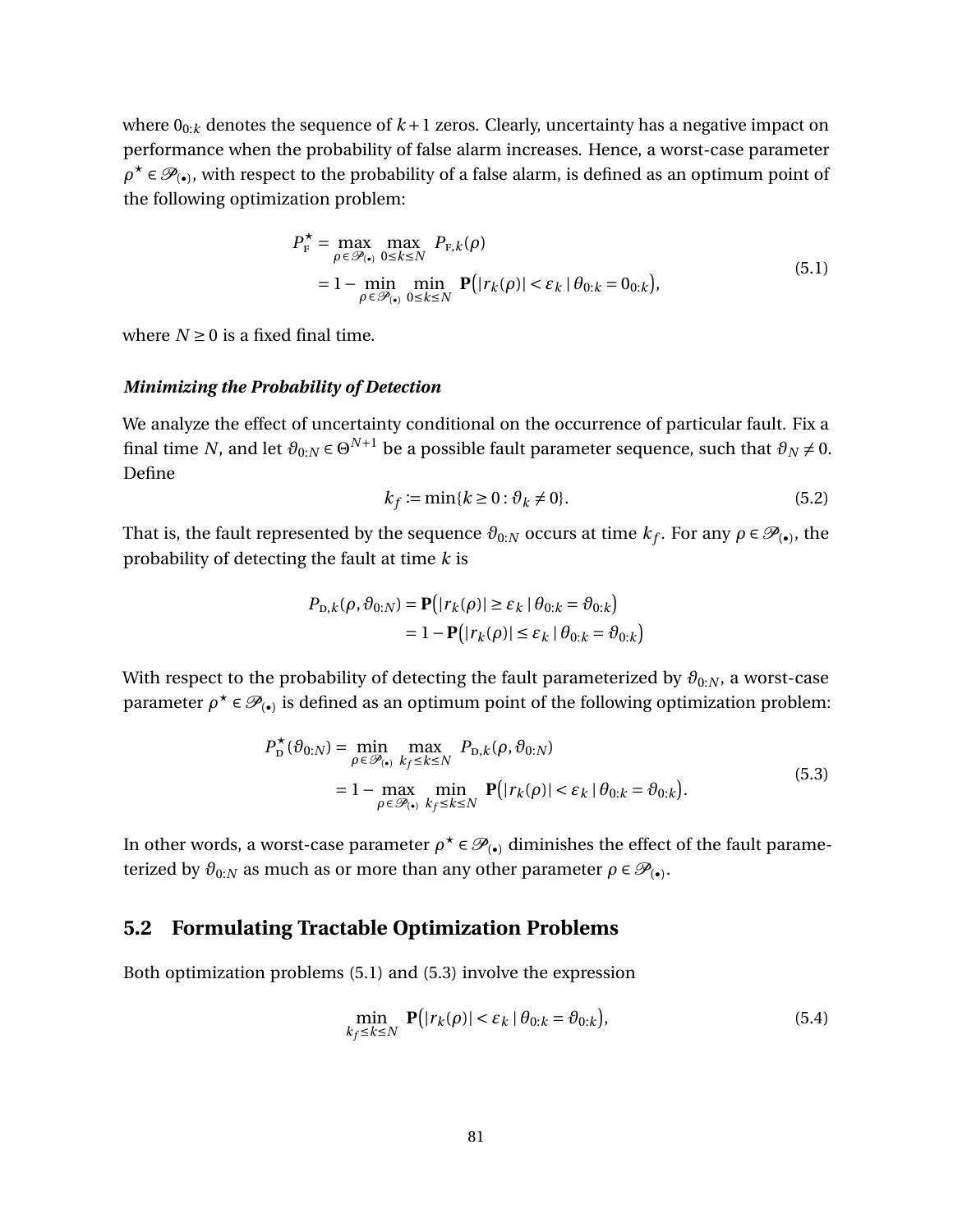for the appropriate choice of  $k_f$  and  $\theta_{0:N}$ . The chief difficulty in solving [\(5.1\)](#page-93-0) and [\(5.3\)](#page-93-1) is expressing the minimum [\(5.4\)](#page-93-2) as a function of  $\rho$ , which can then be minimized or maximized to compute  $P_{\rm F}^{\star}$  or  $P_{\rm D}^{\star}$ , respectively. To properly address this difficulty, we must make some additional assumptions about the sequence  $\{r_k(\rho)\}\$ . Then, under these assumptions, we develop a heuristic that allows us to write the minimization [\(5.4\)](#page-93-2) in a more tractable form.

#### <span id="page-94-2"></span>**5.2.1 Simplifying Assumptions**

Fix  $\rho \in \mathcal{P}_{(\bullet)}$ , and let  $\hat{r}_k(\rho, \theta_{0:k})$  and  $\Sigma_k(\rho, \theta_{0:k})$  be the mean and variance, respectively, of the residual  $r_k(\rho)$  conditional on the event  $\{\theta_{0:N} = \theta_{0:N}\}$ . To make the minimization [\(5.4\)](#page-93-2) tractable, we make the following assumptions:

*Assumption 1.* The variance  $\{\Sigma_k\}$  does not depend on the uncertain parameter  $\rho$ .

*Assumption 2.* The variance  $\{\Sigma_k\}$  does not depend on the sequence  $\vartheta_{0:N}$ .

*Assumption 3.* The threshold  $\varepsilon_k$  is chosen in proportion to the variance  $\Sigma_k$ . That is, for some fixed  $v > 0$ ,  $\varepsilon_k = v \Sigma_k$ , for all *k*.

*Remark 5.1.* The purpose of Assumption 1 is to simplify the relationship between the uncertain parameter  $\rho$  and the function being minimized in [\(5.4\)](#page-93-2). Similarly, Assumption 3 simplifies the minimization [\(5.4\)](#page-93-2) by removing the effect of the time-varying threshold  $\{\varepsilon_k\}$ . Because the sequence of thresholds  $\{\varepsilon_k\}$  must be chosen *a priori*, Assumption 3 is only possible when Assumptions 1 and 2 hold. An important special case where Assumptions 1 and 2 hold is the case where the noise signal  $\nu$  is added directly to the system output  $\nu$ before it enters the residual generator *F*.  $\Diamond$ 

<span id="page-94-0"></span>**Proposition 5.2.** Let  $\rho \in \mathscr{P}_{(\bullet)}$ ,  $0 \le k_f < N$ , and  $\vartheta_{0:N} \in \Theta^{N+1}$ . If Assumptions 1–3 hold, then

$$
\underset{k_f \leq k \leq N}{\text{argmin}} \ \mathbf{P}\big(|r_k(\rho)| < \varepsilon_k \,|\, \theta_{0:k} = \theta_{0:k}\big) = \underset{k_f \leq k \leq N}{\text{argmax}} \ \frac{\left|\hat{r}_k(\rho, \theta_{0:k})\right|}{\sqrt{\Sigma_k}}.
$$

To facilitate the proof of this proposition, we first establish the following lemma:

<span id="page-94-1"></span>**Lemma 5.3.** *Let the function*  $\mathcal{L}: [0,\infty) \times \mathbb{R} \to [0,1]$  *be defined as* 

$$
\mathcal{L}(v,\mu) \coloneqq \int_{-v}^{v} \frac{1}{\sqrt{2\pi}} \exp\left(-\frac{(s-\mu)^2}{2}\right) \,\mathrm{d}s.
$$

*For any*  $v > 0$  *and all*  $\mu_1, \mu_2 \in \mathbb{R}$ *,* 

$$
|\mu_1| < |\mu_2| \iff \mathcal{L}(v, \mu_1) > \mathcal{L}(v, \mu_2).
$$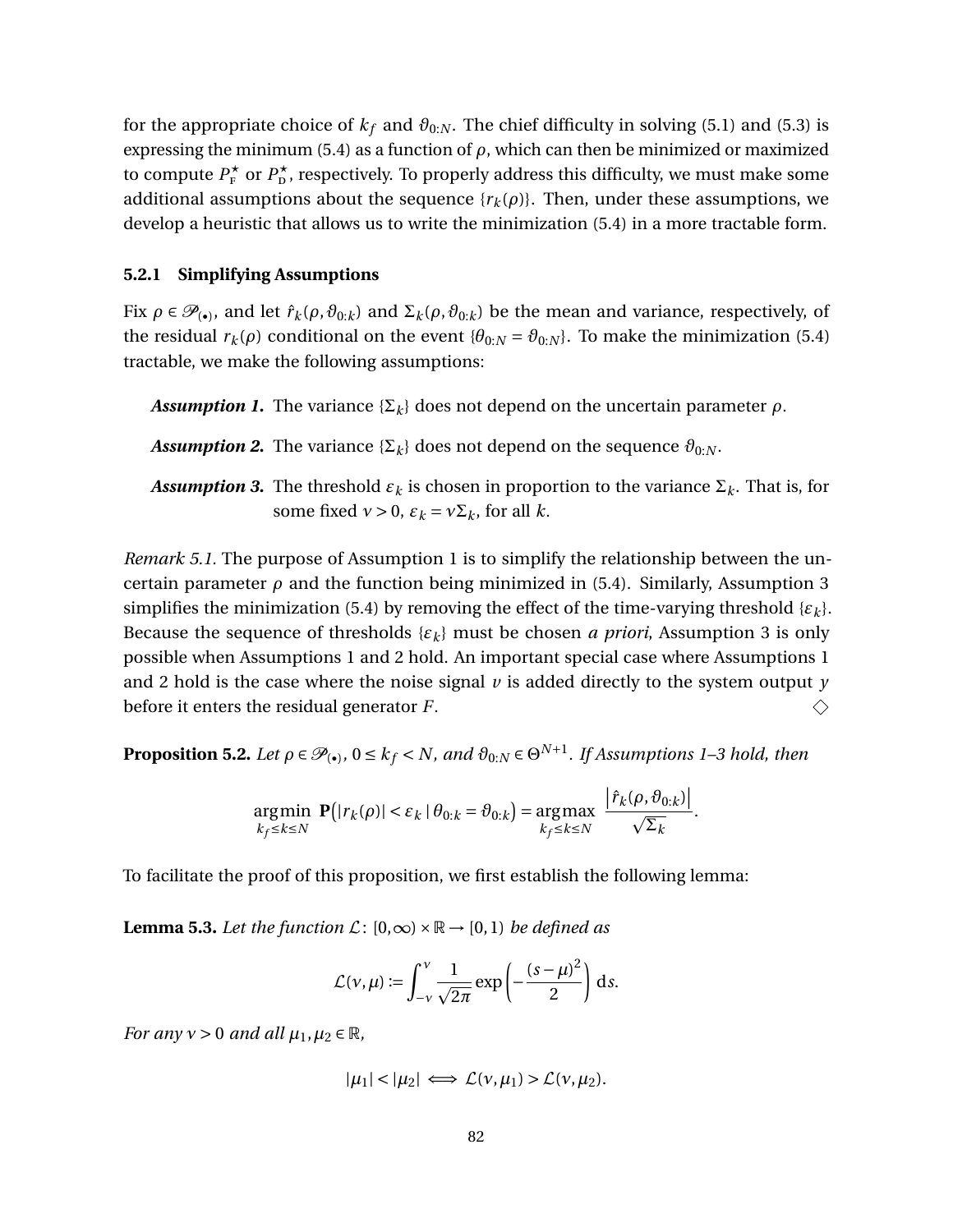*Proof.* Using the error function, defined in Section [2.2.6,](#page-21-0) we can write the function  $\mathcal L$  as

$$
\mathcal{L}(v,\mu) = \frac{1}{2} \left[ erf \left( \frac{v - \mu}{\sqrt{2}} \right) + erf \left( \frac{v + \mu}{\sqrt{2}} \right) \right].
$$

Since the map  $\mu \mapsto \mathcal{L}(v, \mu)$  is clearly even, it suffices to consider  $0 \le \mu_1 < \mu_2$ . We prove the claim by showing that  $\mu \mapsto \mathcal{L}(v, \mu)$  is monotonically decreasing on [0, $\infty$ ). The derivative of  $\mathcal{L}$ at  $\mu_0 \geq 0$  is

$$
\frac{\partial \mathcal{L}(v,\mu)}{\partial \mu}\bigg|_{\mu=\mu_0} = \frac{1}{2} \frac{\partial}{\partial \mu} \left[ \text{erf}\left(\frac{v-\mu}{\sqrt{2}}\right) + \text{erf}\left(\frac{v+\mu}{\sqrt{2}}\right) \right]_{\mu=\mu_0}
$$

$$
= \frac{1}{2} \left[ \frac{2}{\sqrt{\pi}} \exp\left(-\frac{(v-\mu_0)^2}{2}\right) \left(\frac{-1}{\sqrt{2}}\right) + \frac{2}{\sqrt{\pi}} \exp\left(-\frac{(v+\mu_0)^2}{2}\right) \left(\frac{1}{\sqrt{2}}\right) \right]
$$

$$
= \frac{1}{\sqrt{2\pi}} \left[ \exp\left(-\frac{(v+\mu_0)^2}{2}\right) - \exp\left(-\frac{(v-\mu_0)^2}{2}\right) \right].
$$

Since  $\mu_0 \geq 0$ ,

$$
(\nu - \mu_0)^2 \le (\nu + \mu_0)^2,
$$

with equality if and only if  $\mu_0 = 0$ . This inequality, together with the fact that the map  $x \mapsto e^{-x}$  is monotonically decreasing, implies that

$$
\left.\frac{\partial \mathcal{L}(v,\mu)}{\partial \mu}\right|_{\mu=\mu_0} \leq 0,
$$

with equality if and only if  $\mu_0 = 0$ .

*Proof of Proposition [5.2.](#page-94-0)* Define the "scaled" residual

$$
\mu_k(\rho) := \frac{r_k(\rho)}{\sqrt{\Sigma_k}},
$$

and let *ν* > 0 be such that  $\varepsilon_k = v \Sigma_k$ , for all *k*. Note that the conditional mean of  $\mu_k(\rho)$  is

$$
\hat{\mu}_k(\rho,\vartheta_{0:k}) := \mathbf{E}(\mu_k(\rho) | \theta_{0:k} = \vartheta_{0:k}) = \frac{\hat{r}_k(\rho,\vartheta_{0:k})}{\sqrt{\Sigma_k}},
$$

and the conditional variance of  $\mu_k(\rho)$  is

$$
\mathbf{E}\Big(\big(\mu_{k}(\rho) - \hat{\mu}_{k}(\rho, \vartheta_{0:k})\big)^{2} | \theta_{0:k} = \vartheta_{0:k}\Big) = \frac{1}{\Sigma_{k}}\mathbf{E}\Big(\big(r_{k}(\rho) - \hat{r}_{k}(\rho, \vartheta_{0:k})\big)^{2} | \theta_{0:k} = \vartheta_{0:k}\Big) = 1.
$$

 $\Box$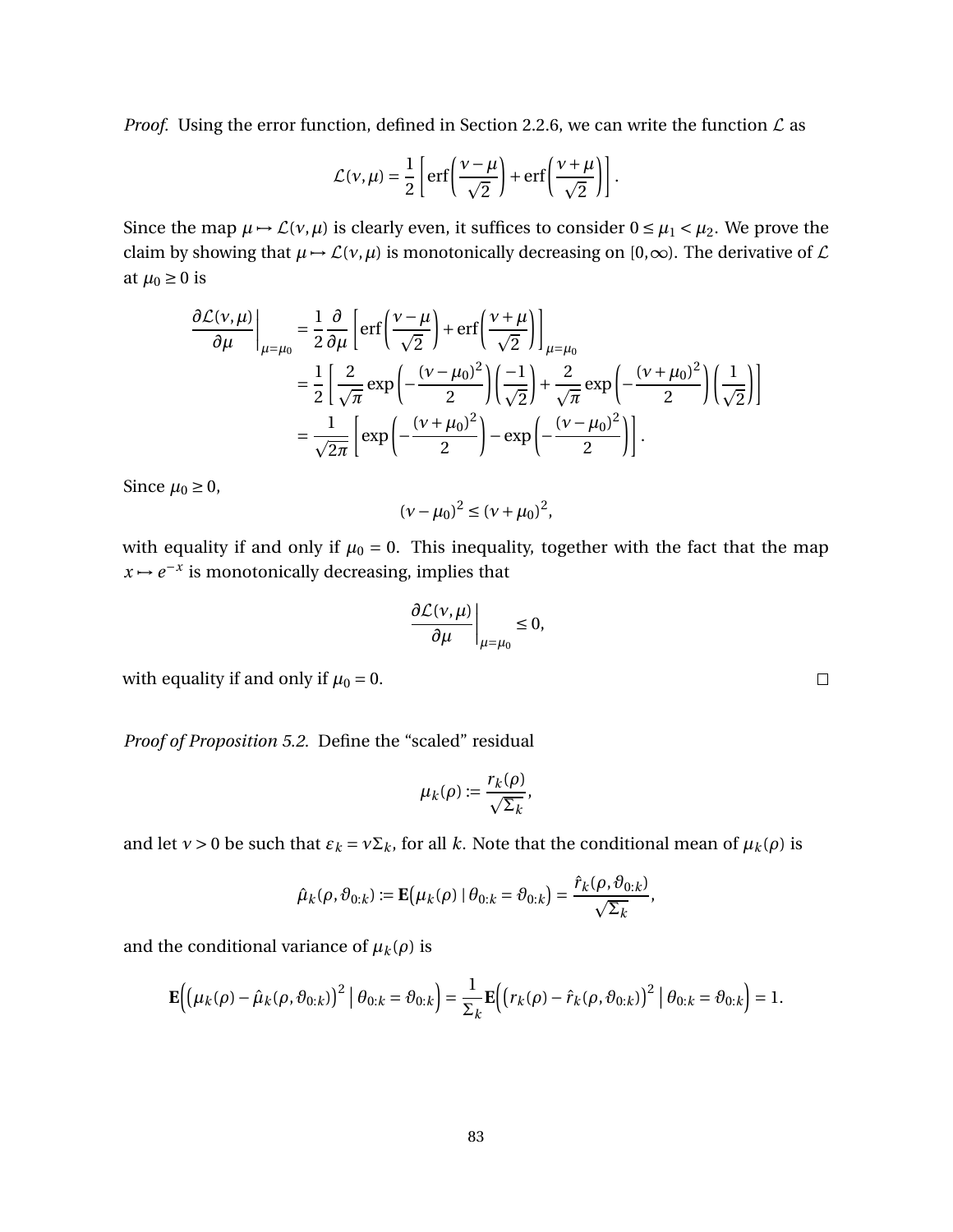Hence, it is straightforward to show that

$$
\mathbf{P}(|r_k(\rho)| < \varepsilon_k | \theta_{0:k} = \vartheta_{0:k}) = \mathbf{P}\left(\left|\frac{r_k(\rho)}{\sqrt{\Sigma_k}}\right| < \frac{\varepsilon_k}{\sqrt{\Sigma_k}} \middle| \theta_{0:k} = \vartheta_{0:k}\right)
$$

$$
= \mathbf{P}(|\mu_k(\rho)| < \nu | \theta_{0:k} = \vartheta_{0:k})
$$

$$
= \mathcal{L}(\nu, \hat{\mu}_k(\rho, \vartheta_{0:k})).
$$

Let  $k_1, k_2 \in \mathbb{N}$  be any two time points in the interval  $[k_f, N]$ . By Lemma [5.3,](#page-94-1)

$$
\mathbf{P}(|r_{k_1}(\rho)| < \varepsilon_{k_1} | \theta_{0:k_1} = \vartheta_{0:k_1} \big) < \mathbf{P}(|r_{k_2}(\rho)| < \varepsilon_{k_2} | \theta_{0:k_2} = \vartheta_{0:k_2} \big)
$$

if and only if

$$
\left|\hat{\mu}_{k_1}(\rho,\partial_{0:k_1})\right| > \left|\hat{\mu}_{k_2}(\rho,\partial_{0:k_2})\right|.
$$

#### <span id="page-96-1"></span>**5.2.2 Simplified Worst-case Optimization Problems**

The section demonstrates how Assumptions 1–3 and Proposition [5.2](#page-94-0) are applied to the problems of computing  $P_{\rm F}^{\star}$  and  $P_{\rm D}^{\star}$ .

#### *Maximizing the Probability of False Alarm*

Suppose that Assumptions 1–3 hold and assume that no faults have occurred (i.e.,  $\theta = 0$ ). The worst-case probability of false alarm is

$$
P_{\mathrm{F}}^{\star} = 1 - \min_{\rho \in \mathcal{P}_{(\star)}} \min_{0 \le k \le N} \mathbf{P}(|r_k(\rho)| < \varepsilon_k \mid \theta_{0:k} = 0_{0:k})
$$

By Proposition [5.2,](#page-94-0) optimum values of *ρ* and *k* are obtained by solving

$$
\hat{\mu}^\star = \max_{\rho \in \mathcal{P}_{(\bullet)}} \max_{0 \leq k \leq N} \frac{|\hat{r}_k(\rho)|}{\sqrt{\Sigma_k}} = \max_{0 \leq k \leq N} \max_{\rho \in \mathcal{P}_{(\bullet)}} \frac{|\hat{r}_k(\rho)|}{\sqrt{\Sigma_k}}.
$$

Because  $\Sigma_k$  does not depend on  $\rho$ , this optimization may be solved in two separate stages. First, for  $k = 0, 1, \ldots, N$ , solve the optimization

<span id="page-96-0"></span>
$$
\hat{r}_k^* = \max_{\rho \mathcal{P}_{(\bullet)}} |\hat{r}_k(\rho)|,\tag{5.5}
$$

and then compute

$$
\hat{\mu}^{\star} = \max_{0 \le k \le N} \frac{\hat{r}_k^{\star}}{\sqrt{\Sigma_k}}.
$$

At this point, we must consider what additional assumptions are needed to ensure that the optimization [\(5.5\)](#page-96-0) can be written as a convex program. Because the residual is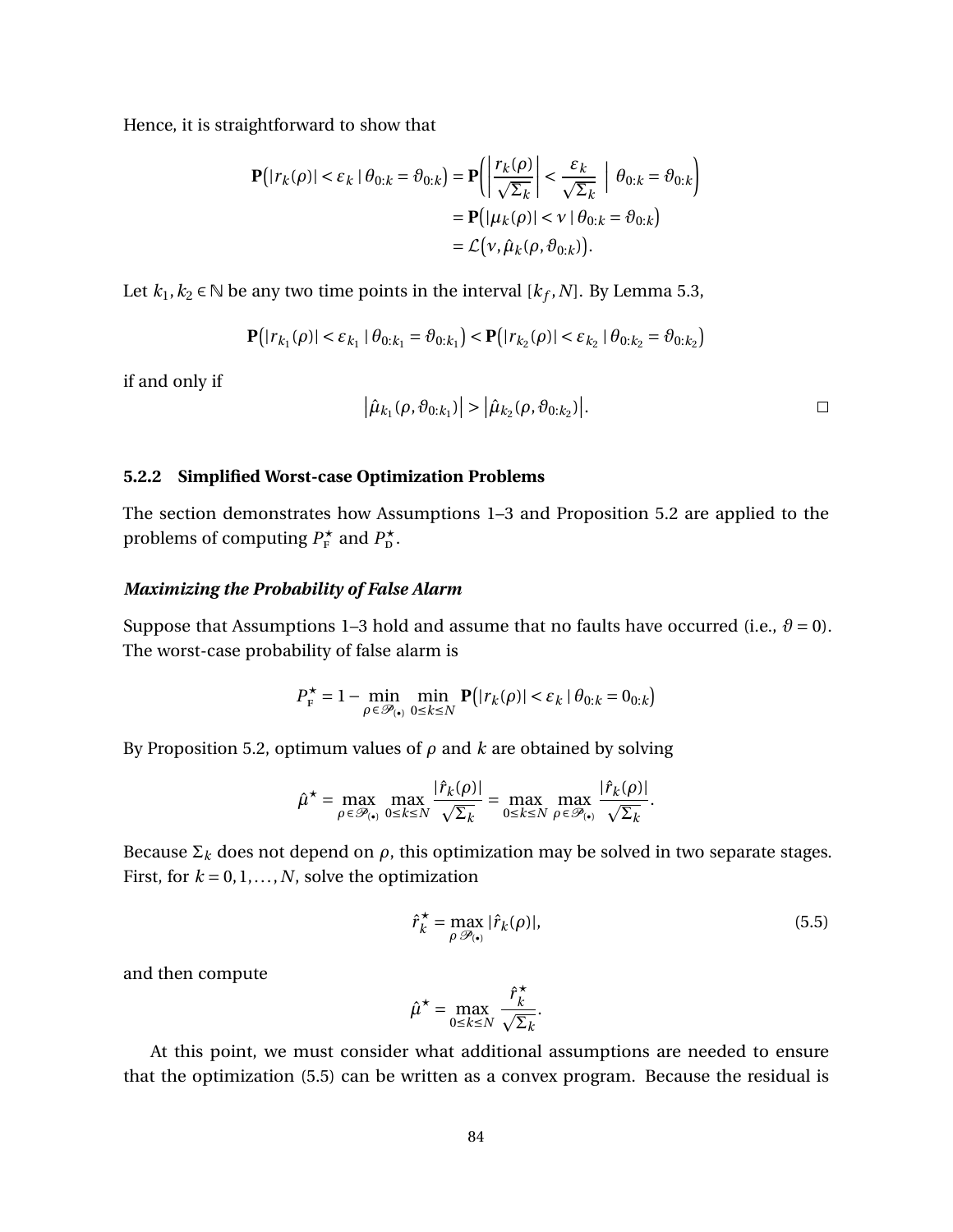scalar-valued, we can write  $\hat{r}_k^{\star}$  $\vec{k}$  as the solution of the optimization

$$
\hat{r}_k^* = -\min\left\{\min_{\rho \in \mathcal{P}_{(\bullet)}} - \hat{r}_k(\rho), \min_{\rho \in \mathcal{P}_{(\bullet)}} \hat{r}_k(\rho)\right\}.
$$

This problem is convex if  $\mathscr{P}_{(\bullet)}$  is a convex set and both  $\hat{r}_k(\rho)$  and  $-\hat{r}_k(\rho)$  are convex functions of  $\rho$  (i.e.,  $\hat{r}_k(\rho)$  is affine in  $\rho$ ). Once optimum values  $k^*$  and  $\rho^*$  have been obtained, the worst-case probability of false alarm is given by

$$
P_{\mathrm{F}}^{\star} = 1 - \mathbf{P}(|r_{k^{\star}}(\rho^{\star})| < \varepsilon_{k^{\star}} | \theta_{0:k^{\star}} = 0_{0:k^{\star}}).
$$

To summarize, the problem of computing  $P_{\rm F}^\star$  is a convex optimization if  $\mathscr{P}_{(\bullet)}$  is a convex set and  $\hat{r}_k$  is affine in  $\rho$ , for all  $k$ .

#### *Minimizing the Probability of Detection*

Suppose that Assumptions 1–3 hold. Let  $\vartheta$  be a fault parameter sequence such that  $\vartheta_N \neq 0$ , and let  $k_f$  be the fault time, as defined in equation [\(5.2\)](#page-93-3). The worst-case probability of detection is

$$
P_{\mathbf{D}}^{\star} = 1 - \max_{\rho \in \mathcal{P}_{(\bullet)}} \min_{k_f \le k \le N} \mathbf{P}(|r_k(\rho)| < \varepsilon_k \, | \, \theta_{0:k} = \theta_{0:k}).
$$

By Proposition [5.2,](#page-94-0) optimum values of *ρ* and *k* are obtained by solving

$$
\hat{\mu}^{\star} = \min_{\rho \in \mathcal{P}_{(\star)}} \max_{k_f \leq k \leq N} \frac{|\hat{r}_k(\rho)|}{\sqrt{\Sigma_k}}.
$$

 $\overline{a}$ 

If we define the vector

$$
\hat{R}(\rho) := \left[ \begin{array}{c} \hat{r}_{k_f}(\rho) \\ \hat{r}_{k_f+1}(\rho) \\ \vdots \\ \hat{r}_N(\rho) \end{array} \right]
$$

and the diagonal matrix

<span id="page-97-0"></span>
$$
W := \text{diag}\left\{\frac{1}{\Sigma_{k_f}}, \frac{1}{\Sigma_{k_f+1}}, \dots, \frac{1}{\Sigma_N}\right\},\tag{5.6}
$$

then we may write

$$
\hat{\mu}^{\star} = \min_{\rho \in \mathcal{P}_{(\bullet)}} \|W^{1/2}\hat{R}(\rho)\|_{\infty}.
$$

Since the matrix *W* is fixed, taking the  $\infty$ -norm is equivalent to taking the weighted pointwise maximum of  $\hat{r}_{k_f}(\rho),..., \hat{r}_N(\rho).$  Because the pointwise maximum of convex functions is convex [\[5\]](#page-131-1), computing  $P_{\text{D}}^{\star}$  is a convex optimization if  $\mathscr{P}_{(\bullet)}$  is convex and each  $\hat{r}_k$  is a convex function of  $\rho$ , for  $k = k_f, ..., N$ . Once an optimum value  $\rho^*$  has been computed, let  $k^*$  be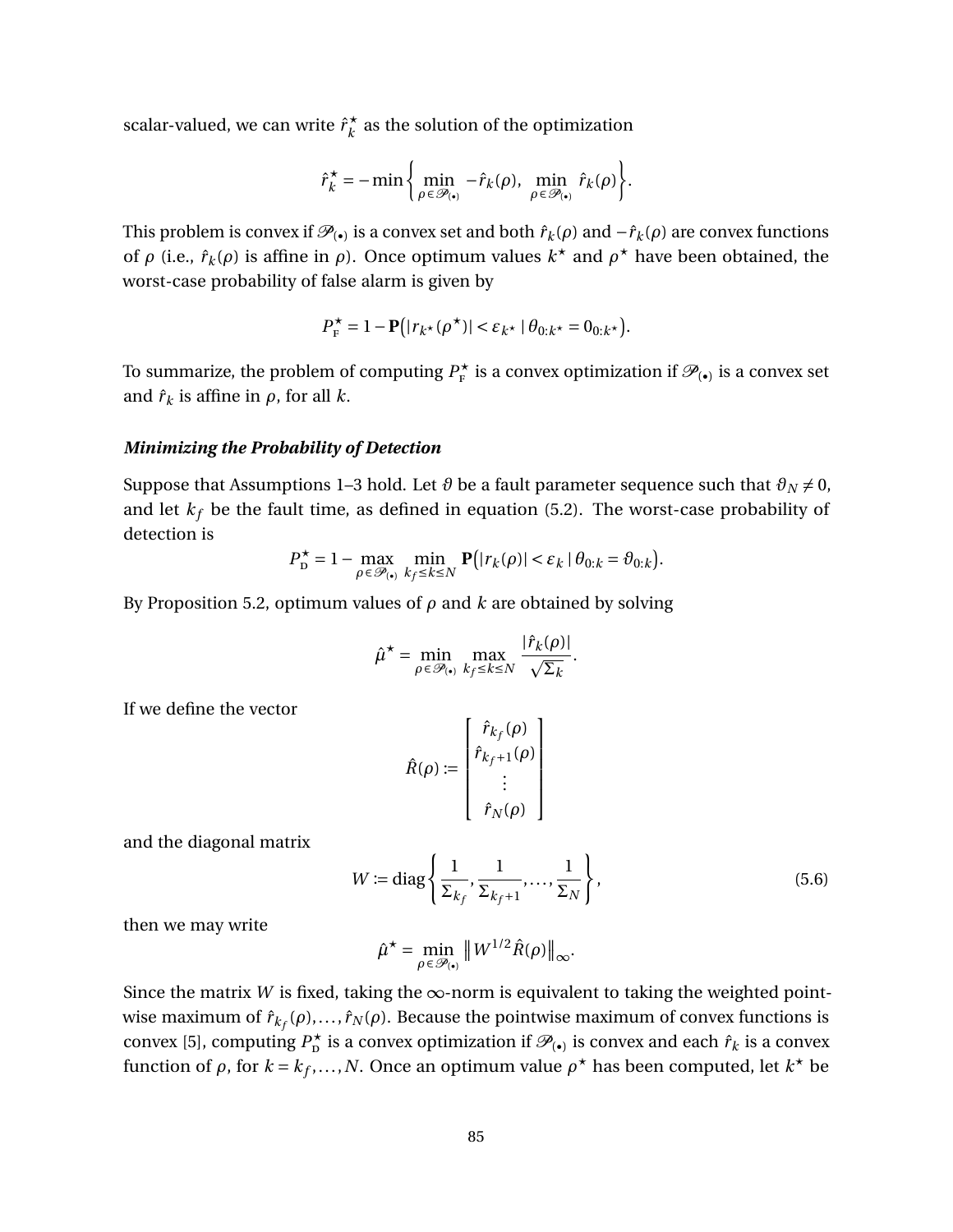

**Figure 5.1.** Uncertain fault diagnosis problem with uncertain signals but no model uncertainty. The signals  $u$ ,  $w$ , and  $f(\theta)$  are constrained to lie in some bounded, convex uncertainty set.

such that  $k_f \leq k^* \leq N$  and

$$
\frac{|\hat{r}_{k^\star}(\rho^\star)|}{\sqrt{\Sigma_{k^\star}}} = \hat{\mu}^\star.
$$

Then, the worst-case probability of detection is given by

$$
P_{\mathbf{D}}^{\star} = 1 - \mathbf{P}(|r_{k^{\star}}(\rho^{\star})| < \varepsilon_{k^{\star}} | \theta_{0:k^{\star}} = \theta_{0:k^{\star}}).
$$

To summarize, the optimization to compute  $P_{\texttt{D}}^\star$  can be written as a convex program if  $\mathscr{P}_{(\bullet)}$ is a convex set and  $\hat{r}_k$  is a convex function of  $\rho$ , for  $k = k_f, \ldots, N$ .

# **5.3 Problems with No Model Uncertainty**

First, we consider the class of problems with no model uncertainty. Fix a parameter sequence  $\theta = \theta$ , an  $\ell_p$ -norm with  $p \in [1,\infty]$ , and constants  $\gamma_1, \gamma_2, \gamma_3 > 0$ . The uncertainty set under consideration is

$$
\mathscr{P}_s = \left\{ \left( u, w, f(\vartheta) \right) : u \in B_p(u^\circ, \gamma_1), w \in B_p(0, \gamma_2), f(\vartheta) \in B_p(f^\circ(\vartheta), \gamma_3) \right\},\
$$

where  $u^{\circ}$  and  $f^{\circ}(\theta)$  are fixed. Decompose the input and fault signals into nominal and uncertain parts, as follows:

$$
u = u^{\circ} + \tilde{u} \qquad f(\vartheta) = f^{\circ}(\vartheta) + \tilde{f}.
$$

If the system  $G_{\theta}$  is partitioned as

$$
G_{\vartheta} = \begin{bmatrix} G_{1,\vartheta} & G_{2,\vartheta} & G_{3,\vartheta} & G_{4,\vartheta} \end{bmatrix},
$$

then the system output can be written as

$$
y = G_{1,\vartheta}u + G_{2,\vartheta}v + G_{3,\vartheta}w + G_{4,\vartheta}f(\vartheta).
$$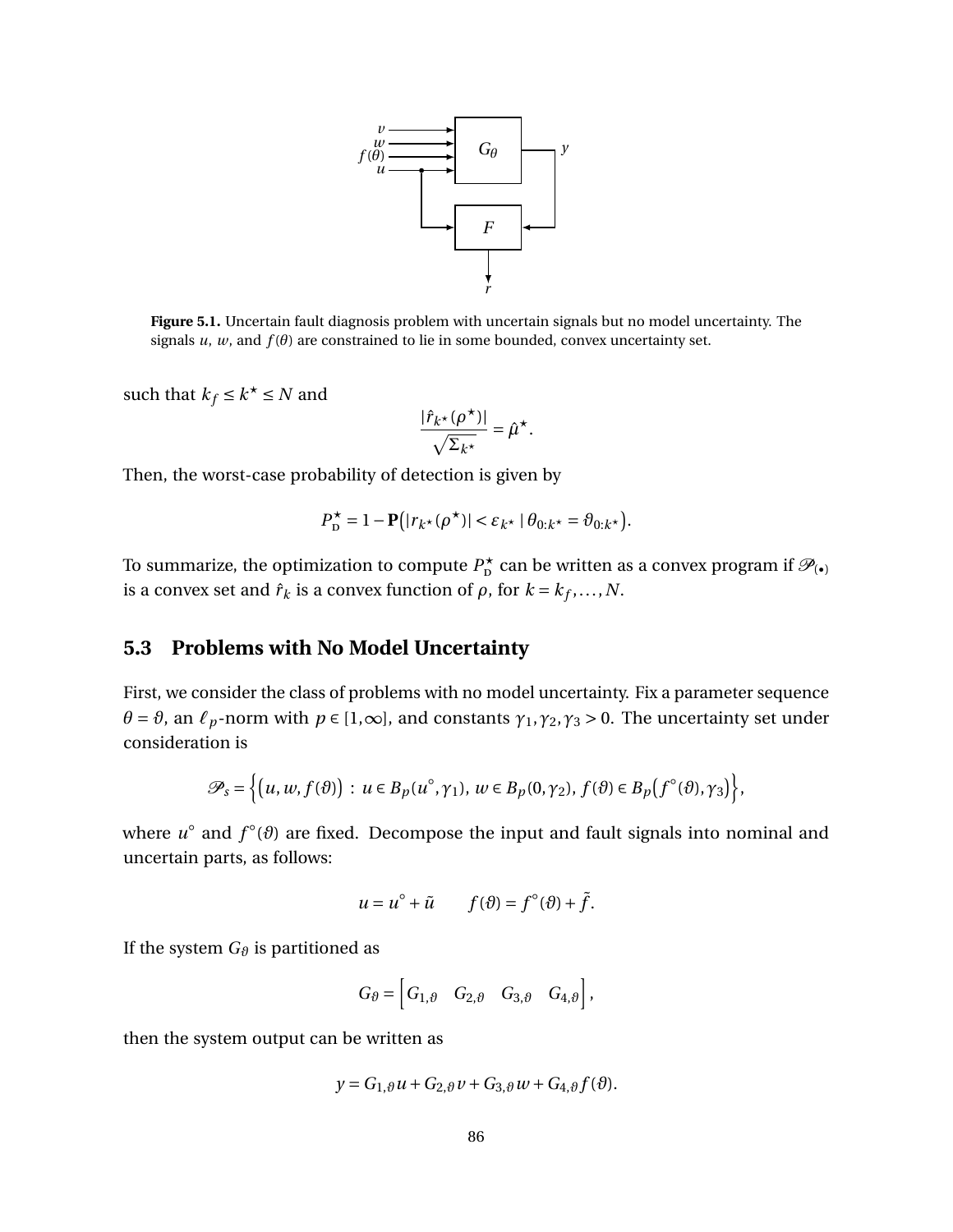If the residual generator is partitioned as

$$
F = \begin{bmatrix} F_1 & F_2 \end{bmatrix},
$$

then the residual can be written as

$$
r = F_1 y + F_2 u
$$
  
=  $(F_1 G_{1,\theta} + F_2) u + F_1 G_{2,\theta} v + F_1 G_{3,\theta} w + F_1 G_{4,\theta} f(\theta)$   
=  $(F_1 G_{1,\theta} + F_2) (u^{\circ} + \tilde{u}) + F_1 G_{2,\theta} v + F_1 G_{3,\theta} w + F_1 G_{4,\theta} (f^{\circ}(\theta) + \tilde{f}).$ 

Divide the residual into the sum of its nominal, uncertain, and random parts as follows:

$$
r = r^{\text{nom}} + r^{\text{unc}} + r^{\text{rnd}},
$$

where

$$
r^{\text{nom}} = (F_1 G_{1,\theta} + F_2) u^{\circ} + F_1 G_{4,\theta} f^{\circ}(\theta),
$$
  
\n
$$
r^{\text{unc}} = (F_1 G_{1,\theta} + F_2) \tilde{u} + F_1 G_{3,\theta} w + F_1 G_{4,\theta} \tilde{f},
$$
  
\n
$$
r^{\text{rnd}} = F_1 G_{2,\theta} v.
$$

Since  $\nu$  is zero-mean by assumption, the conditional mean of the residual at time  $k$  is

$$
\hat{r}_k = \mathbf{E}(r_k \mid \theta_{0:k} = \theta_{0:k}) = r_k^{\text{nom}} + r_k^{\text{unc}},
$$

and the conditional variance at time *k* is

$$
\Sigma_k = \mathbf{E}((r_k - \hat{r}_k)^2) = \mathbf{E}((r_k^{\text{rnd}})^2).
$$

Note that Assumption 1 holds because the variance  $\Sigma$  is not affected by any of the uncertain signals  $\tilde{u}$ ,  $w$ , or  $\tilde{f}$ . However, Assumption 2 only holds if the operator  $G_{2,\vartheta}$  does not depend on the fault parameter  $\vartheta$ . That is,

$$
G_{\vartheta} = \begin{bmatrix} G_{1,\vartheta} & G_2 & G_{3,\vartheta} & G_{4,\vartheta} \end{bmatrix}.
$$

A convenient choice is to take  $G_2 = I$ , which corresponds to additive measurement noise injected between the plant  $G_{\theta}$  and the residual generator *F*.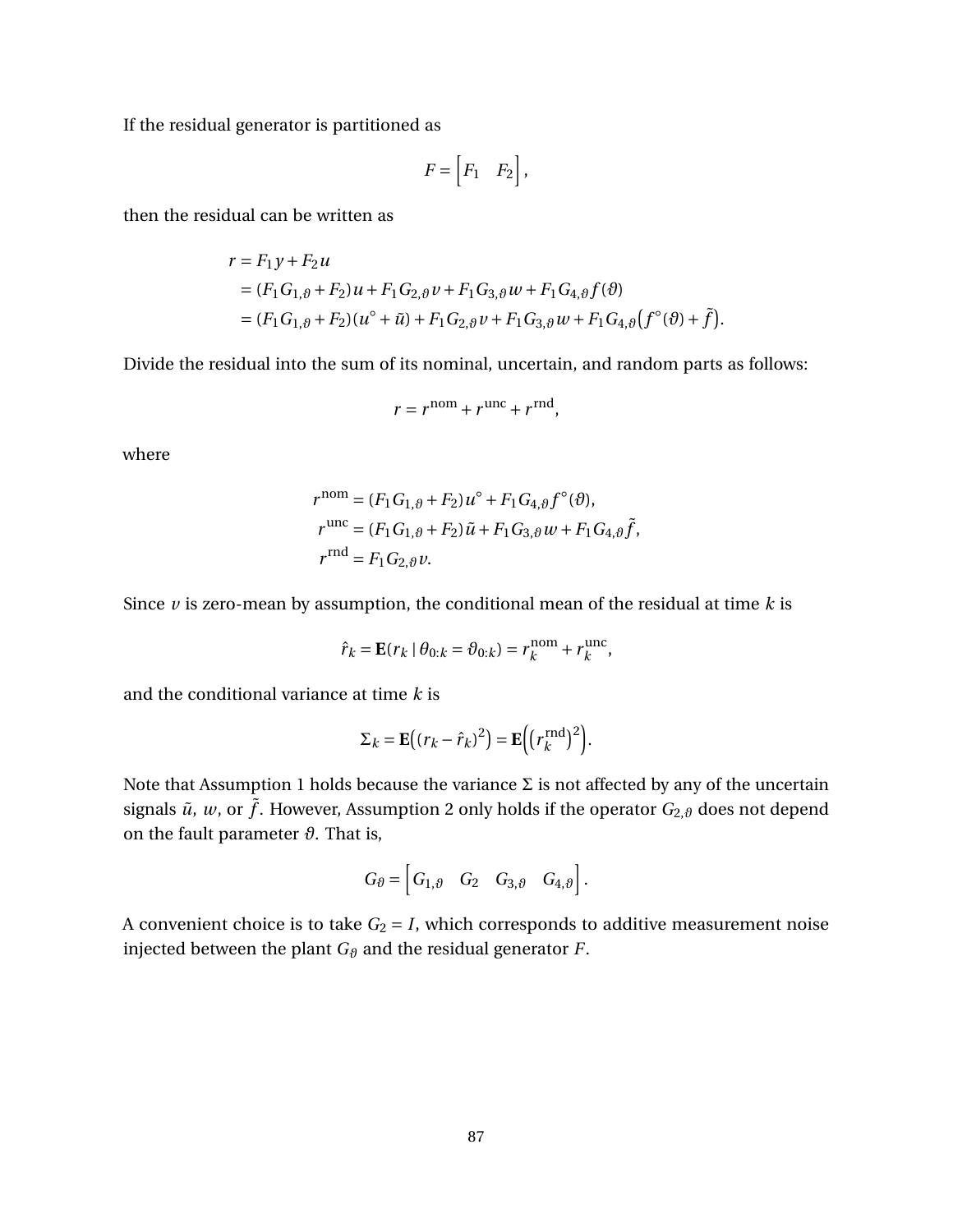#### *Maximizing the Probability of False Alarm*

Assume that no faults have occurred (i.e.,  $\theta = 0$ ). The worst-case probability of false alarm is

$$
P_{\mathrm{F}}^{\star} = 1 - \min_{(u,w)\in\mathcal{P}_{s}} \min_{0\leq k\leq N} \mathbf{P}(|r_{k}| < \varepsilon_{k} \mid \theta_{0:k} = 0_{0:k}).
$$

As explained in Section [5.2.2,](#page-96-1) the crux of computing  $P_{\rm F}^{\star}$  is computing

$$
\hat{r}_k^* = \max_{(u,w)\in\mathcal{P}_s} |r_k^{\text{nom}} + r_k^{\text{unc}}|,
$$

for  $k = 0, 1, \ldots, N$ . More formally, this optimization can be written as

$$
\hat{r}_k^* = \underset{\tilde{u}, w}{\text{maximize}} \quad |r_k^{\text{nom}} + r_k^{\text{unc}}|
$$
\n
$$
\text{subject to} \quad r^{\text{nom}} = (F_1 G_{1,0} + F_2) u^{\circ},
$$
\n
$$
r^{\text{unc}} = (F_1 G_{1,0} + F_2) \tilde{u} + F_1 G_{3,0} w,
$$
\n
$$
\|\tilde{u}\|_p < \gamma_1,
$$
\n
$$
\|w\|_p < \gamma_2,
$$

for  $p \in [1,\infty]$  and  $\gamma_1, \gamma_2 > 0$ . Note that the signal  $r^{\text{nom}}$  is fixed. Since  $r^{\text{unc}}$  is a linear function of  $\tilde{u}$  and *w*, the mean of the residual  $\hat{r}_k = r_k^{\text{nom}}$  $\frac{n}{k}$  +  $r_k$ <sup>unc</sup>  $\frac{u}{k}$  is an affine function of the decision variables  $\tilde{u}$  and *w*. For  $p \in [1,\infty]$ , the norm bounds on the decision variables are convex constraints. Therefore, this optimization can be written as a convex program, for all *k*. In particular, if  $p \in \{1,\infty\}$ , this optimization can be written as a pair of linear programs (LP), and if  $p = 2$ , this optimization can be written as a pair of second-order cone programs (socp). Both lps and socps are readily solved with optimization packages, such as SeDuMi [\[90\]](#page-137-0).

#### *Minimizing the Probability of Detection*

Let  $\vartheta$  be a fault parameter sequence such that  $\vartheta_N \neq 0$ , and let  $k_f$  be the fault time, as defined in equation [\(5.2\)](#page-93-3). The worst-case probability of detection is

$$
P_{\mathbf{D}}^{\star} = 1 - \max_{(u, w, f(\theta)) \in \mathcal{P}_s} \min_{k_f \le k \le N} \mathbf{P}\big(|r_k| < \varepsilon_k \,|\, \theta_{0:k} = \theta_{0:k}\big).
$$

By Proposition [5.2,](#page-94-0) optimum values of *u*, *w*, *f* , and *k* are obtained by solving

$$
\hat{\mu}^\star = \min_{(u,w,f(\vartheta))\,\in\,\mathcal{P}_s}\,\max_{k_f\leq k\leq N}\frac{|\hat{r}_k|}{\sqrt{\Sigma_k}}.
$$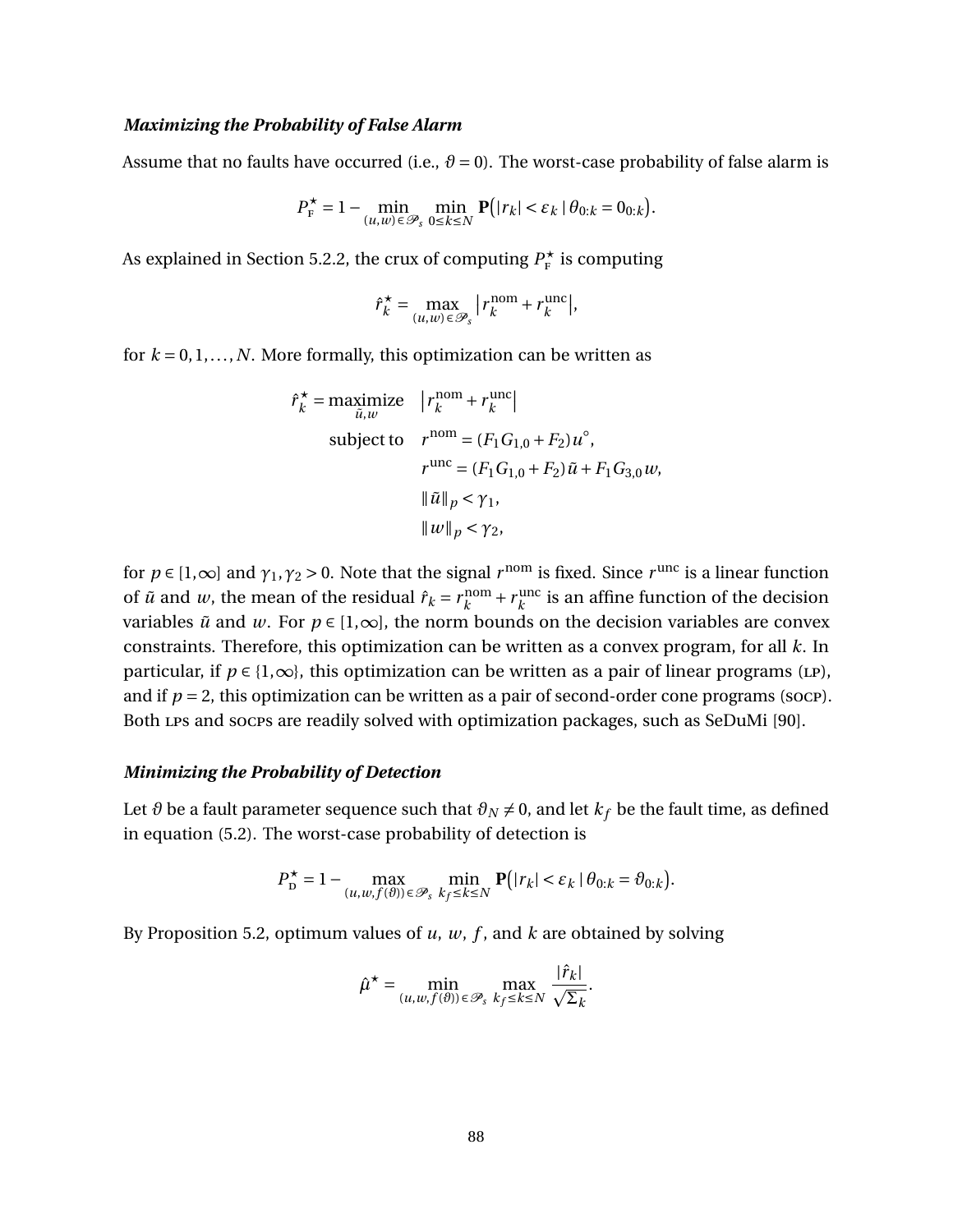As in Section [5.2.2,](#page-96-1) if the matrix *W* is defined by equation [\(5.6\)](#page-97-0), then this optimization may be written more formally as

$$
\hat{\mu}^* = \underset{\tilde{u}, w, \tilde{f}}{\text{minimize}} \quad ||W^{1/2}\hat{R}||_{\infty} \n \text{subject to} \quad \hat{R}_i = r_{k_f + i - 1}^{\text{nom}} + r_{k_f + i - 1}^{\text{unc}}, \quad i = 1, 2, \dots N - k_f + 1, \n r^{\text{nom}} = (F_1 G_{1, \theta} + F_2) u^{\circ} + F_1 G_{4, \theta} f^{\circ}, \n r^{\text{unc}} = (F_1 G_{1, \theta} + F_2) \tilde{u} + F_1 G_{3, \theta} w + F_1 G_{4, \theta} \tilde{f}, \n || \tilde{u} ||_p < \gamma_1, \n || w ||_p < \gamma_2, \n || \tilde{f} ||_p < \gamma_3,
$$

for  $p \in [1,\infty]$  and  $\gamma_1, \gamma_2, \gamma_3 > 0$ . Since the signal  $r^{\rm nom}$  is fixed,  $\hat{R}_k$  is an affine function of the decision variables  $\tilde{u}$ , *w*, and  $\tilde{f}$ , for each *k*. Since the pointwise maximum of convex functions is convex [\[5\]](#page-131-1) and the matrix *W* is fixed, the objective function is convex. For  $p \in [1,\infty]$  the norm bounds on  $\tilde{u}$ , *w*, and  $\tilde{f}$  are convex constraints. Therefore, this optimization is a convex program. In particular, if  $p \in \{1,\infty\}$ , this optimization is a linear program (LP), and if  $p = 2$ , this optimization is a second-order cone program (socp). Both lps and socps are readily solved with optimization packages, such as SeDuMi [\[90\]](#page-137-0).

## **5.4 Problems with Model Uncertainty**

In this section, we consider systems of the form shown in Figure [5.2,](#page-102-0) where the linear operator ∆ represents model uncertainty and the signals *u* and *f* are known. Note that this system is not affected by a disturbance  $w$ . If the system  $G_{\theta}$  is partitioned as

$$
G_{\theta} = \begin{bmatrix} G_{11,\theta} & G_{12,\theta} & G_{13,\theta} & G_{14,\theta} \\ G_{21,\theta} & G_{22,\theta} & G_{23,\theta} & G_{24,\theta} \end{bmatrix},
$$

then the signals labeled in Figure [5.2](#page-102-0) are related as follows:

$$
\beta = \Delta \alpha,
$$
  
\n
$$
\alpha = G_{11,\theta}\beta + G_{12,\theta}\nu + G_{13,\theta}f(\theta) + G_{14,\theta}\nu,
$$
  
\n
$$
y = G_{21,\theta}\beta + G_{22,\theta}\nu + G_{23,\theta}f(\theta) + G_{24,\theta}\nu.
$$

Recall that Proposition [5.2](#page-94-0) only applies if Assumptions 1–3 of Section [5.2.1](#page-94-2) hold. Since the residual generator *F* is a known linear operator with no uncertainty, the validity of these assumptions depends on the manner in which the noise *v* affects the system output *y*.

Let  $T_{v\rightarrow v}$  denote the map from *v* to *y*. If the interconnection shown in Figure [5.2](#page-102-0) is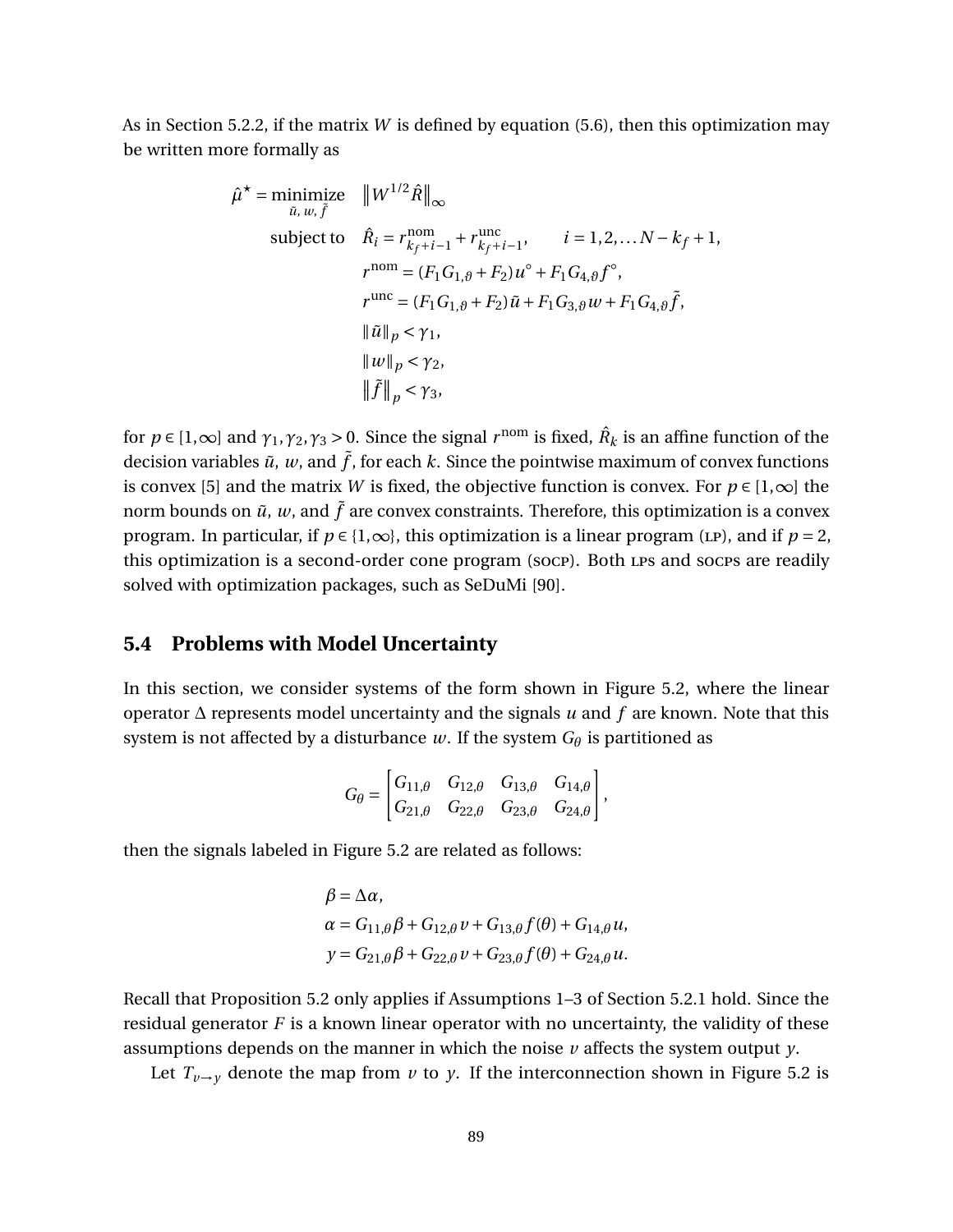<span id="page-102-0"></span>

**Figure 5.2.** Uncertain fault diagnosis problem with model uncertainty. The uncertain operator ∆ is constrained to lie in some bounded, convex uncertainty set. For simplicity, we assume that the signals  $u$  and  $f(\theta)$  are known.

well-posed (i.e., the inverse of *I* − *G*<sub>11,*θ*</sub>Δ exists for all *θ* ∈ Θ and all admissible Δ), then

$$
\alpha = (I - G_{11,\theta} \Delta)^{-1} (G_{12,\theta} \nu + G_{13,\theta} f(\theta) + G_{14,\theta} u),
$$

which implies that

$$
T_{\nu \to y} = G_{21,\theta} \Delta (I - G_{11,\theta} \Delta)^{-1} G_{12,\theta} + G_{22,\theta}.
$$

Therefore, Assumptions 1 and 2 hold if the noise  $\nu$  does not pass through the uncertain operator  $\Delta$  (i.e.,  $G_{12,\theta} = 0$ ), and the map  $G_{22,\theta}$  does not depend on the parameter *θ*. That is,

$$
G_{\theta} = \begin{bmatrix} G_{11,\theta} & 0 & G_{13,\theta} & G_{14,\theta} \\ G_{21,\theta} & G_{22} & G_{23,\theta} & G_{24,\theta} \end{bmatrix}.
$$

The important special case  $G_{22} = I$  corresponds to additive measurement noise.

Fix a parameter sequence  $\theta$  and an input *u*. Assuming that  $G_{12,\theta} = 0$  and  $\theta = \theta$ , the signals  $\alpha$  and  $\beta$  are given by the equations

<span id="page-102-1"></span>
$$
\alpha = (I - G_{11,\theta} \Delta)^{-1} (G_{13,\theta} f(\theta) + G_{14,\theta} u), \n\beta = \Delta \alpha = \Delta (G_{13,\theta} f(\theta) + G_{14,\theta} u).
$$
\n(5.7)

Since the signals  $f(\theta)$  and *u* are known and  $\Delta$  is constrained to be a member of the set  $\mathscr{P}_{\Delta}$ , these equations can be interpreted as a constraint on the signal *β*. Hence, our approach to computing the worst-case performance is to compute the worst-case *β*, such that equa-tion [\(5.7\)](#page-102-1) is satisfied by some  $\Delta \in \mathcal{P}_{\Delta}$ . The theoretical results that yield such constraints on  $\beta$  can be found in the literature on interpolation theory and model invalidation.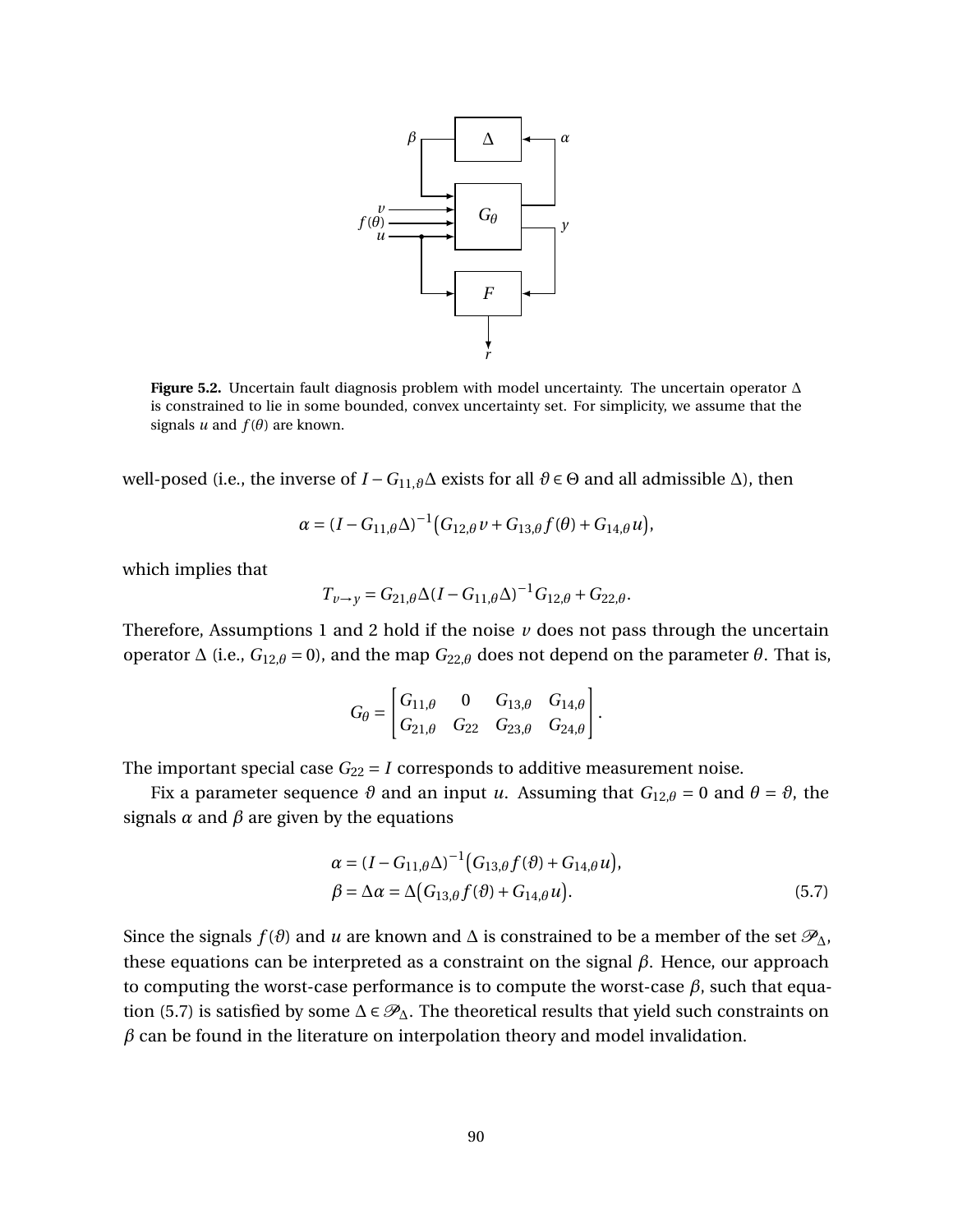#### **5.4.1 Interpolation Results**

The general problem of interpolation consists of finding an operator ∆ in some prescribed set  $\mathscr{P}_{\Delta}$ , such that  $\Delta$  maps some fixed input data  $\alpha_{0:N}$  to some fixed output data  $\beta_{0:N}$ . This section states, without proof, a number of relevant results from interpolation theory. The key feature of these results is that, for a given  $\alpha_{0:N}$ , an interpolating operator exists if and only if  $\beta_{0:N}$  lies in some convex set. Therefore, these results can be used as convex constraints on  $\beta_{0:N}$  in the previously-defined worst-case optimization problems.

First, we establish some useful notation. For any  $a \in \mathcal{S}^m$  and any  $\ell > 0$ , define the block-Toeplitz matrix

$$
T_{\ell}(a) := \begin{bmatrix} a_0 & 0 & 0 & \cdots & 0 \\ a_1 & a_0 & 0 & \cdots & 0 \\ a_2 & a_1 & a_0 & \cdots & 0 \\ \vdots & & & \ddots & \vdots \\ a_{\ell} & a_{\ell-1} & a_{\ell-2} & \cdots & a_0 \end{bmatrix} \in \mathbb{R}^{m(\ell+1) \times (\ell+1)}.
$$

Let  $M: \mathscr{S}^m \to \mathscr{S}^n$  be a causal linear operator with the impulse response

$$
\big\{M[i,j]\in\mathbb{R}^{n\times m}:i\geq j\geq 0\big\}.
$$

That is, if  $y = Mu$ , then

$$
y_k = \sum_{j=0}^k M[k, j] u_j,
$$

for all  $k \ge 0$ . For any such M and any  $\ell > 0$ , define the block lower-triangular matrix

$$
\mathcal{T}_{\ell}(M) = \begin{bmatrix} M[0,0] & 0 & 0 & \cdots & 0 \\ M[1,0] & M[1,1] & 0 & \cdots & 0 \\ M[2,0] & M[2,1] & M[2,2] & \cdots & 0 \\ \vdots & & \ddots & & \vdots \\ M[\ell,0] & M[\ell,1] & M[\ell,2] & \cdots & M[\ell,\ell] \end{bmatrix} \in \mathbb{R}^{n(\ell+1)\times m(\ell+1)}
$$

.

Note that if *M* is time-invariant and  $y = Mu$ , then the matrix  $\mathcal{T}_{\ell}(M)$  is block-Toeplitz and

$$
T_{\ell}(y) = \mathcal{T}_{\ell}(M) T_{\ell}(u),
$$

for all  $\ell \geq 0$ .

Now, we are ready to state some key results from interpolation theory. These results are summarized at the end of this section in Table [5.1.](#page-107-0) The following extension of the Carathéodory–Fejér Theorem [\[80\]](#page-136-0) is due to Fedčina [\[35\]](#page-133-3) and is used in a number of modelinvalidation studies [\[11,](#page-131-2) [74,](#page-136-1) [87\]](#page-137-1).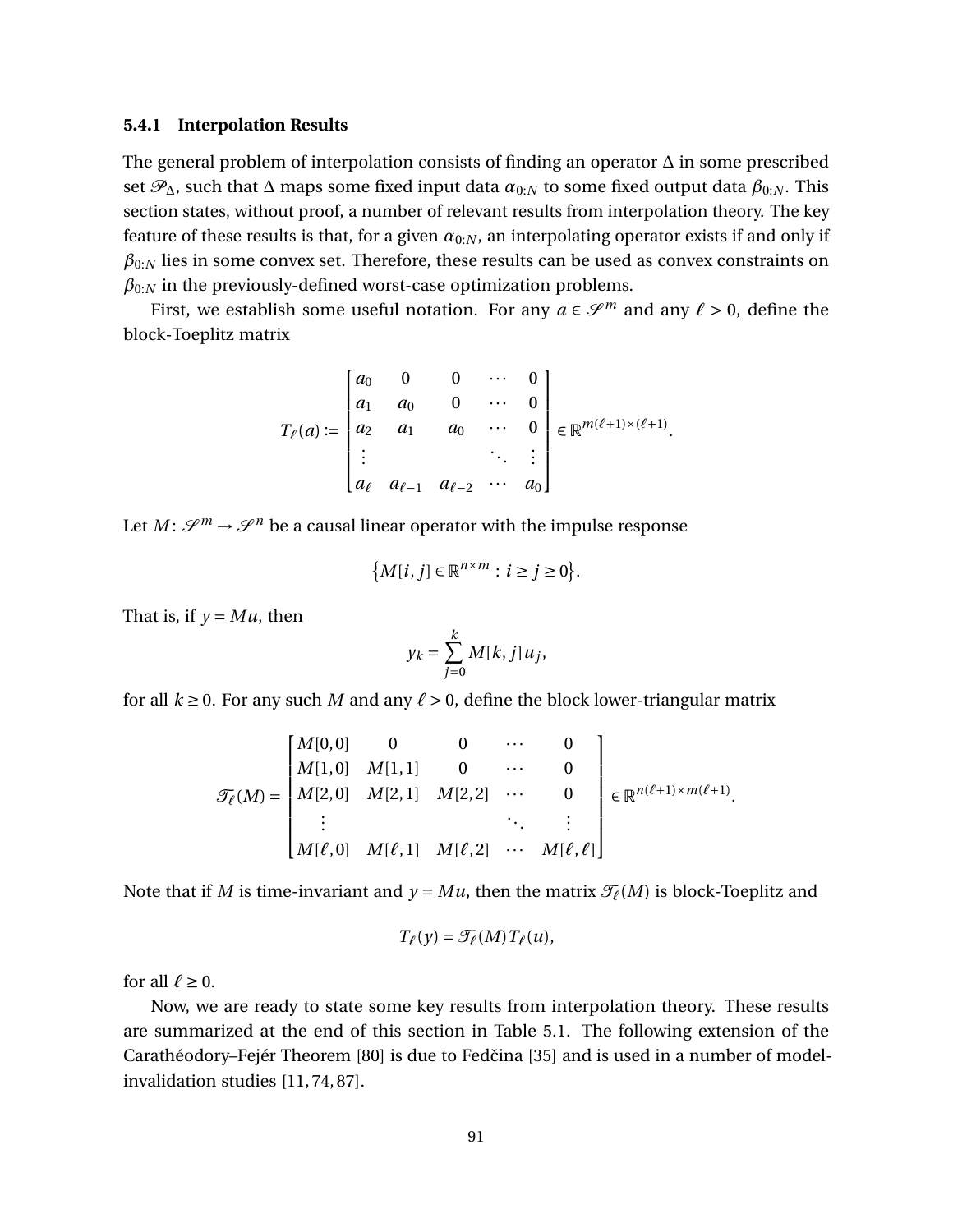<span id="page-104-2"></span>

**Figure 5.3.** Block diagrams for the interpolation results. Theorems [5.4](#page-104-0) and [5.9](#page-106-0) apply to diagram **(a)**. Corollaries [5.5](#page-104-1) and [5.10](#page-106-1) apply to diagram **(b)**. Theorem [5.6](#page-105-0) applies to diagram **(c)** and Theorem [5.7](#page-105-1) applies to diagram to diagram **(d)**.

<span id="page-104-0"></span>**Theorem 5.4.** *Given sequences*  $\alpha \in \ell_{2}^{n}$  $\binom{n}{2}$  and  $\beta \in \ell_2^m$  $\frac{m}{2}$  and constants  $\gamma > 0$  and  $N \in \mathbb{N}$ , there exists *an operator*  $\Delta \in \Delta_{2,\text{LTI}}(\gamma)$ *, such that* 

$$
\tau_N \beta = \tau_N \Delta \alpha
$$

*if and only if*

*T* ∗  $T_N^*(β) T_N(β)$  ≤ γ<sup>2</sup>  $T_N^*$  $T_N^*(\alpha) T_N(\alpha)$ .

For many applications, it is appropriate to impose additional structure on the interpolating operator ∆. One structure that appears frequently in the robust control litera-ture [\[28,](#page-133-4)86,110] is the class of block-diagonal operators, which we denote  $\hat{\bm{\Delta}}_p(\gamma).$  As shown in [\[11\]](#page-131-2), Theorem [5.4](#page-104-0) is extended to operators in set  $\hat{\bf\Delta}_{2,\rm LTI}(\gamma)$  by simply treating each blockpartition separately. Hence, we state this extension as a corollary of Theorem [5.4.](#page-104-0)

<span id="page-104-1"></span>**Corollary 5.5.** *Given sequences*  $\alpha \in \ell_{2}^{n}$  $^{\textit{n}}_2$  and  $\beta \in \ell_2^{\textit{m}}$  $\frac{m}{2}$  and constants  $\gamma > 0$  and  $N \in \mathbb{N}$ , there exists *an operator*  $\Delta = \text{diag}\{\Delta_1, \ldots, \Delta_q\} \in \hat{\mathbf{\Delta}}_{2,\text{LTI}}(\gamma)$ *, such that* 

$$
\tau_N \beta = \tau_N \Delta \alpha
$$

*if and only if*

$$
T_N^*(\beta_i) T_N(\beta_i) \le \gamma^2 T_N^*(\alpha_i) T_N(\alpha_i),
$$

*for i* = 1, 2, ..., q, where  $\alpha$  *and*  $\beta$  *are partitioned such that*  $\beta_i = \Delta_i \alpha_i$ .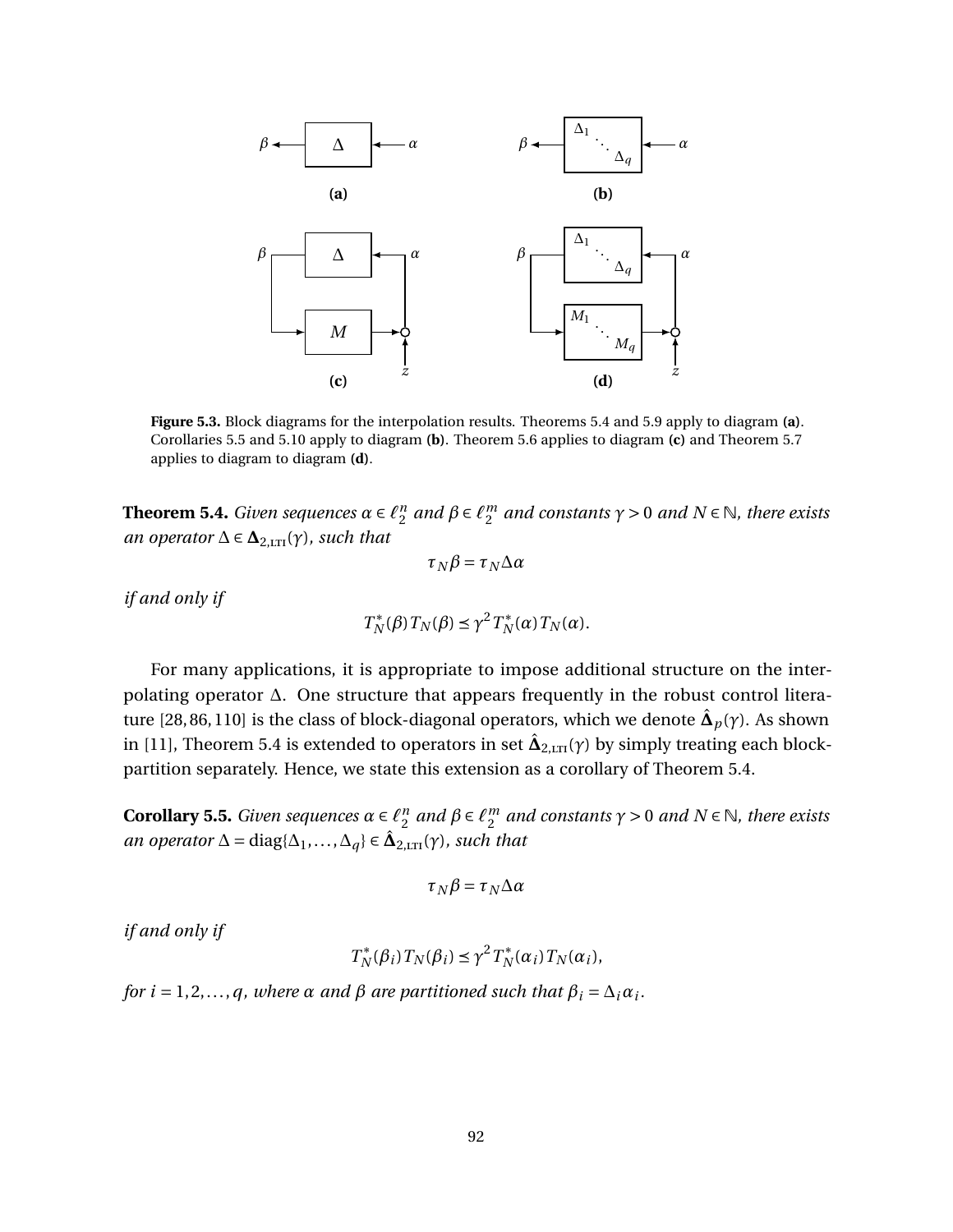The following extension of Theorem [5.4,](#page-104-0) due to Chen and Wang [\[11\]](#page-131-2), is useful when the interpolating operator ∆ is in a feedback interconnection with another operator.

<span id="page-105-0"></span>**Theorem 5.6.** *Consider the feedback interconnection shown in Figure [5.3\(](#page-104-2)c), in which*

$$
\beta = \Delta (I - M\Delta)^{-1} z.
$$

*Fix*  $\gamma > 0$  *and let*  $M: \ell_2^m \to \ell_2^n$  $\frac{n}{2}$  be a linear time-invariant operator, such that  $\|M\|_{i2} \leq \frac{1}{\gamma}$ *γ . Then, given sequences*  $z \in \ell_2^n$  $^{\textit{n}}_2$  and  $\beta \in \ell^{\textit{m}}_2$  $\frac{m}{2}$  and  $N \in \mathbb{N}$ *, there exists an operator* ∆ ∈  $\Delta_{2,\text{LTI}}(\gamma)$ *, such that* 

$$
\tau_N \beta = \tau_N \Delta (I - M \Delta)^{-1} z
$$

*if and only if*

$$
\begin{bmatrix} T(\beta)^T \mathcal{T}(M)^T T(z) + T(z)^T \mathcal{T}(M) T(\beta) + T(z)^T T(z) & T(\beta)^T \\ T(\beta) & \left( \frac{1}{\gamma^2} I - \mathcal{T}(M)^T \mathcal{T}(M) \right)^{-1} \end{bmatrix} \succeq 0,
$$

*where the subscript N on the operators T and*  $\mathcal T$  *has been omitted for clarity.* 

As in Corollary [5.5,](#page-104-1) Theorem [5.6](#page-105-0) can be extended to the case where ∆ is block-diagonal. However, for general *M*, the matrix inequality in Theorem [5.6](#page-105-0) becomes a nonconvex constraint on  $\beta$ , and there is no computationally tractable way to check for the existence of a block-diagonal interpolating operator [\[11,](#page-131-2) [92\]](#page-137-3). However, Chen and Wang [\[11\]](#page-131-2) show that this matrix inequality is convex in  $\beta$  if M is sufficiently structured. The necessary structure is stated in the following theorem.

<span id="page-105-1"></span>**Theorem 5.7.** *Consider the feedback interconnection shown in Figure [5.3\(](#page-104-2)d), in which*

$$
\beta = \Delta (I - M\Delta)^{-1} z.
$$

*Fix*  $\gamma > 0$ *, assume*  $\Delta = \text{diag}\{\Delta_1, ..., \Delta_q\}$ *, and let*  $M: \ell_2^m \to \ell_2^n$ 2 *be a linear time-invariant operator, such that*

$$
M = \text{diag}\{M_1, M_2, \dots, M_q\},\
$$

*where the dimensions of*  $M_i$  *are compatible with*  $\Delta_i$ . *Further, assume that*  $||M_i||_{i2} \leq \frac{1}{\gamma}$ *γ , for all i*. Then, given sequences  $z \in \ell_2^n$  $^{\textit{n}}_2$  and  $\beta \in \ell_2^{\textit{m}}$ 2 *, there exists an operator* ∆ ∈ **∆**ˆ 2,lti(*γ*)*, such that*

$$
\tau_N \beta = \tau_N \Delta (I - M\Delta)^{-1} z
$$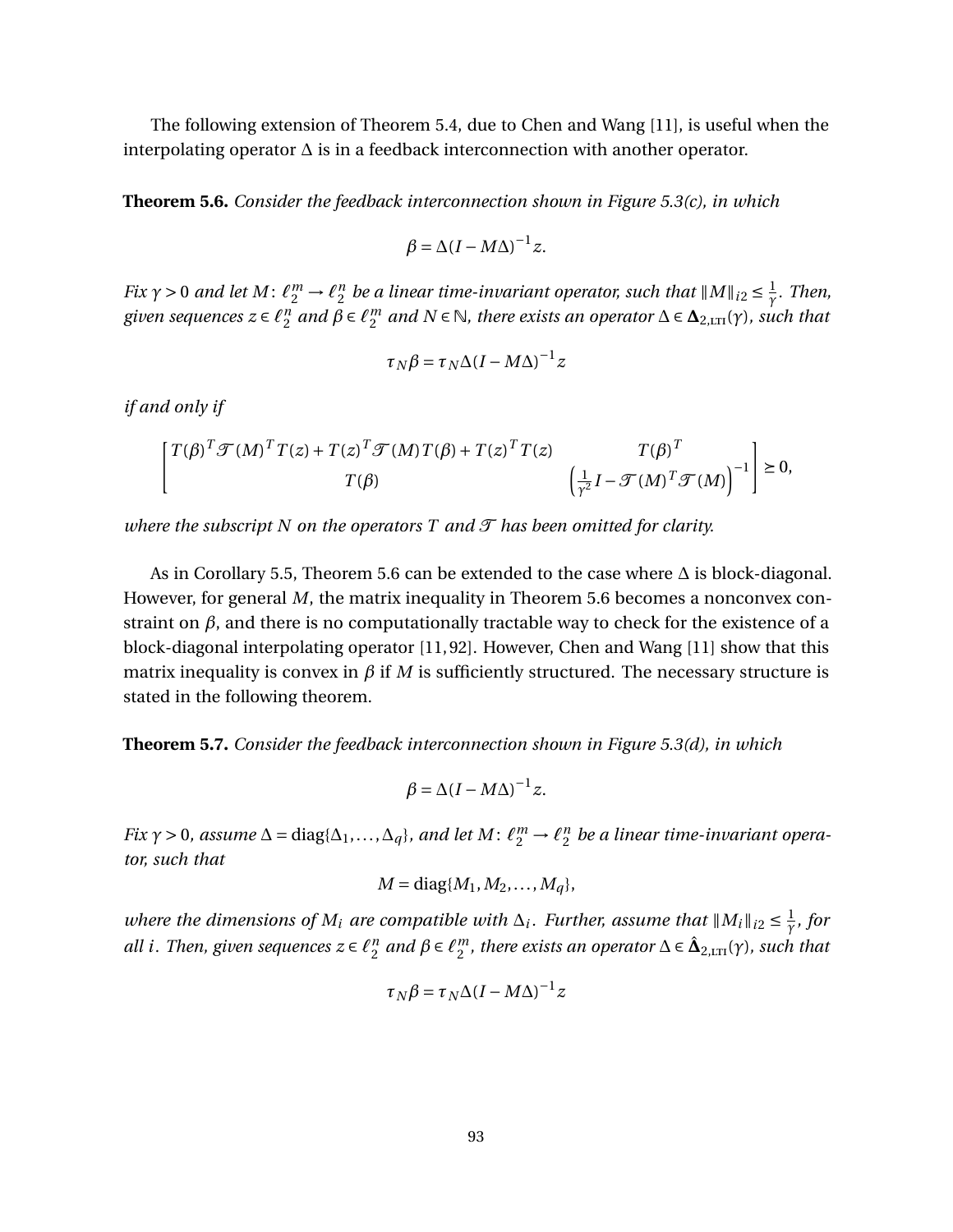*if and only if*

$$
\begin{bmatrix}\nT(\beta_i)^T \mathcal{F}(M_i)^T T(z_i) + T(z_i)^T \mathcal{F}(M_i) T(\beta_i) + T(z_i)^T T(z_i) & T(\beta_i)^T \\
T(\beta_i) & \left(\frac{1}{\gamma^2} I - \mathcal{F}(M_i)^T \mathcal{F}(M_i)\right)^{-1}\n\end{bmatrix} \geq 0,
$$

*for i* = 1, 2, ..., *q*, where  $\beta$  *and*  $z$  *are partitioned compatibly with*  $\Delta$  *and*  $M$ .

*Remark 5.8.* The statement and proof of Theorems [5.6](#page-105-0) and [5.7](#page-105-1) involves the relationship

$$
T_N(\alpha) = \mathcal{T}_N(M) T_N(\beta) + T_N(z),
$$

which only holds when *M* is time-invariant. To the best of our knowledge, there is no extension of these results in which *M* is time-varying.  $\diamondsuit$ 

The following time-varying extension of Theorem [5.4](#page-104-0) is due to Poolla et al. [\[74\]](#page-136-1) and used in the model-invalidation context by [\[27,](#page-133-5) [87,](#page-137-1) [92\]](#page-137-3).

<span id="page-106-0"></span>**Theorem 5.9.** *Given sequences*  $\alpha \in \ell_2^n$  $^{\textit{n}}_2$  and  $\beta \in \ell_2^{\textit{m}}$  $\frac{m}{2}$  and constants  $\gamma > 0$  and  $N \in \mathbb{N}$ , there exists *an operator*  $\Delta \in \Delta_{2,\text{LTV}}(\gamma)$ *, such that* 

$$
\tau_N \beta = \tau_N \Delta \alpha
$$

*if and only if*

$$
\|\tau_k\beta\|_2 \leq \gamma \|\tau_k\alpha\|_2,
$$

*for*  $k = 0, 1, ..., N$ .

As in Corollary [5.5,](#page-104-1) this result is easily extended to the case where  $\Delta$  is block-diagonal by considering each block-partition separately. Hence, we have the following corollary of Theorem [5.9.](#page-106-0)

<span id="page-106-1"></span>**Corollary 5.10.** *Given sequences*  $\alpha \in \ell_2^n$  $\binom{n}{2}$  and  $\beta \in \ell_2^m$  $\frac{m}{2}$  and constants  $\gamma > 0$  and  $N \in \mathbb{N}$ , there *exists an operator*  $\Delta = \text{diag}\{\Delta_1, \ldots, \Delta_q\} \in \hat{\Delta}_{2,\text{LTV}}(\gamma)$ *, such that* 

$$
\tau_N \beta = \tau_N \Delta \alpha
$$

*if and only if*

$$
\|\tau_k\beta_i\|_2 \leq \gamma \|\tau_k\alpha_i\|_2,
$$

*for*  $k = 0, 1, \ldots, N$  *and*  $i = 1, 2, \ldots, q$ , where  $\alpha$  *and*  $\beta$  *are partitioned such that*  $\beta_i = \Delta_i \alpha_i$ .

*Remark 5.11.* The condition  $\tau_N \beta = \tau_N \Delta \alpha$  used in these interpolation theorems implies that the values  $\alpha_j$  and  $\beta_j$  are irrelevant for  $j > N$ . In the model invalidation literature, this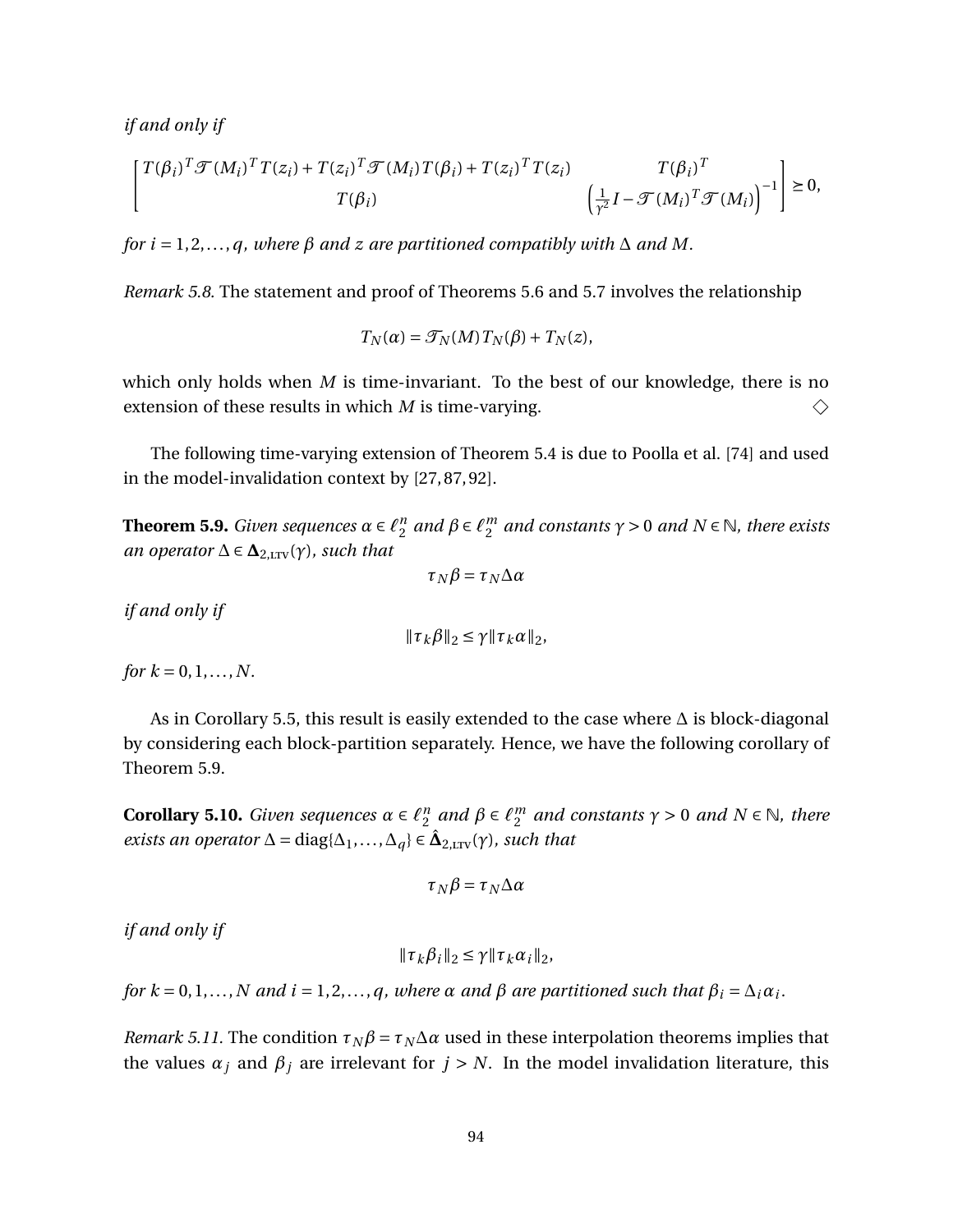| <b>Result</b>  | <b>Diagram</b> | <b>Uncertainty Set</b>                         | <b>Feedback Operator</b>                                          |
|----------------|----------------|------------------------------------------------|-------------------------------------------------------------------|
| Theorem 5.4    | (a)            | $\Delta_{2,\text{LTI}}(\gamma)$                |                                                                   |
| Corollary 5.5  | (b)            | $\hat{\mathbf{\Delta}}_{2,\text{LTI}}(\gamma)$ |                                                                   |
| Theorem 5.6    | (c)            | $\Delta_{2,\text{LTI}}(\gamma)$                | <i>M</i> LTI, $  M  _{i2} < \frac{1}{\gamma}$                     |
| Theorem 5.7    | (d)            | $\hat{\mathbf{\Delta}}_{2,\text{LTI}}(\gamma)$ | M LTI, $M = diag{M_1, , M_q}$ , $  M_i  _{i2} < \frac{1}{\gamma}$ |
| Theorem 5.9    | (a)            | $\Delta_{2,\text{LTV}}(\gamma)$                |                                                                   |
| Corollary 5.10 | (h)            | $\hat{\mathbf{\Delta}}_{2,\text{LTV}}(\gamma)$ |                                                                   |

<span id="page-107-0"></span>**Table 5.1.** Summary of interpolation results for linear operators with and without feedback. The column labeled *Diagram* indicates which part of Figure [5.3](#page-104-2) applies.

condition is imposed because only a finite amount of data can be used to invalidate the model. Although the theorems may be more naturally stated in terms of finite sequences  $\alpha_{0:N}$  and  $\beta_{0:N}$ , the truncation operator  $\tau_N$  is more compatible with the operator-theoretic notation used throughout this chapter.  $\Diamond$ 

*Remark 5.12.* In some instances, the time-invariance assumption of Theorems [5.4](#page-104-0) and [5.6](#page-105-0) is too restrictive and the time-varying assumption of Theorem [5.9](#page-106-0) is too conservative. In the model invalidation literature [\[91,](#page-137-4) [101\]](#page-138-1), similar theorems are stated for a time-varying operator ∆ such that the *rate of variation ν*, defined as

$$
\nu(\Delta) := \left\|z^{-1}\Delta - \Delta z^{-1}\right\|_{i2},
$$

is bounded. However, these theorems are stated in the frequency-domain and cannot be used to formulate worst-case optimization problems using Proposition [5.2.](#page-94-0) To the best of our knowledge, there are no time-domain interpolation results that take into account the rate of variation.  $\diamondsuit$ 

#### **5.4.2 Using the Interpolation Results to Find Worst-case Performance**

Having established a variety of interpolation results, we now consider how these results are used as constraints in the worst-case optimization problems. For the sake of simplicity, we only treat the cases where the uncertain operator ∆ is unstructured. In each case, the extension to the block-diagonal case is straightforward.

Suppose that Assumptions 1 and 2 of Section [5.2.1](#page-94-2) are met by taking  $G_{12,\theta} = 0$  and letting *G*<sup>22</sup> be independent of the fault parameter *θ*. Then, the system output is given by

$$
\beta = \Delta \alpha
$$
  
\n
$$
\alpha = G_{11,\theta}\beta + G_{13,\theta}f(\theta) + G_{14,\theta}u
$$
  
\n
$$
y = G_{21,\theta}\beta + G_{22}v + G_{23,\theta}f(\theta) + G_{24,\theta}u
$$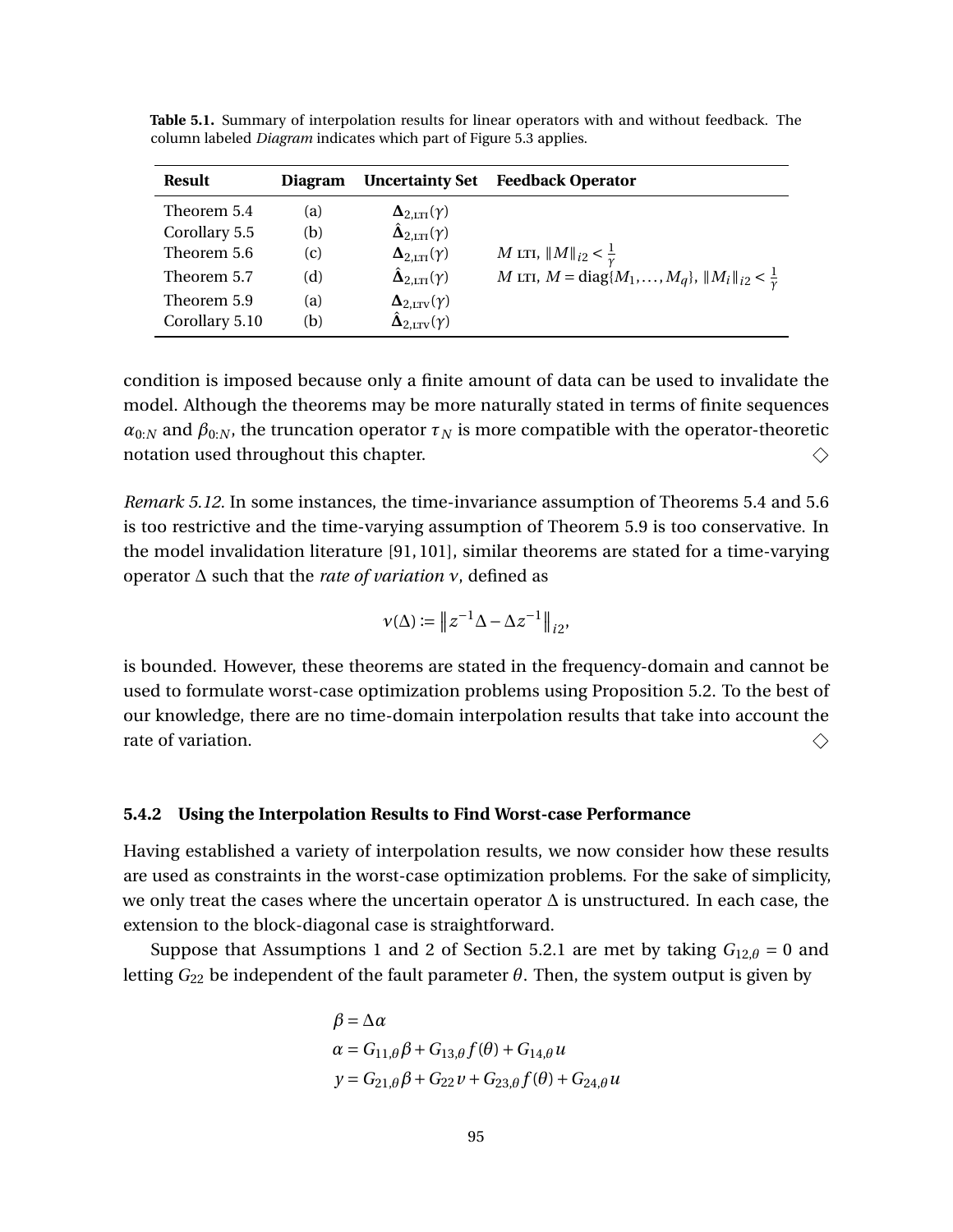Fix a parameter sequence  $\theta = \vartheta$  and let the residual generator  $F$  be partitioned as  $F = [F_1 \; F_2].$ Divide the residual into its non-random and random parts, as follows:

$$
r = r^{\text{unc}} + r^{\text{rnd}},
$$

where

$$
r^{\text{unc}} = F_2 G_{21,\theta} \beta + F_2 G_{23,\theta} f(\theta) + (F_2 G_{24,\theta} + F_1) u
$$
  

$$
r^{\text{rnd}} = F_2 G_{22} v.
$$

Since *v* is zero-mean by assumption, the conditional mean of the residual at time *k* is

$$
\hat{r}_k = \mathbf{E}(r_k \mid \theta_{0:k} = \theta_{0:k}) = r_k^{\text{unc}},
$$

and the conditional variance at time *k* is

$$
\Sigma_k = \mathbf{E} \big( (r_k - \hat{r}_k)^2 \big) = \mathbf{E} \Big( \big( r_k^{\text{rnd}} \big)^2 \Big).
$$

Note that, as desired, the sequence  $\{\Sigma_k\}$  does not depend on *β* or *θ*.

#### *Maximizing the Probability of False Alarm*

Assume that no faults have occurred ( $\theta = 0$ ). Recall that the worst-case probability of false alarm is

$$
P_{\mathrm{F}}^{\star} = 1 - \min_{\Delta \in \mathcal{P}_{\Delta}} \min_{0 \le k \le N} \mathbf{P}(|r_k| < \varepsilon_k \, | \, \theta_{0:k} = 0_{0:k}).
$$

As explained in Section [5.2.2,](#page-96-0) the crux of computing  $P_{\rm F}^{\star}$  is solving

$$
\hat{r}_k^* = \max_{\Delta \in \mathcal{P}_{\Delta}} |r_k^{\text{unc}}|,
$$

for  $k = 0, 1, ..., N$ . There are two cases to consider:  $\mathcal{P}_{\Delta} = \Delta_{2,\text{LIT}}(\gamma)$  and  $\mathcal{P}_{\Delta} = \Delta_{2,\text{LTV}}(\gamma)$ .

*Case 1.* Suppose that  $\Delta$  belongs to the set  $\Delta_{2,\text{LTI}}(\gamma)$  and assume that  $G_{11,0}$  is an LTI operator with  $\|G_{11,0}\|_{i2} < \frac{1}{\gamma}$ *<sup>1</sup>*</sup>/<sub>7</sub>. Then, for *k* = 0, 1, ..., *N*, applying Theorem [5.6](#page-105-0) yields the following optimization:

$$
\hat{r}_k^* = \underset{\beta}{\text{maximize}} \quad |r_k^{\text{unc}}|
$$
\n
$$
\text{subject to} \quad r^{\text{unc}} = F_2 G_{21,0} \beta + (F_2 G_{24,0} + F_1) u
$$
\n
$$
z = G_{13,0} f(0) + G_{14,0} u
$$
\n
$$
\mathcal{J}(\beta) \ge 0,
$$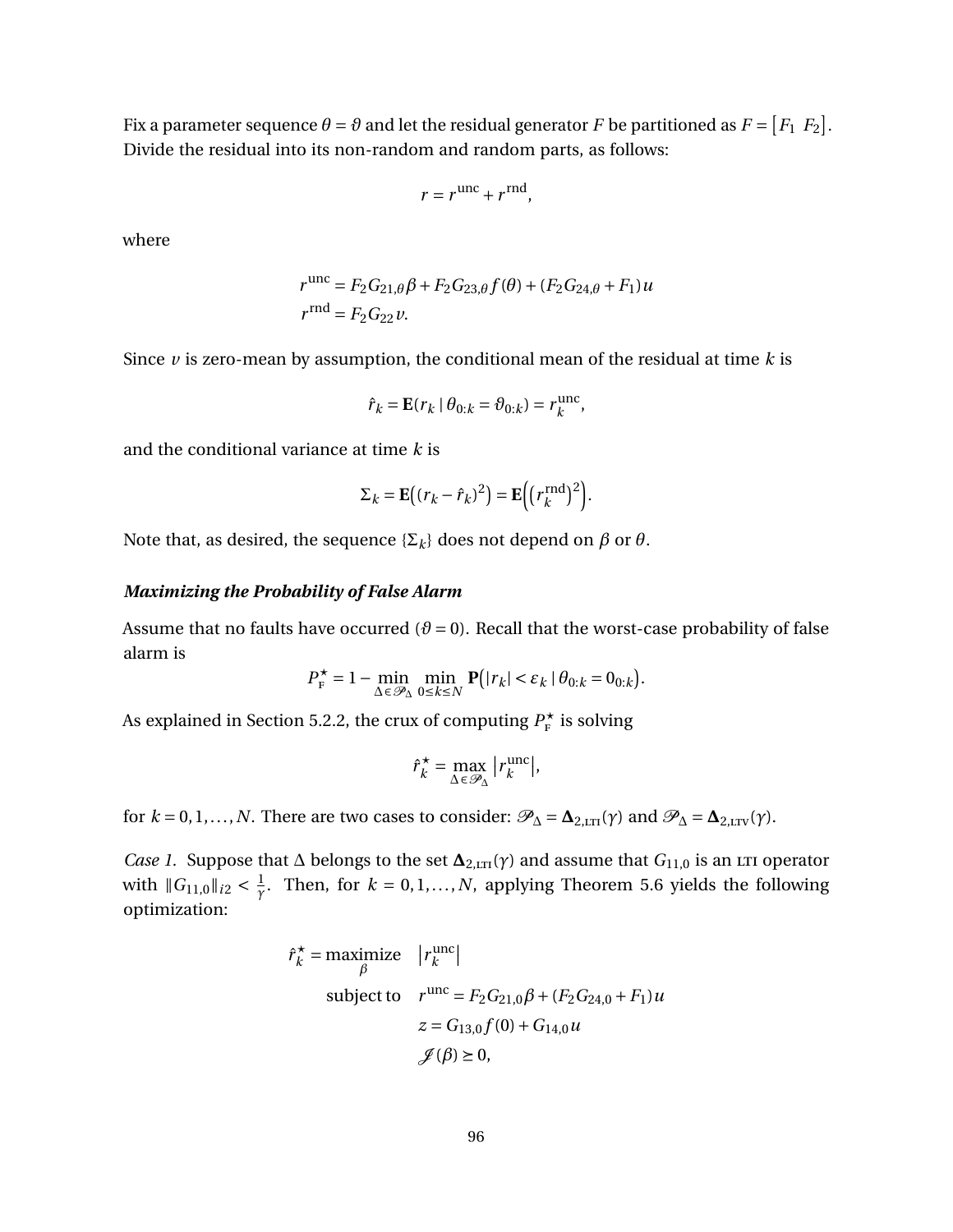where

$$
\mathscr{J}(\beta) := \begin{bmatrix} T(\beta)^T \mathcal{T}(G_{11,0})^T T(z) + T(z)^T \mathcal{T}(G_{11,0}) T(\beta) + T(z)^T T(z) & T(\beta)^T \\ T(\beta) & \left( \frac{1}{\gamma^2} I - \mathcal{T}(G_{11,0})^T \mathcal{T}(G_{11,0}) \right)^{-1} \end{bmatrix}.
$$

Note that the subscript *N* has been omitted from the operators *T* and  $\mathcal{T}$  for clarity.

Since *u* and  $f(0)$  are known,  $r^{\text{unc}}$  is an affine function of  $\beta$ . Also, the signal *z* is fixed, so the function  $\mathcal{J}(\beta)$  is linear in  $\beta$ , and the constraint  $\mathcal{J}(\beta) \geq 0$  is a linear matrix inequality  $(LMI)$ . Therefore, this optimization can be cast as a semidefinite program (SDP), which is a type of convex program that is readily solved with numerical optimization packages, such as SeDuMi [\[90\]](#page-137-0).

*Case 2.* Suppose that  $\Delta$  belongs to the set  $\Delta_{2,\text{LTV}}(\gamma)$  and assume that  $G_{11,0} = 0$  (i.e.,  $\Delta$  does not experience feedback). Then, for  $k = 0, 1, ..., N$ , applying Theorem [5.9](#page-106-0) yields the following optimization:

$$
\hat{r}_k^* = \underset{\beta}{\text{maximize}} \quad |r_k^{\text{unc}}|
$$
\n
$$
\text{subject to} \quad r^{\text{unc}} = F_2 G_{21,0} \beta + F_2 G_{23,0} f(0) + (F_2 G_{24,0} + F_1) u
$$
\n
$$
\alpha = G_{13,0} f(0) + G_{14,0} u
$$
\n
$$
\|\tau_\ell \beta\|_2 \le \gamma \|\tau_\ell \alpha\|_2, \qquad \ell = 0, 1, \dots, k.
$$

As in Case 1,  $r_k^{\text{unc}}$ <sup>unc</sup> is affine in *β*. Since the  $k+1$  inequality constraints are quadratic in  $\beta_{0:N}$ , this optimization problem is a socp. As previously mentioned, socps are readily solved with numerical optimization packages.

## *Minimizing the Probability of Detection*

Let  $\vartheta$  be a fault parameter sequence such that  $\vartheta_N \neq 0$ , and let  $k_f$  be the fault time, as defined in equation [\(5.2\)](#page-93-0). Recall that the worst-case probability of detection is

$$
P_{\mathbf{D}}^{\star} = 1 - \max_{\Delta \in \mathcal{P}_{\Delta}} \min_{k_f \le k \le N} \mathbf{P}(|r_k| < \varepsilon_k \, | \, \theta_{0:k} = \theta_{0:k}).
$$

By Proposition [5.2,](#page-94-0) the optimum values of ∆ and *k* are obtained by solving

$$
\hat{\mu}^\star = \min_{\Delta \in \mathcal{P}_\Delta} \max_{k_f \leq k \leq N} \frac{|\hat{r}_k|}{\sqrt{\Sigma_k}}.
$$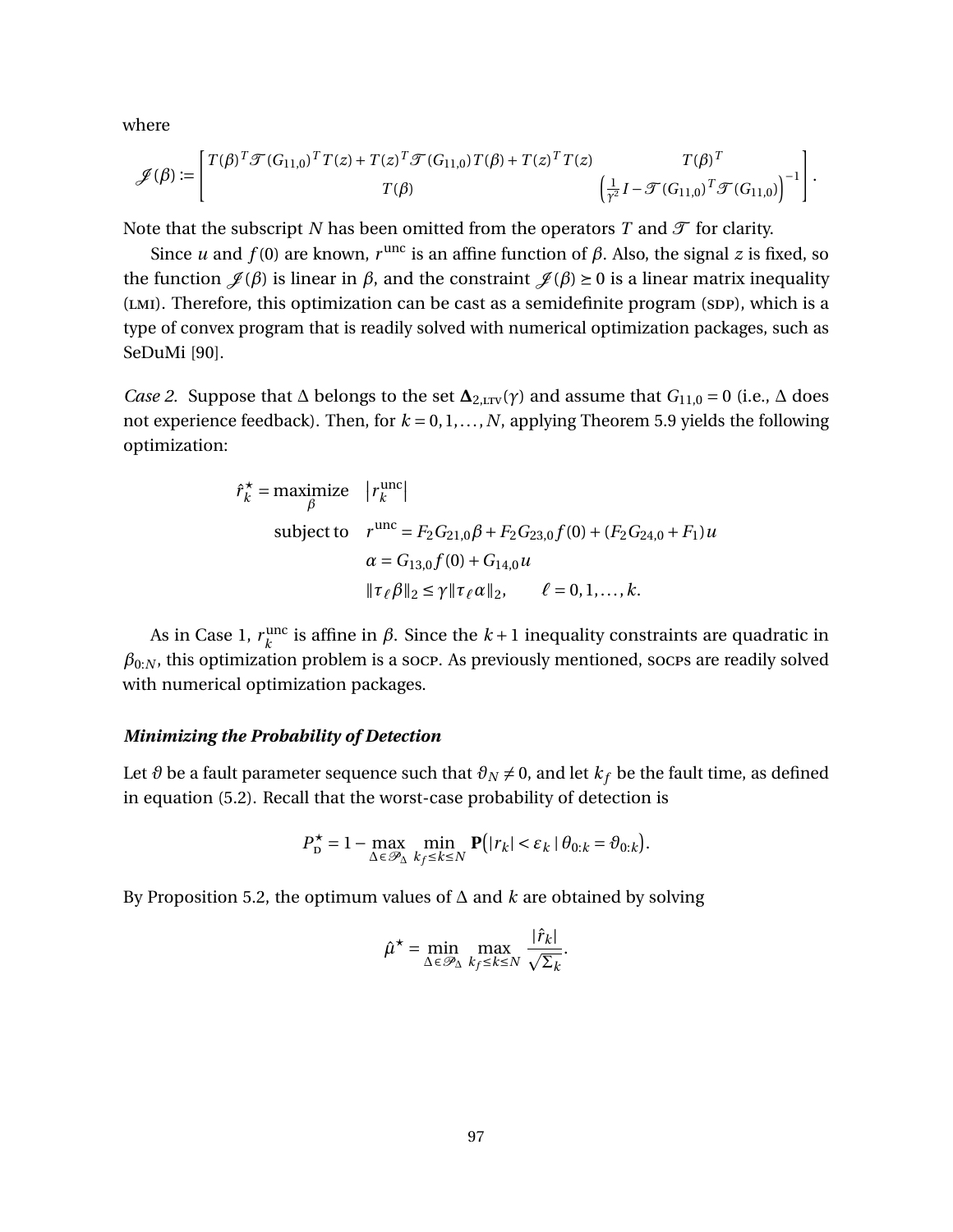As in Section [5.2.2,](#page-96-0) if the matrix *W* is defined as in equation [5.6](#page-97-0) and the vector  $\hat{R}$  is defined as  $\mathbf{r}$  $\mathbf{I}$ 

$$
\hat{R} = \begin{bmatrix} r_{k_f}^{\text{unc}} \\ r_{k_f+1}^{\text{unc}} \\ \vdots \\ r_N^{\text{unc}} \end{bmatrix},
$$

then this optimization may be written as

$$
\hat{\mu}^{\star} = \min_{\Delta \in \mathscr{P}_{\Delta}} \|W^{1/2}\hat{R}\|_{\infty}.
$$

There are two cases to consider:  $\mathcal{P}_{\Delta} = \Delta_{2,\text{LTT}}(\gamma)$  and  $\mathcal{P}_{\Delta} = \Delta_{2,\text{LTV}}(\gamma)$ .

*Case 1.* Suppose that  $\Delta$  belongs to the set  $\Delta_{2,\text{LIT}}(\gamma)$  and assume that  $G_{11,\vartheta}$  is an LTI operator with  $\|G_{11,\vartheta}\|_{i2} < \frac{1}{\gamma}$ *γ* . Then, applying Theorem [5.6](#page-105-0) yields the following optimization:

$$
\hat{\mu}^* = \underset{\beta}{\text{maximize}} \quad ||W^{1/2}\hat{R}||_{\infty}
$$
  
\nsubject to 
$$
\hat{R}_i = r_{k_f+i-1}^{\text{unc}}, \qquad i = 1,..., N - k_f + 1,
$$
  
\n
$$
r^{\text{unc}} = F_2 G_{21,\vartheta} \beta + F_2 G_{23,\vartheta} f(\vartheta) + (F_2 G_{24,\vartheta} + F_1) u
$$
  
\n
$$
z = G_{13,\vartheta} f(\vartheta) + G_{14,\vartheta} u
$$
  
\n
$$
\mathcal{J}(\beta) \ge 0,
$$

where

$$
\mathscr{J}(\beta) := \left[ \begin{matrix} T(\beta)^T \mathcal{T}(G_{11,\theta})^T T(z) + T(z)^T \mathcal{T}(G_{11,\theta}) T(\beta) + T(z)^T T(z) & T(\beta)^T \\ T(\beta) & \left( \frac{1}{\gamma^2} I - \mathcal{T}(G_{11,\theta})^T \mathcal{T}(G_{11,\theta}) \right)^{-1} \end{matrix} \right].
$$

Note that the subscript *N* has been omitted from the operators *T* and  $\mathcal{T}$  for clarity.

Since the matrix *W* is fixed, the objective function is a weighted pointwise maximum of  $r_{k_{c}}^{\text{unc}}$  $\lim_{k_f}$ , ..., *r*<sub>N</sub>  $N<sup>unc</sup>$ . Of course, *r*<sup>unc</sup> is an affine function of *β*, so the objective is convex in *β*. Since *z* is fixed,  $\mathcal{J}(\beta)$  is linear in  $\beta$ , and the constraint  $\mathcal{J}(\beta) \ge 0$  is a LMI. Therefore, this optimization is a spp.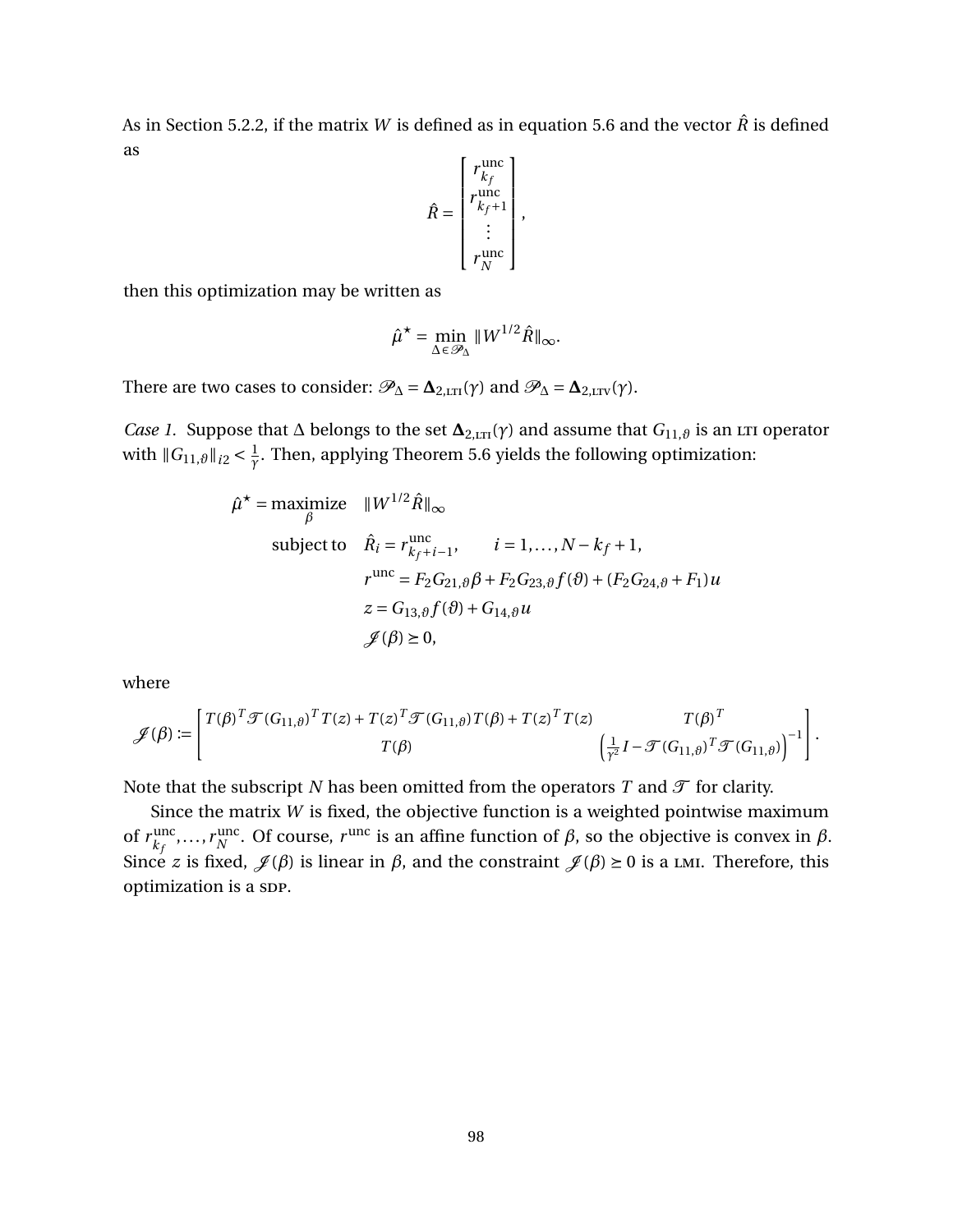*Case 2.* Suppose that  $\Delta$  belongs to the set  $\Delta_{2,\text{LTV}}(\gamma)$  and assume that  $G_{11,\vartheta} = 0$  (i.e.,  $\Delta$  does not experience feedback). Then, applying Theorem [5.9](#page-106-0) yields the following optimization:

$$
\hat{\mu}^* = \underset{\beta}{\text{maximize}} \quad ||W^{1/2}\hat{R}||_{\infty}
$$
  
\nsubject to 
$$
\hat{R}_i = r_{k_f+i-1}^{\text{unc}}, \qquad i = 1,..., N - k_f + 1,
$$
  
\n
$$
r^{\text{unc}} = F_2 G_{21,\theta} \beta + F_2 G_{23,\theta} f(\theta) + (F_2 G_{24,\theta} + F_1) u
$$
  
\n
$$
\alpha = G_{13,\theta} f(\theta) + G_{14,\theta} u
$$
  
\n
$$
||\tau_\ell \beta||_2 \le \gamma ||\tau_\ell \alpha||_2, \qquad \ell = 0, 1,..., k.
$$

As in Case 1, the objective is a weighted pointwise maximum of affine functions of *β*, which implies that it is convex. Since the signal  $\alpha$  is fixed, each of the  $k+1$  inequality constraints is quadratic in  $\beta$  and the optimization problem is a socp.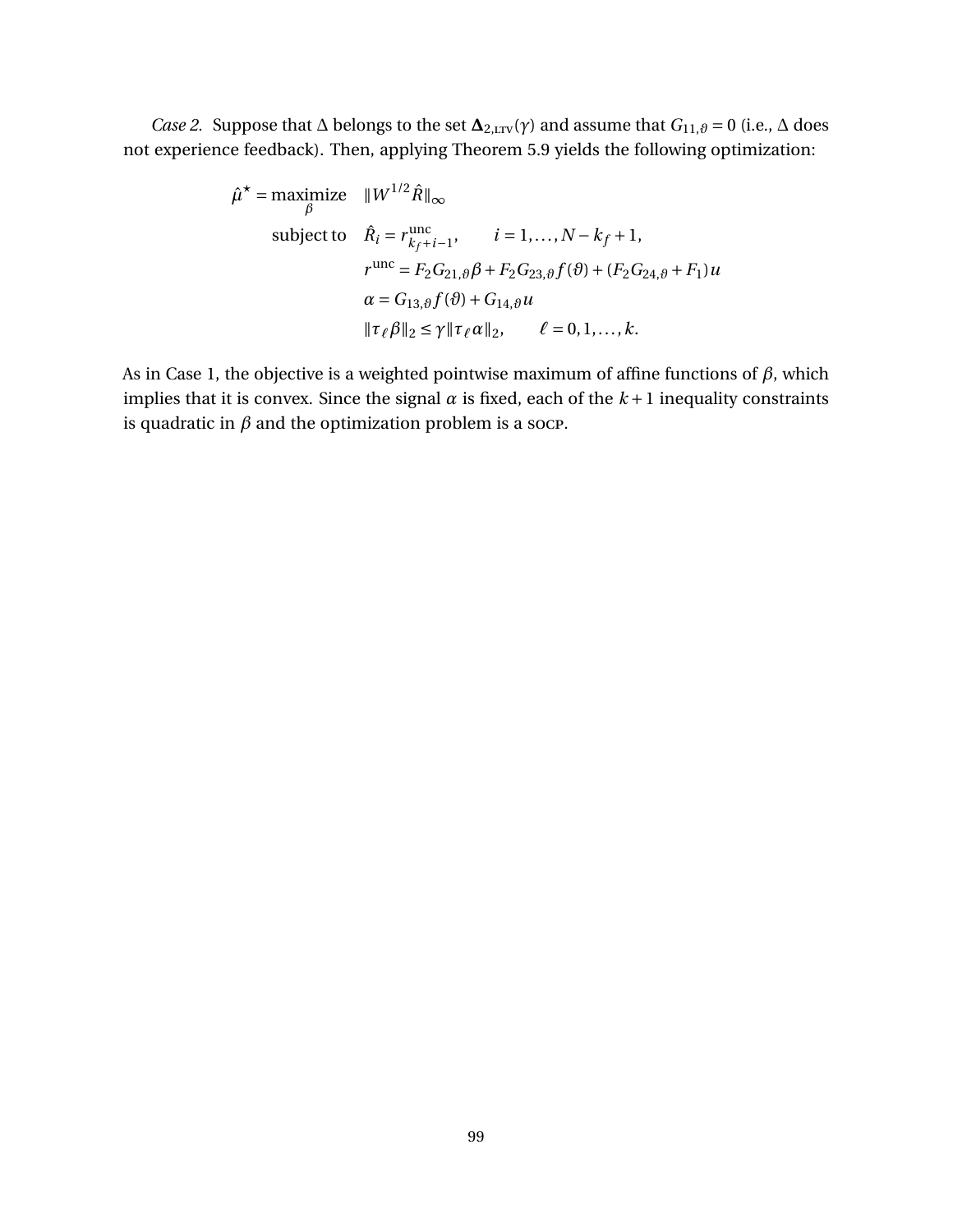# <span id="page-112-0"></span>**Chapter 6 Applications**

## **6.1 Introduction**

In this chapter, we explore various applications of the performance analysis framework developed in the preceding chapters. To begin, we examine, from a high level, the various usages of the performance metrics. Then, we demonstrate how the performance metrics are computed for two aerospace examples. The first example is a simplified air-data sensor system consisting of a pitot-static probe and a flight path angle measurement. The second example is a linearized model of a vertical take-off and landing (vrol) fixed-wing aircraft. For the first example, we consider the effects of uncertain signals, and for the second example, we consider the effects of additive model uncertainty.

## **6.2 Types of Studies**

Although there are many ways to interpret the performance metrics, the following types of studies stand out as natural applications of our performance analysis framework:

**1. Selecting a fault detection scheme:** Given a fixed system *Gθ*, the performance metrics can be used to select the best fault diagnosis scheme from a finite set of schemes

$$
\{V^{(i)} = (F^{(i)}, \delta^{(i)}): i = 1, 2, ..., m\}.
$$

This type of application is most useful when the fault diagnosis schemes are designed using disparate methodologies with incomparable design criteria.

**2. Trade studies:** Given a collection of systems

$$
\{G_{\theta}^{(i)}: i = 1, 2, ..., m\}
$$

and a collection of fault diagnosis schemes

$$
\{V^{(i)} = (F^{(i)}, \delta^{(i)}): i = 1, 2, \ldots, m\},\
$$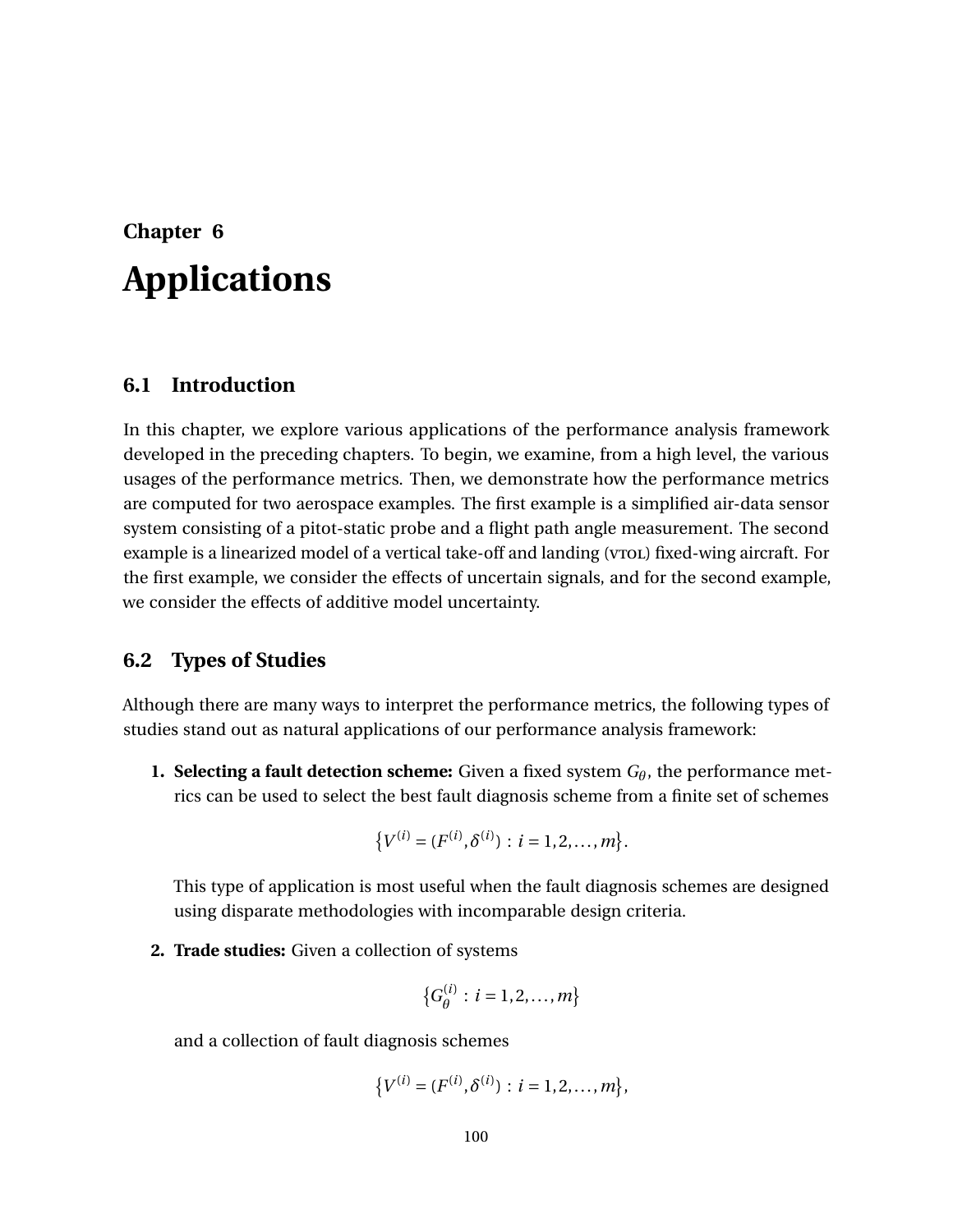let  $c_i$  be the cost of implementing the system  $G^{(i)}_\theta$  $\theta^{(i)}$  with the scheme  $V^{(i)}$ , for all *i*. A *trade study* examines the trade-off between the cost  $c_i$  and the performance of the scheme  $V^{(i)}$ , with respect to the system  $G^{(i)}_\theta$  $\theta^{(i)}$ , for each *i*. For example, each system  $G^{(i)}_{\theta}$ *θ* may consist of a different combination of sensors and components, in which case a trade study may be used to decide if it is more beneficial, from a fault diagnosis standpoint, to use higher-quality components or to use redundant copies of a lowerquality component. In addition to size, weight, and monetary costs, *c<sup>i</sup>* may also include a measure of how difficult it is to compute the performance metrics for the fault diagnosis problem given by  $G^{(i)}_\theta$  $\theta^{(i)}$  and  $V^{(i)}$ .

**3. Certifying system safety:** Suppose that when a fault is detected, the system *G<sup>θ</sup>* and the fault diagnosis scheme *V* are reconfigured, as in Section [4.4.2.](#page-74-0) Recall that in Section [4.4.2,](#page-74-0) we showed that

$$
\hat{J}_k(i,j) = \mathbf{P}(\hat{D}_{j,k} \cap H_{i,k})
$$

is the probability of the system being in configuration  $s_j$  when it should be in configuration  $s_j$ . Note that for some  $(i,j)$  pairs, the event  $\hat{D}_{j,k} \cap H_{i,k}$  is safe, while for other pairs it is not. For example, it is safe to be in the nominal mode when no faults have occurred, but it is unsafe to be in the nominal mode when a critical sensor has failed. Therefore, by computing and analyzing the matrices  $\{ \hat{J}_k \}$ , we can quantitatively certify that the probability that system is in a safe configuration, at time *k*, is within some acceptable range [1−*α*, 1].

## <span id="page-113-0"></span>**6.3 Air-Data Sensor Example**

Nearly all aircraft use a pitot-static probe to determine airspeed *V* and altitude *h*. Because these data are essential for flying, the pitot-static probe is integrated into the flight control feedback loop. These sensors are prone to a number of failures, such as icing and blockage, that cause them to produce incorrect values. If such a failure goes undetected, the autopilot system or the pilot may use the erroneous values to issue commands that cause the aircraft to crash. To avoid such disasters, large commercial aircraft, such as the Boeing 777 [\[103,](#page-138-0)[104\]](#page-138-1), have multiple pitot-static probes in different locations. However, most aircraft designers have developed a set of standard operating procedures that allow safe recovery of the aircraft when a pitot-static probe failure is detected [\[6\]](#page-131-0). In this application we explore the detection of such faults by exploiting the analytical redundancy between airspeed, altitude, and flight path angle. This example was also studied less extensively in the conference papers [\[97,](#page-138-2) [98\]](#page-138-3).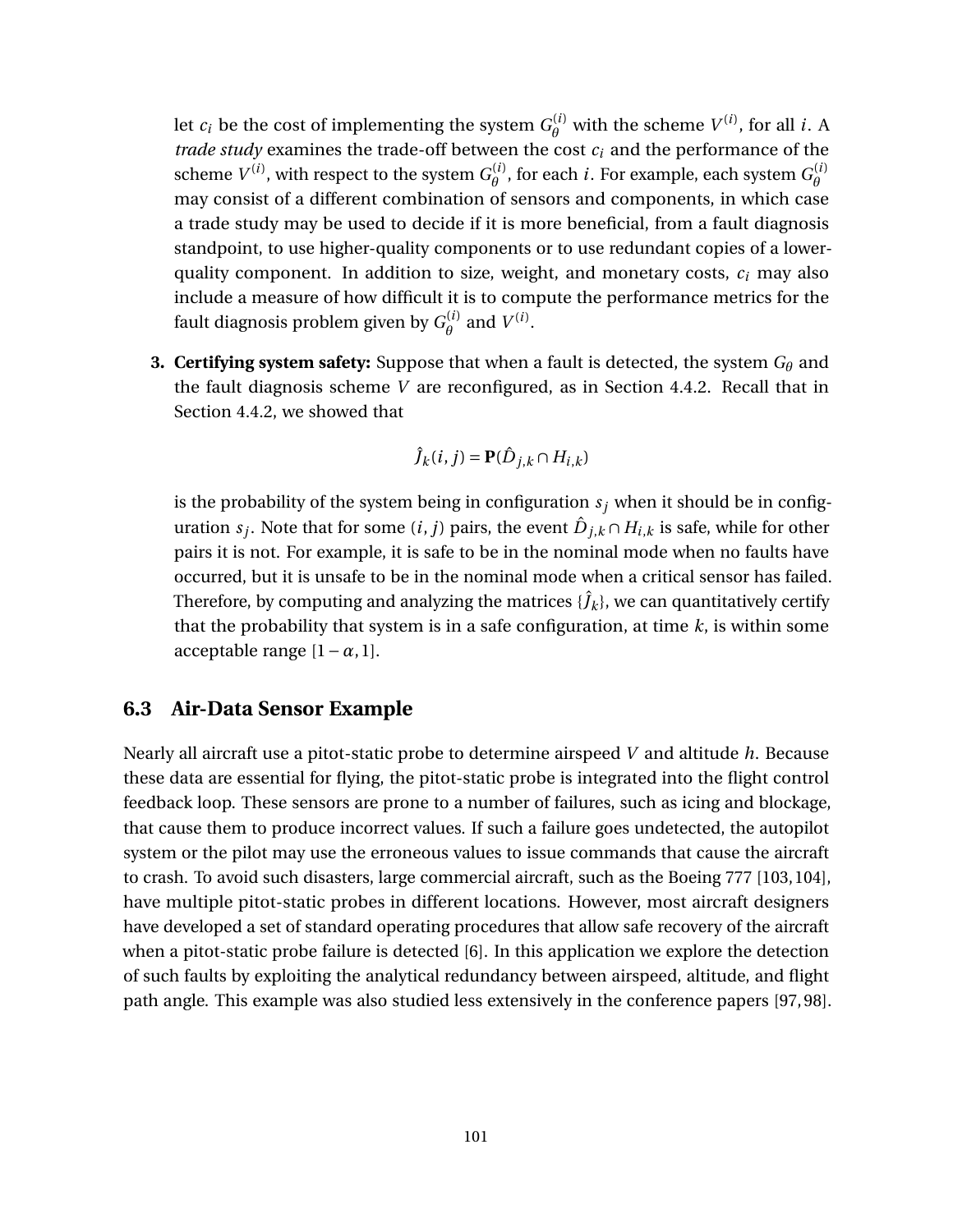<span id="page-114-0"></span>

**Figure 6.1.** Block diagram of a pitot-static probe with a fault detection scheme based on analytical redundancy. The map *φ* (shown graphically in Figure [6.2\)](#page-116-0) represents the system *G*, while the shaded region, labeled *F*, is the residual generator.

### **6.3.1 Problem Formulation**

Consider the fault detection problem shown in Figure [6.1,](#page-114-0) in which a pitot tube measures the total pressure  $p_t$ , and a static port measures the static pressure  $p_s$ . These measurements are corrupted by adding Gaussian white noise processes,  $v_t$  and  $v_s$ , and randomly occurring faults, *f<sup>t</sup>* and *f<sup>s</sup>* . From the measured pressures, airspeed and altitude are derived using the relations

$$
\begin{bmatrix} V \\ h \end{bmatrix} = \phi(p_t, p_s) := \begin{bmatrix} \text{sign}(p_t - p_s)c_3 \left( \left| \left( \frac{p_t - p_s}{p_0} + 1 \right)^{c_4} - 1 \right| \right)^{\frac{1}{2}} \\ c_1 \left( 1 - \left( \frac{p_s}{p_0} \right)^{c_2} \right) \end{bmatrix}, \tag{6.1}
$$

where the constants

$$
c_1 = 44.331 \text{ km},
$$
  
\n
$$
c_2 = 0.1903,
$$
  
\n
$$
c_3 = 760.427 \text{ m/s},
$$
  
\n
$$
c_4 = 2/7,
$$
  
\n
$$
p_0 = 101.325 \text{ kPa}
$$

model the troposphere (up to 17km) [\[18\]](#page-132-0). These equations are plotted in Figure [6.2](#page-116-0) for subsonic flight in the troposphere. We use the notation  $\hat{V}$  for the derived airspeed and  $\hat{h}$  for the derived altitude to indicate that these quantities are corrupted by random disturbances and faults. Note *φ* actually gives the *indicated* airspeed, which is the airspeed that would be measured if the sensors were at standard atmospheric conditions. To obtain the *true* airspeed, we would also need a measurement of the outside air temperature [\[18\]](#page-132-0). However, we ignore this issue for the sake of simplicity.

The fault signals are randomly-occurring biases, defined as

$$
f_t(t) := b_t \mathbb{I}(t \ge \tau_t)
$$
 and  $f_s(t) := b_s \mathbb{I}(t \ge \tau_s)$ ,

for  $t \geq 0$ , where  $b_t$  and  $b_s$  are known, fixed bias magnitudes, and  $\tau_t$  and  $\tau_s$  are independent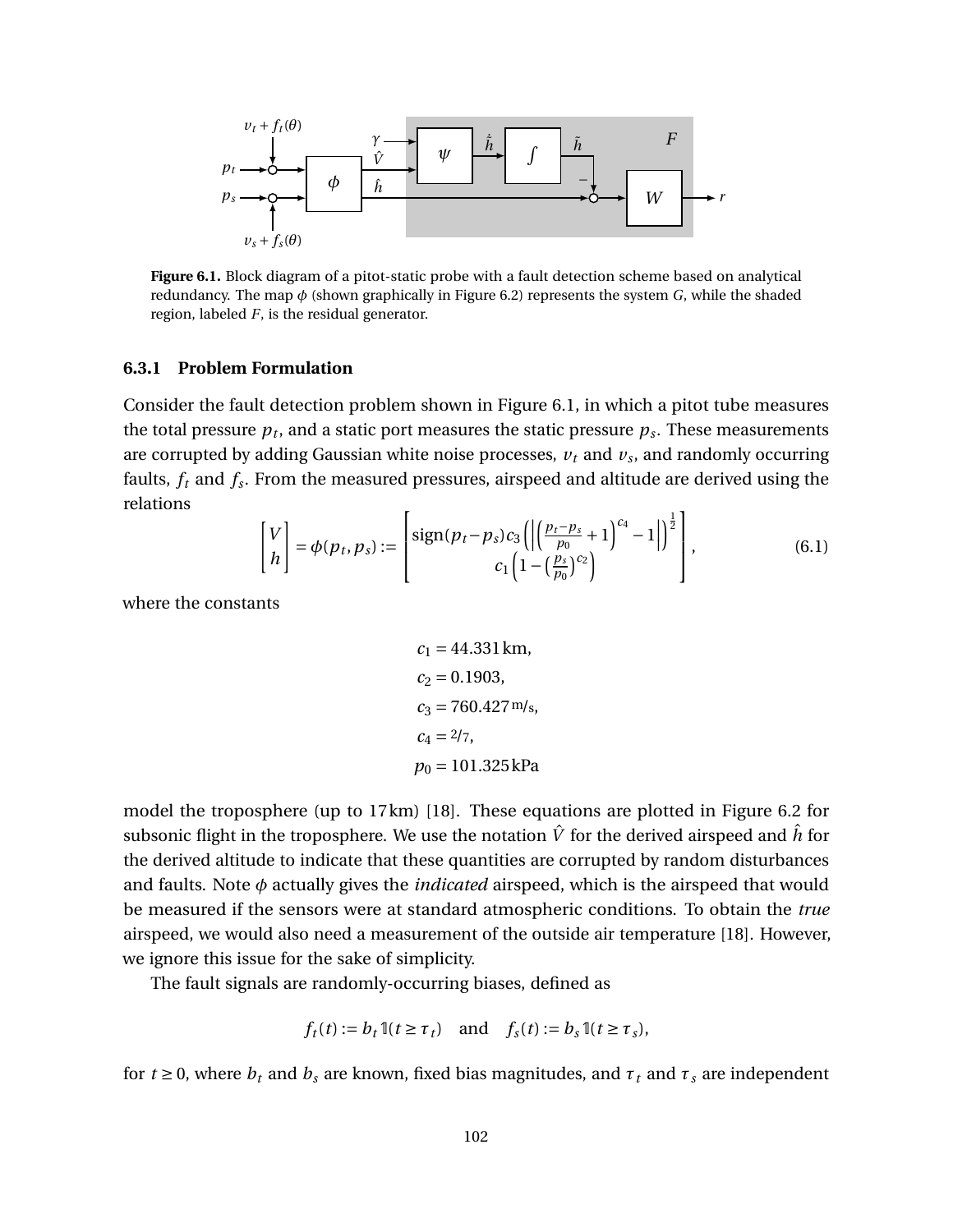exponential random variables  $\tau_t \sim \text{Exp}(\lambda_t)$  and  $\tau_s \sim \text{Exp}(\lambda_s)$ .

The dynamic portion of the fault detection scheme *F* is contained in the shaded region of Figure [6.1.](#page-114-0) The input  $\gamma$  is the flight path angle of the aircraft, which we assume is measured exactly with no noises or faults. Consider the following analytical relationship between *V*, *h*, and *γ*:

$$
h(t) = h(0) + \int_0^t \psi\big(V(s), \gamma(s)\big) ds
$$

$$
= h(0) + \int_0^t V(s) \sin \gamma(s) ds,
$$

which is used to derive  $\tilde{h}$  from  $\gamma$  and  $\hat{V}$ . The fault detection scheme attempts to detect the faults  $f_t$  and  $f_s$  by analyzing the difference  $\hat{h} - \tilde{h}$ . However, as the noisy signal  $\psi(\hat{V}, \gamma)$  passes through the integrator, the noise accumulates and  $\tilde{h}$  diverges from  $\hat{h}$ . To counteract this effect, a high-pass or "washout" filter of the form

$$
W(s) = \frac{s}{s+a}, \qquad a > 0,
$$

is applied to the difference  $\hat{h} - \tilde{h}$  to produce the residual *r*. The drawback of using this filter is that it removes the steady-state or " $\alpha$ " component from the signal  $\hat{h} - \tilde{h}$ . We assume that the decision function (not depicted in Figure [6.1\)](#page-114-0) is a threshold function with threshold  $\varepsilon > 0$ .

## **6.3.2 Applying the Framework**

To apply the computational framework developed in Chapter [4,](#page-56-0) the system *G* must be LTV. As shown in Figure [6.2,](#page-116-0) the map  $\phi$  is only mildly nonlinear for modest changes in differential pressure  $p_d \coloneqq p_t - p_s$  and static pressure  $p_s$ , so we take the first-order approximation

$$
\phi(p_t + v_t + f_t(\theta), p_s + v_s + f_s) \approx \phi(p_t, p_s) + \Phi \begin{bmatrix} v_t \\ v_s \end{bmatrix} + \Phi \begin{bmatrix} f_t(\theta) \\ f_s \end{bmatrix},
$$

where  $\Phi := (D\phi)(p_t, p_s)$  is the Jacobian linearization of  $\phi$ . Then, the linearized system *G* is given by the static equation

$$
y = \hat{D}_u u + \hat{D}_v v + \hat{D}_f f,
$$

where

$$
y = \begin{bmatrix} \hat{V} \\ \hat{h} \end{bmatrix}, \qquad u = \phi(p_t, p_s), \qquad v = \begin{bmatrix} v_t \\ v_s \end{bmatrix}, \qquad f = \begin{bmatrix} f_t \\ f_s \end{bmatrix},
$$

and  $\hat{D}_u$  = *I* and  $\hat{D}_v$  =  $\hat{D}_f$  =  $\Phi$ . Note that for a given flight path angle  $\gamma$ , the map  $\psi$  can be interpreted as a linear function of  $V$ . Hence, the residual generator  $F$  can be written as the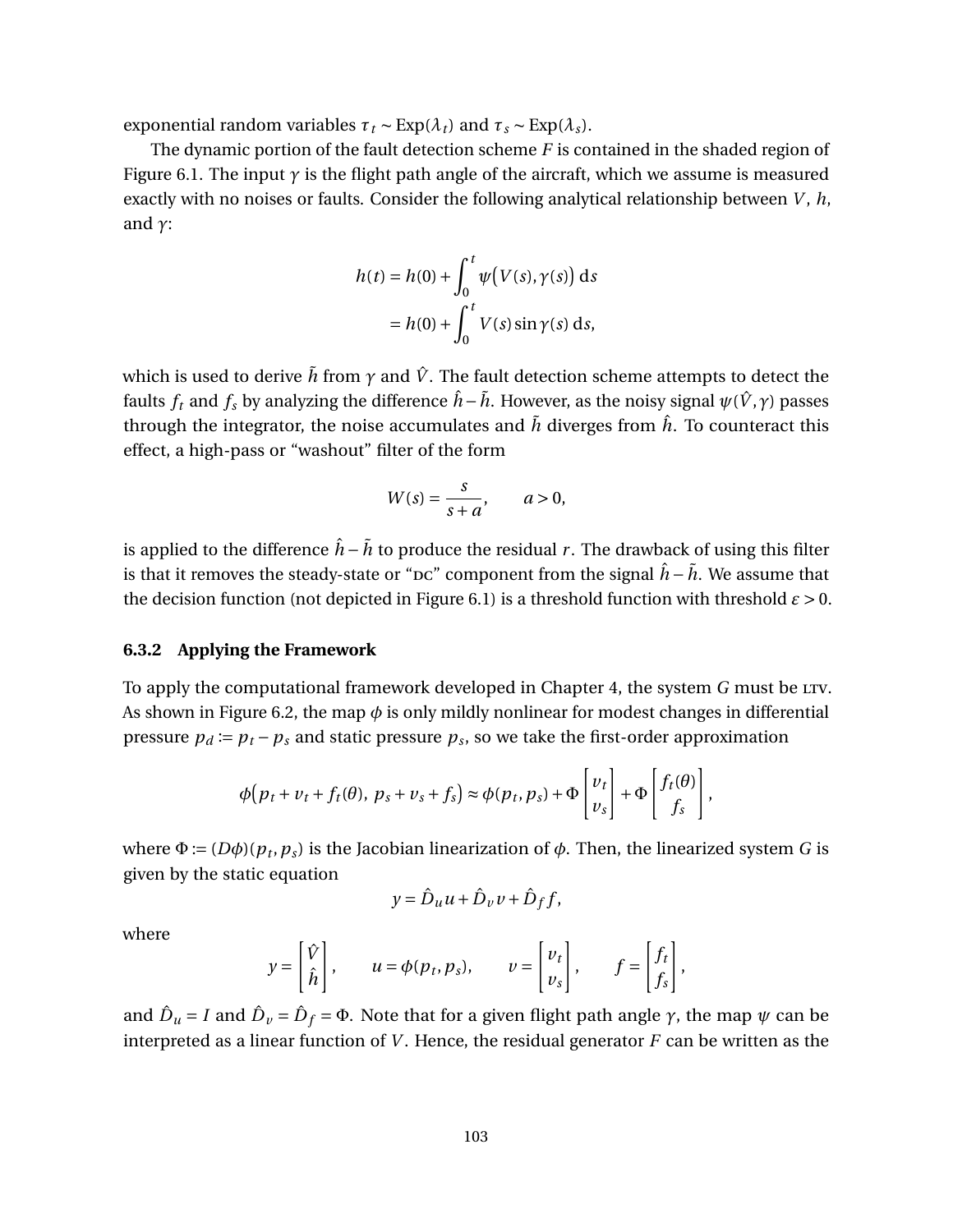<span id="page-116-0"></span>

**Figure 6.2.** Visualization of the air-data sensor equations. Plot of **(a)** the (indicated) airspeed *V* as a function of differential pressure  $p_d = p_t - p_s$  and **(b)** the altitude *h* as a function of static pressure  $p_s$ . The values plotted here are typical for subsonic flight in the troposphere.

linear system

$$
F\begin{cases} \dot{\xi} = \tilde{A}\xi + \tilde{B}_y y, \\ r = \tilde{C}\xi + \tilde{D}_y y, \end{cases}
$$

where

$$
\tilde{A} = -a
$$
,  $\tilde{B}_y = [\sin(\gamma) \quad a]$ ,  $\tilde{C} = -1$ ,  $\tilde{D}_y = \begin{bmatrix} 0 & 1 \end{bmatrix}$ .

The final step in applying our performance analysis framework is to convert everything to discrete time. Let  $T_s > 0$  be a fixed sample time, and let  $N \in \mathbb{N}$  be the final time step (i.e.,  $NT_s$ is the time horizon considered). We use the "zero-order hold" method [\[7\]](#page-131-1) to discretize the continuous-time dynamics. For each  $k \ge 0$ , define the input  $u_k := \phi(p_t(t_k), p_s(t_k))$ , where  $t_k = kT_s$ . Since the discrete-time analogue of Gaussian white noise is an IID Gaussian sequence [\[50,](#page-134-0)[72\]](#page-136-0), we define the  $\pi$ ID sequences  $\{v_{t,k}\}_{k\geq0}$  and  $\{v_{s,k}\}_{k\geq0}$  with  $v_{t,i} \sim \mathcal{N}(0,\sigma_t^2)$  and  $v_{s,i} \sim \mathcal{N}(0, \sigma_s^2)$ , respectively, for all *i*. The fault signals are represented in discrete-time by  $f_{t,k} = b_t \mathbb{I}(k \ge \kappa_t)$  and  $f_{s,k} = b_s \mathbb{I}(k \ge \kappa_s)$ , for all k, where  $\kappa_t \sim \text{Geo}(q_t)$  and  $\kappa_s \sim \text{Geo}(q_s)$  are geometric random variables. As shown in Fact [2.8,](#page-24-0) the best discrete-time model is achieved when  $q_t = 1 - e^{-\lambda_t T_s}$  and  $q_s = 1 - e^{-\lambda_s T_s}$ .

#### **6.3.3 Numerical Results**

First, we compute the joint probability and conditional probability performance metrics defined in Chapter [3.](#page-36-0) For these simulations, the following parameters values are used: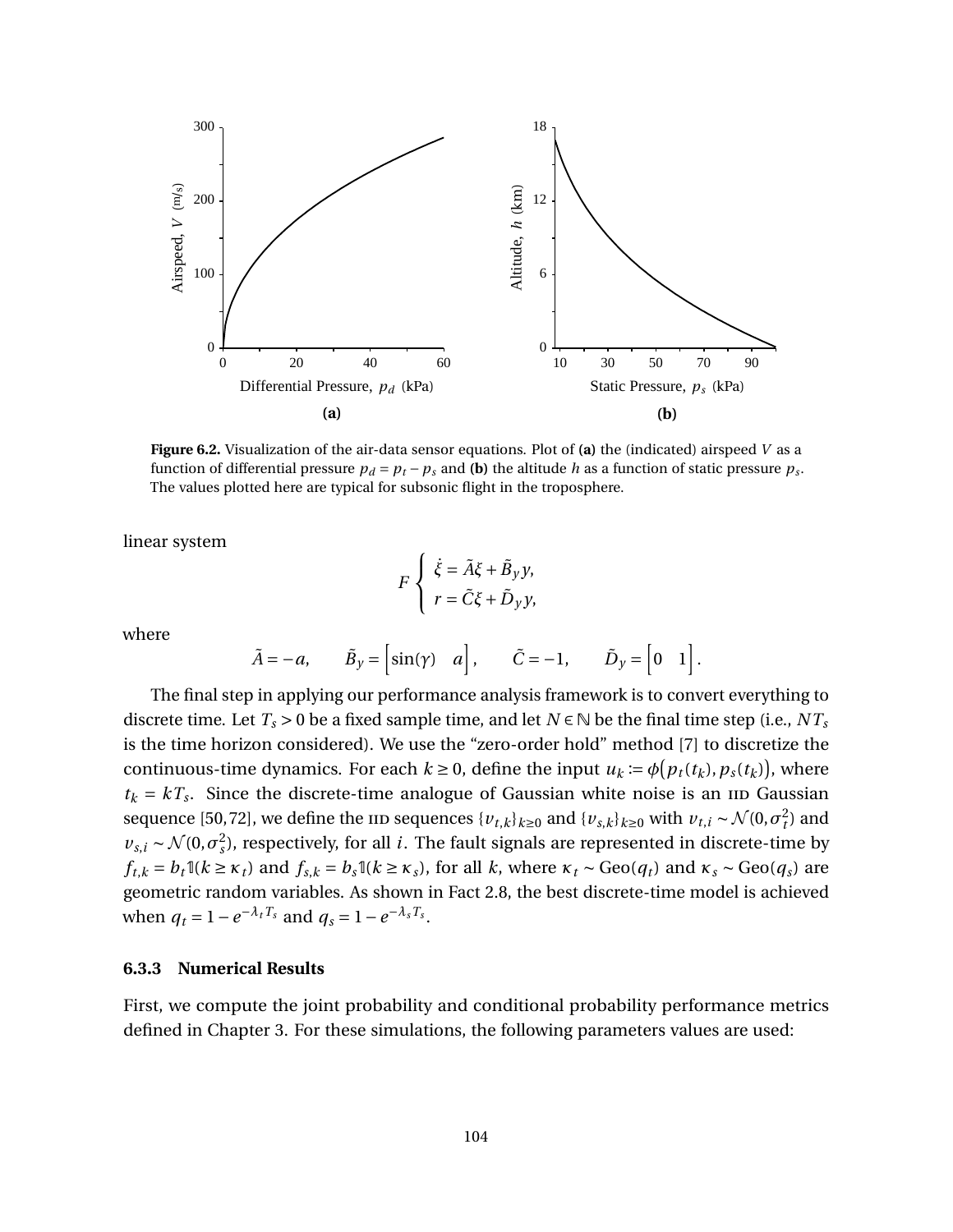- Sample time:  $T_s = 0.05$  s
- Time horizon:  $N = 72,000$  (i.e.,  $NT_s = 1$  hour)
- Flight path angle: 0.5◦ (constant)
- Airspeed:  $V = 45 \text{ m/s}$  (constant)
- Initial Altitude:  $h(0) = 200 \text{ m}$
- Noise standard deviations:  $\sigma_t = 2.5 \text{ Pa}, \sigma_s = 2.5 \text{ Pa}$
- Bias fault magnitudes:  $b_t = -0.04 \text{ kPa}, b_s = 0.05 \text{ kPa}$
- Continuous failure time models:  $\lambda_t = \lambda_s = 0.001 \,\text{hr}^{-1} = 2.78 \times 10^{-7} \,\text{s}^{-1}$
- Discrete failure time models:  $q_t = q_s = 1.389 \times 10^{-7}$
- Filter pole:  $a = 0.003$  (before discretization)
- Threshold:  $\varepsilon = 2m$

The resulting performance metrics are plotted in Figures [6.3\(](#page-118-0)a) and [6.3\(](#page-118-0)b). Note that, in this case, the component failure rates are so small that the plots of  $\{P_{FN,k}\}\$  and  $\{P_{TP,k}\}\$  are barely distinguishable from zero.

Next, we plot the roc curves as the threshold *ε* varies from 0.1 m to 50 m. The curves shown in Figure [6.4](#page-119-0) correspond to times ranging from 1 minute to 1 hour. Note that, in Figure [6.3\(](#page-118-0)b), the probability of detection  $\{P_{D,k}\}\$  dips at about 7 minutes. Hence, some of the roc curves in Figure [6.4](#page-119-0) cross over one another. However, the general trend is that the roc curves pass closer to the ideal point (0, 1) as time increases.

For our third numerical experiment, we observe that the probability of detection, plotted in Figure [6.3\(](#page-118-0)b), converges to a steady-state value. To better understand the effects of changing the washout filter pole  $a$  and the noise standard deviation  $\sigma$ , we compute the steady-state values of  ${P_{\text{D},k}}$  as *a* and  $\sigma$  vary. In Table [6.1,](#page-118-1) these steady-state values are tabulated for *a* ranging from 0.0005 to 0.004 and *σ* ranging from 2Pa to 10Pa. Note that the value of *a* listed in Table [6.1](#page-118-1) corresponds to the continuous-time washout filter *W* before discretization. Also, the same standard deviation  $\sigma$  is used for both noise signals,  $\{v_{t,k}\}\$ and  $\{v_{s,k}\}\$ . All other parameters remain the same as in the previous experiments.

In our fourth experiment, we seek to find the worst-case flight path, with respect to the probability of false alarm. For these optimizations, we use the values  $a = 0.003$  and  $\sigma_t = \sigma_s = 2.5$  Pa, as in the first two experiments. We assume that there is no disturbance *w* or model uncertainty ∆ affecting the system. The class of uncertain inputs considered is

$$
B_2(u^{\circ}, \gamma) = \{\tilde{u} + u^{\circ} : \|\tilde{u}\|_2 < \gamma\},\
$$

where  $u^{\circ} = (V, h)$  is the flight path described in the first experiment. Since we only consider additive input faults, the conditional variance of the residual, {Σ*k*} does not depend on the fault parameter sequence *θ* or the uncertain input. Hence, we can fulfill Assumptions 1–3 of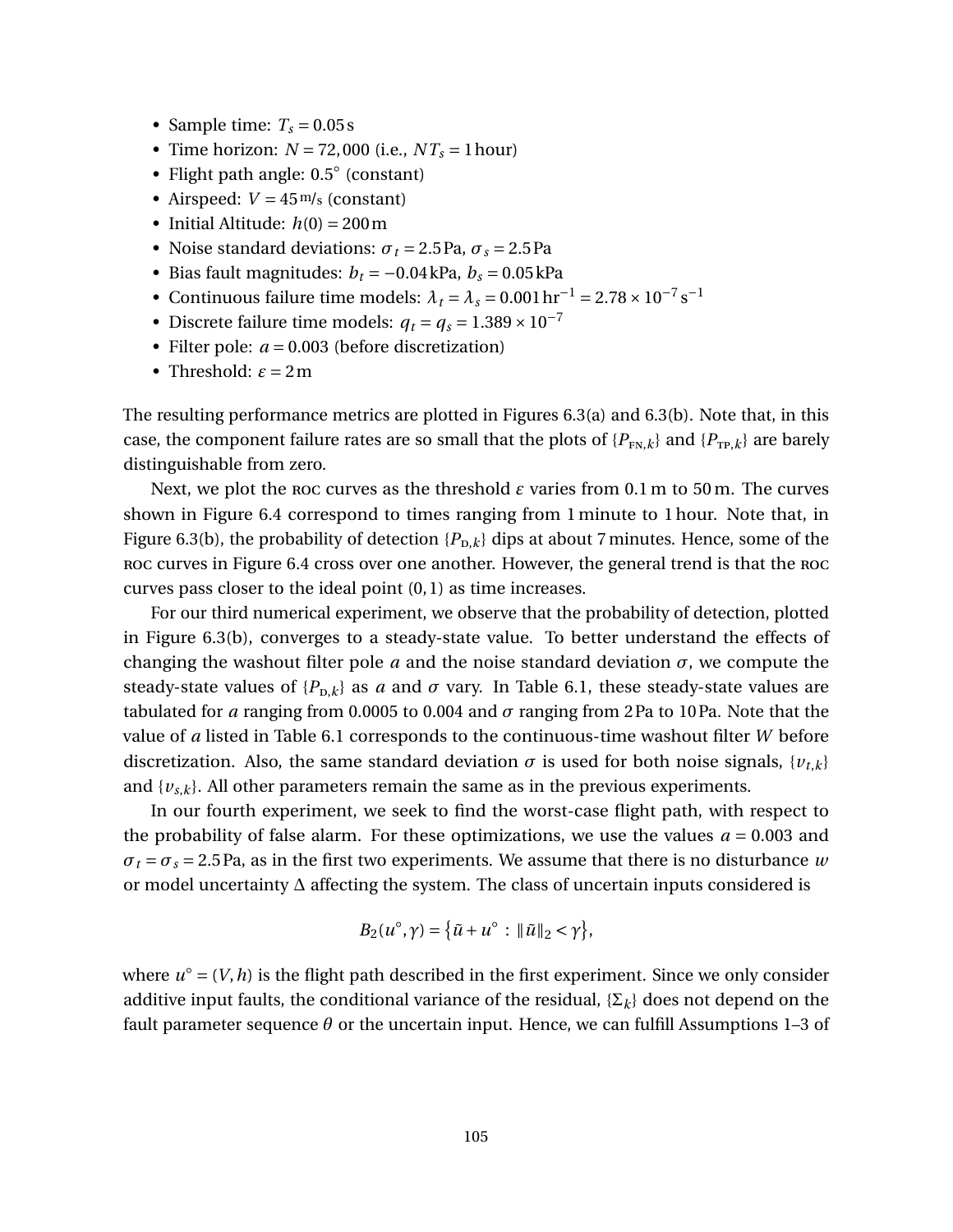<span id="page-118-0"></span>

**Figure 6.3.** Performance metrics for the air-data sensor system. Plot **(a)** shows the joint probability performance metrics, and plot **(b)** shows the conditional probability performance metrics. Note that the sequences  ${P_{\text{FN},k}}$  and  ${P_{\text{TP},k}}$  have small values and are barely distinguishable from zero.

<span id="page-118-1"></span>**Table 6.1.** Steady-state performance of the air-data sensor system for various values of the washout filter pole *a* and the noise standard deviation  $\sigma$ . Note that the values of the pole *a* refer to the continuous-time dynamics before discretization, but the standard deviation *σ* refers to the discretized  $\text{IID}$  Gaussian noise sequences (i.e.,  $\sigma_s = \sigma_t = \sigma$ ).

|         | Noise Standard Deviation, $\sigma$ (Pa) |        |        |        |        |  |  |  |
|---------|-----------------------------------------|--------|--------|--------|--------|--|--|--|
| Pole, a | 2                                       | 4      | 6      | 8      | 10     |  |  |  |
| 0.0005  | 0.9742                                  | 0.9482 | 0.9216 | 0.8943 | 0.8662 |  |  |  |
| 0.001   | 0.9739                                  | 0.9469 | 0.9183 | 0.8875 | 0.8534 |  |  |  |
| 0.0015  | 0.9736                                  | 0.9454 | 0.9137 | 0.8756 | 0.8211 |  |  |  |
| 0.002   | 0.9732                                  | 0.9435 | 0.9064 | 0.8423 | 0.7303 |  |  |  |
| 0.0025  | 0.9729                                  | 0.9410 | 0.8879 | 0.7631 | 0.5968 |  |  |  |
| 0.003   | 0.9725                                  | 0.9373 | 0.8427 | 0.6517 | 0.4692 |  |  |  |
| 0.0035  | 0.9720                                  | 0.9291 | 0.7687 | 0.5387 | 0.3680 |  |  |  |
| 0.004   | 0.9715                                  | 0.9104 | 0.6790 | 0.4411 | 0.2933 |  |  |  |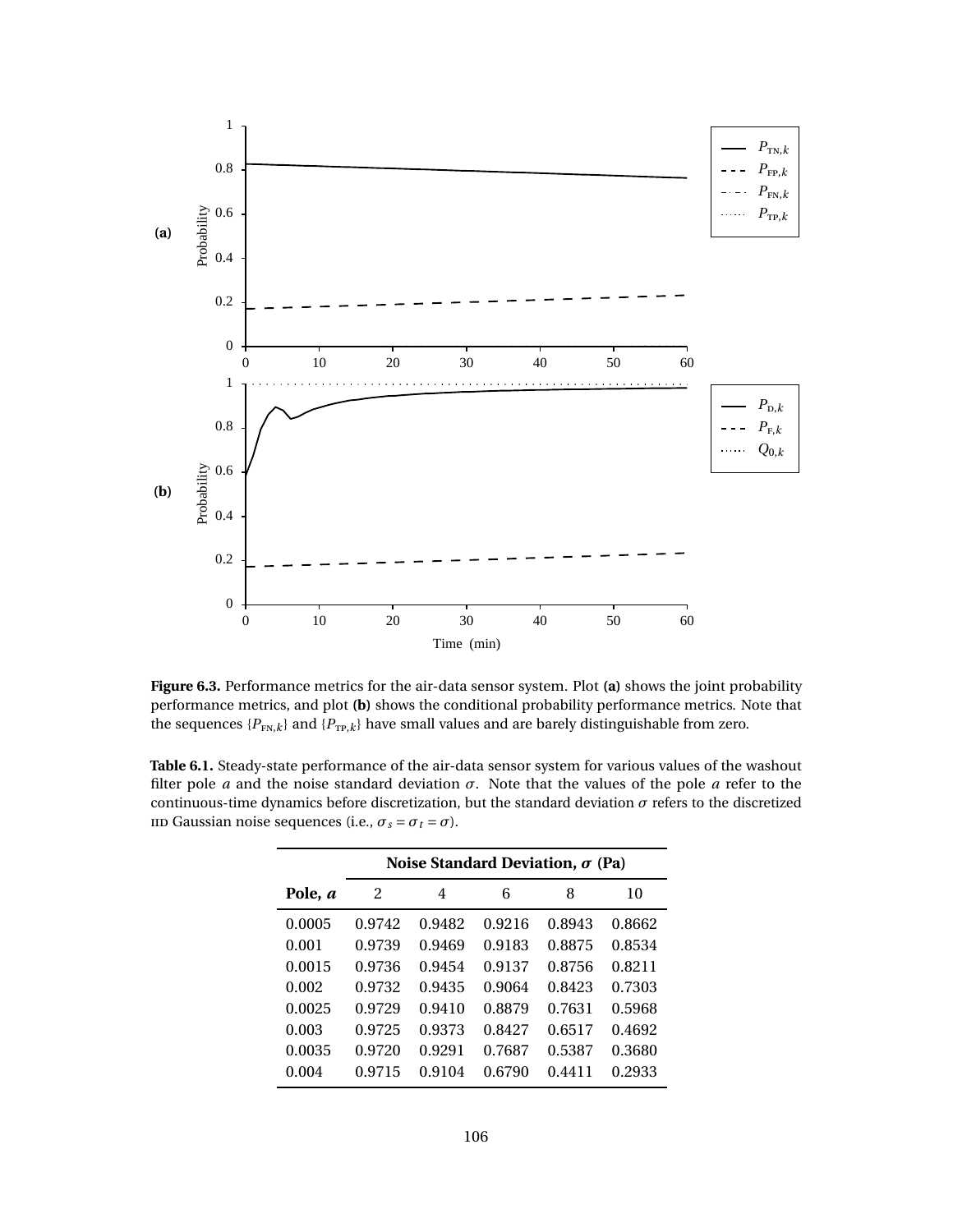<span id="page-119-0"></span>

Figure 6.4. Performance metrics for the air-data sensor system plotted in Roc space. Each Roc curve represents the performance of the fault detection scheme shown in Figure [6.1](#page-114-0) at a particular time step as the threshold  $\varepsilon$  on the decision function  $\delta$  is varied.

Section [5.2.1](#page-94-1) by using the proportional threshold

$$
\varepsilon_k = v \sqrt{\Sigma_k},
$$

where  $v = 2.25$ . We use the yalmip interface [\[63\]](#page-135-0) to SeDuMi [\[90\]](#page-137-0) to solve the optimization problem. The resulting worst-case values  $P^{\star}_{\text{F}}(\gamma)$  are plotted in Figure [6.5](#page-120-0) for *γ* ranging from 0 to 10.

Finally, we compute the worst-case fault signal, with respect to the probability of detection. For this computation, we assume that there are no other sources of uncertainty. Let *ϑ* be the fault parameter sequence in which both sensors fail at *k* = 18,000 (15 minutes). The class of uncertain fault signals considered is

$$
B_2(f^{\circ}, \gamma) = \{ \tilde{f} + f^{\circ}(\vartheta) : ||\tilde{f}||_2 < \gamma \},
$$

where  $f^{\circ}(\vartheta)$  is the nominal bias fault with magnitudes  $b_{s}$  and  $b_{f}$  defined above. The time horizon of the simulation is shortened to 17 minutes (i.e., *N* = 20,400 time steps). Hence, the signal  $\tilde{f}$  must decrease the probability of detection (i.e., suppress the effect of the nominal fault *f* °(θ)) over a 2 minute interval. Again, we use the YALMIP interface [\[63\]](#page-135-0) to formulate the optimization problem and SeDuMi [\[90\]](#page-137-0) to solve it. The resulting worst-case values  $P_{p}^{\star}(\gamma)$  are plotted in Figure [6.6](#page-120-1) for  $\gamma$  ranging from 1.5 to 2.0. Note that, for each  $\gamma$ , the value of  $P_{\rm p}^{\star}(\gamma)$ would increase as the number of time steps *N* is increased, because the perturbation  $\tilde{f}$ would have to suppress the effect of  $f^{\circ}(\vartheta)$  over a longer time span. That is, increasing N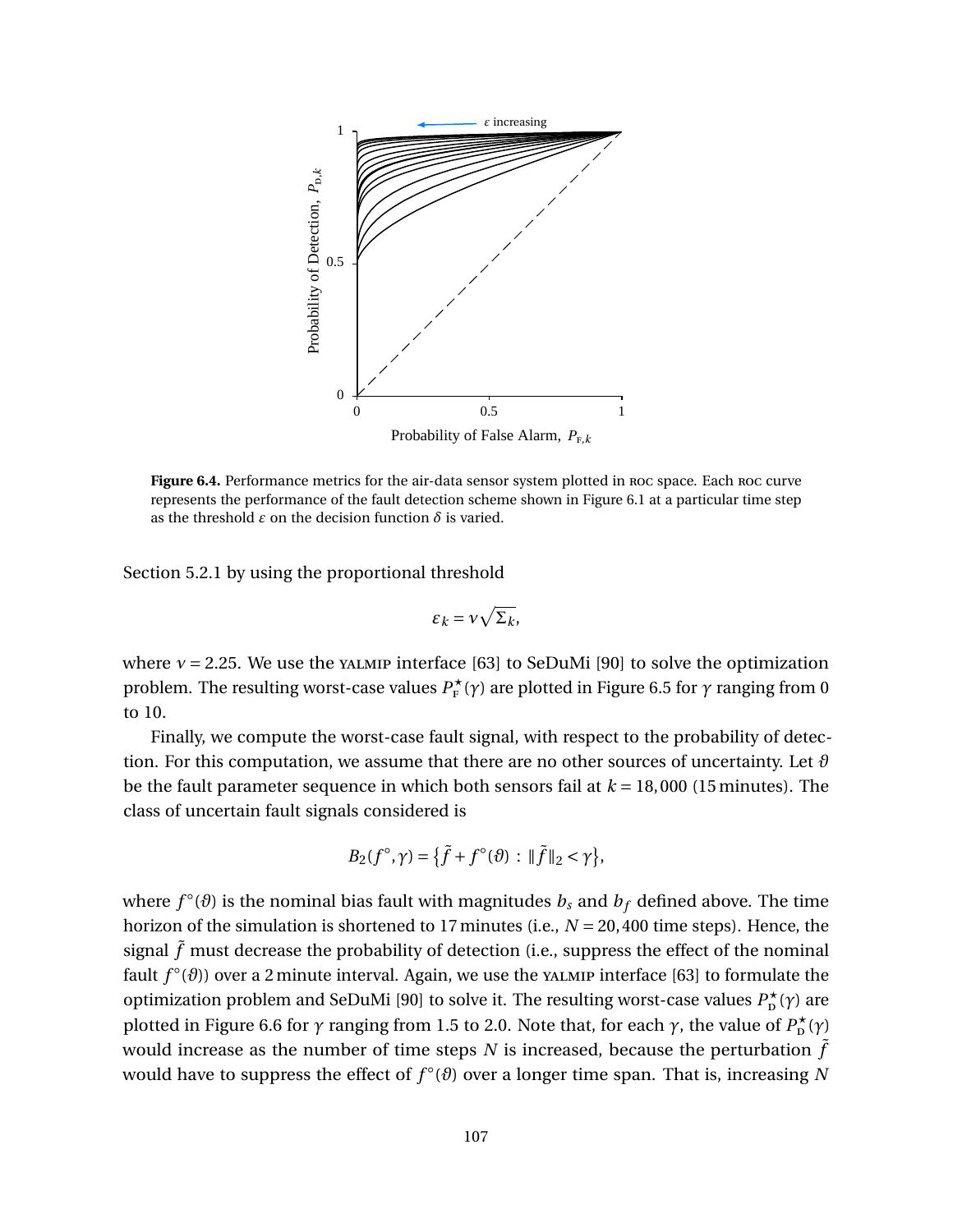<span id="page-120-0"></span>

<span id="page-120-1"></span>**Figure 6.5.** Worst-case probability of false alarm for the air-data sensor system with an uncertain input of the form  $u = u^{\circ} + \tilde{u}$ , where  $u^{\circ}$  is a fixed nominal input and  $\|\tilde{u}\|_{2} < \gamma$ .



**Figure 6.6.** Worst-case probability of detection for the air-data sensor system with an uncertain fault signal of the form  $f(\theta) = f(\theta)^{\circ} + \tilde{f}$ , where  $\theta$  is a fixed fault parameter sequence,  $f(\theta)$  is a fixed nominal fault signal, and  $\|\tilde{f}\|_2 < \gamma$ .

and decreasing *γ* have a similar effect on the worst-case performance. The relatively short time span (2 minutes) used for these simulations was chosen to keep the computations manageable.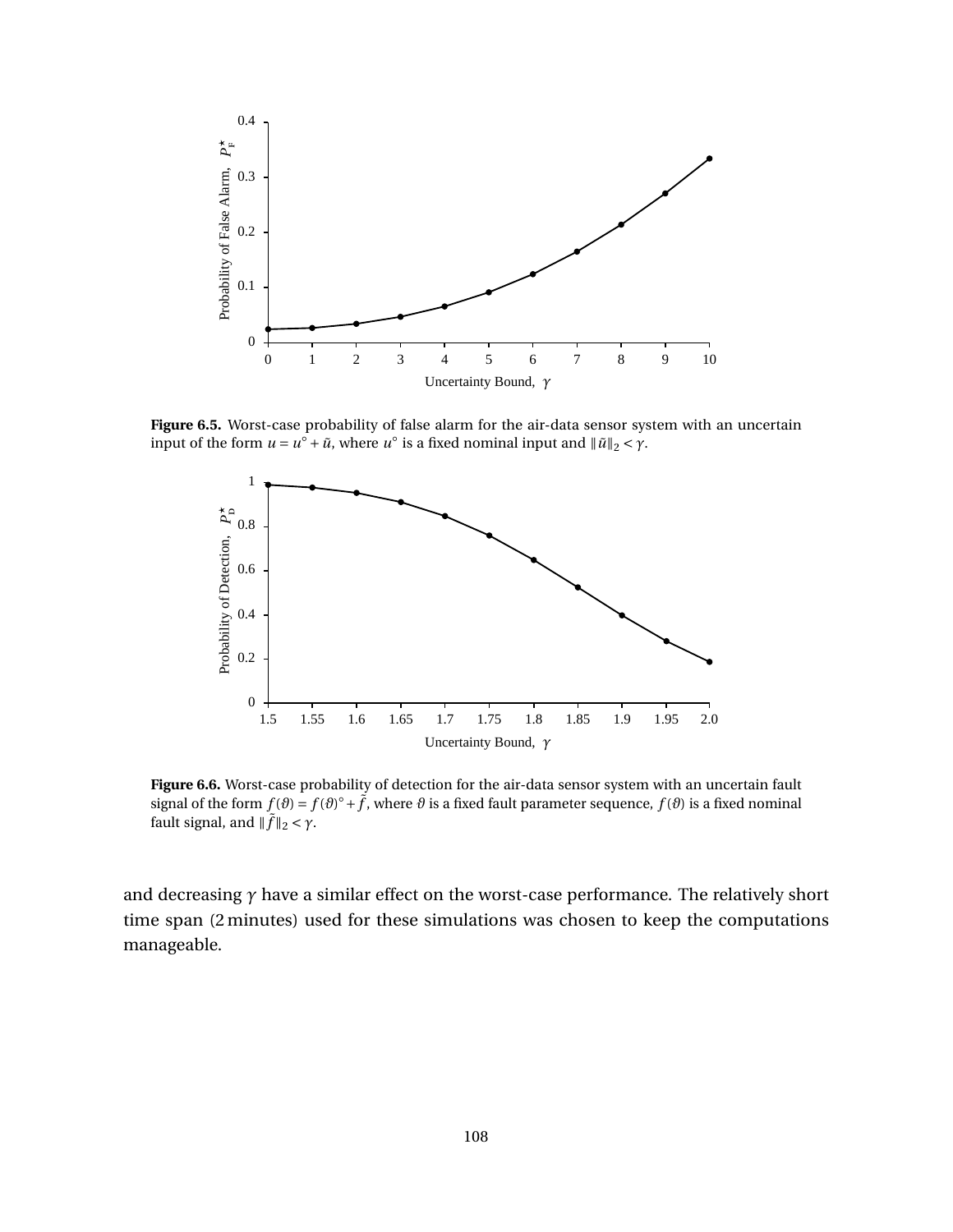<span id="page-121-0"></span>

Figure 6.7. Block diagram of a linearized vertical take-off and landing (vrol.) aircraft model with additive model uncertainty.

## **6.4 VTOL Aircraft Example**

In this section, we examine the effects of additive model uncertainty on the performance of an observer-based fault detection scheme. The system under consideration is is a linearized model of the longitudinal dynamics of a vertical take-off and landing (vroL) aircraft. The original modeling and linearization of this system are due to Narendra and Tripathi [\[70\]](#page-136-1). Since the publication of [\[70\]](#page-136-1), variants of this model have been used in a number of fault detection studies (e.g., [\[83,](#page-137-1) [94–](#page-137-2)[96,](#page-138-4) [102\]](#page-138-5)).

## **6.4.1 Problem Formulation**

Consider the block diagram shown in Figure [6.7.](#page-121-0) The additive uncertainty affects the map from the input  $u$  to the output  $y$ . Assume that both  $W_1$  and  $W_2$  are fixed square matrices, and assume that  $\Delta \in \Delta_{2,\text{LTV}}(\gamma)$ . The continuous-time dynamics of the system are of the form

$$
\dot{x} = Ax + B_u u + B_v v + B_f f(\theta),
$$
  

$$
y = Cx + (D_u + W_2 \Delta W_1)u + D_v v,
$$

where the states and inputs are defined as

$$
x = \begin{bmatrix} \text{horizontal velocity (knots)} \\ \text{vertical velocity (knots)} \\ \text{pitch rate (deg/s)} \\ \text{pitch angle (deg)} \end{bmatrix}, \quad u = \begin{bmatrix} \text{collective pitch control} \\ \text{longitudinal pitch control} \\ \text{longitudinal pitch control} \end{bmatrix}
$$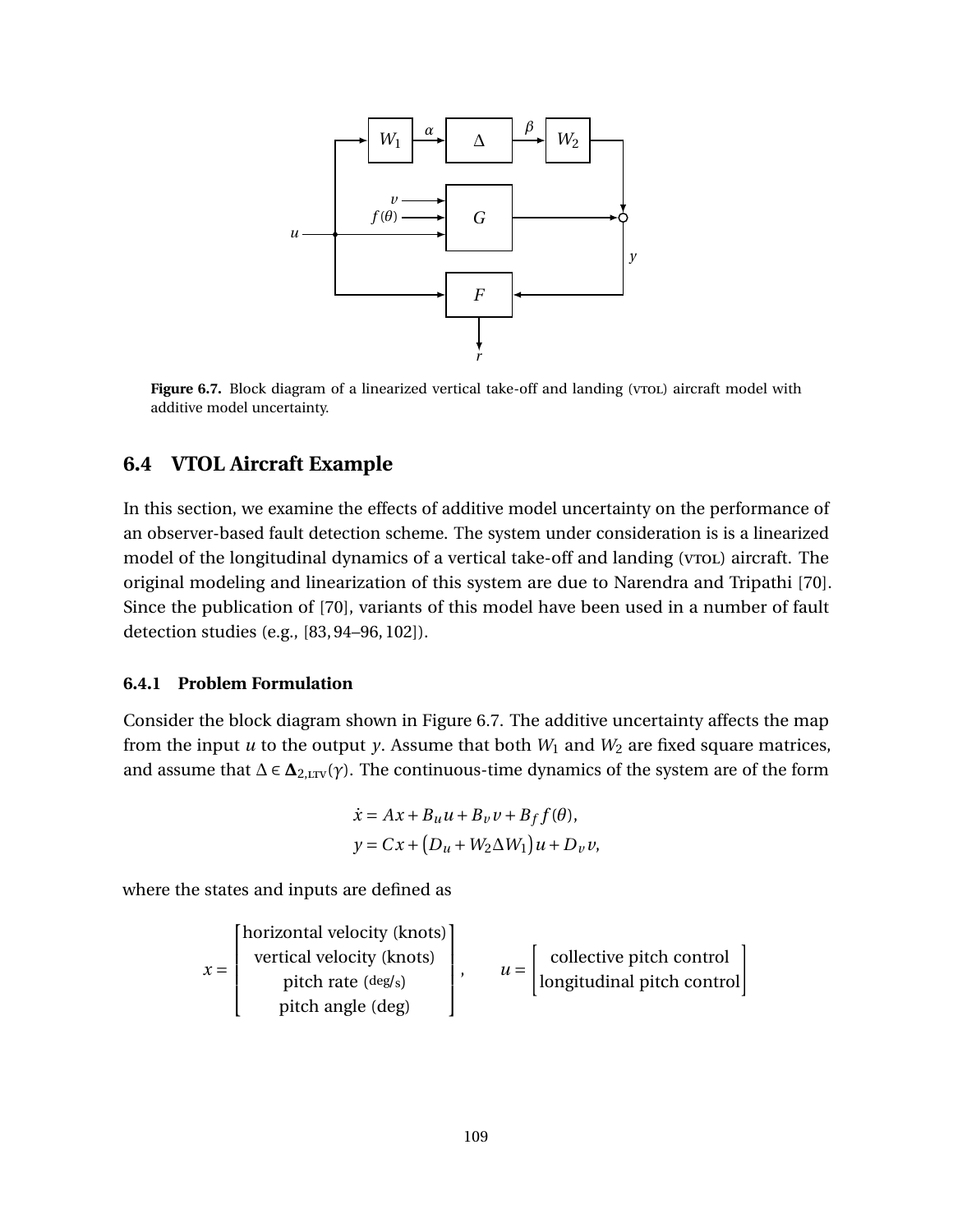The following matrices correspond to the linearized vroL model at an airspeed of 135 knots:

$$
A = \begin{bmatrix} -9.9477 & -0.7476 & 0.2632 & 5.0337 \\ 52.1659 & 2.7452 & 5.5532 & -24.4221 \\ 26.0922 & 2.6361 & -4.1975 & -19.2774 \\ 0 & 0 & 1 & 0 \end{bmatrix},
$$
  
\n
$$
B_u = \begin{bmatrix} 0.4422 & 0.1761 \\ 3.5446 & -7.5922 \\ -5.5200 & 4.4900 \\ 0 & 0 \end{bmatrix}, B_v = \begin{bmatrix} 0 & 0 \\ 0 & 1 \\ 1 & 0 \\ 0 & 0 \end{bmatrix}, B_f = B_u,
$$
  
\n
$$
C = \begin{bmatrix} 1 & 0 & 0 & 0 \\ 0 & 1 & 0 & 0 \\ 0 & 0 & 1 & 0 \\ 0 & 0 & 1 & 1 \end{bmatrix}, D_u = \begin{bmatrix} 0 & 0 \\ 0 & 0 \\ 0 & 0 \end{bmatrix}, D_v = \begin{bmatrix} 0 & 0.2 \\ 0 & 0.1 \\ 0.3 & 0 \\ 0 & 0 \end{bmatrix}, D_f = D_u.
$$

## *Residual Generator*

The residual generator is based on a Luenberger observer [\[64\]](#page-135-1) with the observer gain  $L \in \mathbb{R}^{4 \times 4}.$ Hence, the continuous-time dynamics of the residual generator *F* are of the form

$$
F\begin{cases} \dot{\xi} = A\xi + B_u u + L(y - \hat{y}), \\ \hat{y} = C\xi + D_u u, \\ r = M(y - \hat{y}). \end{cases}
$$

To obtain a scalar-valued residual, we take *M* to be

$$
M = \begin{bmatrix} 0 & 1 & 0 & 0 \end{bmatrix}.
$$

We consider the following observer gain matrices:

1. Gain proposed by Wei and Verhaegen [\[96\]](#page-138-4):

$$
L_1 = \begin{bmatrix} 0.6729 & -1.4192 & -0.0396 & 1.7178 \\ 5.0829 & 0.0881 & 0.2018 & -1.5150 \\ -5.0978 & 10.5595 & 3.4543 & -11.2687 \\ 0.5041 & -1.0298 & -0.0012 & 1.0785 \end{bmatrix}
$$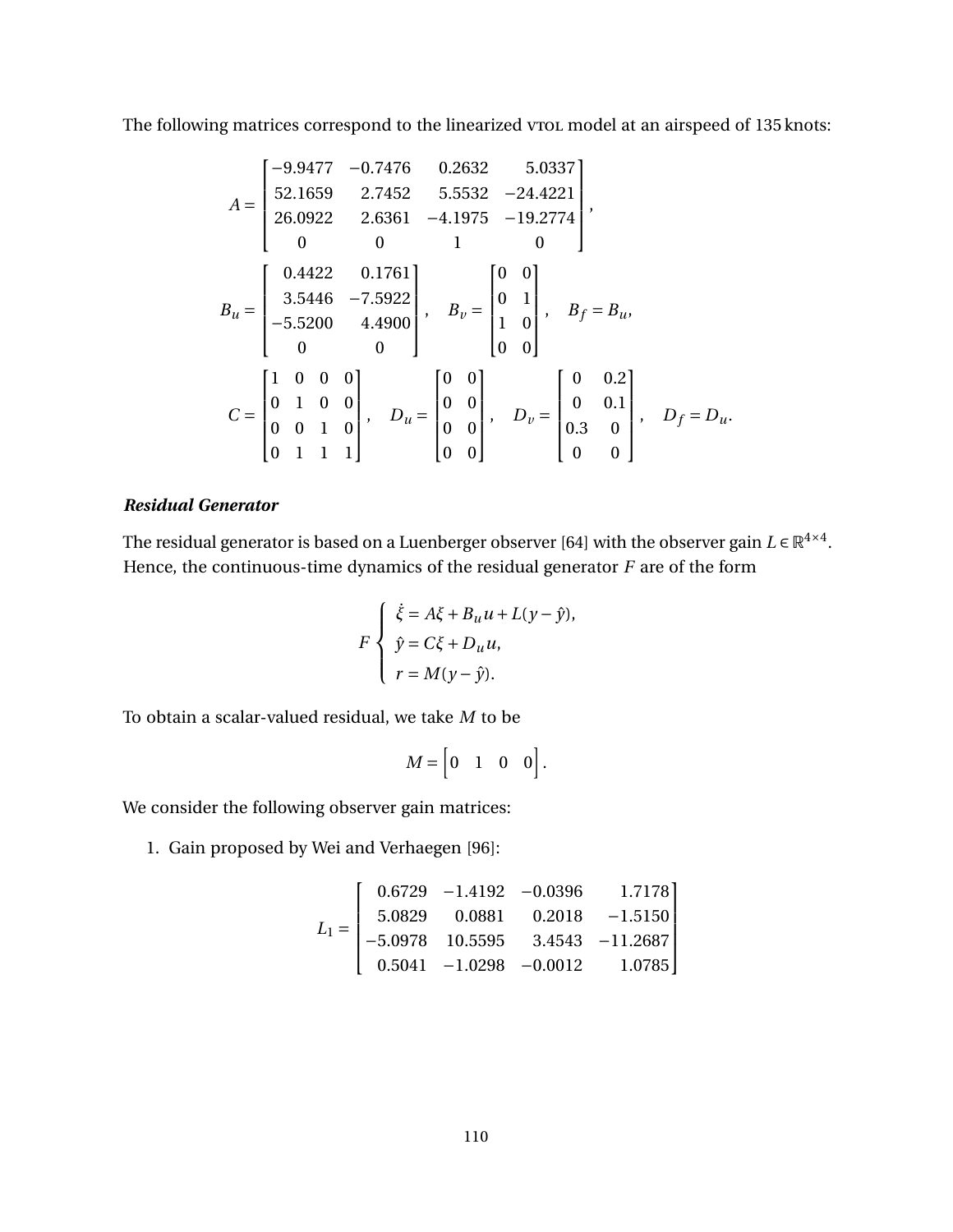2. Gain proposed by Wang, Wang, and Lam [\[95\]](#page-138-6):

$$
L_2 = \begin{bmatrix} 4.3021 & -10.0144 & -3.5587 & 4.8599 \\ 6.3561 & -1.6791 & -0.9140 & -2.4219 \\ -21.1044 & 47.6843 & 17.6497 & -22.7378 \\ 2.9567 & -6.7268 & -2.7124 & 3.4869 \end{bmatrix}
$$

3. Gain proposed by Wang and Yang [\[94\]](#page-137-2):

$$
L_3 = \begin{bmatrix} 0.6953 & -1.3907 & 0 & 1.7402 \\ 4.9745 & 0.0509 & 0 & -1.6751 \\ -5.1998 & 10.3996 & 3.3333 & -11.3239 \\ 0.5100 & -1.0201 & 0 & 1.0781 \end{bmatrix}
$$

The resulting residual *r* is passed to a threshold decision function  $\delta$ .

## *Input Signals*

For the system input *u*, we use the signals defined in [\[96\]](#page-138-4), where *u* is the output of a controller *K*. It is difficult to obtain the exact form of *u* without also implementing *K*, which would add unnecessary complexity to our example. However, the plots of *u* shown in [\[96\]](#page-138-4) can be closely approximated by the following continuous-time signal:

<span id="page-123-0"></span>
$$
u(t) = \begin{bmatrix} 1.5 - 0.03(t \text{ mod } 100) + 0.25 \sin\left(\frac{2\pi t}{3}\right) \\ -0.75 + 0.03(t \text{ mod } 50) \end{bmatrix},
$$
(6.2)

where the terms of the form *n*(*t* mod *m*) are due to the "sawtooth wave" reference command used in [\[96\]](#page-138-4).

For the fault model, we assume that there are two components that fail independently at random. For the sake of simplicity, we follow [\[96\]](#page-138-4) and take the faults to be randomly occurring biases:

$$
f(t) = \begin{bmatrix} b_1 \mathbb{1}(t \ge \tau_1) \\ b_2 \mathbb{1}(t \ge \tau_2) \end{bmatrix}
$$

where  $\tau_1 \sim \text{Exp}(\lambda_1)$  and  $\tau_2 \sim \text{Exp}(\lambda_2)$  are the random failure times. Section [4.2.2](#page-67-0) demonstrates that the discrete-time version of this fault model (see Fact [2.8\)](#page-24-0) can be parameterized by a tractable Markov chain *θ*.

Finally, we assume that the noise signal *v* is a Gaussian white noise process.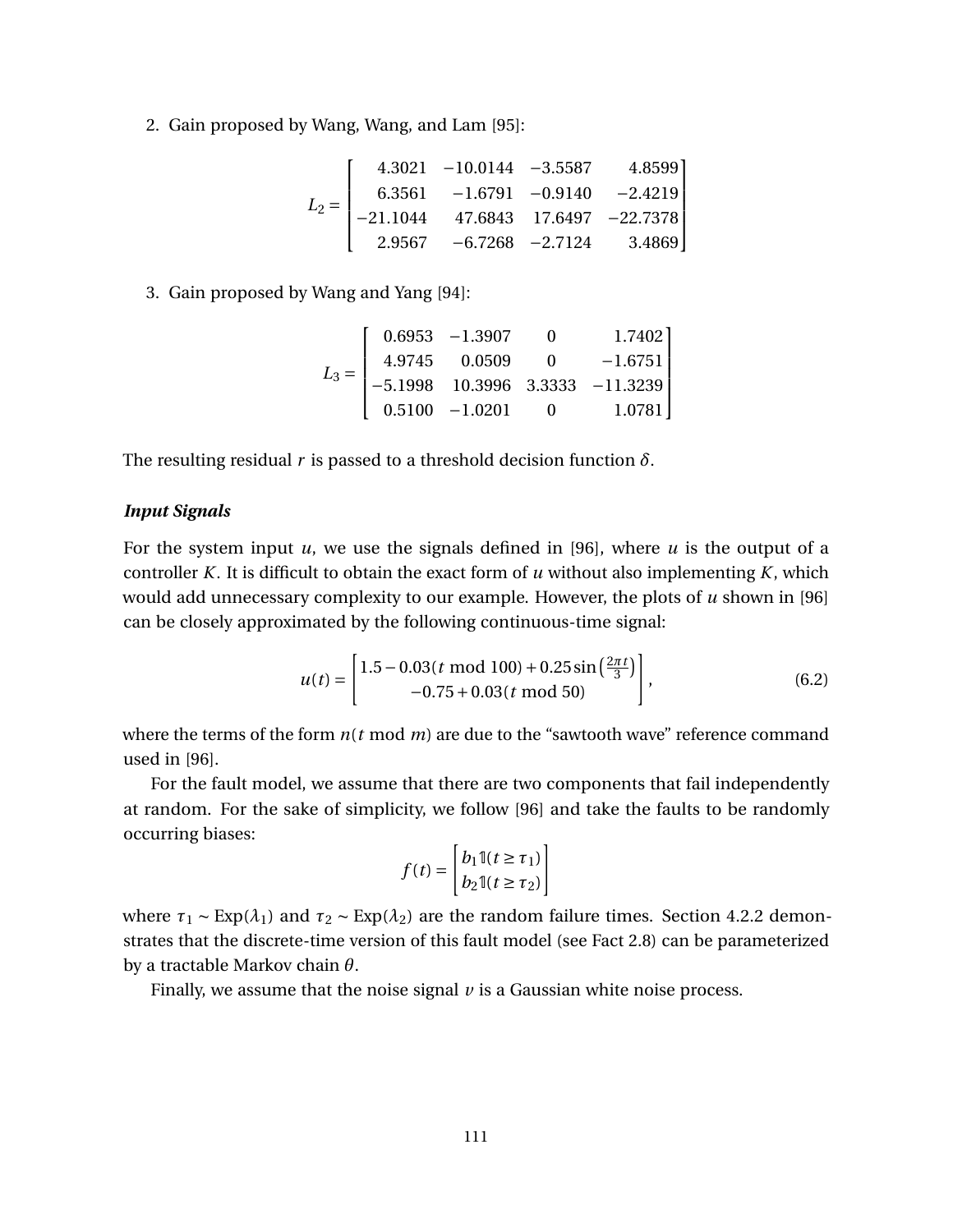### **6.4.2 Applying the Framework**

The main task in applying our computational framework is to convert the continuous-time vrol aircraft model to a discrete-time system. For a fixed sample time  $T_s > 0$ , we use the "zero-order hold" method [\[7\]](#page-131-1) to discretize the system and the residual generator. The input signal in equation [\(6.2\)](#page-123-0) is sampled to obtain  $u_k = u(kT_s)$ , for all  $k \ge 0$ . Using Fact [2.8,](#page-24-0) we convert the random failure times  $\tau_1$  and  $\tau_2$  to discrete failure times  $\kappa_1 \sim \text{Geo}(q_1)$  and  $\kappa_2$  ∼ Geo( $q_2$ ), respectively, where  $q_i = 1 - e^{-\lambda_i T_s}$ . Finally, we assume that the noise { $v_k$ } is an  $\text{IID}$  Gaussian process with  $v_i \sim \mathcal{N}(0, \sigma^2 I)$ , for all *i*.

#### **6.4.3 Numerical Results**

First, we compute the joint probability and conditional probability performance metrics defined in Chapter [3.](#page-36-0) For these simulations, the following parameter values are used:

- Sample time:  $T_s = 0.05$  s
- Time horizon:  $N = 72,000$  (i.e.,  $NT_s = 1$  hour)
- Noise standard deviation:  $\sigma = 5$
- Bias fault magnitudes:  $b_1 = 2$ ,  $b_2 = -2$ .
- Continuous failure time models:  $\lambda_1 = \lambda_2 = 0.002 \,\text{hr}^{-1} = 5.56 \times 10^{-7} \,\text{s}^{-1}$
- Discrete failure time models:  $q_1 = q_2 = 2.778 \times 10^{-8}$
- Threshold:  $\varepsilon_k = v\sqrt{\Sigma_k}$ ,  $v = 2.25$

Note that the threshold  $\varepsilon_k$  is proportional to the residual standard deviation  $\sqrt{\Sigma_k}$ , for all  $k.$ This choice, which fulfils Assumption 3 in Section [5.2.1,](#page-94-1) is possible because the noise *v* does not pass through the uncertain operator and the map from *v* to the output *y* does not depend on the fault parameter *θ* (see Section [5.4\)](#page-101-0). The performance metrics generated with observer gain *L*<sup>1</sup> are plotted in Figures [6.8\(](#page-125-0)a) and [6.8\(](#page-125-0)b). Since the component failure rates are so small, the plotted values of  $\{P_{FN,k}\}$  and  $\{P_{TP,k}\}$  are barely distinguishable from zero.

Next, we compare the performance of the three residual generators parameterized by the observer gain matrices  $L_1$ ,  $L_2$ , and  $L_3$ . Because the performance metrics plotted in Figures [6.8\(](#page-125-0)a) and [6.8\(](#page-125-0)b) converge to steady-state values, we compare the performance of the residual generators by examining their values at the final time step *N*. The resulting steady-state performance metrics are listed in Table [6.2.](#page-125-1) Note that the probability of false alarm is the same for all three cases. This is because the residual is zero-mean when no  $f$ al the same for an time cases. This is because the residual is zero-filearl when no<br>faults occur and the threshold is proportional to the noise standard deviation  $\sqrt{\Sigma_k}$ . Thus, the parameter *ν* can be chosen to achieve a desired false alarm probability.

Our next experiment involves finding the worst-case additive uncertainty, with respect to the probability of false alarm. The uncertainty set considered here is

> $\Delta_{2,\text{LTV}}(\gamma) = \left\{ \Delta: \ell_2^2 \to \ell_2^4 \right\}$  $\frac{4}{2}$  :  $\Delta$  LTV, causal stable ,  $\|\Delta\|_{i2} < \gamma$ },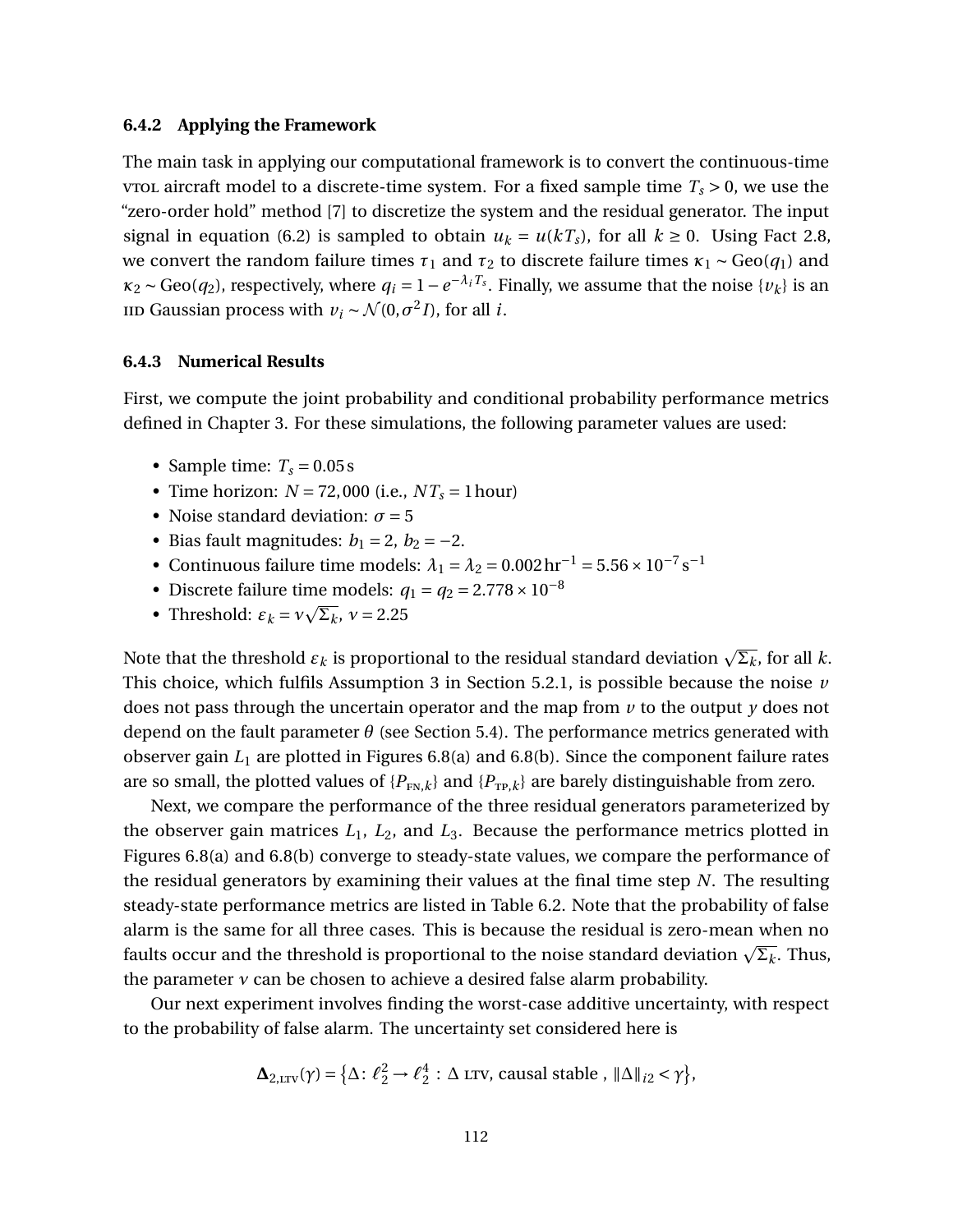<span id="page-125-0"></span>

**Figure 6.8.** Performance metrics for the vrol aircraft example with observer gain  $L_1$ . Plot (a) shows the joint probability performance metrics, and plot **(b)** shows the conditional probability performance metrics. Note that the sequences  ${P_{FN,k}}$  and  ${P_{TP,k}}$  are barely distinguishable from zero.

<span id="page-125-1"></span>Table 6.2. Steady-state values of the performance metrics for the vroL aircraft example. For each observer gain *L<sup>i</sup>* , the steady-state value is taken to be the value achieved at the final time step *N*.

| <b>Performance Metrics</b> |  |                                                                                       |  |  |  |  |  |
|----------------------------|--|---------------------------------------------------------------------------------------|--|--|--|--|--|
|                            |  | <b>Gain</b> $P_{TN,N}$ $P_{FP,N}$ $P_{FN,N}$ $P_{TP,N}$ $P_{FN,N}$ $P_{DN}$           |  |  |  |  |  |
|                            |  | $L_1$ 0.9735 0.02439 1.082 × 10 <sup>-5</sup> 1.998 × 10 <sup>-3</sup> 0.02444 0.9946 |  |  |  |  |  |
|                            |  | $L_2$ 0.9735 0.02439 4.496 × 10 <sup>-5</sup> 1.965 × 10 <sup>-3</sup> 0.02444 0.9776 |  |  |  |  |  |
|                            |  | $L_3$ 0.9735 0.02439 1.082 × 10 <sup>-5</sup> 1.998 × 10 <sup>-3</sup> 0.02444 0.9946 |  |  |  |  |  |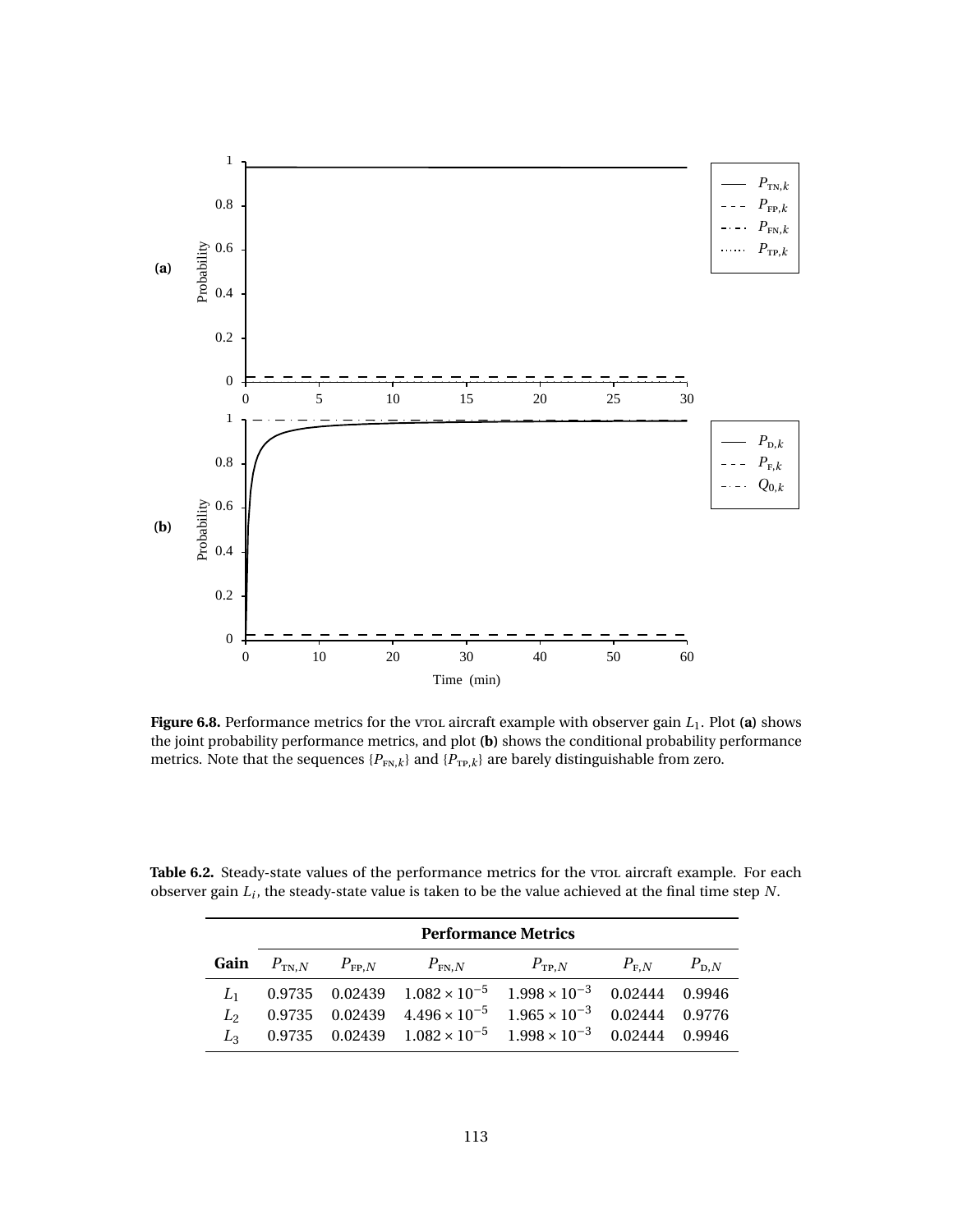<span id="page-126-0"></span>

**Figure 6.9.** Worst-case probability of false alarm  $P_{\rm F}^{\star}$  for the vrol aircraft example with additive model uncertainty (see Figure [6.7\)](#page-121-0), where  $\Delta \in \Delta_{2,\text{LTV}}(\gamma)$ .

and the weight matrices are  $W_1 = I_{2 \times 2}$  and  $W_2 = I_{4 \times 4}$ . Because the worst-case optimization problems involve a large number of constraints and decision variables, we shorten the time horizon to 1 minute (i.e., *N* = 1,200). We use the residual generator based on the observer gain  $L_1$ . The MATLAB toolbox yALMIP [\[63\]](#page-135-0) is used to formulate the optimization problem, which is solved by SeDuMi [\[90\]](#page-137-0). The resulting worst-case values are plotted in Figure [6.9](#page-126-0) for  $\gamma$  ranging from 0 to 0.015.

Finally, we consider the problem of finding the worst-case additive uncertainty, with respect to the probability of detection. As in the previous experiment, we assume that  $W_1 = I$ ,  $W_2 = I$ , and  $\Delta$  lies in the set

$$
\Delta_{2,\text{LTV}}(\gamma) = \left\{ \Delta \colon \ell_2^2 \to \ell_2^4 : \Delta \text{ LTV, causal stable }, ||\Delta||_{i2} < \gamma \right\}.
$$

Again, to keep the size of the optimization problem manageable, we reduce the time horizon to 1 minute. Let  $\theta$  be the fault parameter sequence in which both faults occur at  $t = 10$  s or  $k = 200$ . Again, yalmip [\[63\]](#page-135-0) is used to formulate the optimization problem in MATLAB, and SeDuMi [\[90\]](#page-137-0) is used to compute an optimal solution. The resulting worst-case values are plotted in Figure [6.10](#page-127-0) for *γ* ranging from 0.11 to 0.18. As in the air-data sensor example (Section [6.3\)](#page-113-0), computing the worst-case probability of detection  $P_p^{\star}$  is a matter of suppressing the nominal fault signal. In this case, it becomes increasingly difficult to find a  $\Delta$  with bounded induced 2-norm to suppress the effect of the fault signal as the simulation time horizon *NT<sup>s</sup>* is increased or as the norm-bound *γ* is decreased.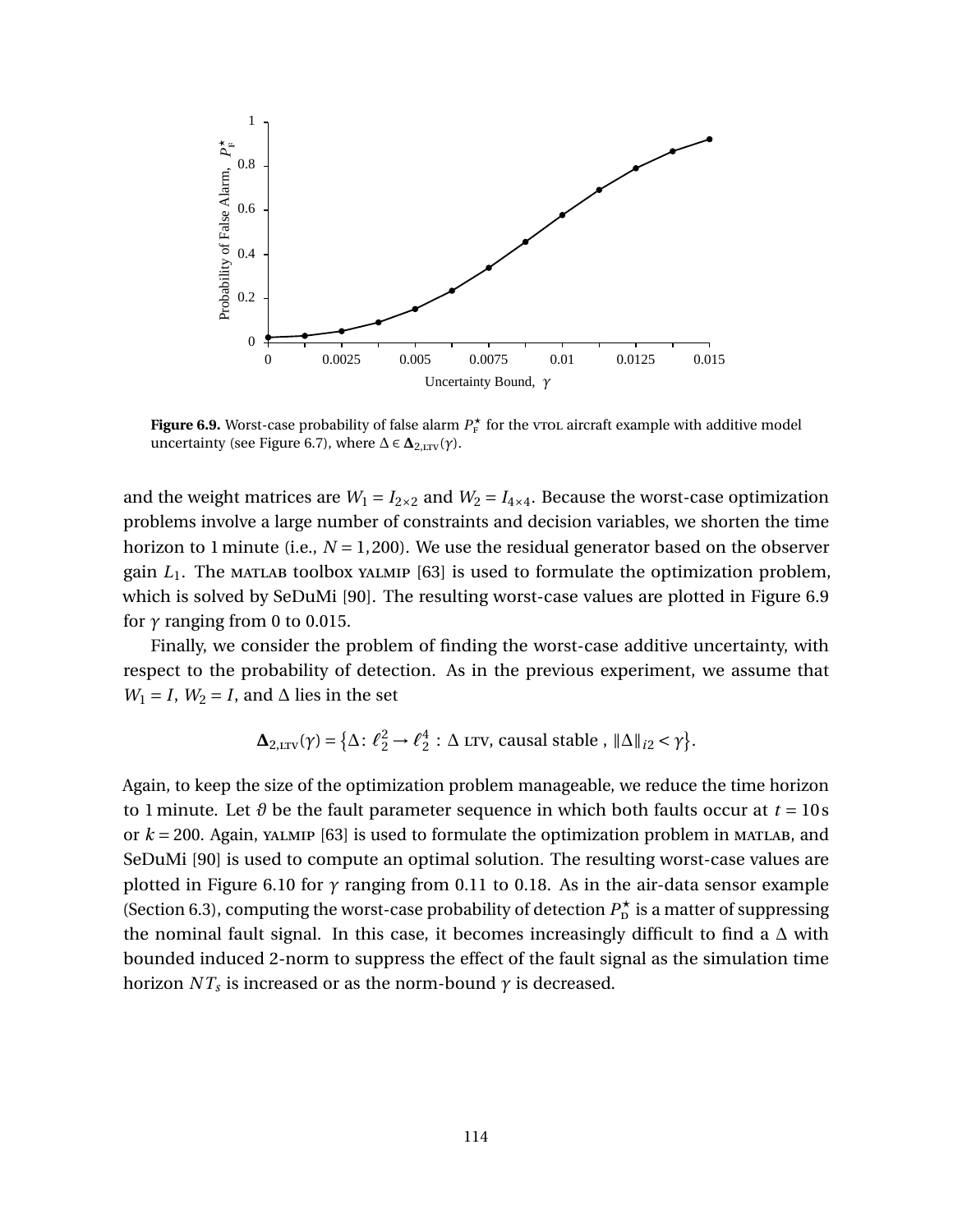<span id="page-127-0"></span>

**Figure 6.10.** Worst-case probability of detection  $P_{\text{D}}^{\star}$  for the vrol aircraft example with additive model uncertainty (see Figure [6.7\)](#page-121-0), where  $\Delta \in \mathbf{\Delta}_{2,\text{LTV}}(\gamma)$ .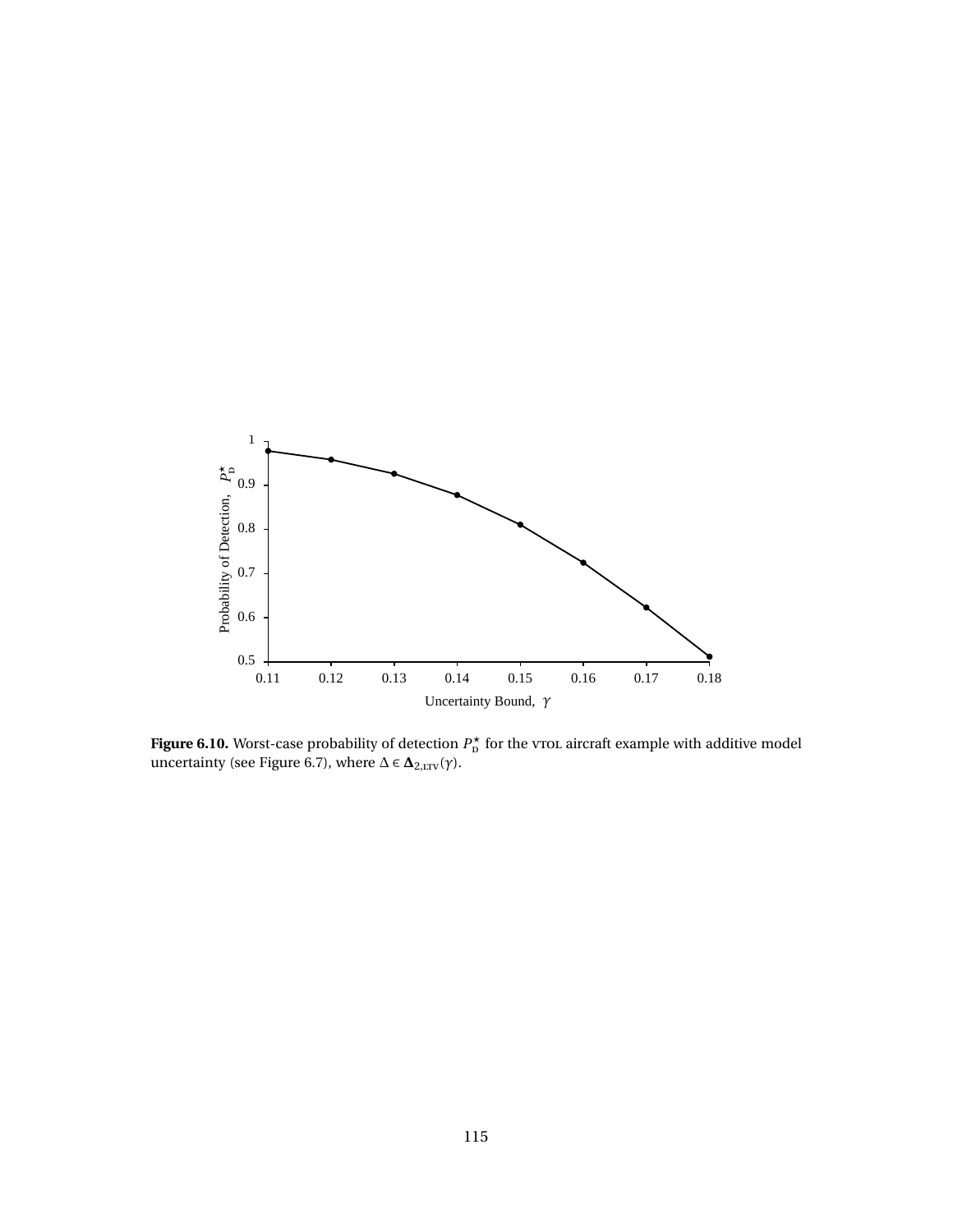## **Chapter 7 Conclusions & Future Work**

This dissertation considers the problem of rigorously quantifying the performance of a fault diagnosis scheme using accurate and efficient numerical algorithms. In Chapter [3,](#page-36-0) we established a set of quantitative performance metrics, based on a sequence of hypothesis tests, that apply to the class of parametric fault diagnosis problems. We also showed how these performance metrics can be decoupled into two parts: one quantifying the reliability of the underlying system and the other quantifying the performance of the fault diagnosis scheme. Throughout the dissertation, we emphasized simpler problems with exact solutions over more complex problems with approximate solutions. Hence, in Chapter [4,](#page-56-0) we established a set of sufficient assumptions, which limit the class of fault diagnosis problems in such a way that the performance metrics can be computed efficiently and accurately. To make these assumptions less restrictive, and to address the common problem of modeling errors, we considered the effects of uncertainty in Chapter [5.](#page-89-0) For various types of uncertainty, we formulated convex optimization problems that define the worst-case performance of a given fault diagnosis scheme. Finally, in Chapter [6](#page-112-0) we demonstrated the application of our framework on two aerospace examples.

The framework developed in this dissertation is just a preliminary step toward a more rigorous approach to the design and analysis of fault diagnosis schemes. Although there are many avenues open for future research, the following issues seem to provide natural extensions to the results presented here.

- **1. Tractable Markov chains:** As discussed in Remark [4.13,](#page-61-0) the graph-theoretic condition stated in Theorem [4.12](#page-61-1) is sufficient but not necessary for a Markov chain with timevarying transition probability matrices to be tractable. The simple case considered in Example [4.18](#page-62-0) seems to suggest that there may be more complex conditions involving multiple graphs that are indeed necessary for tractability. Finding such a necessary condition would make it possible to study the tractability of a wider class of non-timehomogeneous Markov chains.
- **2. Decision functions:** Although threshold decision functions are commonly found in the fault diagnosis literature, there are a number of other popular decision functions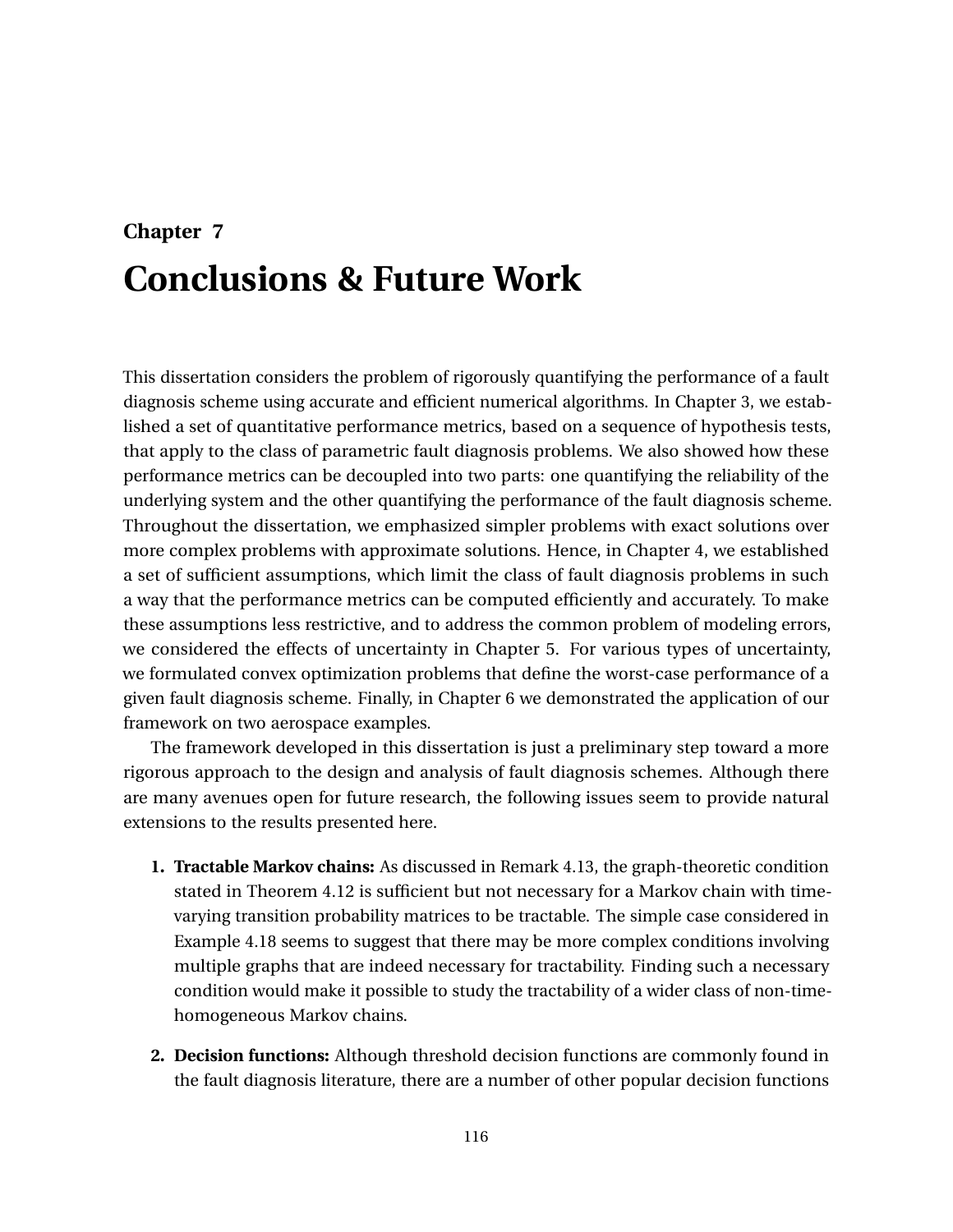that deserve equal attention.

• *Likelihood ratio tests:* As stated in Chapter [3,](#page-36-0) likelihood ratio tests provide the highest probability of detection for a given probability of false alarm (see Lemma [3.10\)](#page-46-0). A decision function based on a likelihood ratio test between two hypotheses  $H_{0,k}$ and  $H_{1,k}$  can be written as

$$
\delta(k, r_{0:k}) = \begin{cases} 0 & \text{if } \Lambda(r_{0:k}) > \varepsilon_k \\ 1 & \text{otherwise,} \end{cases}
$$

where the likelihood ratio test statistic is defined as

$$
\Lambda(r_{0:k}) := \frac{p_r(r_{0:k} \mid H_{0,k})}{p_r(r_{0:k} \mid H_{1,k})}.
$$

Note that, at each time  $k$ , the decision function  $\delta$  depends on the entire sequence of residuals  $r_{0:k}$ . Therefore,  $\delta$  must be written in terms of a dynamic decision function with a state that "remembers" the past values of  $r_k$ , or the decision function must become increasingly complex with each time step.

• *Decision functions based on norms:* There are a number of decision functions in the fault detection literature that are based on taking some norm of the residual signal. For example, when the residual is vector-valued, the decision function may be of the form

$$
\delta(k, r_k) := \mathbb{1}(|r_k|_2 > \varepsilon_k),
$$

where 1 is the indicator function. Similarly, one may define a norm over some time window *T*, as follows:

$$
\|r_{0:k}\|_{2,T} := \left(\frac{1}{T}\sum_{\ell=\max\{0,k-T+1\}}^k \|r_\ell\|_2^2\right)^{1/2}
$$

The corresponding decision function is

$$
\delta(k, r_{0:k}) := \mathbb{I}(\|r_{0:k}\|_{2,T} > \varepsilon_k).
$$

Both of these norm-based decision functions can be found in the literature (see [\[24\]](#page-132-1) and references therein); however, neither of them fit the computational framework presented here.

• *Dynamic decision functions applied to correlated residuals:* Recall that in Section [4.4.2,](#page-74-0) the state of the dynamic decision function is a Markov chain if and only if the residuals are Gaussian and uncorrelated in time. This strong assumption usually only occurs when the noise signal is added directly to the system output as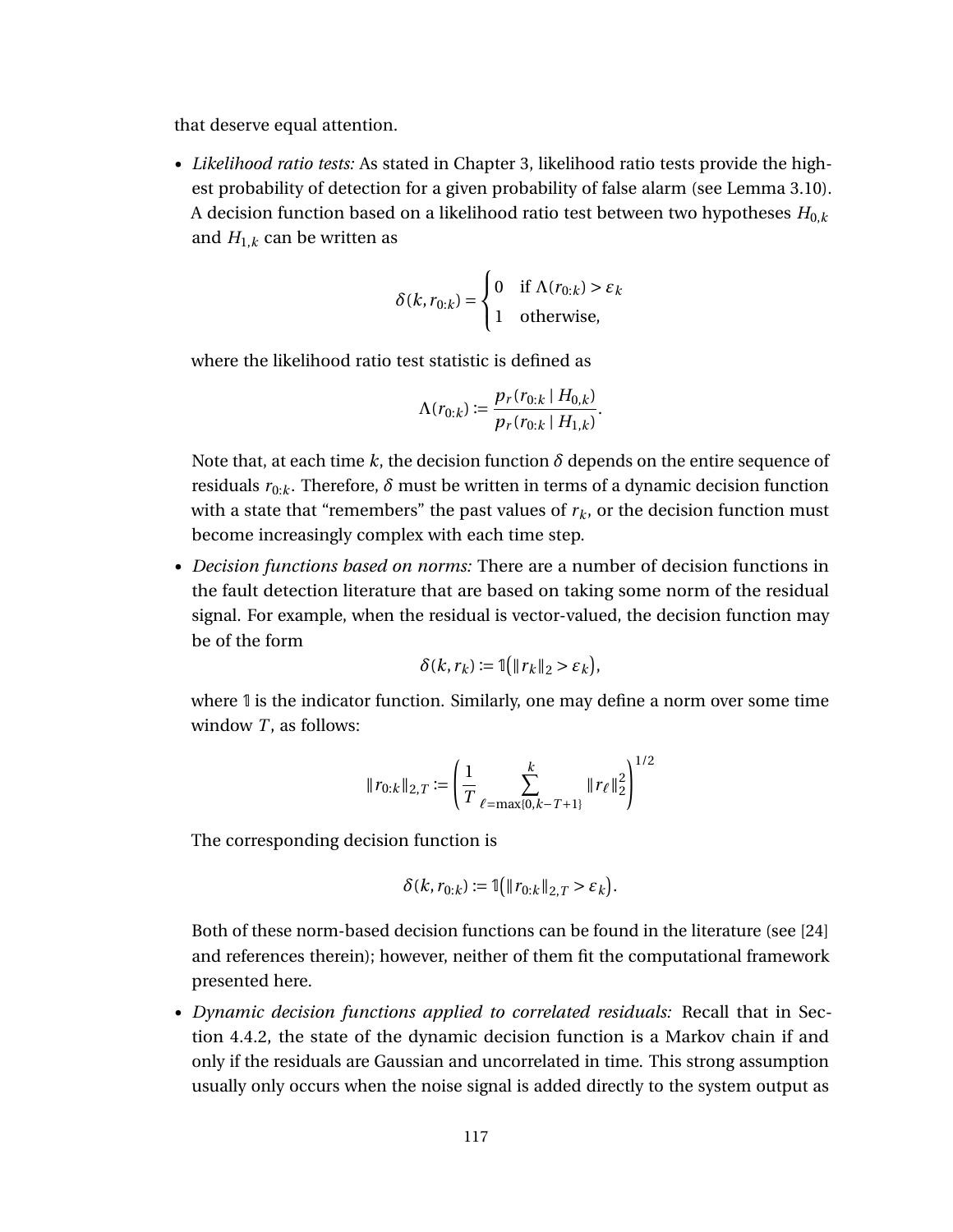measurement noise. Hence, the applicability of dynamic decision functions would be significantly increased if the Gaussian residuals were allowed to be correlated in time. Even if exact results cannot be obtained, bounds on the performance metrics could still be useful in most applications.

**3. Model uncertainties:** In Section [5.4.1,](#page-103-0) we present interpolation results in which the induced 2-norm of the interpolating operator  $\Delta$  is bounded. Then, in Section [5.4.2,](#page-107-0) we show how these results can be used to form convex optimization problems that yield the worst-case performance. Using a similar approach, we may also consider uncertainties with bounded induced ∞-norm. Indeed, in [\[74\]](#page-136-2), Poolla *et al*. prove an interpolation result, where  $\Delta$  is  $LST$  casual, stable, and

$$
\|\Delta\|_{i\infty} := \sup_{\alpha \neq 0} \frac{\|\Delta \alpha\|_{\infty}}{\|\alpha\|_{\infty}} < \gamma,
$$

for some  $\gamma > 0$ . The necessary and sufficient conditions for the existence of such an interpolating operator are stated in terms of the feasibility of a linear program (LP). The linear constraints in this LP are readily incorporated into our worst-case optimiza-tion problems. The LTV version of this result, due to Khammash and Pearson [\[55\]](#page-135-2), can also be used as constraints in our worst-case optimization problems.

**4. Approximations:** Although the emphasis throughout this dissertation has been placed on exact computation, there is considerable value in computing approximate solutions with known error bounds. Such approximate algorithms would fulfill the same practical purpose of their more exact counterparts while saving a great deal of computation time. Indeed, such algorithms could be used for preliminary analyses to determine which input and fault signals are most interesting. Then, the exact algorithms could be used to refine the approximate solutions.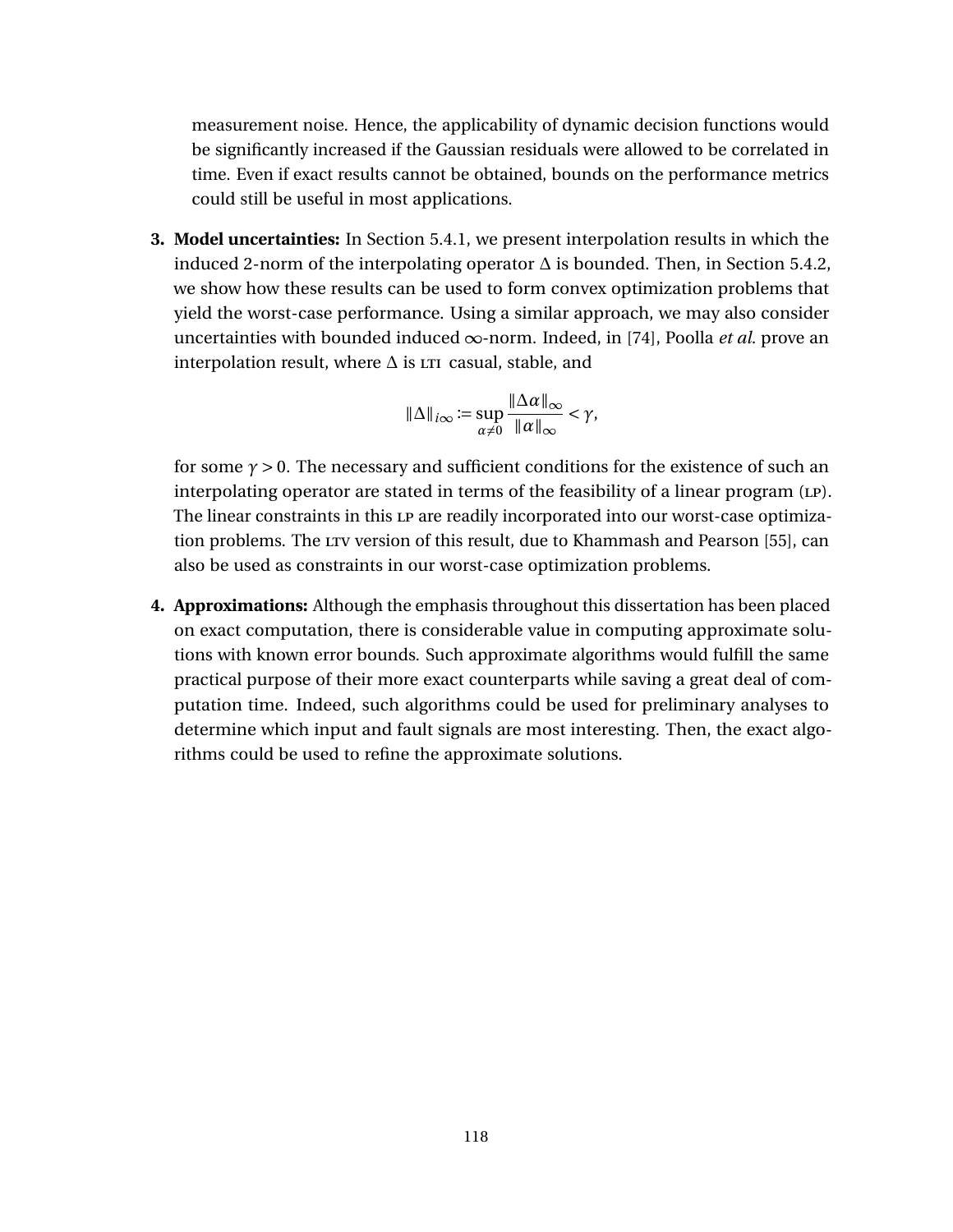## **References**

- [1] S. Asmussen and P. W. Glynn, *Stochastic Simulation: Algorithms and Analysis*, Springer, New York, 2007.
- [2] M. Basseville and I. V. Nikiforov, *Detection of Abrupt Changes: Theory and Application*, PTR Prentice Hall, Englewood Cliffs, NJ, 1993.
- [3] R. V. Beard, *Failure Accommodation in Linear Systems Through Self-Reorganization*, Ph.D. Thesis, Massachusetts Intitute of Technology, 1971.
- [4] J. O. Berger, *Statistical Decision Theory and Bayesian Analysis*, Springer-Verlag, New York, 2nd ed., 1985.
- [5] S. Boyd and L. Vandenberghe, *Convex Optimization*, Cambridge University Press, New York, 2004.
- <span id="page-131-0"></span>[6] D. Carbaugh, D. Forsythe, and M. McIntyre, *Erroneous flight instrument information*, AERO Magazine, 8 (1998), pp. 10–21.
- <span id="page-131-1"></span>[7] C.-T. Chen, *Linear System Theory and Design*, Oxford University Press, New York, 3 ed., 1999.
- [8] J. CHEN AND R. J. PATTON, *Optimal filtering and robust fault diagnosis of stochastic systems with unknown disturbances*, IEE Proceedings–Control Theory and Applications, 143 (1996), pp. 31–36.
- [9] J. Chen and R. J. Patton, *Robust Model-Based Fault Diagnosis for Dynamic Systems*, Kluwer Academic, Boston, MA, 1999.
- [10] J. Chen, R. J. Patton, and H.-Y. Zhang, *Design of unknown input observers and robust fault detection filters*, International Journal of Control, 63 (1996), pp. 85–105.
- [11] J. Chen and S. Wang, *Validation of linear fractional uncertain models: Solutions via matrix inequalities*, IEEE Transactions on Automatic Control, 41 (1996), pp. 844–849.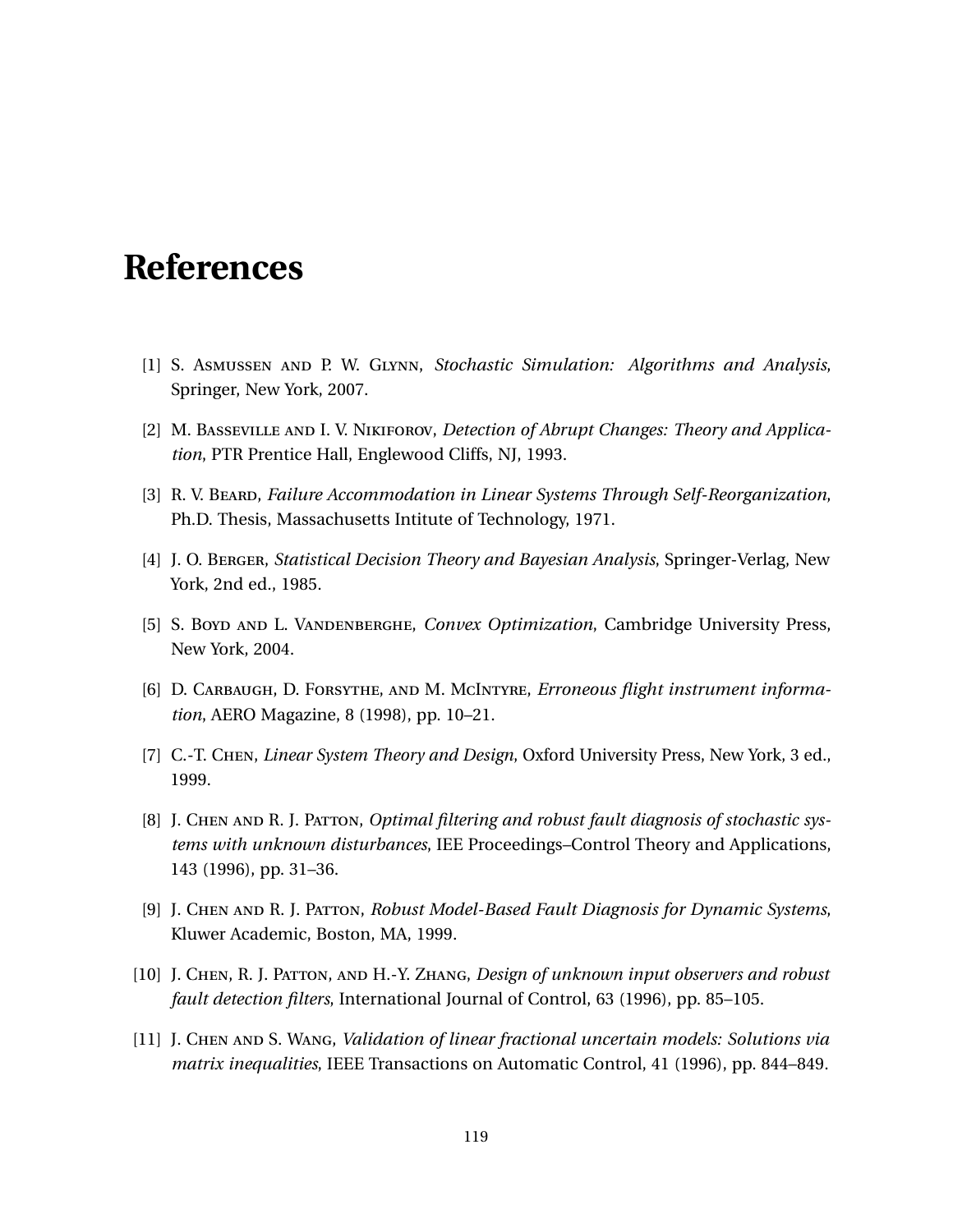- [12] R. H. Chen, D. L. Mingori, and J. L. Speyer, *Optimal stochastic fault detection filter*, Automatica, 39 (2003), pp. 377–390.
- [13] E. Y. Chow and A. S. Willsky, *Issues in the development of a general design algorithm for reliable failure detection*, in Proceedings of the 19th IEEE Conference of Decision and Control, Albuquerque, NM, Dec. 1980, pp. 1006–1012.
- [14] , *Analytical redundancy and the design of robust failure detection systems*, IEEE Transactions on Automatic Control, AC-29 (1984), pp. 603–614.
- [15] W. H. Chung and J. L. Speyer, *A game theoretic fault detection filter*, IEEE Transactions on Automatic Control, 43 (1998), pp. 143–161.
- [16] A. Cobham, *The intrinsic computational difficulty of functions*, in Proceedings of the 1964 Congress for Logic, Methodology, and the Philosophy of Science, Jerusalem, Aug. 1964, pp. 24–30.
- [17] W. J. Copy, *Rational Chebyshev approximations for the error function*, Mathematics of Computation, 23 (1969), pp. 631–637.
- <span id="page-132-0"></span>[18] R. P. G. Collinson, *Introduction to Avionics Systems*, Kluwer Academic, Boston, MA, 2nd ed., 2003.
- [19] T. H. Cormen, C. E. Leiserson, and R. L. Rivest, *Introduction to Algorithms*, MIT Press, Cambridge, MA, 3rd ed., 2009.
- [20] O. L. V. Costa, M. D. Fragoso, and R. P. Marques, *Discrete-Time Markov Jump Linear Systems*, Springer-Verlag, London, 2005.
- [21] S. Dasgupta, C. Papadimitriou, and U. Vazirani, *Algorithms*, McGraw–Hill, Boston, MA, 2008.
- [22] M. H. DeGroot, *Optimal Statistical Decisions*, McGraw–Hill, New York, 1970.
- [23] J. W. Demmel, *Applied Numerical Linear Algebra*, Society for Industrial and Applied Mathematics, Philadelphia, PA, 1997.
- <span id="page-132-1"></span>[24] S. X. Ding, *Model-Based Fault Diagnosis Techniques: Design Schemes, Algorithms, and Tools*, Springer-Verlag, Berlin, Jan. 2008.
- [25] D. A. dos Santos and T. Yoneyama, *A Bayesian solution to the multiple composite hypothesis testing for fault diagnosis in dynamic systems*, Automatica, 47 (2011), pp. 158– 163.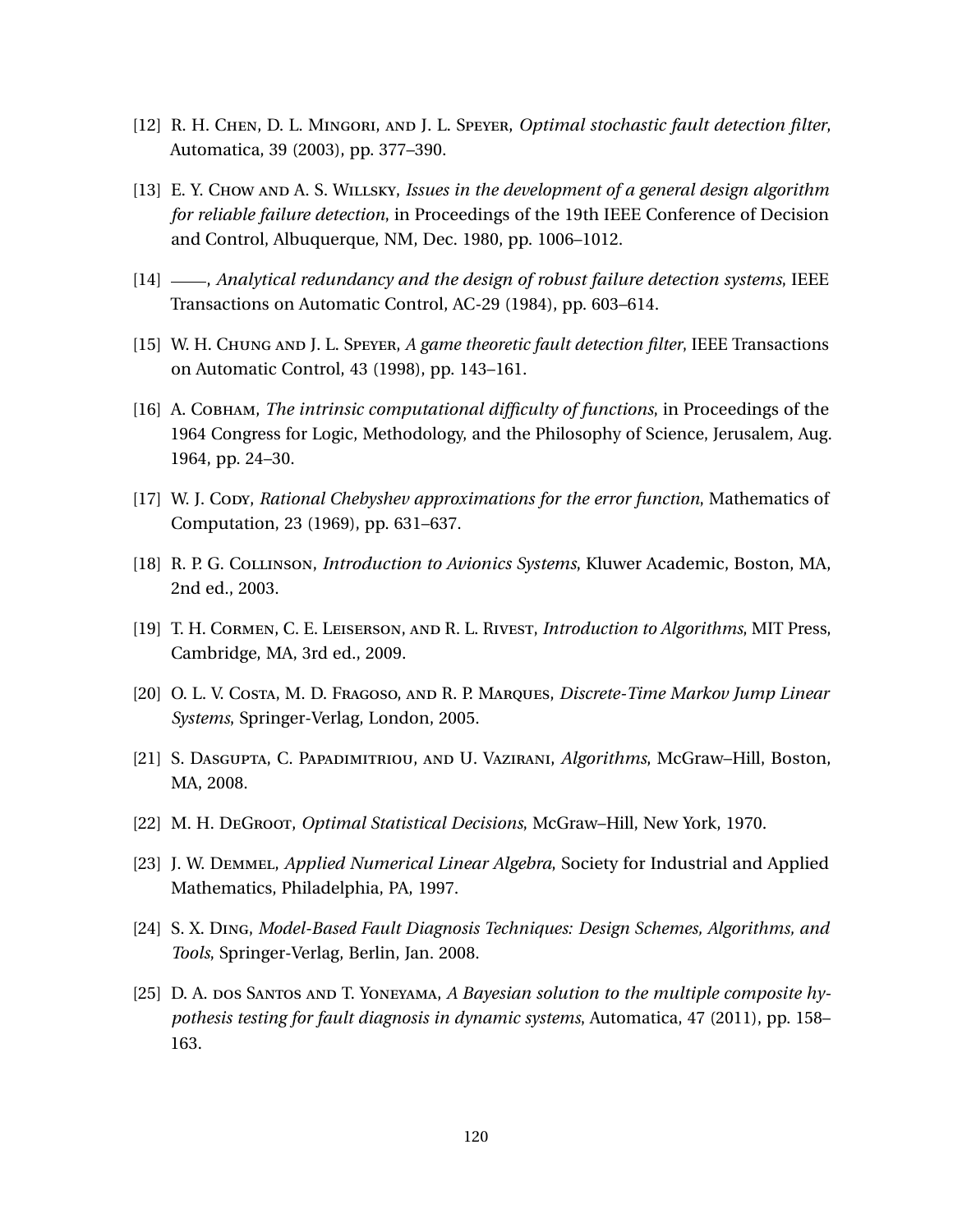- [26] R. K. Douglas and J. L. Speyer, *Robust fault detection filter design*, Journal of Guidance, Control, and Dynamics, 19 (1996), pp. 214–218.
- [27] G. DULLERUD AND R. SMITH, *A nonlinear functional approach to LFT model validation*, Systems & Control Letters, 47 (2002), pp. 1–11.
- [28] G. E. Dullerud and F. Paganini, *A Course in Robust Control Theory: A Convex Approach*, Springer, New York, 2000.
- [29] J. Edmonder, *Paths, trees, and flowers*, Canadian Journal of Mathematics, 17 (1965), pp. 449–467.
- [30] D. C. Edwards, C. E. Metz, and M. A. Kupinski, *Ideal observers and optimal ROC hypersurfaces in N-class classification.*, IEEE Transactions on Medical Imaging, 23 (2004), pp. 891–895.
- [31] J. P. Egan, *Signal Detection Theory and ROC Analysis*, Academic Press, New York, 1975.
- [32] A. Emami-Naeini, M. M. Akhter, and S. M. Rock, *Effect of model uncertainty on failure detection: The threshold selector*, IEEE Transactions on Automatic Control, 33 (1988), pp. 1106–1115.
- [33] R. Everson AND J. FIELDSEND, *Multi-class ROC analysis from a multi-objective optimisation perspective*, Pattern Recognition Letters, 27 (2006), pp. 918–927.
- [34] T. Fawcettr, *An introduction to ROC analysis*, Pattern Recognition Letters, 27 (2006), pp. 861–874.
- [35] I. P. Fedčina, *A criterion for the solvability of the Nevanlinna–Pick interpolation problem*, Matematicheskie Issledovaniya, 7 (1972), pp. 213–227.
- [36] C. Ferri, J. Hernández-Orallo, and M. A. Salido, *Volume under the ROC Surface for multi-class problems*, in Machine Learning: ECML 2003. Proceedings of the 14th European Conference on Machine Learning, Cavtat-Dubrovnik, Sept. 2003, pp. 108– 120.
- [37] A. Genz, *Numerical computation of rectangular bivariate and trivariate normal and t probabilities*, Statistics and Computing, 14 (2004), pp. 251–260.
- [38] A. Genz and F. Bretz, *Computation of Multivariate Normal and t Probabilities*, Springer-Verlag, Berlin, 2009.
- [39] J. Gertler and Q. Luo, *Robust isolable models for failure diagnosis*, AIChE Journal, 35 (1989), pp. 1856–1868.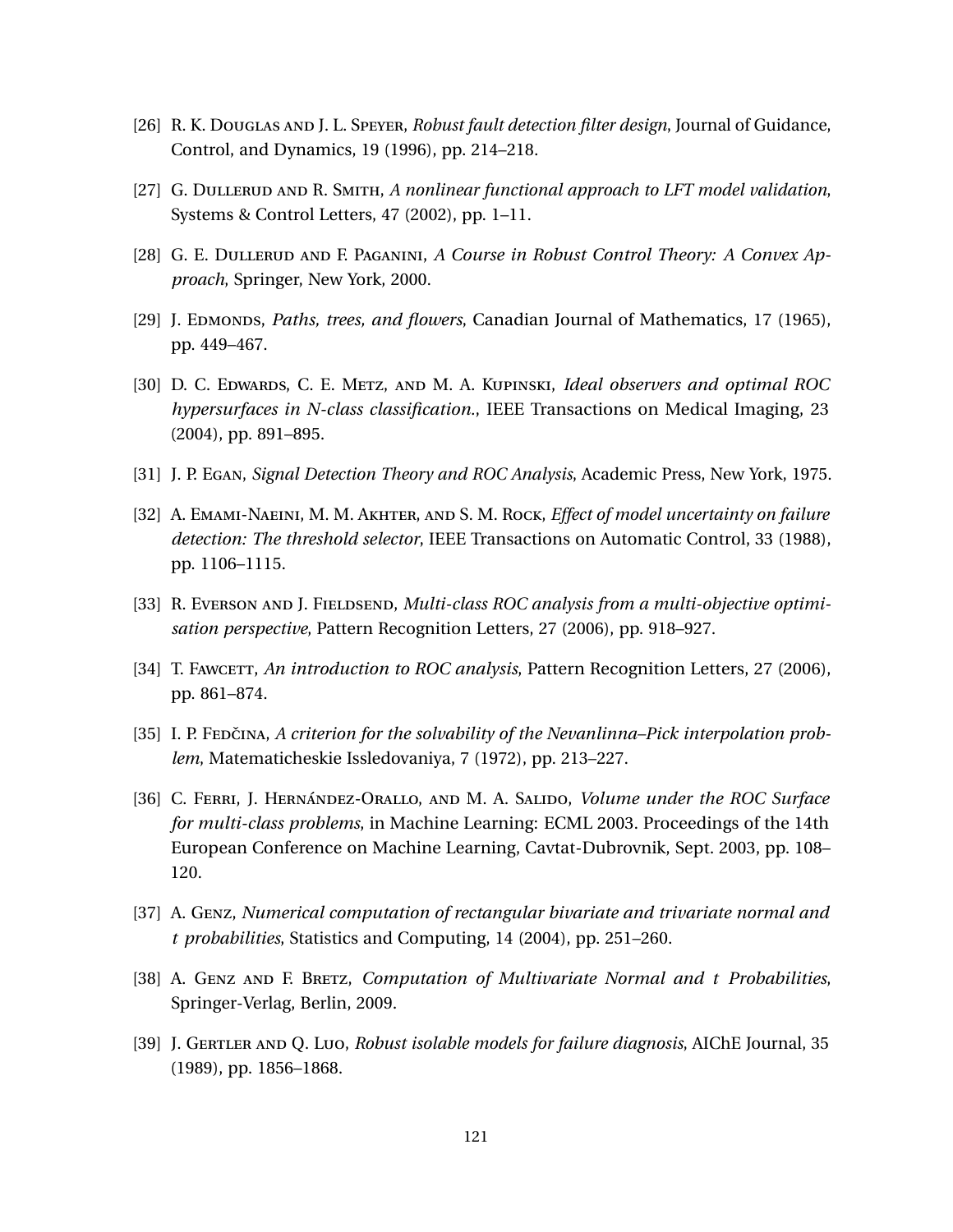- [40] R. L. Graham, D. E. Knuth, and O. Patashnik, *Concrete Mathematics: A Foundation for Computer Science*, Addison–Wesley, Reading, MA, 2nd ed., 1994.
- [41] M. S. Hamada, A. G. Wilson, C. S. Reese, and H. F. Martz, *Bayesian Reliability*, Springer, New York, 2008.
- [42] F. Hamelin and D. Sauter, *Robust fault detection in uncertain dynamic systems*, Automatica, 36 (2000), pp. 1747–1754.
- [43] D. J. Hand and R. J. Till, *A simple generalisation of the area under the ROC curve for multiple class classification problems*, Machine Learning, 45 (2001), pp. 171–186.
- [44] S. Hansen, M. Blanke, and J. Adrian, *Diagnosis of UAV pitot tube failure using statistical change detection*, in Proceedings of the 7th IFAC Symposium on Intelligent Autonomous Vehicles, Lecce, Italy, Sept. 2010.
- [45] X. He and E. C. Frey, *The meaning and use of the volume under a three-class ROC surface (VUS)*, IEEE Transactions on Medical Imaging, 27 (2008), pp. 577–588.
- [46] R. A. Horn and C. R. Johnson, *Matrix Analysis*, Cambridge University Press, New York, 1985.
- [47] R. Isermann, *Process fault detection based on modeling and estimation methods— A survey*, Automatica, 20 (1984), pp. 387–404.
- [48] , *Fault-Diagnosis Systems: An Introduction from Fault Detection to Fault Tolerance*, Springer-Verlag, Berlin, 2006.
- [49] R. Isermann and P. Ballé, *Trends in the application of model-based fault detection and diagnosis of technical processes*, Control Engineering Practice, 5 (1997), pp. 709–719.
- <span id="page-134-0"></span>[50] A. H. Jazwinski, *Stochastic Processes and Filtering Theory*, Academic Press, New York, 1970.
- [51] T. KAILATH, A. H. SAYED, AND B. HASSIBI, *Linear Estimation*, Prentice Hall, Upper Saddle River, NJ, 2000.
- [52] R. E. Kálmán, *A new approach to linear filtering and prediction problems*, Transactions of the ASME, Series D: Journal of Basic Engineering, 82 (1960), pp. 35–45.
- [53] R. E. Kálmán and R. S. Bucy, *New results in linear filtering and prediction theory*, Transactions of the ASME, Series D: Journal of Basic Engineering, 83 (1961), pp. 95– 107.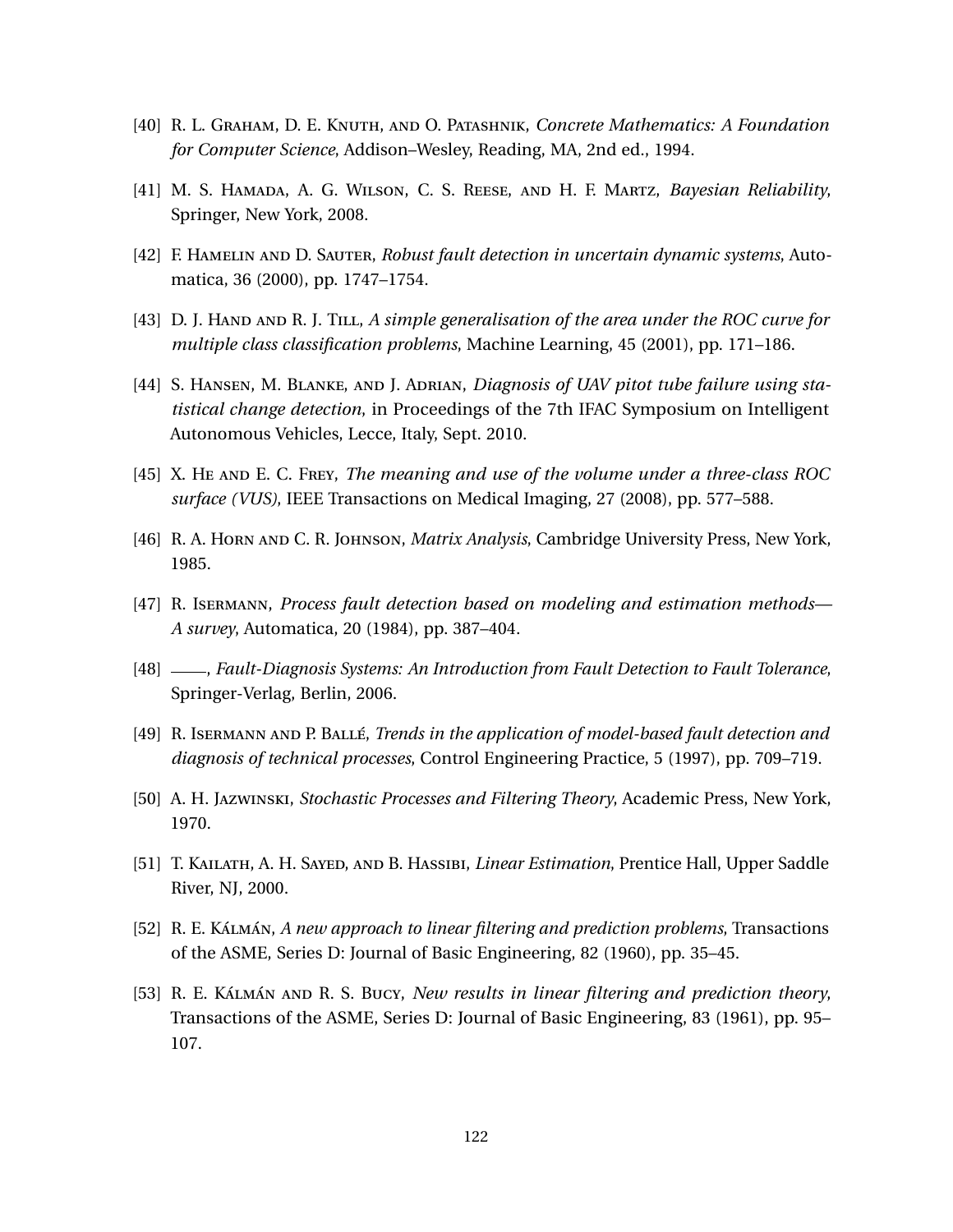- [54] S. M. Kay, *Fundamentals of Statistical Signal Processing, Volume II Detection Theory*, Prentice Hall PTR, Upper Saddle River, NJ, 1998.
- <span id="page-135-2"></span>[55] M. Khammash and J. B. Pearson, *Performance robustness of discrete-time systems with structured uncertainty*, IEEE Transactions on Automatic Control, 36 (1991), pp. 398– 412.
- [56] C.-J. Kim and C. R. Nelson, *State-Space Models with Regime Switching: Classical and Gibbs-Sampling Approaches with Applications*, MIT Press, Cambridge, MA, 1999.
- [57] W. Krzanowski and D. Hand, *ROC Curves for Continuous Data*, Chapman and Hall/CRC, May 2009.
- [58] P. Kudva, N. Viswanadham, and A. Ramakrishna, *Observers for linear systems with unknown inputs*, IEEE Transactions on Automatic Control, AC-25 (1980), pp. 113–115.
- [59] P. D. Lax, *Linear Algebra and Its Applications*, John Wiley & Sons, Hoboken, NJ, 2nd ed., 2007.
- [60] E. L. Lehmann and J. P. Romano, *Testing Statistical Hypotheses*, Springer, New York, 3rd ed., 2005.
- [61] B. C. Levy, *Principles of Signal Detection and Parameter Estimation*, Springer, New York, 2008.
- [62] X. Li AND K. Zhou, *A time domain approach to robust fault detection of linear timevarying systems*, Automatica, 45 (2009), pp. 94–102.
- <span id="page-135-0"></span>[63] J. Löffberg, *YALMIP: A toolbox for modeling and optimization in MATLAB*, in Proceedings of the 2004 IEEE International Symposium on Computer Aided Control Systems Design, Taipei, Taiwan, Sept. 2004, pp. 284–289.
- <span id="page-135-1"></span>[64] D. G. Luenberger, *Observing the state of a linear system*, IEEE Transactions on Military Electronics, 8 (1964), pp. 74–80.
- [65] M. MARITON, *Detection delays, false alarm rates and the reconfiguration of control systems*, International Journal of Control, 49 (1989), pp. 981–992.
- [66] M. Mariton, *Jump Linear Systems in Automatic Control*, Marcel Dekker, New York, 1990.
- [67] R. K. Mehra and J. Peschon, *An innovations approach to fault detection and diagnosis in dynamic systems*, Automatica, 7 (1971), pp. 637–640.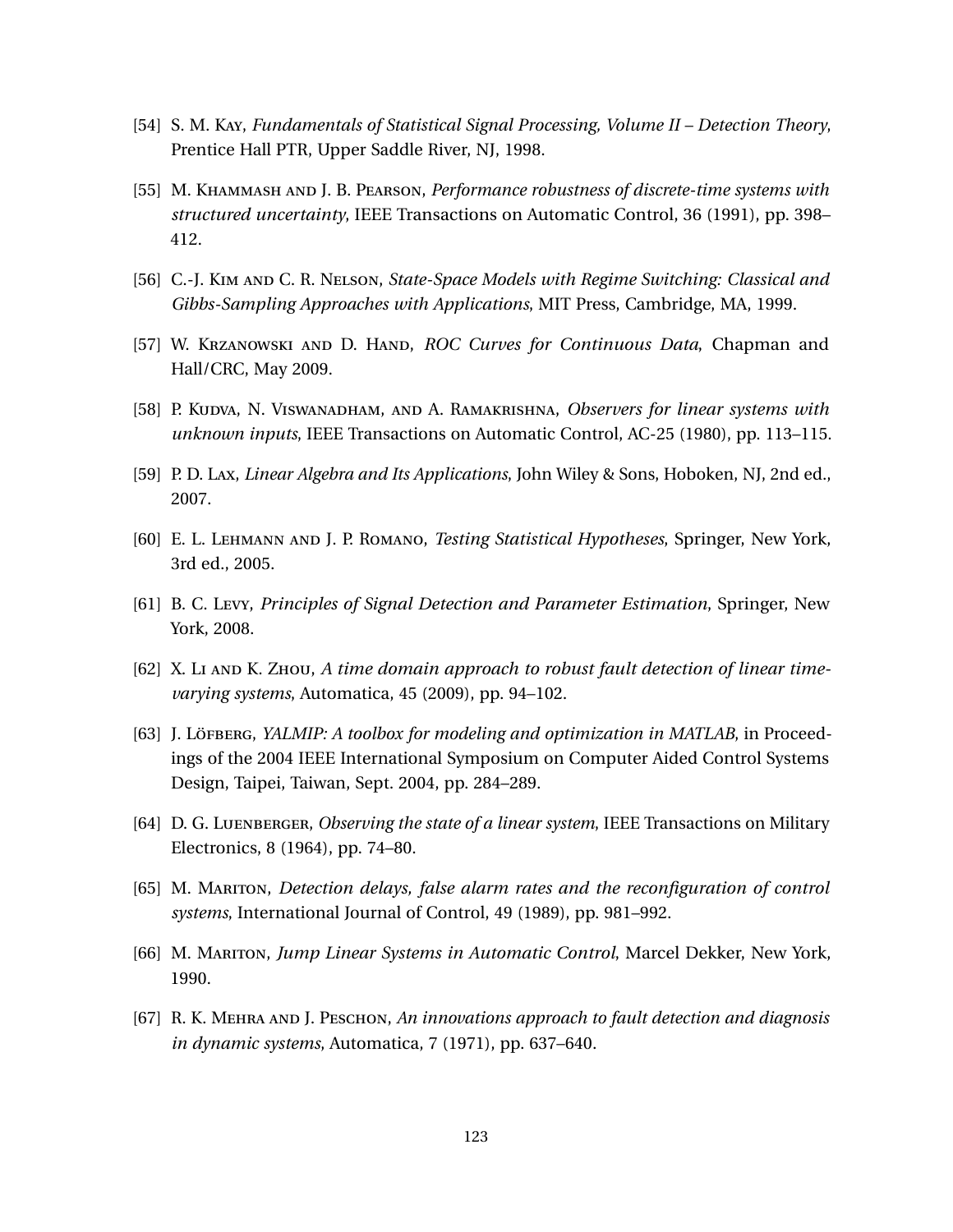- [68] L. A. Mironovski, *Functional diagnosis of linear dynamical systems*, Automation and Remote Control, 40 (1979), pp. 1198–1205.
- [69] I. Moir AND A. G. SEABRIDGE, *Civil Avionics Systems*, Professional Engineering Publishing, London, 2003.
- <span id="page-136-1"></span>[70] K. S. Narendra and S. S. Tripathi, *Identification and optimization of aircraft dynamics*, Journal of Aircraft, 10 (1973), pp. 193–199.
- [71] J. Neyman and E. S. Pearson, *On the problem of the most efficient tests of statistical hypotheses*, Philosophical Transactions of the Royal Society. Series A, Containing Papers of a Mathematical or Physical Character, 231 (1933), pp. 289–337.
- <span id="page-136-0"></span>[72] A. Papoulis and S. U. Pillai, *Probability, Random Variables and Stochastic Processes*, McGraw–Hill, Boston, MA, 4th ed., 2002.
- [73] M. S. Pepe, *The Statistical Evaluation of Medical Tests for Classification and Prediction*, Oxford University Press, Oxford, 2003.
- <span id="page-136-2"></span>[74] K. Poolla, P. Khargonekar, A. Tikku, J. Krause, and K. Nagpal, *A time-domain approach to model validation*, IEEE Transactions on Automatic Control, 39 (1994), pp. 951–959.
- [75] H. V. Poor, *An Introduction to Signal Detection and Estimation*, Springer-Verlag, New York, 2nd ed., 1994.
- [76] H. V. Poor and O. Hadjiliadis, *Quickest Detection*, Cambridge University Press, Cambridge, 2009.
- [77] M. Rausand and A. Høyland, *System Reliability Theory: Models, Statistical Methods, and Applications*, Wiley-Interscience, 2nd ed., 2004.
- [78] A. Ray AND R. Luck, An introduction to sensor signal validation in redundant measure*ment systems*, IEEE Control Systems Magazine, 11 (1991), pp. 44–49.
- [79] C. P. Robert and G. Casella, *Monte Carlo Statistical Methods*, Springer, New York, 2nd ed., 2004.
- [80] M. Rosenblum and J. Rovnyak, *Hardy Classes and Operator Theory*, Oxford University Press, New York, 1985.
- [81] J. S. Rosenthal, *A First Look at Rigorous Probability Theory*, World Scientific, Hackensack, NJ, 2nd ed., 2006.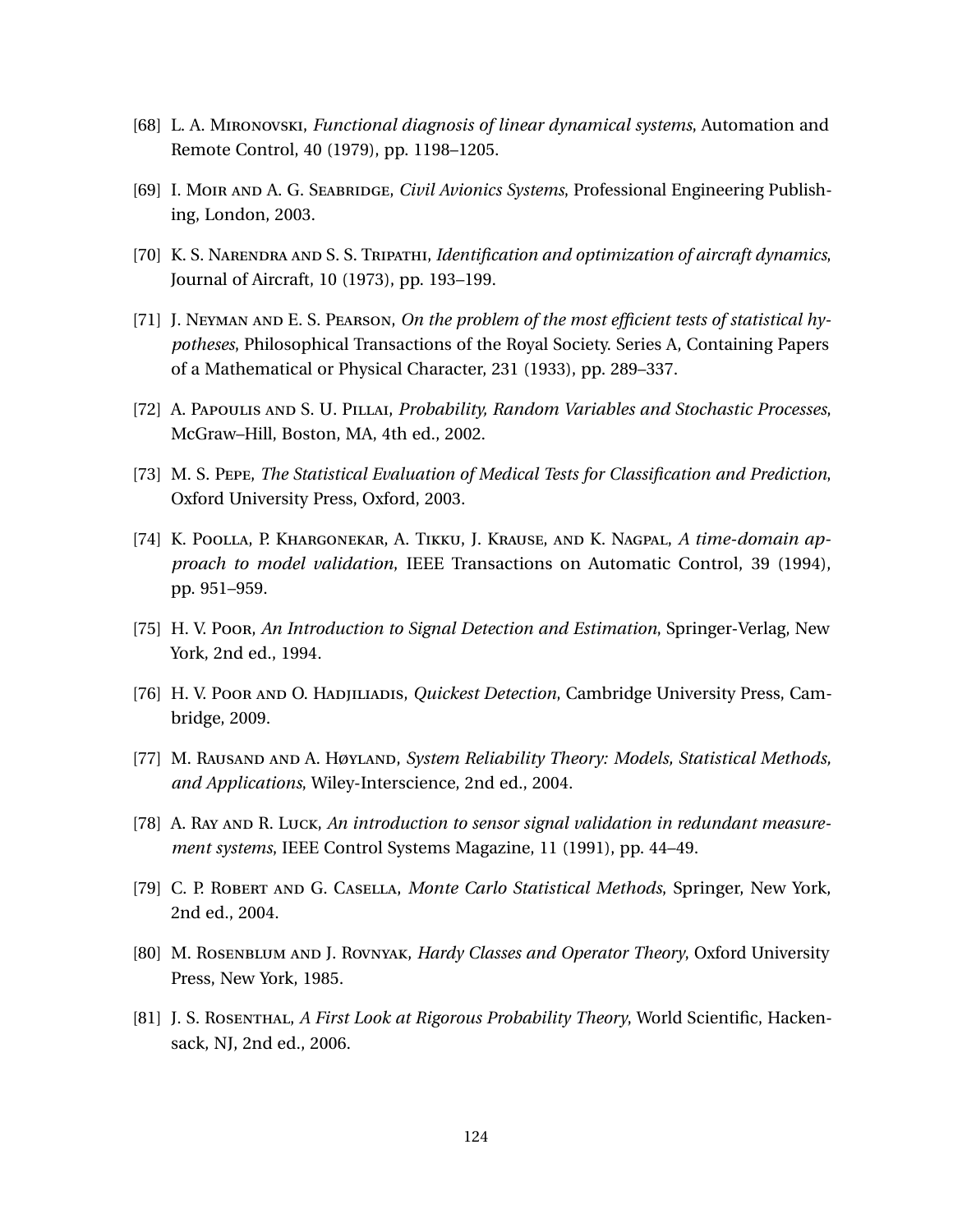- [82] H. L. Royden and P. M. Fitzpatrick, *Real Analysis*, Prentice Hall, Boston, MA, 4th ed., 2010.
- <span id="page-137-1"></span>[83] M. SAIF AND Y. GUAN, A new approach to robust fault detection and identification, IEEE Transactions on Aerospace and Electronic Systems, 29 (1993), pp. 685–695.
- [84] A. N. Shiryaev, *On optimum methods in quickest detection problems*, Theory of Probability and Its Applications, VIII (1963), pp. 22–46.
- [85] N. D. Singpurwalla, *Reliability and Risk: A Bayesian Perspective*, John Wiley & Sons, Chichester, Aug. 2006.
- [86] S. SKOGESTAD AND I. POSTLETHWAITE, *Multivariable Feedback Control: Analysis and Design*, John Wiley & Sons, Chichester, 2nd ed., Dec. 2005.
- [87] R. Smith, G. Dullerud, S. Rangan, and K. Poolla, *Model validation for dynamically uncertain systems*, Mathematical Modelling of Systems, 3 (1997), pp. 43–58.
- [88] A. Srinivasan, *Note on the location of optimal classifiers in N-dimensional ROC space*, Technical Report (PRG-TR-2-99), Programming Research Group, Oxford University Computing Laboratory, 1999.
- [89] J. Stoustrup, H. Niemann, and A. la Cour-Harbo, *Optimal threshold functions for fault detection and isolation*, in Proceedings of the 2003 American Control Conference, Denver, CO, June 2003, pp. 1782–1787.
- <span id="page-137-0"></span>[90] J. F. Sturm, *Using SeDuMi 1.02, A MATLAB toolbox for optimization over symmetric cones*, Optimization Methods and Software, 11 (1999), pp. 625–653.
- [91] A. TIKKU AND K. POOLLA, *Robust performance against slowly-varying structured perturbations*, in Proceedings of the 32nd IEEE Conference on Decision and Control, San Antonio, TX, Dec. 1993, pp. 990–995.
- [92] O. Toker and J. Chen, *On computational complexity of invalidating structured uncertainty models*, Systems & Control Letters, 33 (1998), pp. 199–207.
- [93] H. L. Van Trees, *Detection, Estimation, and Modulation Theory. Part 1: Detection, Estimation, and Linear Modulation Theory*, John Wiley & Sons, New York, 2001.
- <span id="page-137-2"></span>[94] H. Wang and G.-H. Yang, *Fault detection observer design in low frequency domain*, in Proceedings of the 15th IEEE International Conference on Control Applications, Oct. 2007, pp. 976–981.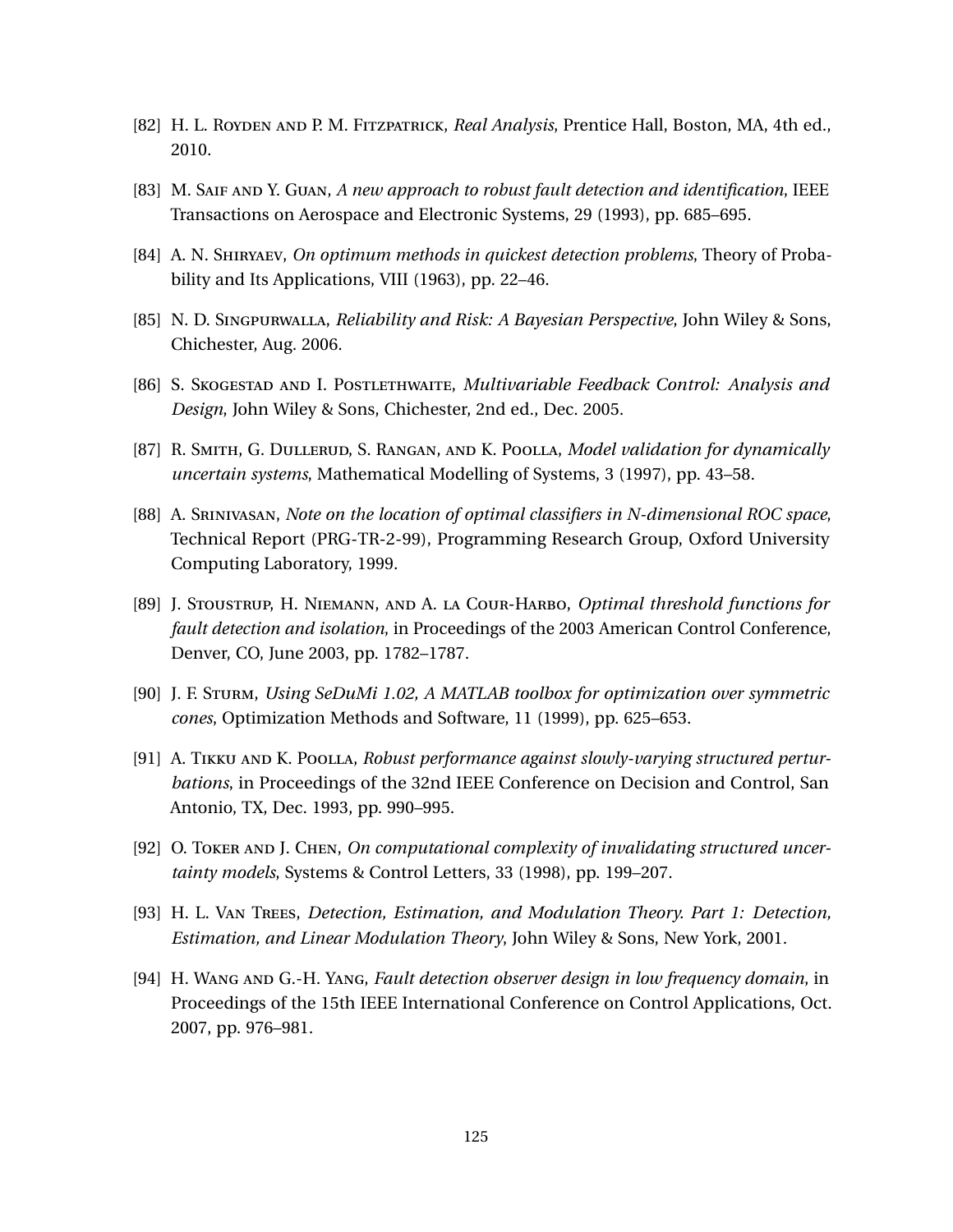- <span id="page-138-6"></span>[95] H. B. Wang, J. L. Wang, and J. Lam, *Worst-case fault detection observer design: Optimization approach*, Journal of Optimization Theory and Applications, 132 (2007), pp. 475–491.
- <span id="page-138-4"></span>[96] X. Wei and M. Verhaegen, *Robust fault detection observer design for linear uncertain systems*, International Journal of Control, 84 (2011), pp. 197–215.
- <span id="page-138-2"></span>[97] T. J. Wheeler, P. Seiler, A. K. Packard, and G. J. Balas, *Performance analysis of fault detection systems based on analytically redundant linear time-invariant dynamics*, in Proceedings of the 2011 American Control Conference, San Francisco, CA, June 2011, pp. 214–219.
- <span id="page-138-3"></span>[98] , *Performance analysis of LTV fault detection systems with additive faults*, in Proceedings of the 50th IEEE Conference on Decision and Control, Orlando, FL, Dec. 2011.
- [99] D. Williams, *Probability with Martingales*, Cambridge University Press, New York, 1991.
- [100] A. S. Willsky and H. L. Jones, *A generalized likelihood ratio approach to the detection and estimation of jumps in linear systems*, IEEE Transactions on Automatic Control, 21 (1976), pp. 108–112.
- [101] G. Wolodkin and K. Poolla, *Spectral power distribution using time-varying operators*, in Proceedings of the 1994 American Control Conference, Baltimore, MD, June 1994, pp. 3147–3151.
- <span id="page-138-5"></span>[102] Y. Xiong and M. Saif, *Robust fault isolation observer design*, in Proceedings of the 1999 American Control Conference, San Diego, CA, June 1999, pp. 2077–2081.
- <span id="page-138-0"></span>[103] Y. C. Yeh, *Triple-triple redundant 777 primary flight computer*, in Proceedings of the 1996 IEEE Aerospace Applications Conference, Aspen, CO, Feb. 1996, pp. 293–307.
- <span id="page-138-1"></span>[104] , *Safety critical avionics for the 777 primary flight controls system*, in Proceedings of the 20th Digital Avionics Systems Conference, Daytona Beach, FL, Oct. 2001, pp. 1.C.2.1–1.C.2.11.
- [105] G. G. Yin and C. Zhu, *Hybrid Switching Diffusions: Properties and Applications*, Springer, New York, 2010.
- [106] L. A. Zadeh, *Optimality and non-scalar-valued performance criteria*, IEEE Transactions on Automatic Control, AC-8 (1963), pp. 59–60.
- [107] M. Zhong, Q. Ding, and P. Shi, *Parity space-based fault detection for Markovian jump systems*, International Journal of Systems Science, 40 (2009), pp. 421–428.